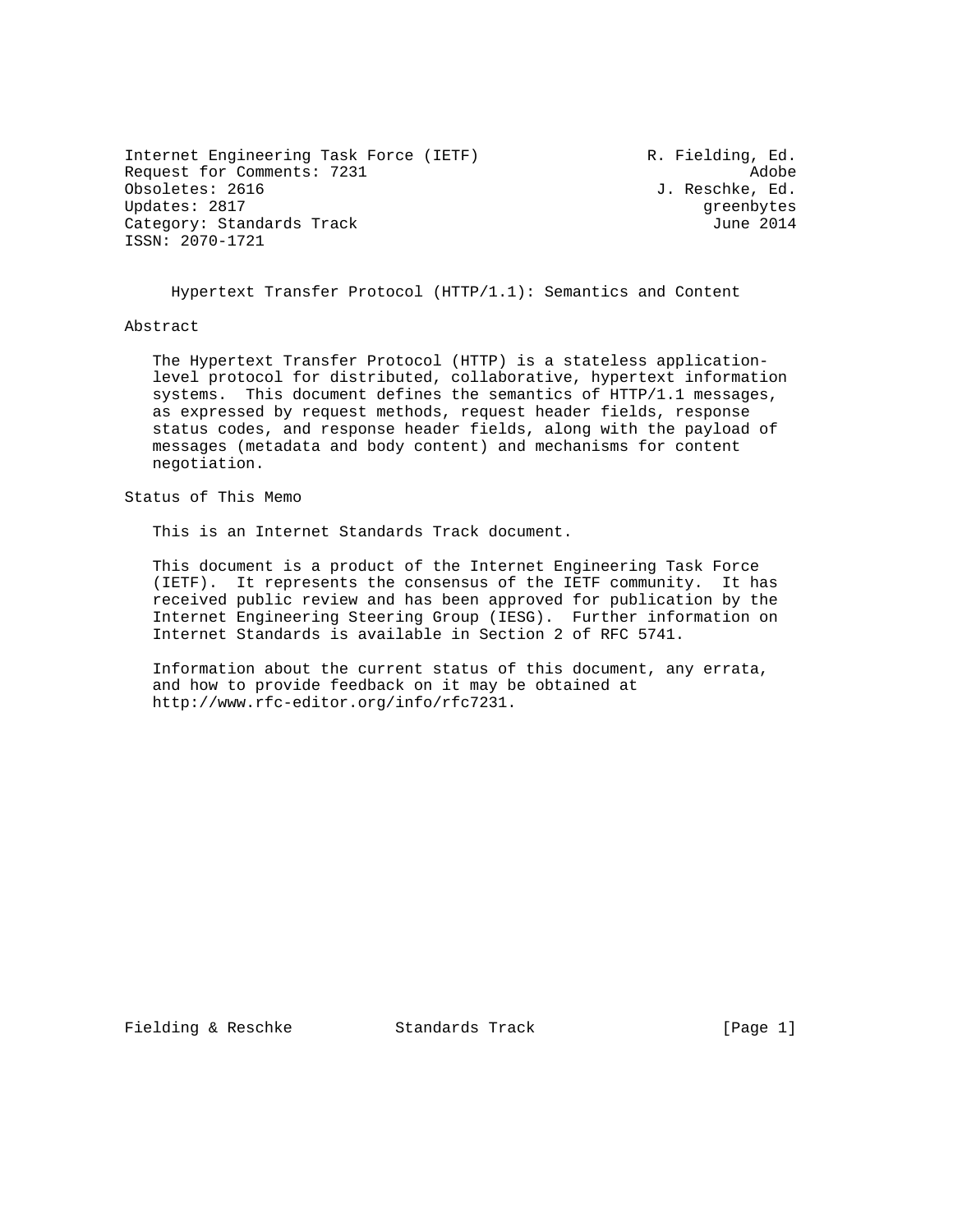## Copyright Notice

 Copyright (c) 2014 IETF Trust and the persons identified as the document authors. All rights reserved.

 This document is subject to BCP 78 and the IETF Trust's Legal Provisions Relating to IETF Documents

 (http://trustee.ietf.org/license-info) in effect on the date of publication of this document. Please review these documents carefully, as they describe your rights and restrictions with respect to this document. Code Components extracted from this document must include Simplified BSD License text as described in Section 4.e of the Trust Legal Provisions and are provided without warranty as described in the Simplified BSD License.

 This document may contain material from IETF Documents or IETF Contributions published or made publicly available before November 10, 2008. The person(s) controlling the copyright in some of this material may not have granted the IETF Trust the right to allow modifications of such material outside the IETF Standards Process. Without obtaining an adequate license from the person(s) controlling the copyright in such materials, this document may not be modified outside the IETF Standards Process, and derivative works of it may not be created outside the IETF Standards Process, except to format it for publication as an RFC or to translate it into languages other than English.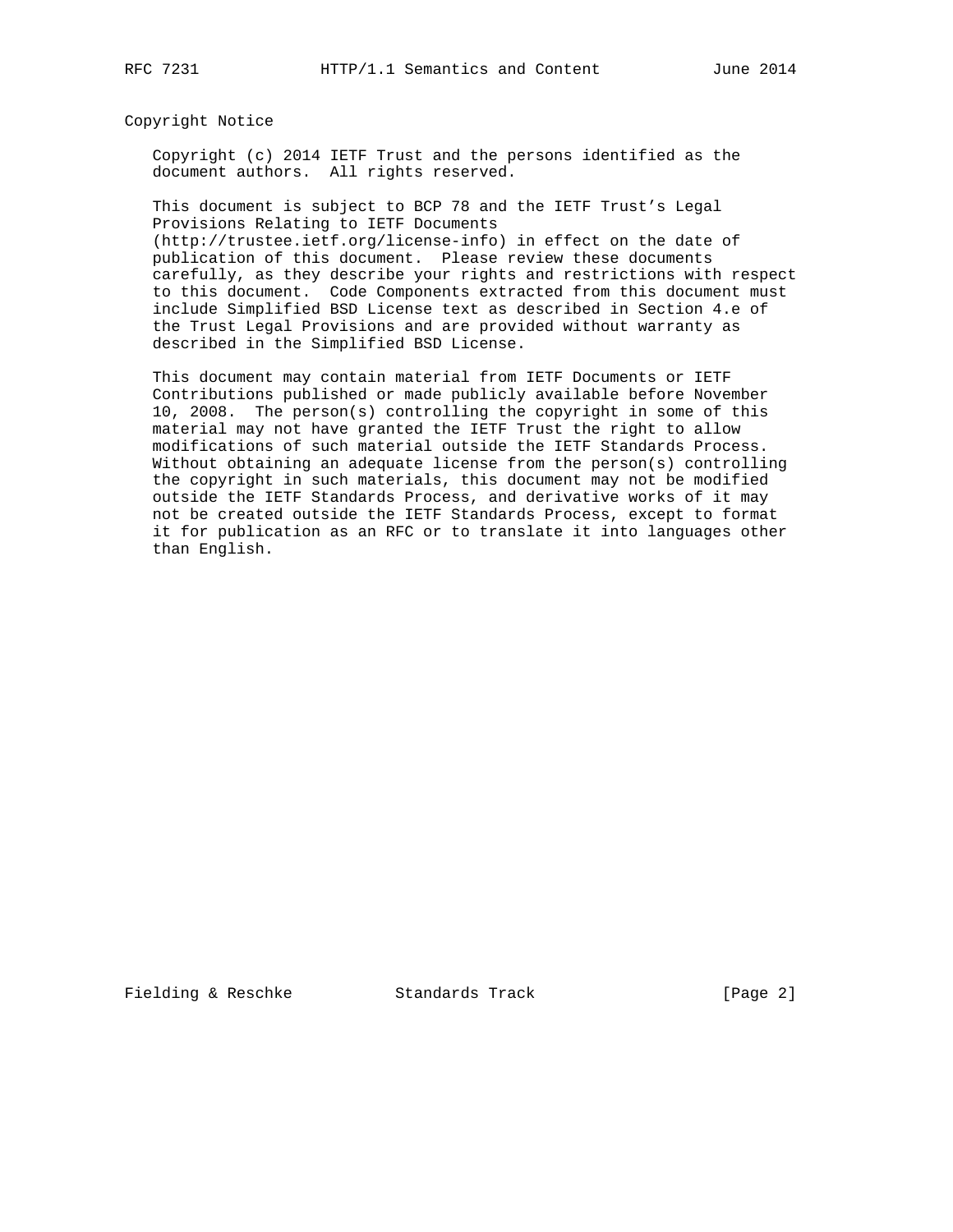Table of Contents

|  |  | 3.1.1. Processing Representation Data 8         |  |
|--|--|-------------------------------------------------|--|
|  |  | 3.1.2. Encoding for Compression or Integrity 11 |  |
|  |  |                                                 |  |
|  |  |                                                 |  |
|  |  |                                                 |  |
|  |  |                                                 |  |
|  |  |                                                 |  |
|  |  | 3.4.1. Proactive Negotiation 19                 |  |
|  |  | 3.4.2. Reactive Negotiation 20                  |  |
|  |  |                                                 |  |
|  |  |                                                 |  |
|  |  | 4.2. Common Method Properties 22                |  |
|  |  |                                                 |  |
|  |  |                                                 |  |
|  |  |                                                 |  |
|  |  |                                                 |  |
|  |  |                                                 |  |
|  |  |                                                 |  |
|  |  |                                                 |  |
|  |  |                                                 |  |
|  |  |                                                 |  |
|  |  |                                                 |  |
|  |  |                                                 |  |
|  |  |                                                 |  |
|  |  |                                                 |  |
|  |  |                                                 |  |
|  |  |                                                 |  |
|  |  |                                                 |  |
|  |  |                                                 |  |
|  |  |                                                 |  |
|  |  |                                                 |  |
|  |  |                                                 |  |
|  |  |                                                 |  |
|  |  |                                                 |  |
|  |  |                                                 |  |
|  |  |                                                 |  |
|  |  | 5.4. Authentication Credentials 44              |  |
|  |  |                                                 |  |
|  |  |                                                 |  |
|  |  |                                                 |  |
|  |  |                                                 |  |
|  |  |                                                 |  |

Fielding & Reschke Standards Track [Page 3]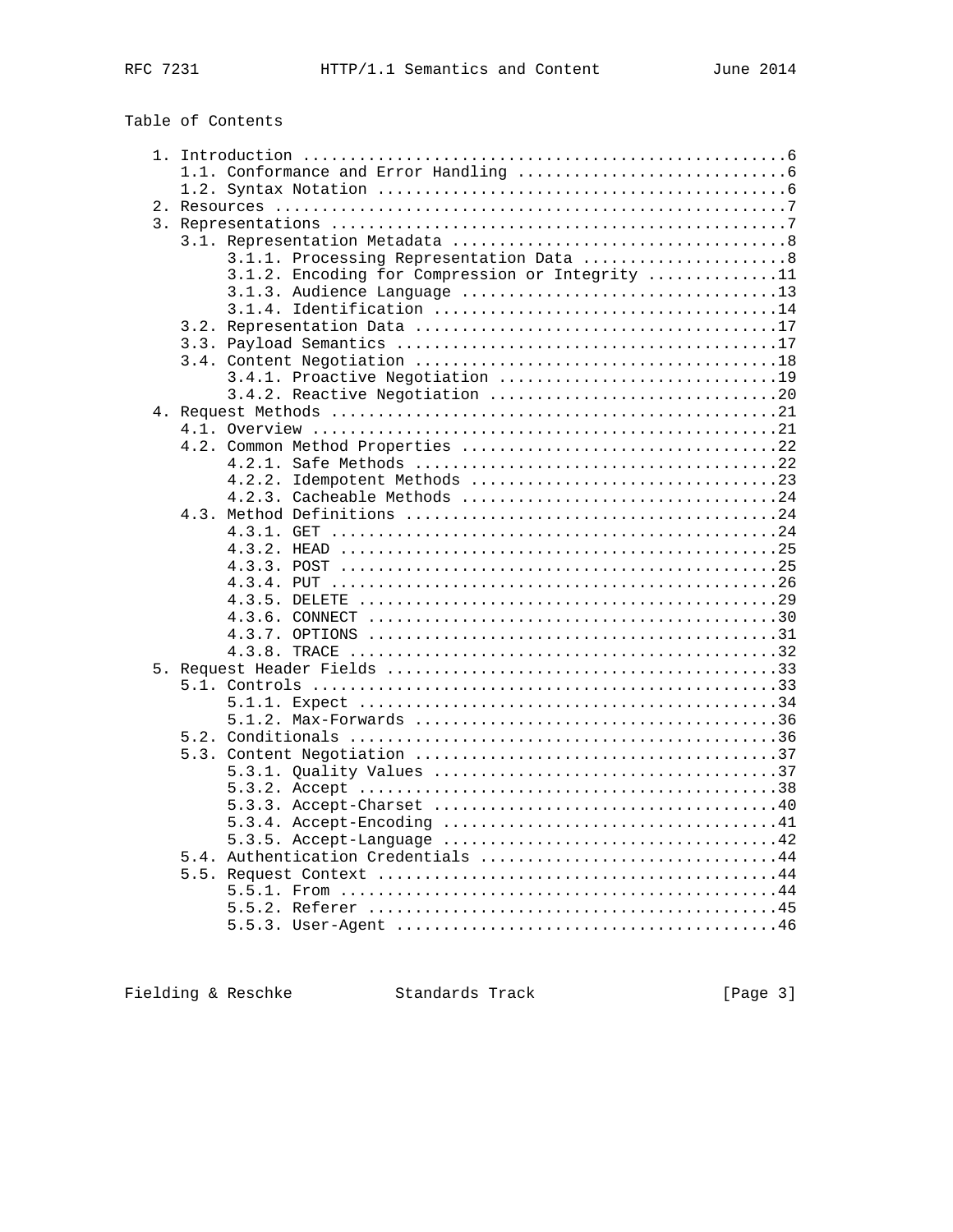|    |  |        | 6.2.2. 101 Switching Protocols 50           |
|----|--|--------|---------------------------------------------|
|    |  |        |                                             |
|    |  |        |                                             |
|    |  |        |                                             |
|    |  |        |                                             |
|    |  |        | 6.3.4. 203 Non-Authoritative Information 52 |
|    |  |        |                                             |
|    |  |        |                                             |
|    |  |        |                                             |
|    |  |        | 6.4.1. 300 Multiple Choices 55              |
|    |  |        | 6.4.2. 301 Moved Permanently 56             |
|    |  |        |                                             |
|    |  |        |                                             |
|    |  |        |                                             |
|    |  |        |                                             |
|    |  |        | 6.4.7. 307 Temporary Redirect 58            |
|    |  |        |                                             |
|    |  |        |                                             |
|    |  |        | 6.5.2. 402 Payment Required 59              |
|    |  |        |                                             |
|    |  |        |                                             |
|    |  |        | 6.5.5. 405 Method Not Allowed 59            |
|    |  | 6.5.6. |                                             |
|    |  |        |                                             |
|    |  |        |                                             |
|    |  |        |                                             |
|    |  |        |                                             |
|    |  |        |                                             |
|    |  |        |                                             |
|    |  |        |                                             |
|    |  |        |                                             |
|    |  |        |                                             |
|    |  |        |                                             |
|    |  |        |                                             |
|    |  |        |                                             |
|    |  |        |                                             |
|    |  |        |                                             |
|    |  |        |                                             |
|    |  |        | 6.6.6. 505 HTTP Version Not Supported  64   |
|    |  |        |                                             |
|    |  |        |                                             |
| ed |  |        |                                             |
|    |  |        |                                             |
|    |  |        |                                             |
|    |  |        |                                             |

Fielding & Reschke Standards Track [Page 4]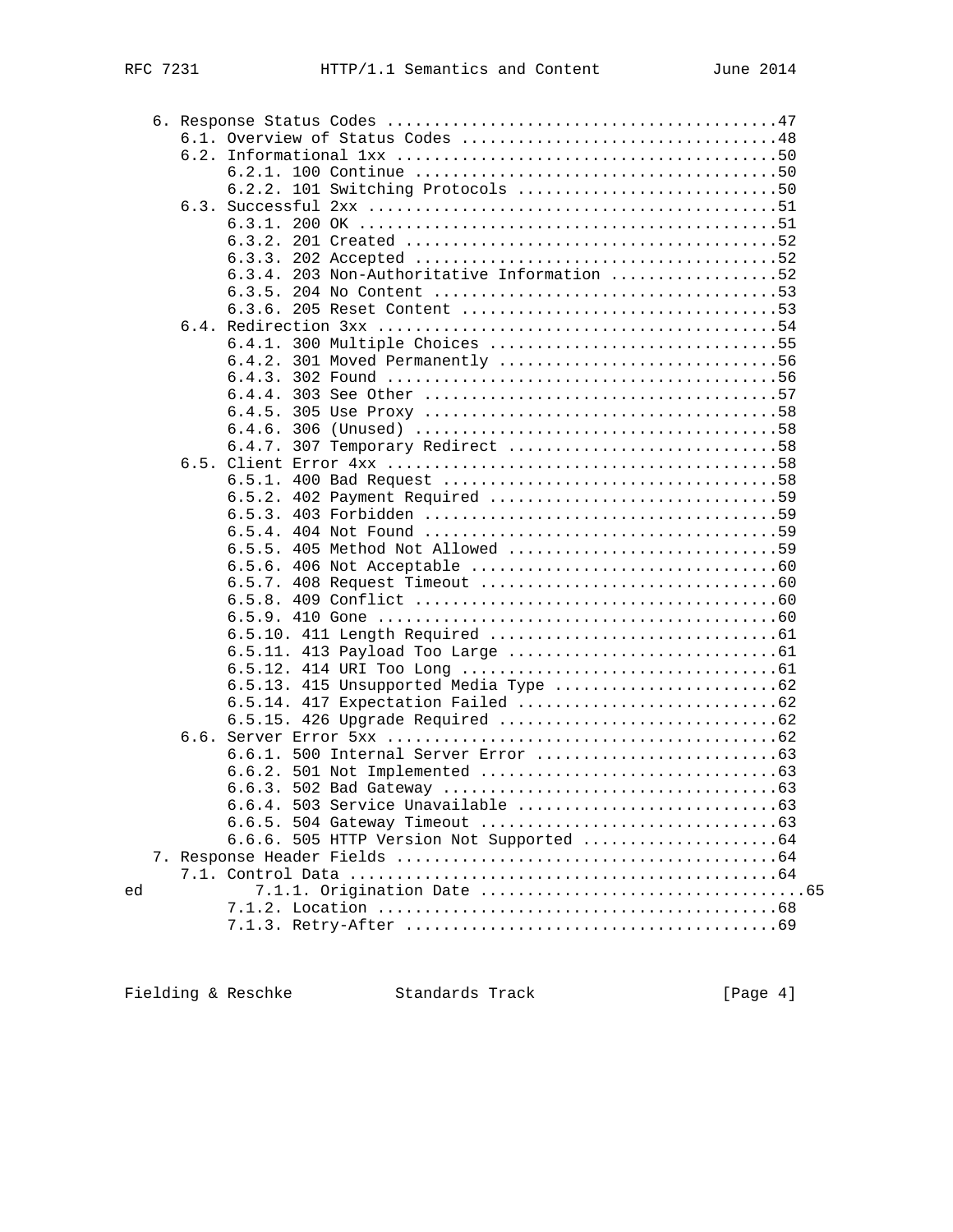|  |      | 8.1.2. Considerations for New Methods 74                   |
|--|------|------------------------------------------------------------|
|  |      |                                                            |
|  | 8.2. |                                                            |
|  |      |                                                            |
|  |      | 8.2.2. Considerations for New Status Codes 76              |
|  |      |                                                            |
|  |      |                                                            |
|  |      | 8.3.1. Considerations for New Header Fields 78             |
|  |      |                                                            |
|  |      |                                                            |
|  |      |                                                            |
|  |      |                                                            |
|  |      |                                                            |
|  |      | 9.1. Attacks Based on File and Path Names 82               |
|  |      | 9.2. Attacks Based on Command, Code, or Query Injection 82 |
|  |      | 9.3. Disclosure of Personal Information 83                 |
|  |      | 9.4. Disclosure of Sensitive Information in URIs 83        |
|  |      | 9.5. Disclosure of Fragment after Redirects 84             |
|  |      | 9.6. Disclosure of Product Information 84                  |
|  |      |                                                            |
|  |      |                                                            |
|  |      |                                                            |
|  |      |                                                            |
|  |      |                                                            |
|  |      | Appendix A. Differences between HTTP and MIME 89           |
|  |      |                                                            |
|  |      | A.2. Conversion to Canonical Form 89                       |
|  |      |                                                            |
|  |      |                                                            |
|  |      | A.5. Conversion of Content-Transfer-Encoding 90            |
|  |      | A.6. MHTML and Line Length Limitations 90                  |
|  |      |                                                            |
|  |      |                                                            |
|  |      |                                                            |
|  |      |                                                            |
|  |      |                                                            |

Fielding & Reschke Standards Track [Page 5]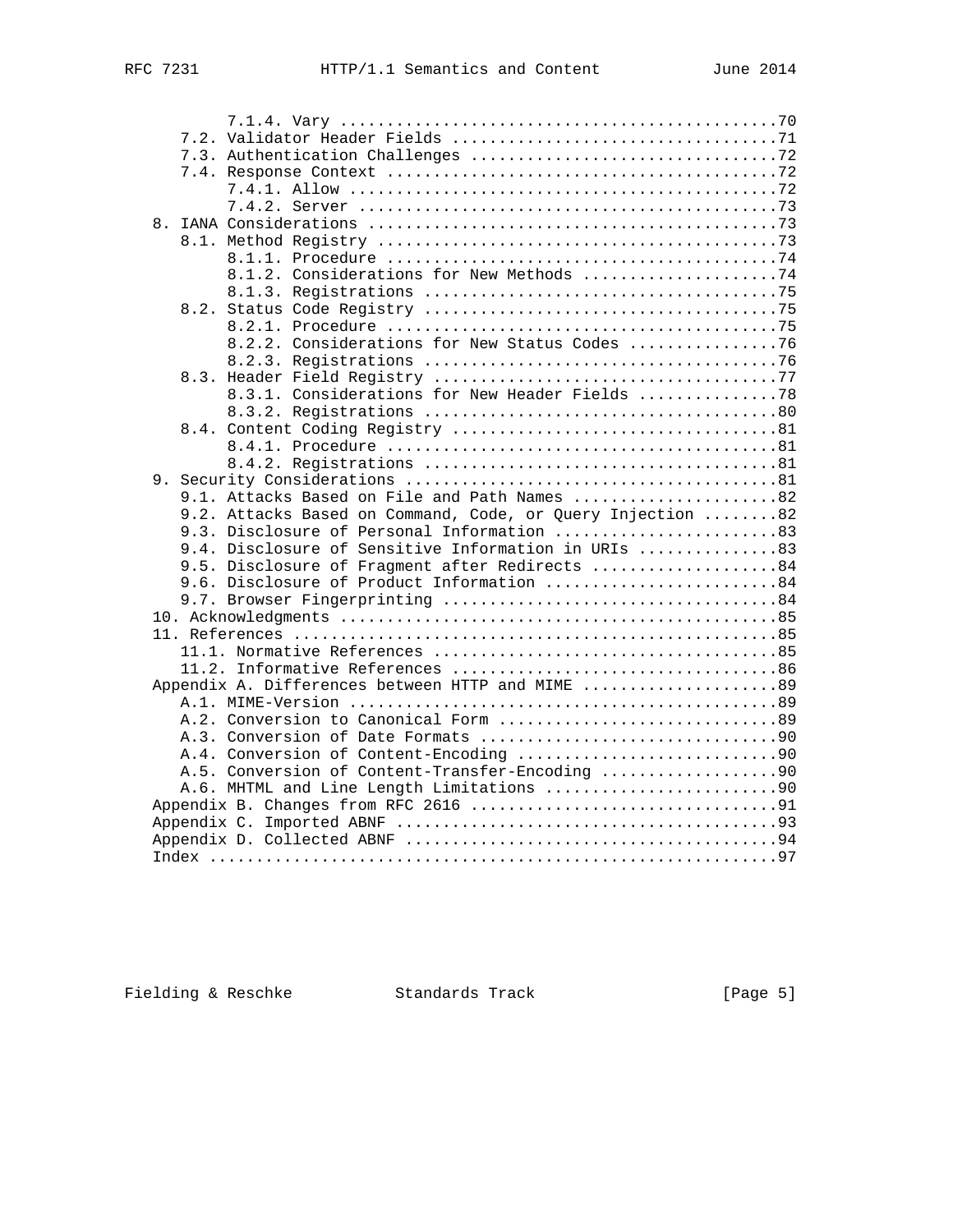# 1. Introduction

 Each Hypertext Transfer Protocol (HTTP) message is either a request or a response. A server listens on a connection for a request, parses each message received, interprets the message semantics in relation to the identified request target, and responds to that request with one or more response messages. A client constructs request messages to communicate specific intentions, examines received responses to see if the intentions were carried out, and determines how to interpret the results. This document defines HTTP/1.1 request and response semantics in terms of the architecture defined in [RFC7230].

 HTTP provides a uniform interface for interacting with a resource (Section 2), regardless of its type, nature, or implementation, via the manipulation and transfer of representations (Section 3).

 HTTP semantics include the intentions defined by each request method (Section 4), extensions to those semantics that might be described in request header fields (Section 5), the meaning of status codes to indicate a machine-readable response (Section 6), and the meaning of other control data and resource metadata that might be given in response header fields (Section 7).

 This document also defines representation metadata that describe how a payload is intended to be interpreted by a recipient, the request header fields that might influence content selection, and the various selection algorithms that are collectively referred to as "content negotiation" (Section 3.4).

## 1.1. Conformance and Error Handling

 The key words "MUST", "MUST NOT", "REQUIRED", "SHALL", "SHALL NOT", "SHOULD", "SHOULD NOT", "RECOMMENDED", "MAY", and "OPTIONAL" in this document are to be interpreted as described in [RFC2119].

 Conformance criteria and considerations regarding error handling are defined in Section 2.5 of [RFC7230].

# 1.2. Syntax Notation

 This specification uses the Augmented Backus-Naur Form (ABNF) notation of [RFC5234] with a list extension, defined in Section 7 of [RFC7230], that allows for compact definition of comma-separated lists using a '#' operator (similar to how the '\*' operator indicates repetition). Appendix C describes rules imported from other documents. Appendix D shows the collected grammar with all list operators expanded to standard ABNF notation.

Fielding & Reschke Standards Track [Page 6]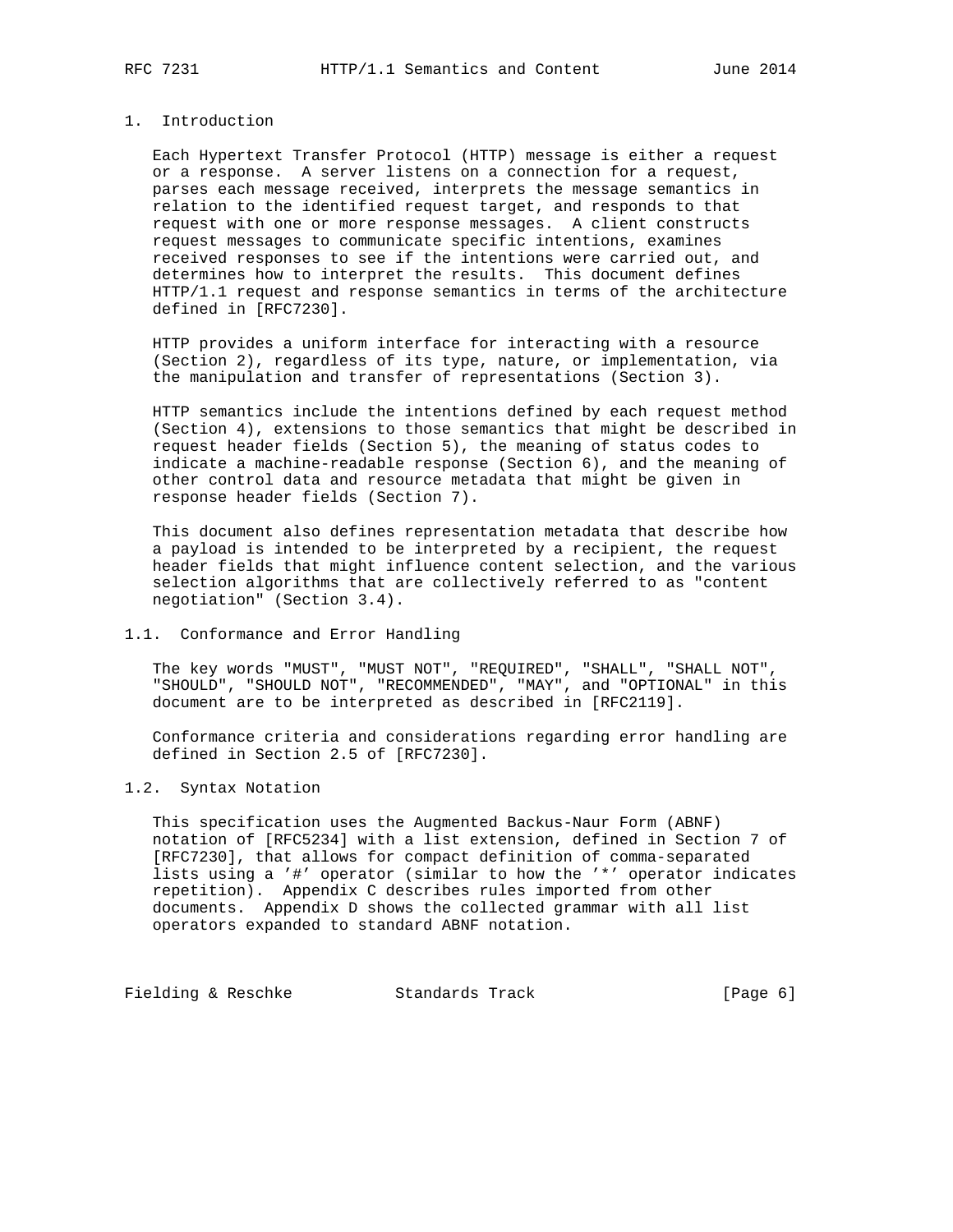This specification uses the terms "character", "character encoding scheme", "charset", and "protocol element" as they are defined in [RFC6365].

2. Resources

 The target of an HTTP request is called a "resource". HTTP does not limit the nature of a resource; it merely defines an interface that might be used to interact with resources. Each resource is identified by a Uniform Resource Identifier (URI), as described in Section 2.7 of [RFC7230].

 When a client constructs an HTTP/1.1 request message, it sends the target URI in one of various forms, as defined in (Section 5.3 of [RFC7230]). When a request is received, the server reconstructs an effective request URI for the target resource (Section 5.5 of [RFC7230]).

 One design goal of HTTP is to separate resource identification from request semantics, which is made possible by vesting the request semantics in the request method (Section 4) and a few request-modifying header fields (Section 5). If there is a conflict between the method semantics and any semantic implied by the URI itself, as described in Section 4.2.1, the method semantics take precedence.

3. Representations

 Considering that a resource could be anything, and that the uniform interface provided by HTTP is similar to a window through which one can observe and act upon such a thing only through the communication of messages to some independent actor on the other side, an abstraction is needed to represent ("take the place of") the current or desired state of that thing in our communications. That abstraction is called a representation [REST].

 For the purposes of HTTP, a "representation" is information that is intended to reflect a past, current, or desired state of a given resource, in a format that can be readily communicated via the protocol, and that consists of a set of representation metadata and a potentially unbounded stream of representation data.

 An origin server might be provided with, or be capable of generating, multiple representations that are each intended to reflect the current state of a target resource. In such cases, some algorithm is used by the origin server to select one of those representations as most applicable to a given request, usually based on content negotiation. This "selected representation" is used to provide the

Fielding & Reschke Standards Track [Page 7]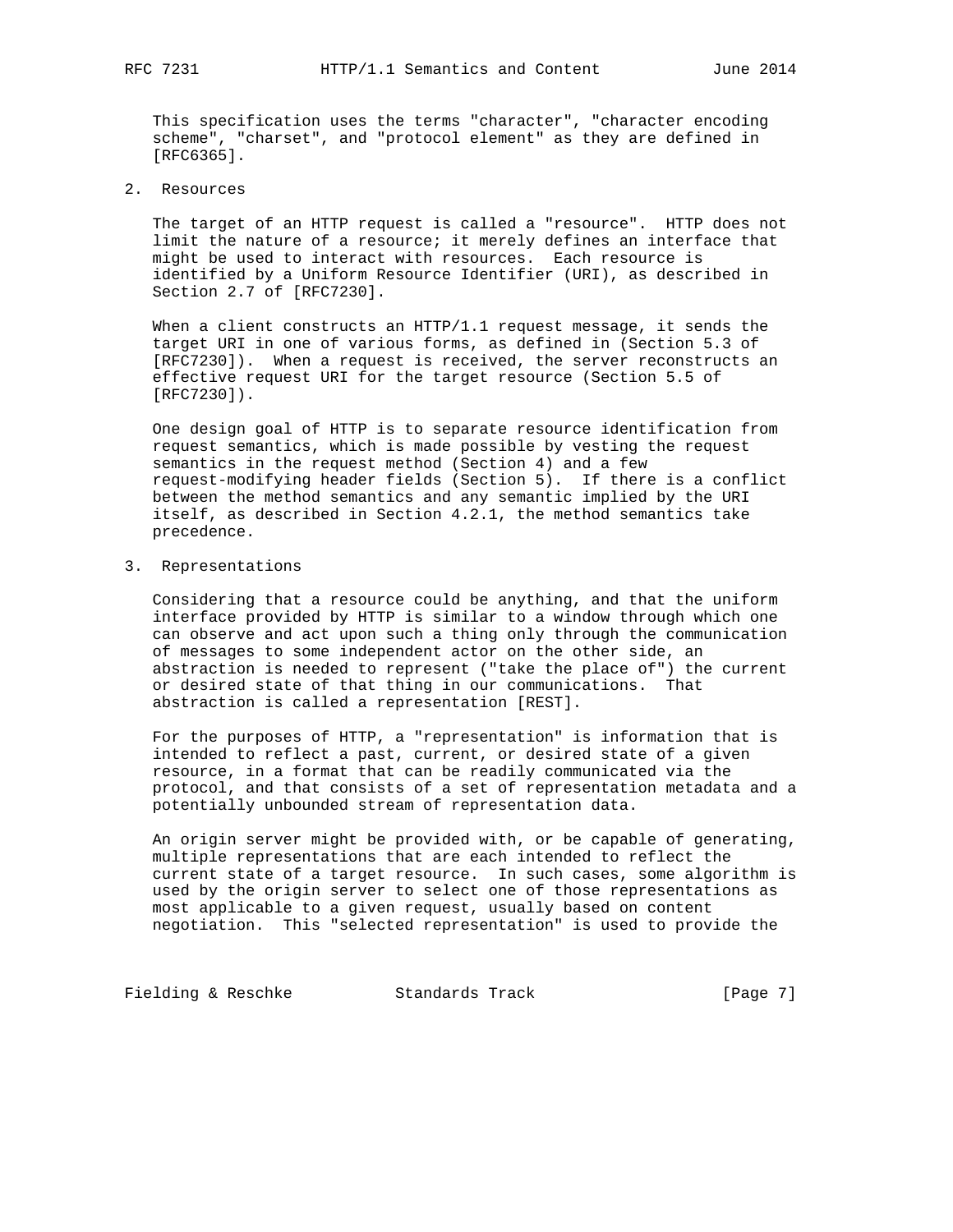data and metadata for evaluating conditional requests [RFC7232] and constructing the payload for 200 (OK) and 304 (Not Modified) responses to GET (Section 4.3.1).

3.1. Representation Metadata

 Representation header fields provide metadata about the representation. When a message includes a payload body, the representation header fields describe how to interpret the representation data enclosed in the payload body. In a response to a HEAD request, the representation header fields describe the representation data that would have been enclosed in the payload body if the same request had been a GET.

The following header fields convey representation metadata:

 +-------------------+-----------------+ | Header Field Name | Defined in... | +-------------------+-----------------+ | Content-Type | Section 3.1.1.5 | | Content-Encoding | Section 3.1.2.2 | | Content-Language | Section 3.1.3.2 | | Content-Location | Section 3.1.4.2 | +-------------------+-----------------+

## 3.1.1. Processing Representation Data

3.1.1.1. Media Type

 HTTP uses Internet media types [RFC2046] in the Content-Type (Section 3.1.1.5) and Accept (Section 5.3.2) header fields in order to provide open and extensible data typing and type negotiation. Media types define both a data format and various processing models: how to process that data in accordance with each context in which it is received.

 media-type = type "/" subtype \*( OWS ";" OWS parameter ) type = token subtype = token

 The type/subtype MAY be followed by parameters in the form of name=value pairs.

parameter = token "=" ( token / quoted-string )

Fielding & Reschke Standards Track [Page 8]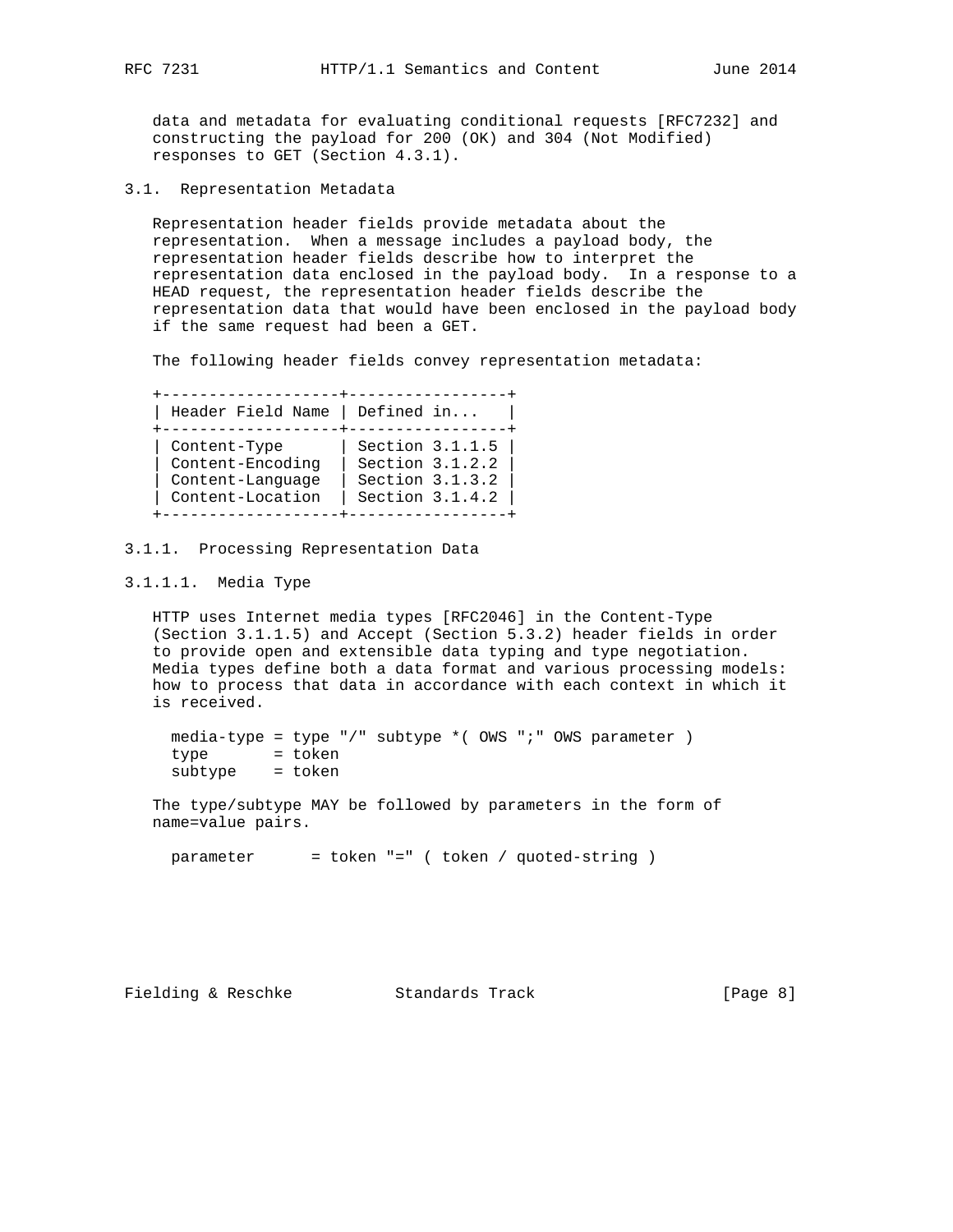The type, subtype, and parameter name tokens are case-insensitive. Parameter values might or might not be case-sensitive, depending on the semantics of the parameter name. The presence or absence of a parameter might be significant to the processing of a media-type, depending on its definition within the media type registry.

 A parameter value that matches the token production can be transmitted either as a token or within a quoted-string. The quoted and unquoted values are equivalent. For example, the following examples are all equivalent, but the first is preferred for consistency:

 text/html;charset=utf-8 text/html;charset=UTF-8 Text/HTML;Charset="utf-8" text/html; charset="utf-8"

 Internet media types ought to be registered with IANA according to the procedures defined in [BCP13].

 Note: Unlike some similar constructs in other header fields, media type parameters do not allow whitespace (even "bad" whitespace) around the "=" character.

3.1.1.2. Charset

 HTTP uses charset names to indicate or negotiate the character encoding scheme of a textual representation [RFC6365]. A charset is identified by a case-insensitive token.

charset = token

 Charset names ought to be registered in the IANA "Character Sets" registry (<http://www.iana.org/assignments/character-sets>) according to the procedures defined in [RFC2978].

# 3.1.1.3. Canonicalization and Text Defaults

 Internet media types are registered with a canonical form in order to be interoperable among systems with varying native encoding formats. Representations selected or transferred via HTTP ought to be in canonical form, for many of the same reasons described by the Multipurpose Internet Mail Extensions (MIME) [RFC2045]. However, the performance characteristics of email deployments (i.e., store and forward messages to peers) are significantly different from those common to HTTP and the Web (server-based information services). Furthermore, MIME's constraints for the sake of compatibility with older mail transfer protocols do not apply to HTTP (see Appendix A).

Fielding & Reschke Standards Track [Page 9]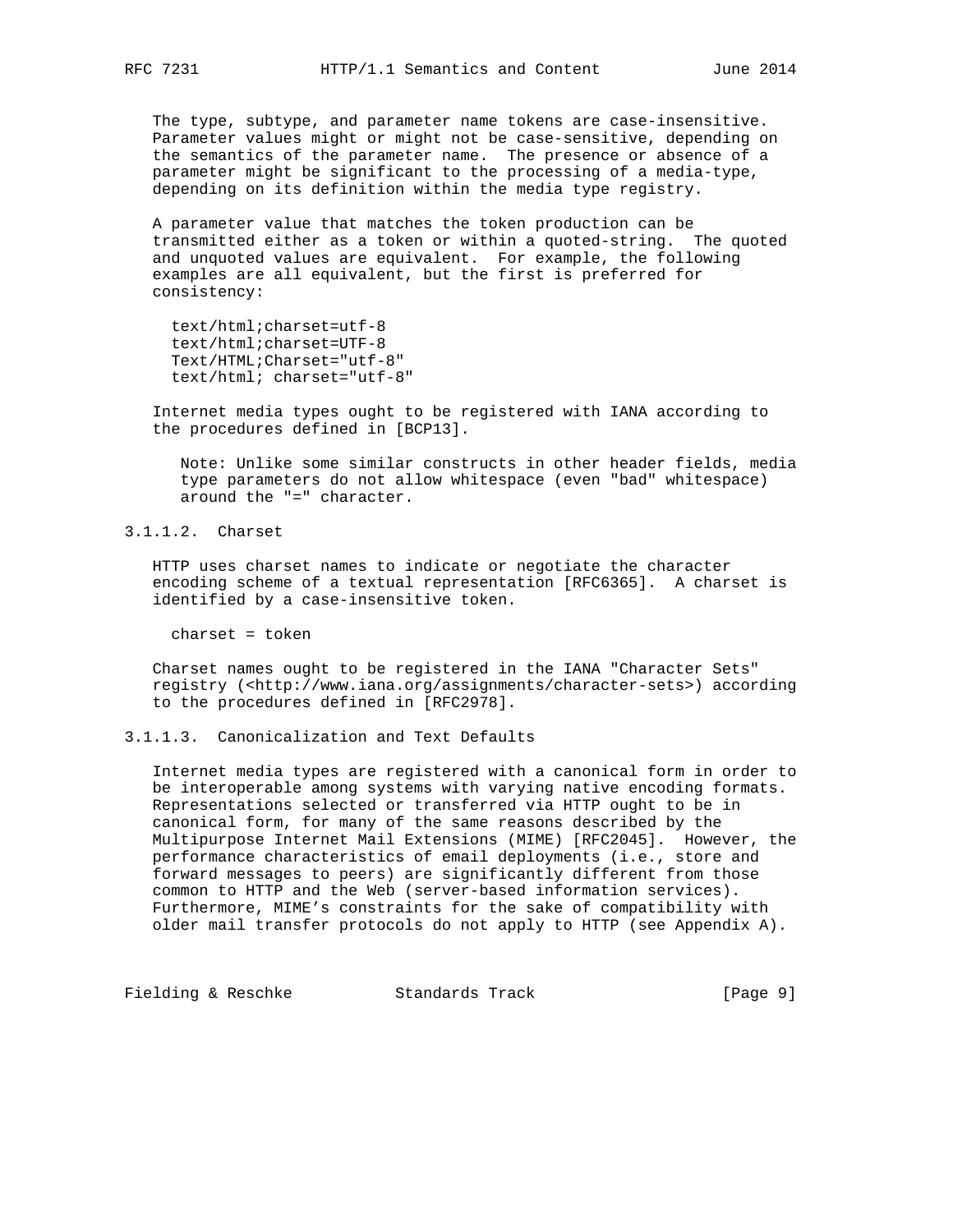MIME's canonical form requires that media subtypes of the "text" type use CRLF as the text line break. HTTP allows the transfer of text media with plain CR or LF alone representing a line break, when such line breaks are consistent for an entire representation. An HTTP sender MAY generate, and a recipient MUST be able to parse, line breaks in text media that consist of CRLF, bare CR, or bare LF. In addition, text media in HTTP is not limited to charsets that use octets 13 and 10 for CR and LF, respectively. This flexibility regarding line breaks applies only to text within a representation that has been assigned a "text" media type; it does not apply to "multipart" types or HTTP elements outside the payload body (e.g., header fields).

 If a representation is encoded with a content-coding, the underlying data ought to be in a form defined above prior to being encoded.

### 3.1.1.4. Multipart Types

 MIME provides for a number of "multipart" types -- encapsulations of one or more representations within a single message body. All multipart types share a common syntax, as defined in Section 5.1.1 of [RFC2046], and include a boundary parameter as part of the media type value. The message body is itself a protocol element; a sender MUST generate only CRLF to represent line breaks between body parts.

 HTTP message framing does not use the multipart boundary as an indicator of message body length, though it might be used by implementations that generate or process the payload. For example, the "multipart/form-data" type is often used for carrying form data in a request, as described in [RFC2388], and the "multipart/ byteranges" type is defined by this specification for use in some 206 (Partial Content) responses [RFC7233].

## 3.1.1.5. Content-Type

 The "Content-Type" header field indicates the media type of the associated representation: either the representation enclosed in the message payload or the selected representation, as determined by the message semantics. The indicated media type defines both the data format and how that data is intended to be processed by a recipient, within the scope of the received message semantics, after any content codings indicated by Content-Encoding are decoded.

Content-Type = media-type

Fielding & Reschke Standards Track [Page 10]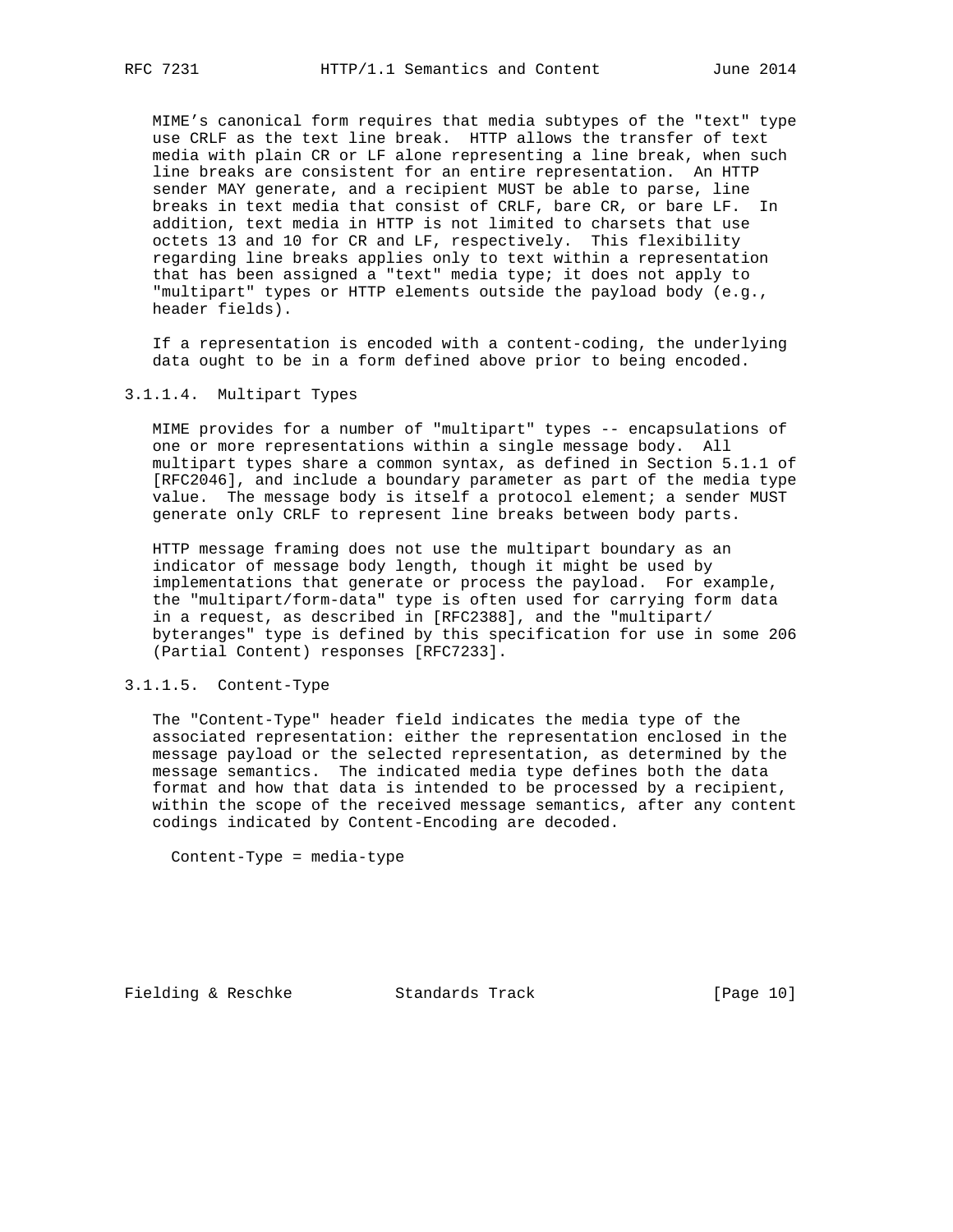Media types are defined in Section 3.1.1.1. An example of the field is

Content-Type: text/html; charset=ISO-8859-4

 A sender that generates a message containing a payload body SHOULD generate a Content-Type header field in that message unless the intended media type of the enclosed representation is unknown to the sender. If a Content-Type header field is not present, the recipient MAY either assume a media type of "application/octet-stream" ([RFC2046], Section 4.5.1) or examine the data to determine its type.

 In practice, resource owners do not always properly configure their origin server to provide the correct Content-Type for a given representation, with the result that some clients will examine a payload's content and override the specified type. Clients that do so risk drawing incorrect conclusions, which might expose additional security risks (e.g., "privilege escalation"). Furthermore, it is impossible to determine the sender's intent by examining the data format: many data formats match multiple media types that differ only in processing semantics. Implementers are encouraged to provide a means of disabling such "content sniffing" when it is used.

3.1.2. Encoding for Compression or Integrity

3.1.2.1. Content Codings

 Content coding values indicate an encoding transformation that has been or can be applied to a representation. Content codings are primarily used to allow a representation to be compressed or otherwise usefully transformed without losing the identity of its underlying media type and without loss of information. Frequently, the representation is stored in coded form, transmitted directly, and only decoded by the final recipient.

content-coding = token

 All content-coding values are case-insensitive and ought to be registered within the "HTTP Content Coding Registry", as defined in Section 8.4. They are used in the Accept-Encoding (Section 5.3.4) and Content-Encoding (Section 3.1.2.2) header fields.

Fielding & Reschke Standards Track [Page 11]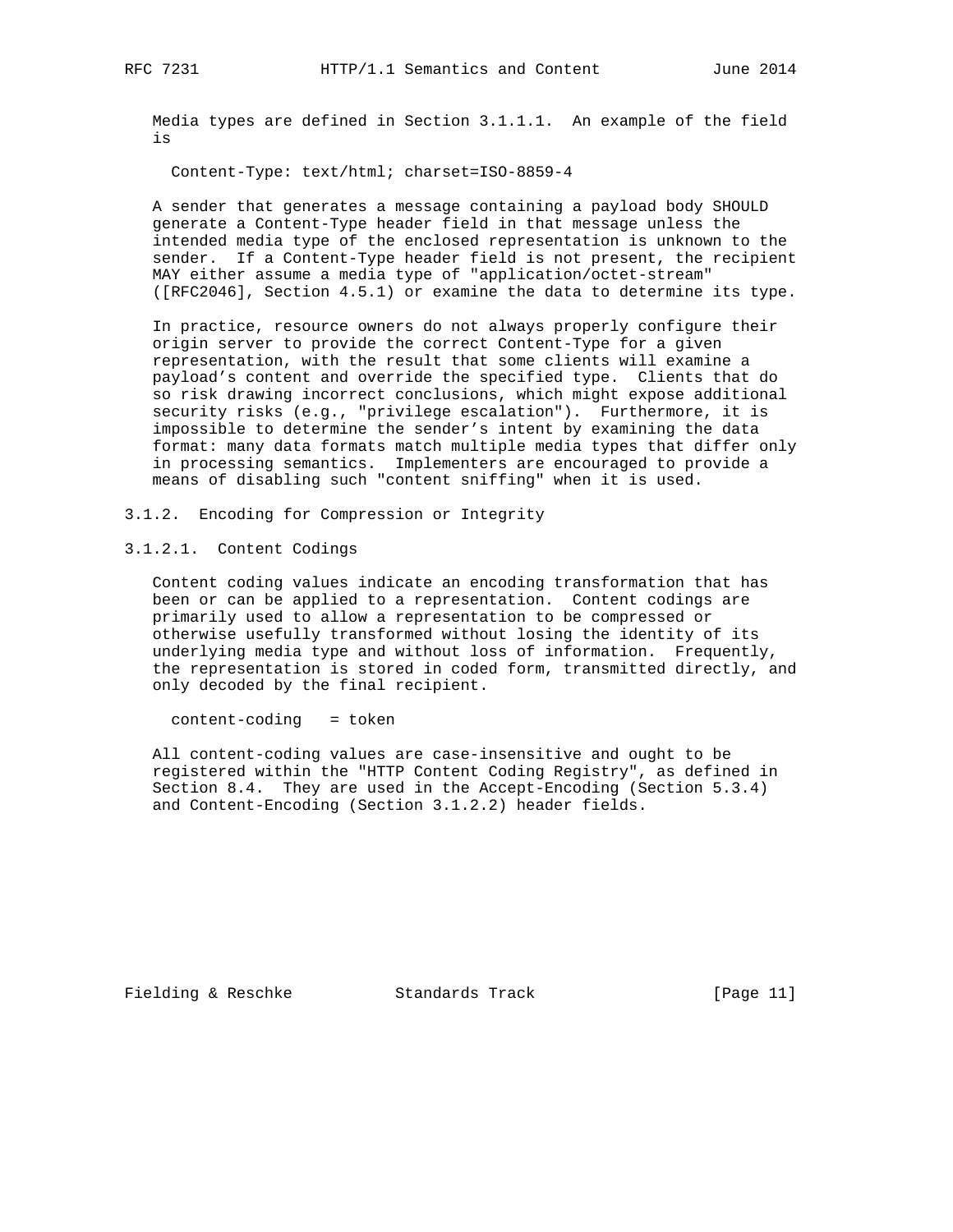The following content-coding values are defined by this specification:

compress (and x-compress): See Section 4.2.1 of [RFC7230].

deflate: See Section 4.2.2 of [RFC7230].

gzip (and x-gzip): See Section 4.2.3 of [RFC7230].

3.1.2.2. Content-Encoding

 The "Content-Encoding" header field indicates what content codings have been applied to the representation, beyond those inherent in the media type, and thus what decoding mechanisms have to be applied in order to obtain data in the media type referenced by the Content-Type header field. Content-Encoding is primarily used to allow a representation's data to be compressed without losing the identity of its underlying media type.

Content-Encoding = 1#content-coding

An example of its use is

Content-Encoding: gzip

 If one or more encodings have been applied to a representation, the sender that applied the encodings MUST generate a Content-Encoding header field that lists the content codings in the order in which they were applied. Additional information about the encoding parameters can be provided by other header fields not defined by this specification.

 Unlike Transfer-Encoding (Section 3.3.1 of [RFC7230]), the codings listed in Content-Encoding are a characteristic of the representation; the representation is defined in terms of the coded form, and all other metadata about the representation is about the coded form unless otherwise noted in the metadata definition. Typically, the representation is only decoded just prior to rendering or analogous usage.

 If the media type includes an inherent encoding, such as a data format that is always compressed, then that encoding would not be restated in Content-Encoding even if it happens to be the same algorithm as one of the content codings. Such a content coding would only be listed if, for some bizarre reason, it is applied a second time to form the representation. Likewise, an origin server might choose to publish the same data as multiple representations that differ only in whether the coding is defined as part of Content-Type

Fielding & Reschke Standards Track [Page 12]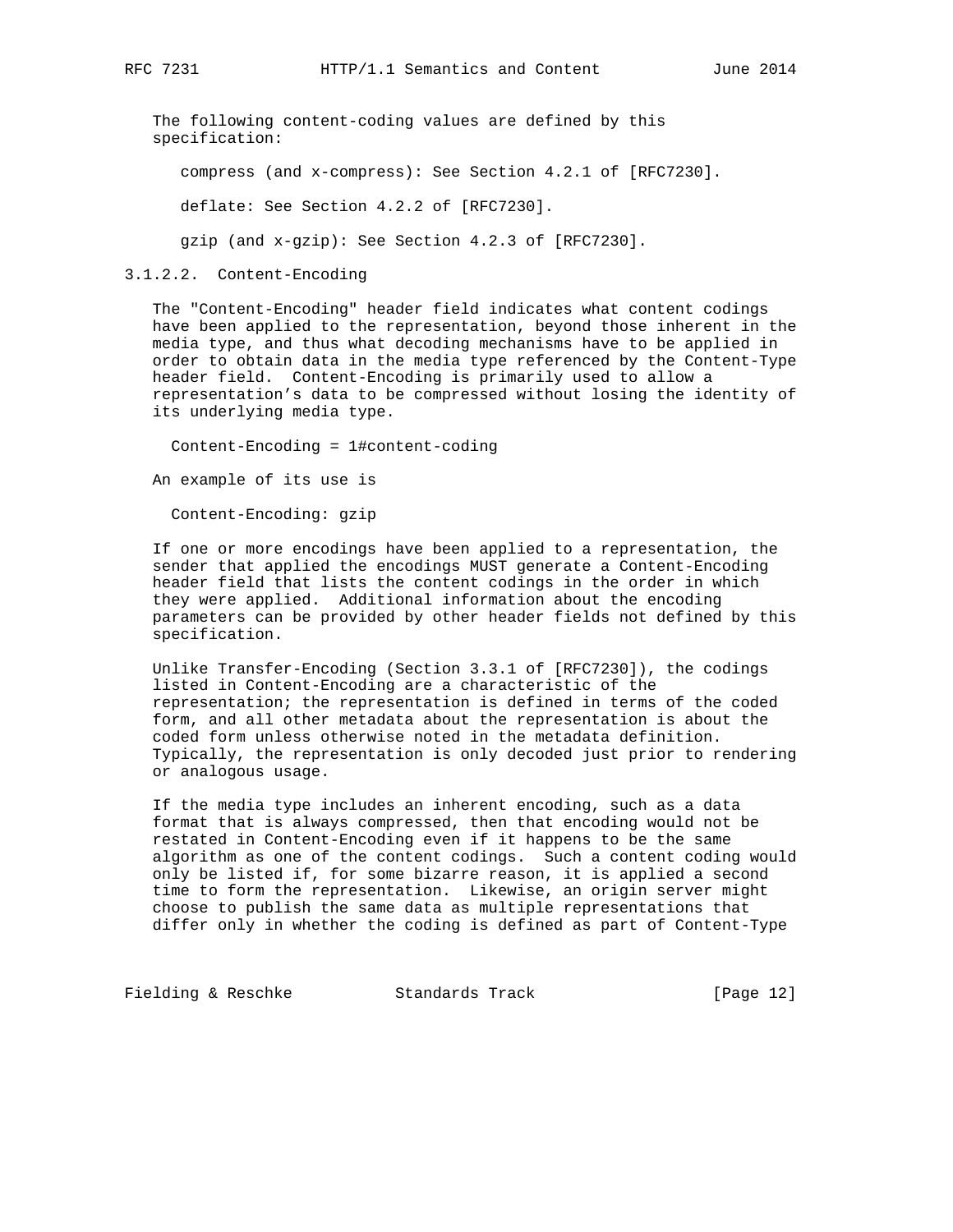or Content-Encoding, since some user agents will behave differently in their handling of each response (e.g., open a "Save as ..." dialog instead of automatic decompression and rendering of content).

 An origin server MAY respond with a status code of 415 (Unsupported Media Type) if a representation in the request message has a content coding that is not acceptable.

## 3.1.3. Audience Language

# 3.1.3.1. Language Tags

 A language tag, as defined in [RFC5646], identifies a natural language spoken, written, or otherwise conveyed by human beings for communication of information to other human beings. Computer languages are explicitly excluded.

 HTTP uses language tags within the Accept-Language and Content-Language header fields. Accept-Language uses the broader language-range production defined in Section 5.3.5, whereas Content-Language uses the language-tag production defined below.

language-tag = <Language-Tag, see [RFC5646], Section 2.1>

 A language tag is a sequence of one or more case-insensitive subtags, each separated by a hyphen character ("-", %x2D). In most cases, a language tag consists of a primary language subtag that identifies a broad family of related languages (e.g., "en" = English), which is optionally followed by a series of subtags that refine or narrow that language's range (e.g., "en-CA" = the variety of English as communicated in Canada). Whitespace is not allowed within a language tag. Example tags include:

fr, en-US, es-419, az-Arab, x-pig-latin, man-Nkoo-GN

See [RFC5646] for further information.

3.1.3.2. Content-Language

 The "Content-Language" header field describes the natural language(s) of the intended audience for the representation. Note that this might not be equivalent to all the languages used within the representation.

Content-Language = 1#language-tag

Fielding & Reschke Standards Track [Page 13]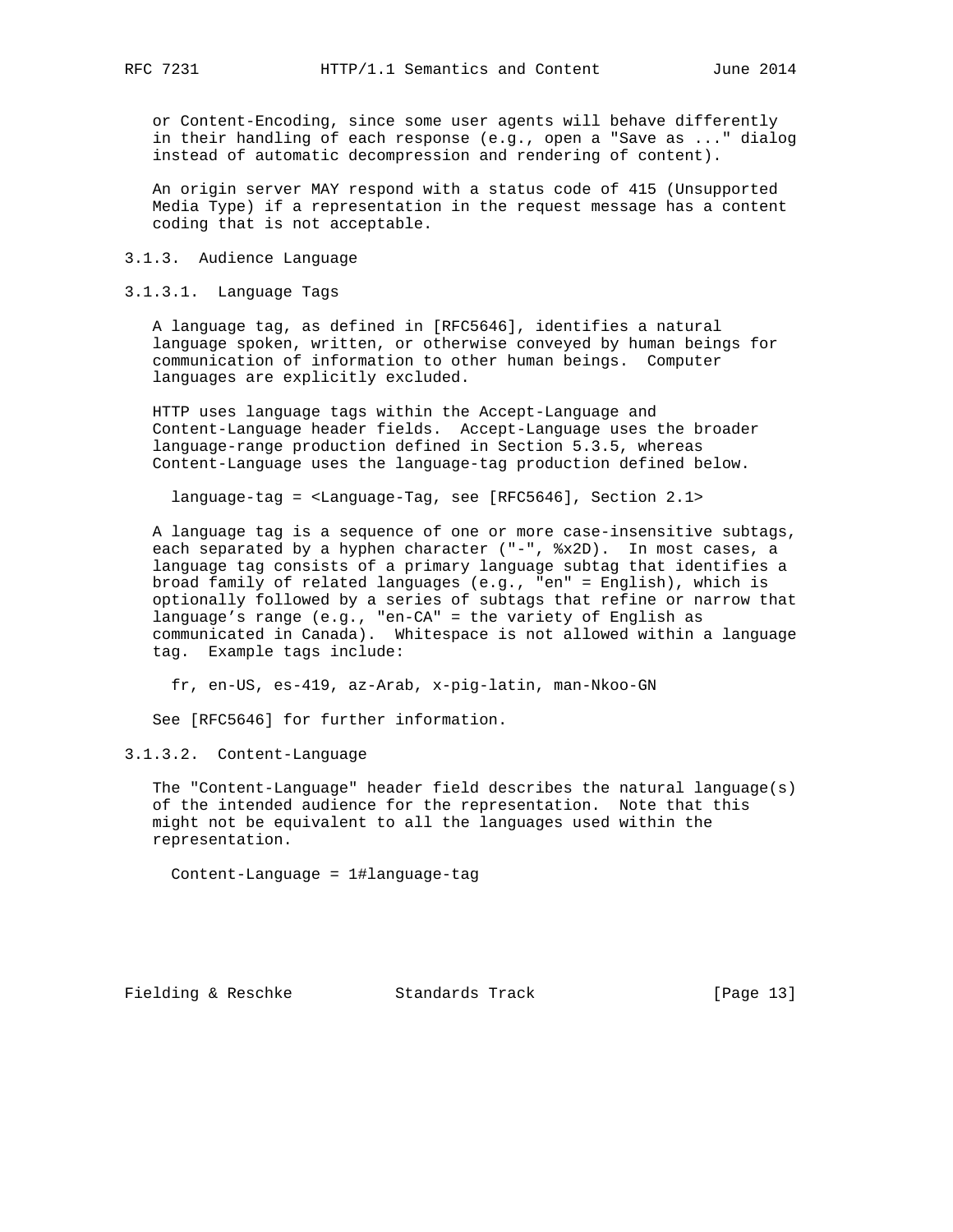Language tags are defined in Section 3.1.3.1. The primary purpose of Content-Language is to allow a user to identify and differentiate representations according to the users' own preferred language. Thus, if the content is intended only for a Danish-literate audience, the appropriate field is

Content-Language: da

 If no Content-Language is specified, the default is that the content is intended for all language audiences. This might mean that the sender does not consider it to be specific to any natural language, or that the sender does not know for which language it is intended.

 Multiple languages MAY be listed for content that is intended for multiple audiences. For example, a rendition of the "Treaty of Waitangi", presented simultaneously in the original Maori and English versions, would call for

Content-Language: mi, en

 However, just because multiple languages are present within a representation does not mean that it is intended for multiple linguistic audiences. An example would be a beginner's language primer, such as "A First Lesson in Latin", which is clearly intended to be used by an English-literate audience. In this case, the Content-Language would properly only include "en".

 Content-Language MAY be applied to any media type -- it is not limited to textual documents.

- 3.1.4. Identification
- 3.1.4.1. Identifying a Representation

 When a complete or partial representation is transferred in a message payload, it is often desirable for the sender to supply, or the recipient to determine, an identifier for a resource corresponding to that representation.

For a request message:

 o If the request has a Content-Location header field, then the sender asserts that the payload is a representation of the resource identified by the Content-Location field-value. However, such an assertion cannot be trusted unless it can be verified by other means (not defined by this specification). The information might still be useful for revision history links.

Fielding & Reschke Standards Track [Page 14]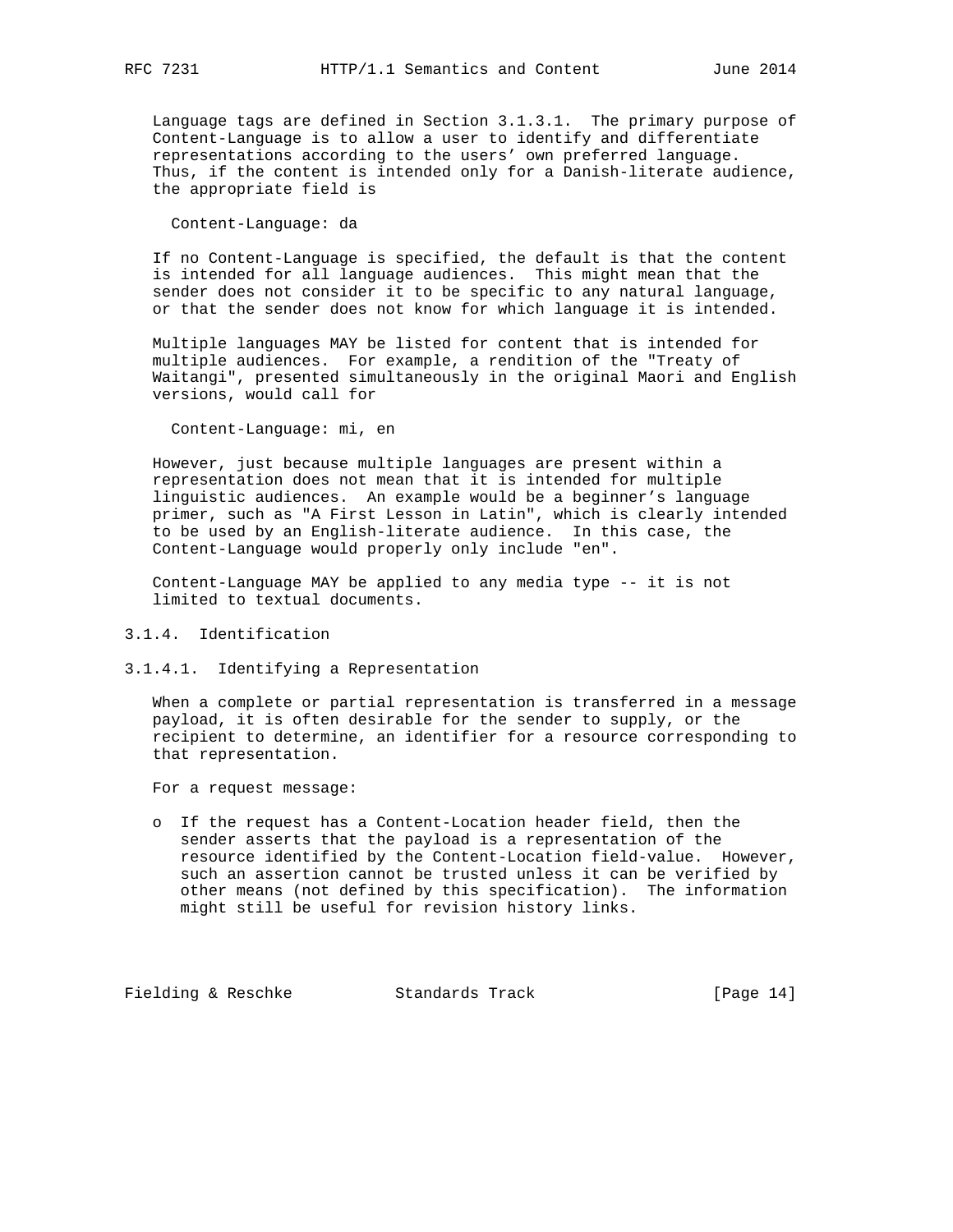o Otherwise, the payload is unidentified.

 For a response message, the following rules are applied in order until a match is found:

- 1. If the request method is GET or HEAD and the response status code is 200 (OK), 204 (No Content), 206 (Partial Content), or 304 (Not Modified), the payload is a representation of the resource identified by the effective request URI (Section 5.5 of [RFC7230]).
- 2. If the request method is GET or HEAD and the response status code is 203 (Non-Authoritative Information), the payload is a potentially modified or enhanced representation of the target resource as provided by an intermediary.
- 3. If the response has a Content-Location header field and its field-value is a reference to the same URI as the effective request URI, the payload is a representation of the resource identified by the effective request URI.
- 4. If the response has a Content-Location header field and its field-value is a reference to a URI different from the effective request URI, then the sender asserts that the payload is a representation of the resource identified by the Content-Location field-value. However, such an assertion cannot be trusted unless it can be verified by other means (not defined by this specification).
- 5. Otherwise, the payload is unidentified.

3.1.4.2. Content-Location

 The "Content-Location" header field references a URI that can be used as an identifier for a specific resource corresponding to the representation in this message's payload. In other words, if one were to perform a GET request on this URI at the time of this message's generation, then a 200 (OK) response would contain the same representation that is enclosed as payload in this message.

Content-Location = absolute-URI / partial-URI

 The Content-Location value is not a replacement for the effective Request URI (Section 5.5 of [RFC7230]). It is representation metadata. It has the same syntax and semantics as the header field of the same name defined for MIME body parts in Section 4 of [RFC2557]. However, its appearance in an HTTP message has some special implications for HTTP recipients.

Fielding & Reschke Standards Track [Page 15]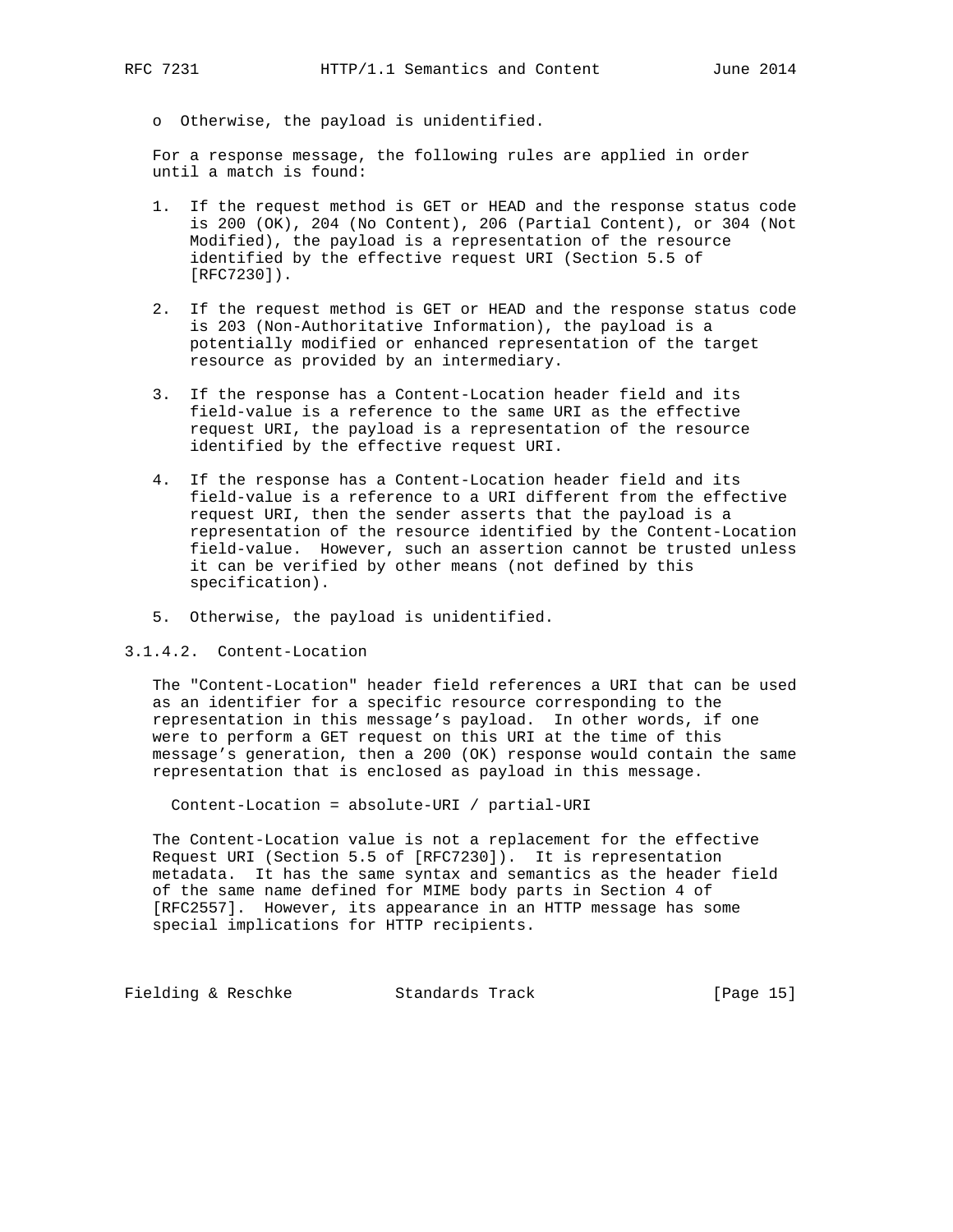If Content-Location is included in a 2xx (Successful) response message and its value refers (after conversion to absolute form) to a URI that is the same as the effective request URI, then the recipient MAY consider the payload to be a current representation of that resource at the time indicated by the message origination date. For a GET (Section 4.3.1) or HEAD (Section 4.3.2) request, this is the same as the default semantics when no Content-Location is provided by the server. For a state-changing request like PUT (Section 4.3.4) or POST (Section 4.3.3), it implies that the server's response contains the new representation of that resource, thereby distinguishing it from representations that might only report about the action (e.g., "It worked!"). This allows authoring applications to update their local copies without the need for a subsequent GET request.

 If Content-Location is included in a 2xx (Successful) response message and its field-value refers to a URI that differs from the effective request URI, then the origin server claims that the URI is an identifier for a different resource corresponding to the enclosed representation. Such a claim can only be trusted if both identifiers share the same resource owner, which cannot be programmatically determined via HTTP.

- o For a response to a GET or HEAD request, this is an indication that the effective request URI refers to a resource that is subject to content negotiation and the Content-Location field-value is a more specific identifier for the selected representation.
- o For a 201 (Created) response to a state-changing method, a Content-Location field-value that is identical to the Location field-value indicates that this payload is a current representation of the newly created resource.
- o Otherwise, such a Content-Location indicates that this payload is a representation reporting on the requested action's status and that the same report is available (for future access with GET) at the given URI. For example, a purchase transaction made via a POST request might include a receipt document as the payload of the 200 (OK) response; the Content-Location field-value provides an identifier for retrieving a copy of that same receipt in the future.

 A user agent that sends Content-Location in a request message is stating that its value refers to where the user agent originally obtained the content of the enclosed representation (prior to any modifications made by that user agent). In other words, the user agent is providing a back link to the source of the original representation.

Fielding & Reschke Standards Track [Page 16]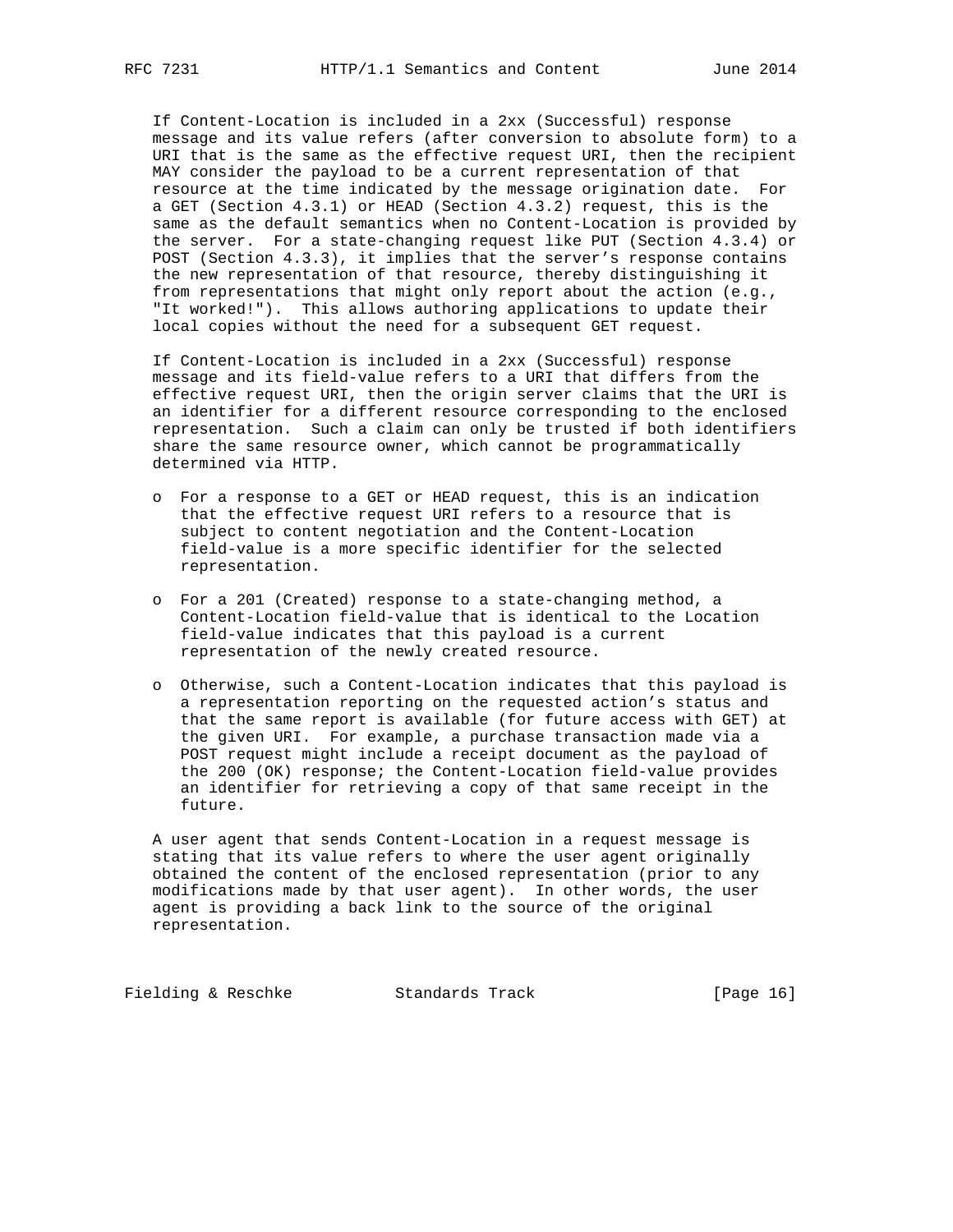An origin server that receives a Content-Location field in a request message MUST treat the information as transitory request context rather than as metadata to be saved verbatim as part of the representation. An origin server MAY use that context to guide in processing the request or to save it for other uses, such as within source links or versioning metadata. However, an origin server MUST NOT use such context information to alter the request semantics.

 For example, if a client makes a PUT request on a negotiated resource and the origin server accepts that PUT (without redirection), then the new state of that resource is expected to be consistent with the one representation supplied in that PUT; the Content-Location cannot be used as a form of reverse content selection identifier to update only one of the negotiated representations. If the user agent had wanted the latter semantics, it would have applied the PUT directly to the Content-Location URI.

## 3.2. Representation Data

 The representation data associated with an HTTP message is either provided as the payload body of the message or referred to by the message semantics and the effective request URI. The representation data is in a format and encoding defined by the representation metadata header fields.

 The data type of the representation data is determined via the header fields Content-Type and Content-Encoding. These define a two-layer, ordered encoding model:

representation-data := Content-Encoding( Content-Type( bits ) )

#### 3.3. Payload Semantics

 Some HTTP messages transfer a complete or partial representation as the message "payload". In some cases, a payload might contain only the associated representation's header fields (e.g., responses to HEAD) or only some part(s) of the representation data (e.g., the 206 (Partial Content) status code).

 The purpose of a payload in a request is defined by the method semantics. For example, a representation in the payload of a PUT request (Section 4.3.4) represents the desired state of the target resource if the request is successfully applied, whereas a representation in the payload of a POST request (Section 4.3.3) represents information to be processed by the target resource.

Fielding & Reschke Standards Track [Page 17]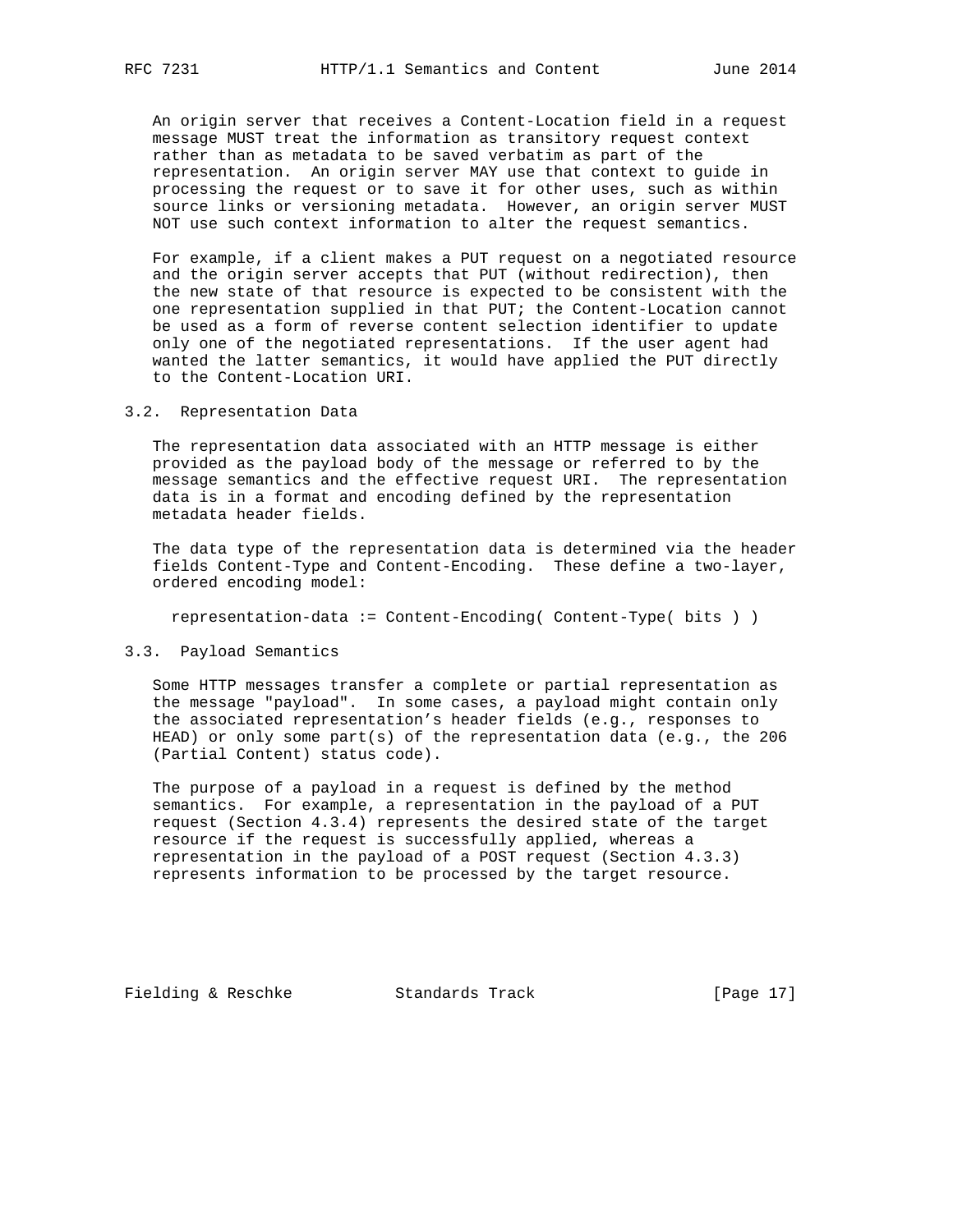In a response, the payload's purpose is defined by both the request method and the response status code. For example, the payload of a 200 (OK) response to GET (Section 4.3.1) represents the current state of the target resource, as observed at the time of the message origination date (Section 7.1.1.2), whereas the payload of the same status code in a response to POST might represent either the processing result or the new state of the target resource after applying the processing. Response messages with an error status code usually contain a payload that represents the error condition, such that it describes the error state and what next steps are suggested for resolving it.

 Header fields that specifically describe the payload, rather than the associated representation, are referred to as "payload header fields". Payload header fields are defined in other parts of this specification, due to their impact on message parsing.

 +-------------------+----------------------------+ | Header Field Name | Defined in... | +-------------------+----------------------------+ | Content-Length | Section 3.3.2 of [RFC7230] | | Content-Range | Section 4.2 of [RFC7233] | | Trailer | Section 4.4 of [RFC7230] | | Transfer-Encoding | Section 3.3.1 of [RFC7230] | +-------------------+----------------------------+

## 3.4. Content Negotiation

 When responses convey payload information, whether indicating a success or an error, the origin server often has different ways of representing that information; for example, in different formats, languages, or encodings. Likewise, different users or user agents might have differing capabilities, characteristics, or preferences that could influence which representation, among those available, would be best to deliver. For this reason, HTTP provides mechanisms for content negotiation.

 This specification defines two patterns of content negotiation that can be made visible within the protocol: "proactive", where the server selects the representation based upon the user agent's stated preferences, and "reactive" negotiation, where the server provides a list of representations for the user agent to choose from. Other patterns of content negotiation include "conditional content", where the representation consists of multiple parts that are selectively rendered based on user agent parameters, "active content", where the representation contains a script that makes additional (more specific) requests based on the user agent characteristics, and "Transparent Content Negotiation" ([RFC2295]), where content

Fielding & Reschke Standards Track [Page 18]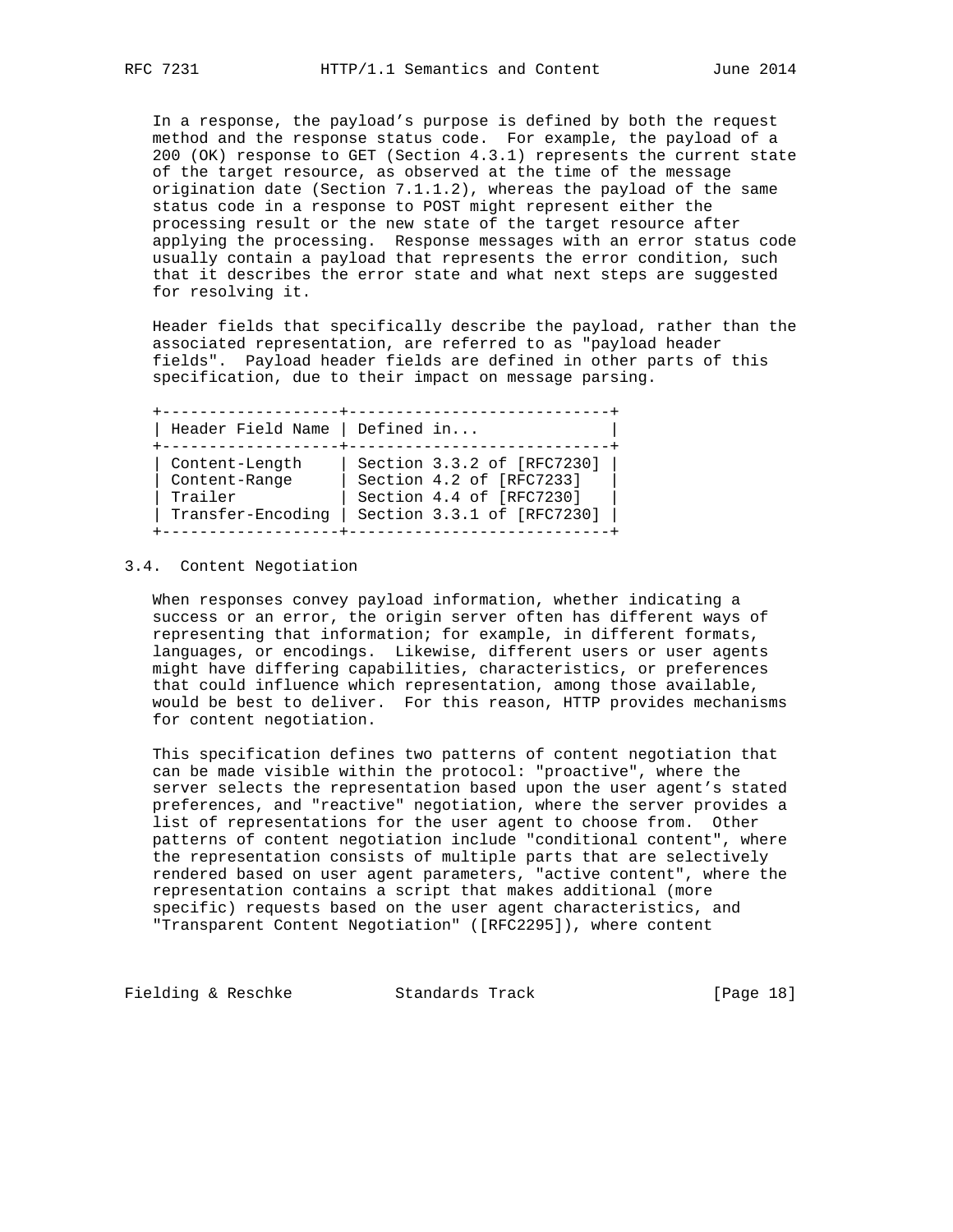selection is performed by an intermediary. These patterns are not mutually exclusive, and each has trade-offs in applicability and practicality.

 Note that, in all cases, HTTP is not aware of the resource semantics. The consistency with which an origin server responds to requests, over time and over the varying dimensions of content negotiation, and thus the "sameness" of a resource's observed representations over time, is determined entirely by whatever entity or algorithm selects or generates those responses. HTTP pays no attention to the man behind the curtain.

# 3.4.1. Proactive Negotiation

 When content negotiation preferences are sent by the user agent in a request to encourage an algorithm located at the server to select the preferred representation, it is called proactive negotiation (a.k.a., server-driven negotiation). Selection is based on the available representations for a response (the dimensions over which it might vary, such as language, content-coding, etc.) compared to various information supplied in the request, including both the explicit negotiation fields of Section 5.3 and implicit characteristics, such as the client's network address or parts of the User-Agent field.

 Proactive negotiation is advantageous when the algorithm for selecting from among the available representations is difficult to describe to a user agent, or when the server desires to send its "best guess" to the user agent along with the first response (hoping to avoid the round trip delay of a subsequent request if the "best guess" is good enough for the user). In order to improve the server's guess, a user agent MAY send request header fields that describe its preferences.

Proactive negotiation has serious disadvantages:

- o It is impossible for the server to accurately determine what might be "best" for any given user, since that would require complete knowledge of both the capabilities of the user agent and the intended use for the response (e.g., does the user want to view it on screen or print it on paper?);
- o Having the user agent describe its capabilities in every request can be both very inefficient (given that only a small percentage of responses have multiple representations) and a potential risk to the user's privacy;
- o It complicates the implementation of an origin server and the algorithms for generating responses to a request; and,

Fielding & Reschke Standards Track [Page 19]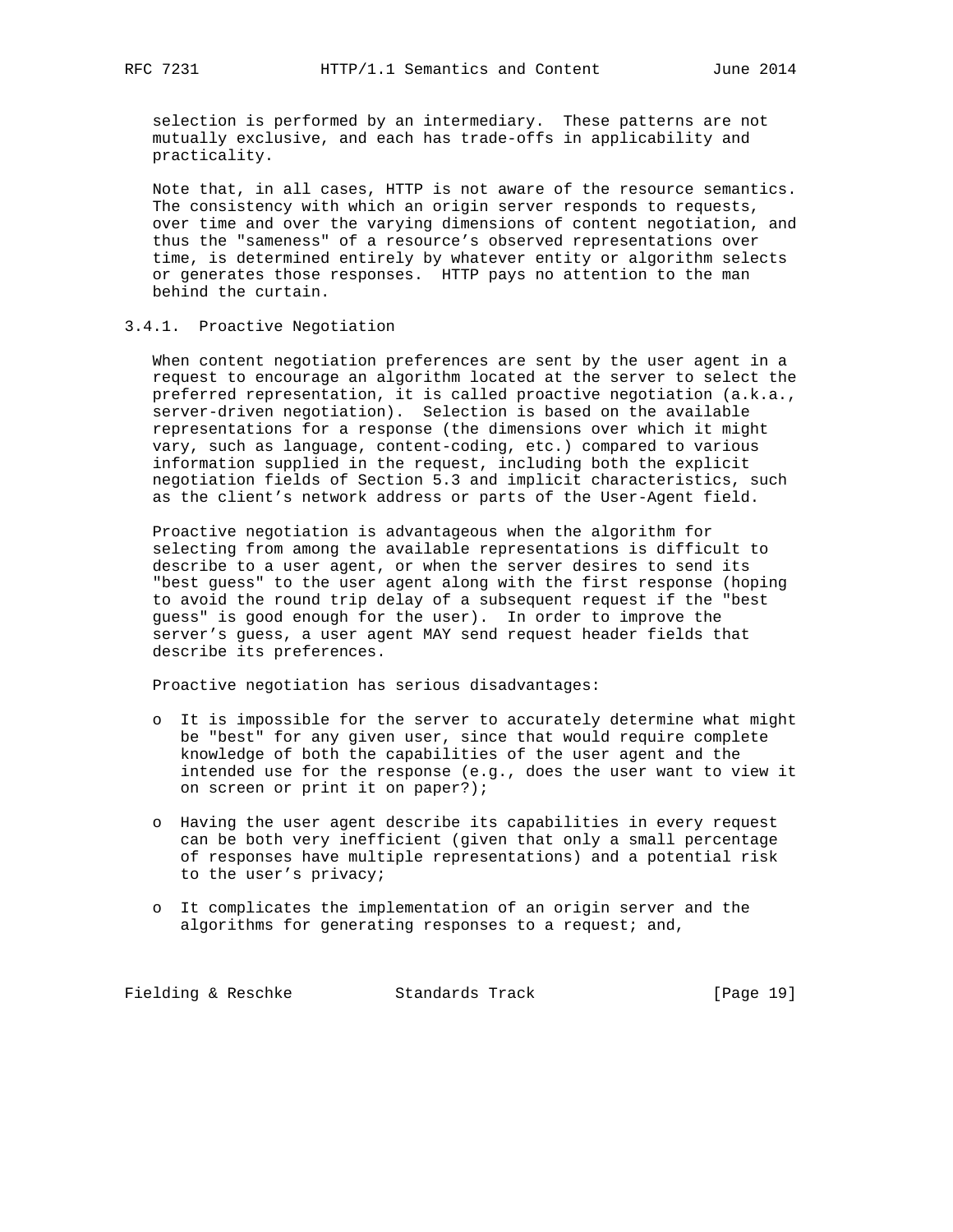o It limits the reusability of responses for shared caching.

 A user agent cannot rely on proactive negotiation preferences being consistently honored, since the origin server might not implement proactive negotiation for the requested resource or might decide that sending a response that doesn't conform to the user agent's preferences is better than sending a 406 (Not Acceptable) response.

 A Vary header field (Section 7.1.4) is often sent in a response subject to proactive negotiation to indicate what parts of the request information were used in the selection algorithm.

## 3.4.2. Reactive Negotiation

 With reactive negotiation (a.k.a., agent-driven negotiation), selection of the best response representation (regardless of the status code) is performed by the user agent after receiving an initial response from the origin server that contains a list of resources for alternative representations. If the user agent is not satisfied by the initial response representation, it can perform a GET request on one or more of the alternative resources, selected based on metadata included in the list, to obtain a different form of representation for that response. Selection of alternatives might be performed automatically by the user agent or manually by the user selecting from a generated (possibly hypertext) menu.

 Note that the above refers to representations of the response, in general, not representations of the resource. The alternative representations are only considered representations of the target resource if the response in which those alternatives are provided has the semantics of being a representation of the target resource (e.g., a 200 (OK) response to a GET request) or has the semantics of providing links to alternative representations for the target resource (e.g., a 300 (Multiple Choices) response to a GET request).

 A server might choose not to send an initial representation, other than the list of alternatives, and thereby indicate that reactive negotiation by the user agent is preferred. For example, the alternatives listed in responses with the 300 (Multiple Choices) and 406 (Not Acceptable) status codes include information about the available representations so that the user or user agent can react by making a selection.

 Reactive negotiation is advantageous when the response would vary over commonly used dimensions (such as type, language, or encoding), when the origin server is unable to determine a user agent's capabilities from examining the request, and generally when public caches are used to distribute server load and reduce network usage.

Fielding & Reschke Standards Track [Page 20]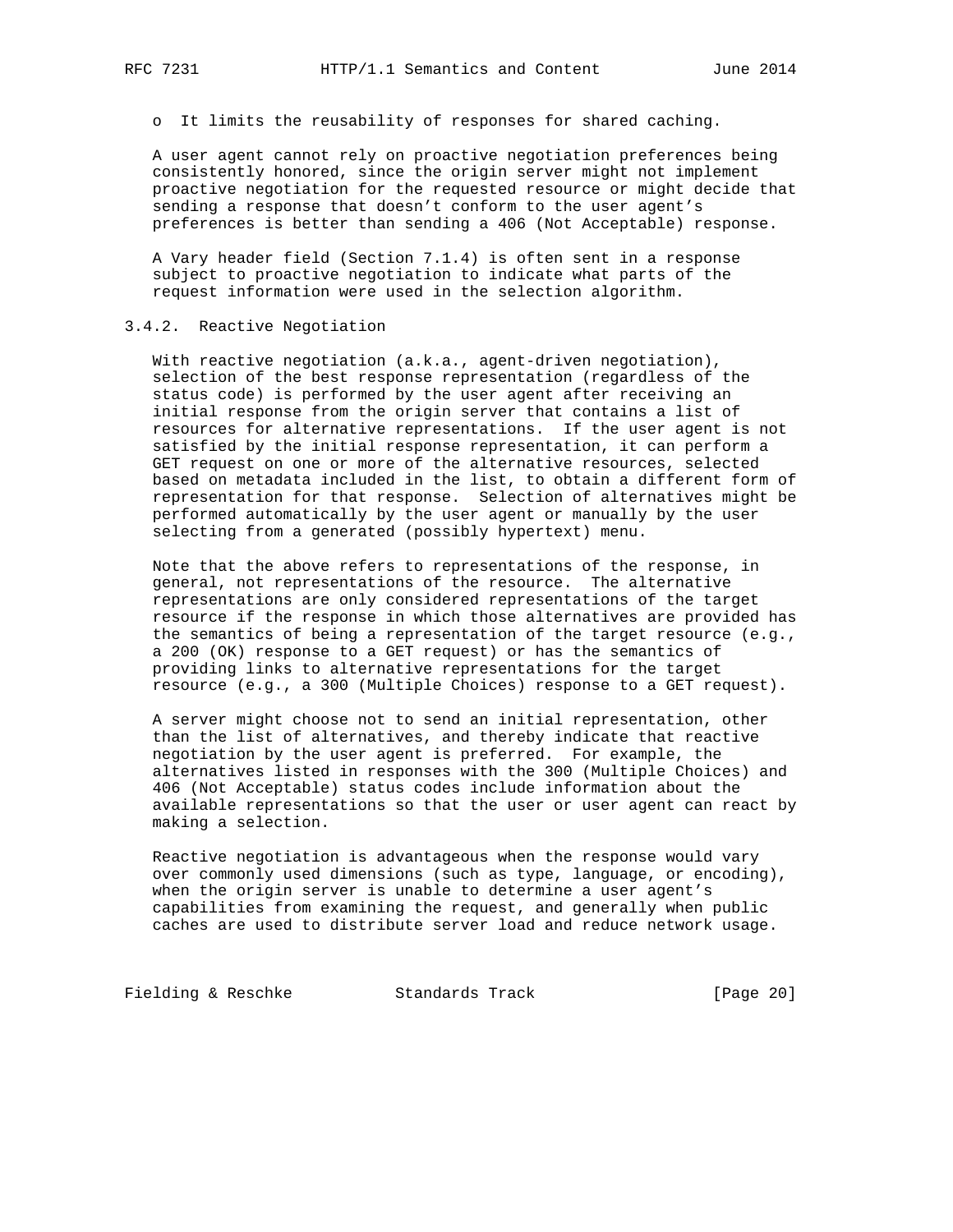Reactive negotiation suffers from the disadvantages of transmitting a list of alternatives to the user agent, which degrades user-perceived latency if transmitted in the header section, and needing a second request to obtain an alternate representation. Furthermore, this specification does not define a mechanism for supporting automatic selection, though it does not prevent such a mechanism from being developed as an extension.

- 4. Request Methods
- 4.1. Overview

 The request method token is the primary source of request semantics; it indicates the purpose for which the client has made this request and what is expected by the client as a successful result.

 The request method's semantics might be further specialized by the semantics of some header fields when present in a request (Section 5) if those additional semantics do not conflict with the method. For example, a client can send conditional request header fields (Section 5.2) to make the requested action conditional on the current state of the target resource ([RFC7232]).

method = token

 HTTP was originally designed to be usable as an interface to distributed object systems. The request method was envisioned as applying semantics to a target resource in much the same way as invoking a defined method on an identified object would apply semantics. The method token is case-sensitive because it might be used as a gateway to object-based systems with case-sensitive method names.

 Unlike distributed objects, the standardized request methods in HTTP are not resource-specific, since uniform interfaces provide for better visibility and reuse in network-based systems [REST]. Once defined, a standardized method ought to have the same semantics when applied to any resource, though each resource determines for itself whether those semantics are implemented or allowed.

 This specification defines a number of standardized methods that are commonly used in HTTP, as outlined by the following table. By convention, standardized methods are defined in all-uppercase US-ASCII letters.

Fielding & Reschke Standards Track [Page 21]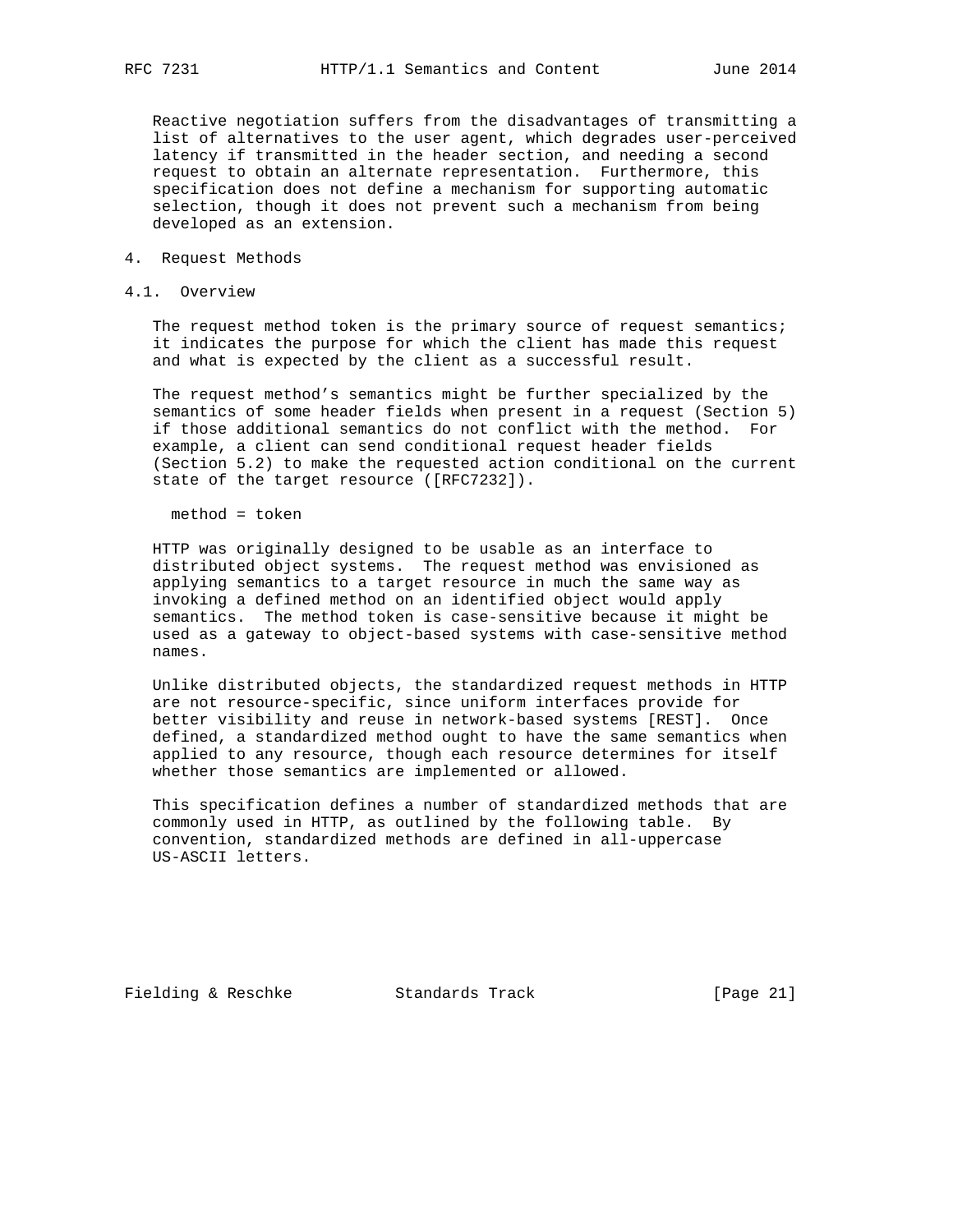| Method  | Description                                                                             | Sec.  |
|---------|-----------------------------------------------------------------------------------------|-------|
| GET     | Transfer a current representation of the target<br>resource.                            | 4.3.1 |
| HEAD    | Same as GET, but only transfer the status line<br>and header section.                   | 4.3.2 |
| POST    | Perform resource-specific processing on the<br>request payload.                         | 4.3.3 |
| PUT     | Replace all current representations of the<br>target resource with the request payload. | 4.3.4 |
| DELETE  | Remove all current representations of the<br>target resource.                           | 4.3.5 |
| CONNECT | Establish a tunnel to the server identified by<br>the target resource.                  | 4.3.6 |
| OPTIONS | Describe the communication options for the<br>target resource.                          | 4.3.7 |
| TRACE   | Perform a message loop-back test along the path<br>to the target resource.              | 4.3.8 |

 All general-purpose servers MUST support the methods GET and HEAD. All other methods are OPTIONAL.

 Additional methods, outside the scope of this specification, have been standardized for use in HTTP. All such methods ought to be registered within the "Hypertext Transfer Protocol (HTTP) Method Registry" maintained by IANA, as defined in Section 8.1.

 The set of methods allowed by a target resource can be listed in an Allow header field (Section 7.4.1). However, the set of allowed methods can change dynamically. When a request method is received that is unrecognized or not implemented by an origin server, the origin server SHOULD respond with the 501 (Not Implemented) status code. When a request method is received that is known by an origin server but not allowed for the target resource, the origin server SHOULD respond with the 405 (Method Not Allowed) status code.

#### 4.2. Common Method Properties

## 4.2.1. Safe Methods

 Request methods are considered "safe" if their defined semantics are essentially read-only; i.e., the client does not request, and does not expect, any state change on the origin server as a result of applying a safe method to a target resource. Likewise, reasonable use of a safe method is not expected to cause any harm, loss of property, or unusual burden on the origin server.

Fielding & Reschke Standards Track [Page 22]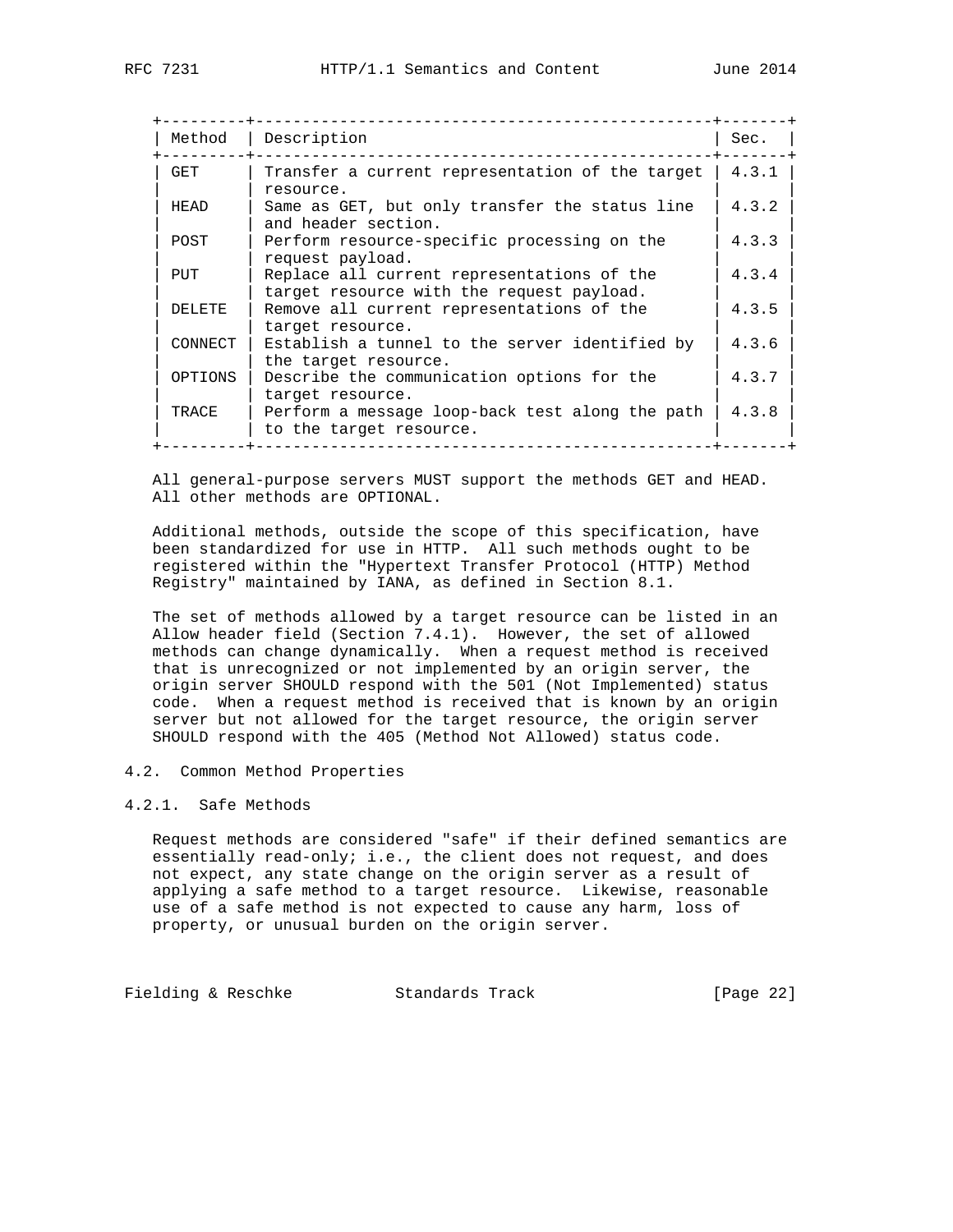This definition of safe methods does not prevent an implementation from including behavior that is potentially harmful, that is not entirely read-only, or that causes side effects while invoking a safe method. What is important, however, is that the client did not request that additional behavior and cannot be held accountable for it. For example, most servers append request information to access log files at the completion of every response, regardless of the method, and that is considered safe even though the log storage might become full and crash the server. Likewise, a safe request initiated by selecting an advertisement on the Web will often have the side effect of charging an advertising account.

 Of the request methods defined by this specification, the GET, HEAD, OPTIONS, and TRACE methods are defined to be safe.

 The purpose of distinguishing between safe and unsafe methods is to allow automated retrieval processes (spiders) and cache performance optimization (pre-fetching) to work without fear of causing harm. In addition, it allows a user agent to apply appropriate constraints on the automated use of unsafe methods when processing potentially untrusted content.

 A user agent SHOULD distinguish between safe and unsafe methods when presenting potential actions to a user, such that the user can be made aware of an unsafe action before it is requested.

 When a resource is constructed such that parameters within the effective request URI have the effect of selecting an action, it is the resource owner's responsibility to ensure that the action is consistent with the request method semantics. For example, it is common for Web-based content editing software to use actions within query parameters, such as "page?do=delete". If the purpose of such a resource is to perform an unsafe action, then the resource owner MUST disable or disallow that action when it is accessed using a safe request method. Failure to do so will result in unfortunate side effects when automated processes perform a GET on every URI reference for the sake of link maintenance, pre-fetching, building a search index, etc.

4.2.2. Idempotent Methods

 A request method is considered "idempotent" if the intended effect on the server of multiple identical requests with that method is the same as the effect for a single such request. Of the request methods defined by this specification, PUT, DELETE, and safe request methods are idempotent.

Fielding & Reschke Standards Track [Page 23]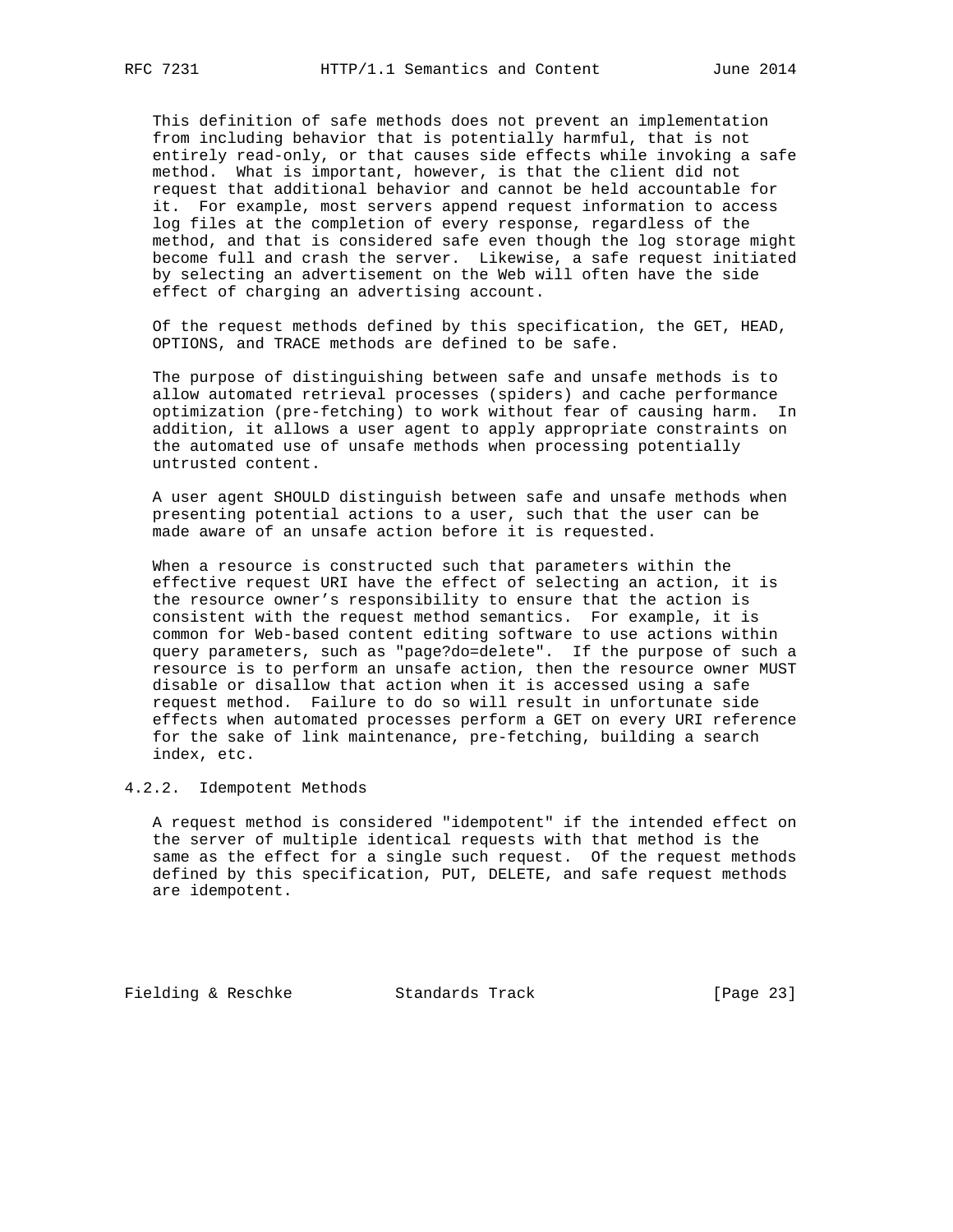Like the definition of safe, the idempotent property only applies to what has been requested by the user; a server is free to log each request separately, retain a revision control history, or implement other non-idempotent side effects for each idempotent request.

 Idempotent methods are distinguished because the request can be repeated automatically if a communication failure occurs before the client is able to read the server's response. For example, if a client sends a PUT request and the underlying connection is closed before any response is received, then the client can establish a new connection and retry the idempotent request. It knows that repeating the request will have the same intended effect, even if the original request succeeded, though the response might differ.

## 4.2.3. Cacheable Methods

 Request methods can be defined as "cacheable" to indicate that responses to them are allowed to be stored for future reuse; for specific requirements see [RFC7234]. In general, safe methods that do not depend on a current or authoritative response are defined as cacheable; this specification defines GET, HEAD, and POST as cacheable, although the overwhelming majority of cache implementations only support GET and HEAD.

# 4.3. Method Definitions

# 4.3.1. GET

 The GET method requests transfer of a current selected representation for the target resource. GET is the primary mechanism of information retrieval and the focus of almost all performance optimizations. Hence, when people speak of retrieving some identifiable information via HTTP, they are generally referring to making a GET request.

 It is tempting to think of resource identifiers as remote file system pathnames and of representations as being a copy of the contents of such files. In fact, that is how many resources are implemented (see Section 9.1 for related security considerations). However, there are no such limitations in practice. The HTTP interface for a resource is just as likely to be implemented as a tree of content objects, a programmatic view on various database records, or a gateway to other information systems. Even when the URI mapping mechanism is tied to a file system, an origin server might be configured to execute the files with the request as input and send the output as the representation rather than transfer the files directly. Regardless, only the origin server needs to know how each of its resource

Fielding & Reschke Standards Track [Page 24]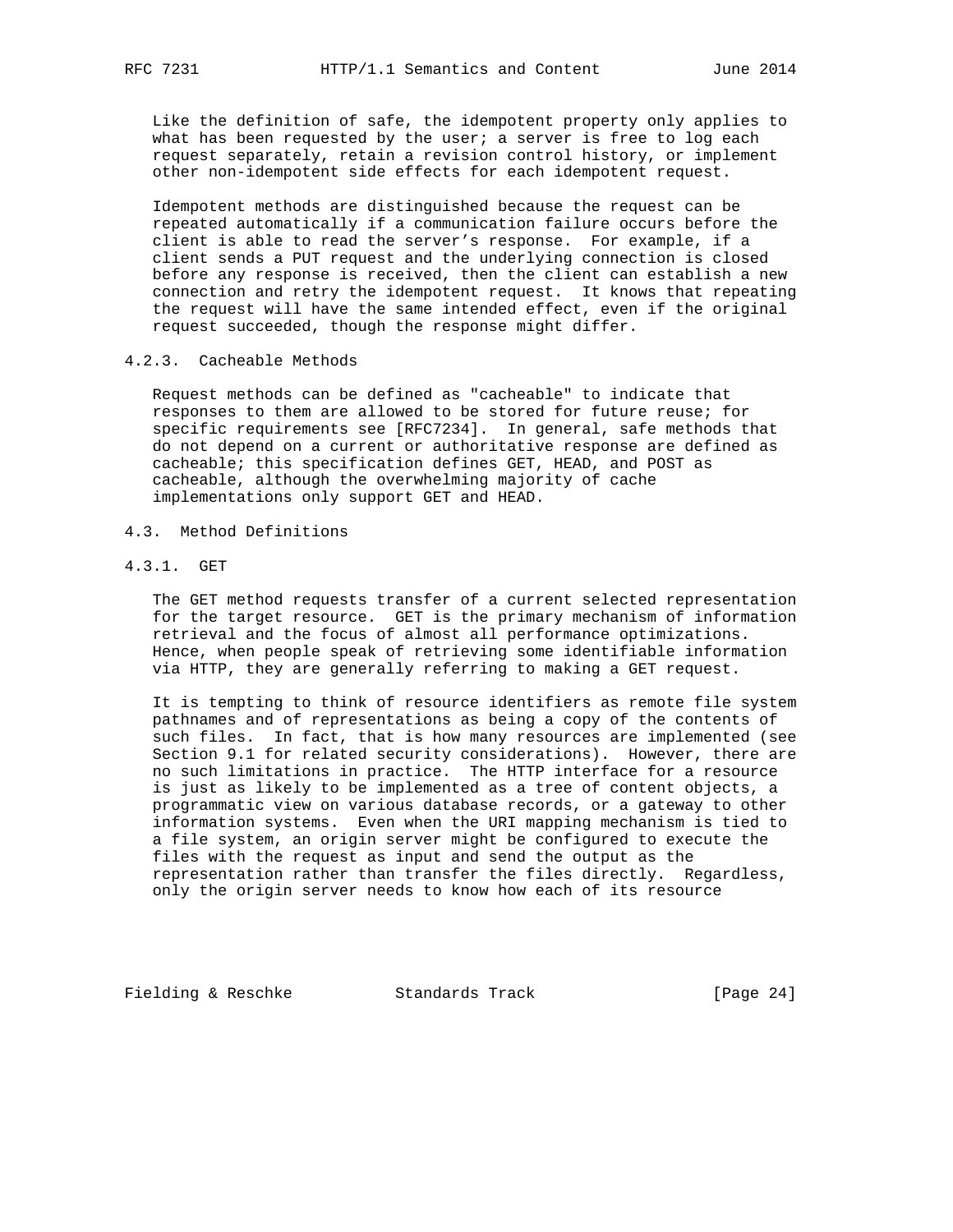identifiers corresponds to an implementation and how each implementation manages to select and send a current representation of the target resource in a response to GET.

 A client can alter the semantics of GET to be a "range request", requesting transfer of only some part(s) of the selected representation, by sending a Range header field in the request ([RFC7233]).

 A payload within a GET request message has no defined semantics; sending a payload body on a GET request might cause some existing implementations to reject the request.

The response to a GET request is cacheable; a cache MAY use it to satisfy subsequent GET and HEAD requests unless otherwise indicated by the Cache-Control header field (Section 5.2 of [RFC7234]).

# 4.3.2. HEAD

 The HEAD method is identical to GET except that the server MUST NOT send a message body in the response (i.e., the response terminates at the end of the header section). The server SHOULD send the same header fields in response to a HEAD request as it would have sent if the request had been a GET, except that the payload header fields (Section 3.3) MAY be omitted. This method can be used for obtaining metadata about the selected representation without transferring the representation data and is often used for testing hypertext links for validity, accessibility, and recent modification.

 A payload within a HEAD request message has no defined semantics; sending a payload body on a HEAD request might cause some existing implementations to reject the request.

 The response to a HEAD request is cacheable; a cache MAY use it to satisfy subsequent HEAD requests unless otherwise indicated by the Cache-Control header field (Section 5.2 of [RFC7234]). A HEAD response might also have an effect on previously cached responses to GET; see Section 4.3.5 of [RFC7234].

## 4.3.3. POST

 The POST method requests that the target resource process the representation enclosed in the request according to the resource's own specific semantics. For example, POST is used for the following functions (among others):

 o Providing a block of data, such as the fields entered into an HTML form, to a data-handling process;

Fielding & Reschke Standards Track [Page 25]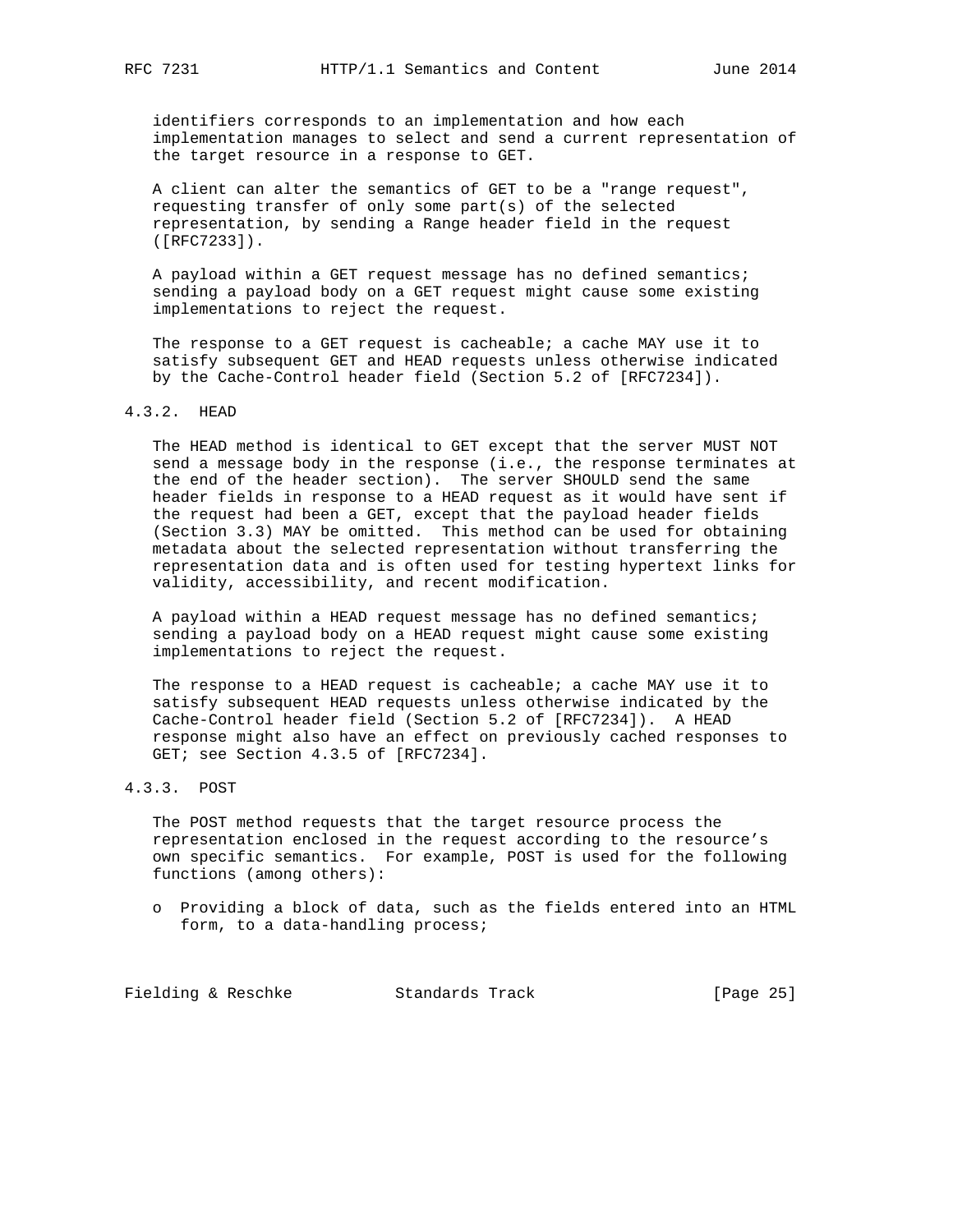- o Posting a message to a bulletin board, newsgroup, mailing list, blog, or similar group of articles;
- o Creating a new resource that has yet to be identified by the origin server; and
- o Appending data to a resource's existing representation(s).

 An origin server indicates response semantics by choosing an appropriate status code depending on the result of processing the POST request; almost all of the status codes defined by this specification might be received in a response to POST (the exceptions being 206 (Partial Content), 304 (Not Modified), and 416 (Range Not Satisfiable)).

 If one or more resources has been created on the origin server as a result of successfully processing a POST request, the origin server SHOULD send a 201 (Created) response containing a Location header field that provides an identifier for the primary resource created (Section 7.1.2) and a representation that describes the status of the request while referring to the new resource(s).

 Responses to POST requests are only cacheable when they include explicit freshness information (see Section 4.2.1 of [RFC7234]). However, POST caching is not widely implemented. For cases where an origin server wishes the client to be able to cache the result of a POST in a way that can be reused by a later GET, the origin server MAY send a 200 (OK) response containing the result and a Content-Location header field that has the same value as the POST's effective request URI (Section 3.1.4.2).

 If the result of processing a POST would be equivalent to a representation of an existing resource, an origin server MAY redirect the user agent to that resource by sending a 303 (See Other) response with the existing resource's identifier in the Location field. This has the benefits of providing the user agent a resource identifier and transferring the representation via a method more amenable to shared caching, though at the cost of an extra request if the user agent does not already have the representation cached.

## 4.3.4. PUT

 The PUT method requests that the state of the target resource be created or replaced with the state defined by the representation enclosed in the request message payload. A successful PUT of a given representation would suggest that a subsequent GET on that same target resource will result in an equivalent representation being sent in a 200 (OK) response. However, there is no guarantee that

Fielding & Reschke Standards Track [Page 26]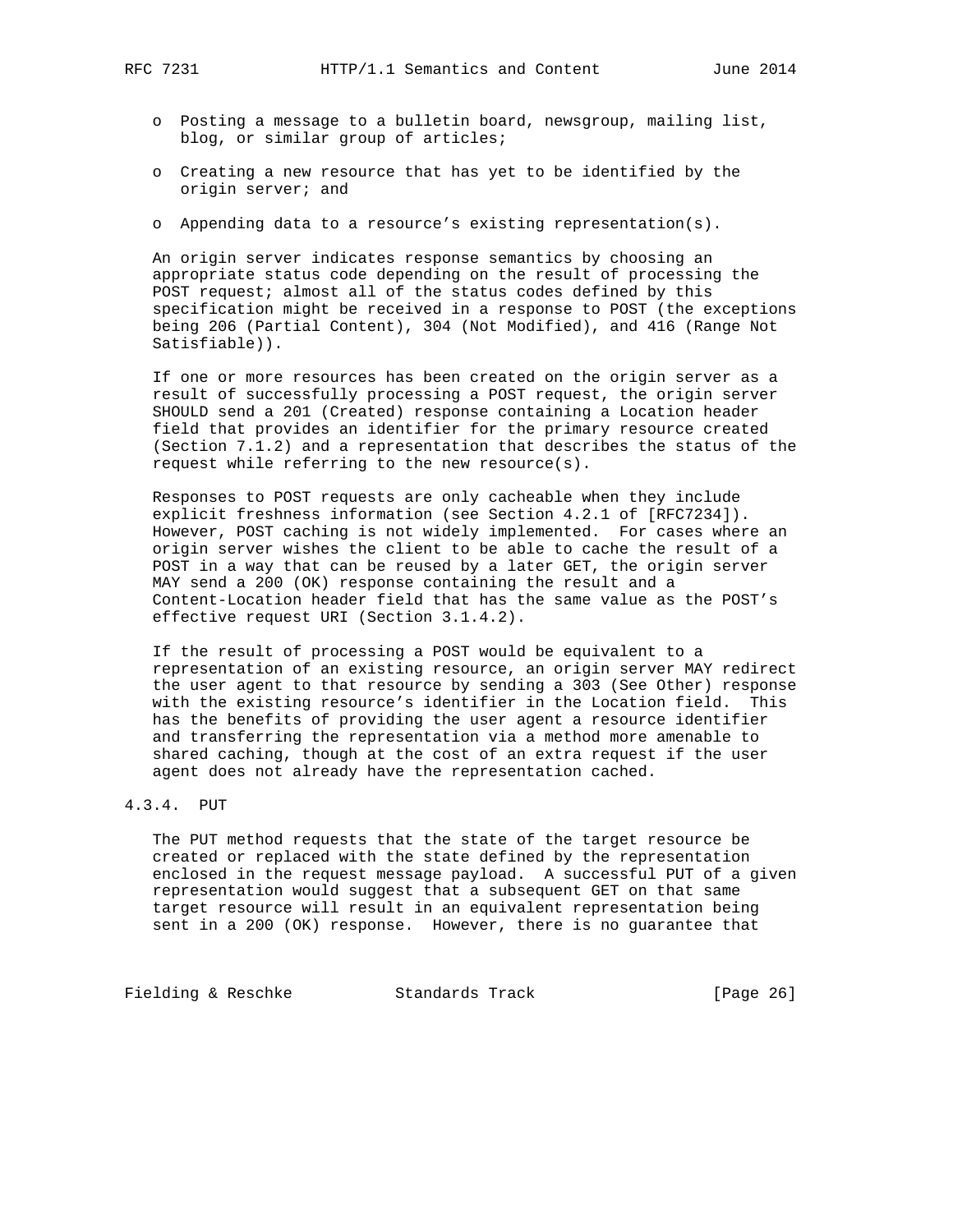such a state change will be observable, since the target resource might be acted upon by other user agents in parallel, or might be subject to dynamic processing by the origin server, before any subsequent GET is received. A successful response only implies that the user agent's intent was achieved at the time of its processing by the origin server.

 If the target resource does not have a current representation and the PUT successfully creates one, then the origin server MUST inform the user agent by sending a 201 (Created) response. If the target resource does have a current representation and that representation is successfully modified in accordance with the state of the enclosed representation, then the origin server MUST send either a 200 (OK) or a 204 (No Content) response to indicate successful completion of the request.

 An origin server SHOULD ignore unrecognized header fields received in a PUT request (i.e., do not save them as part of the resource state).

 An origin server SHOULD verify that the PUT representation is consistent with any constraints the server has for the target resource that cannot or will not be changed by the PUT. This is particularly important when the origin server uses internal configuration information related to the URI in order to set the values for representation metadata on GET responses. When a PUT representation is inconsistent with the target resource, the origin server SHOULD either make them consistent, by transforming the representation or changing the resource configuration, or respond with an appropriate error message containing sufficient information to explain why the representation is unsuitable. The 409 (Conflict) or 415 (Unsupported Media Type) status codes are suggested, with the latter being specific to constraints on Content-Type values.

 For example, if the target resource is configured to always have a Content-Type of "text/html" and the representation being PUT has a Content-Type of "image/jpeg", the origin server ought to do one of:

- a. reconfigure the target resource to reflect the new media type;
- b. transform the PUT representation to a format consistent with that of the resource before saving it as the new resource state; or,
- c. reject the request with a 415 (Unsupported Media Type) response indicating that the target resource is limited to "text/html", perhaps including a link to a different resource that would be a suitable target for the new representation.

Fielding & Reschke Standards Track [Page 27]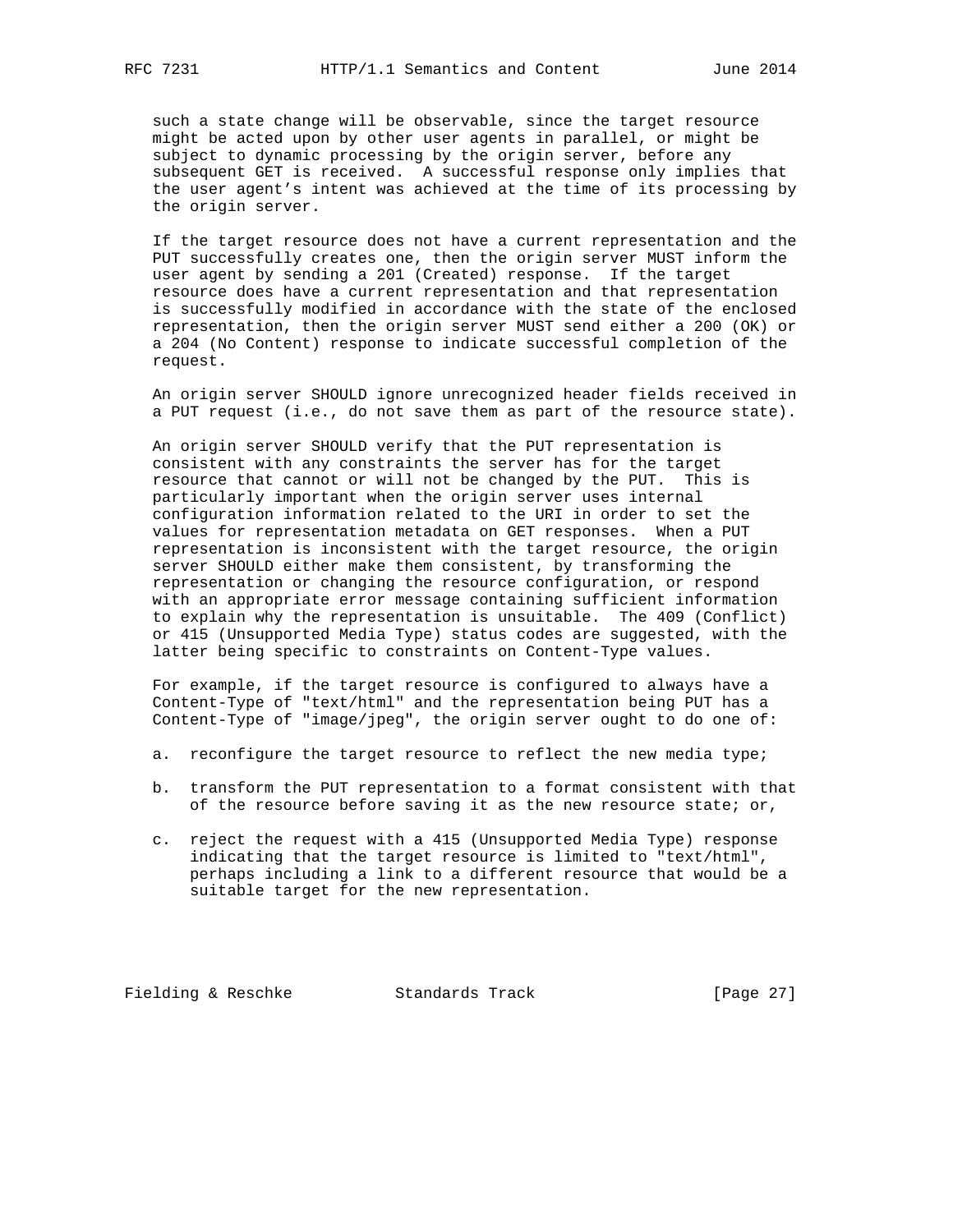HTTP does not define exactly how a PUT method affects the state of an origin server beyond what can be expressed by the intent of the user agent request and the semantics of the origin server response. It does not define what a resource might be, in any sense of that word, beyond the interface provided via HTTP. It does not define how resource state is "stored", nor how such storage might change as a result of a change in resource state, nor how the origin server translates resource state into representations. Generally speaking, all implementation details behind the resource interface are intentionally hidden by the server.

 An origin server MUST NOT send a validator header field (Section 7.2), such as an ETag or Last-Modified field, in a successful response to PUT unless the request's representation data was saved without any transformation applied to the body (i.e., the resource's new representation data is identical to the representation data received in the PUT request) and the validator field value reflects the new representation. This requirement allows a user agent to know when the representation body it has in memory remains current as a result of the PUT, thus not in need of being retrieved again from the origin server, and that the new validator(s) received in the response can be used for future conditional requests in order to prevent accidental overwrites (Section 5.2).

 The fundamental difference between the POST and PUT methods is highlighted by the different intent for the enclosed representation. The target resource in a POST request is intended to handle the enclosed representation according to the resource's own semantics, whereas the enclosed representation in a PUT request is defined as replacing the state of the target resource. Hence, the intent of PUT is idempotent and visible to intermediaries, even though the exact effect is only known by the origin server.

 Proper interpretation of a PUT request presumes that the user agent knows which target resource is desired. A service that selects a proper URI on behalf of the client, after receiving a state-changing request, SHOULD be implemented using the POST method rather than PUT. If the origin server will not make the requested PUT state change to the target resource and instead wishes to have it applied to a different resource, such as when the resource has been moved to a different URI, then the origin server MUST send an appropriate 3xx (Redirection) response; the user agent MAY then make its own decision regarding whether or not to redirect the request.

 A PUT request applied to the target resource can have side effects on other resources. For example, an article might have a URI for identifying "the current version" (a resource) that is separate from the URIs identifying each particular version (different resources

Fielding & Reschke Standards Track [Page 28]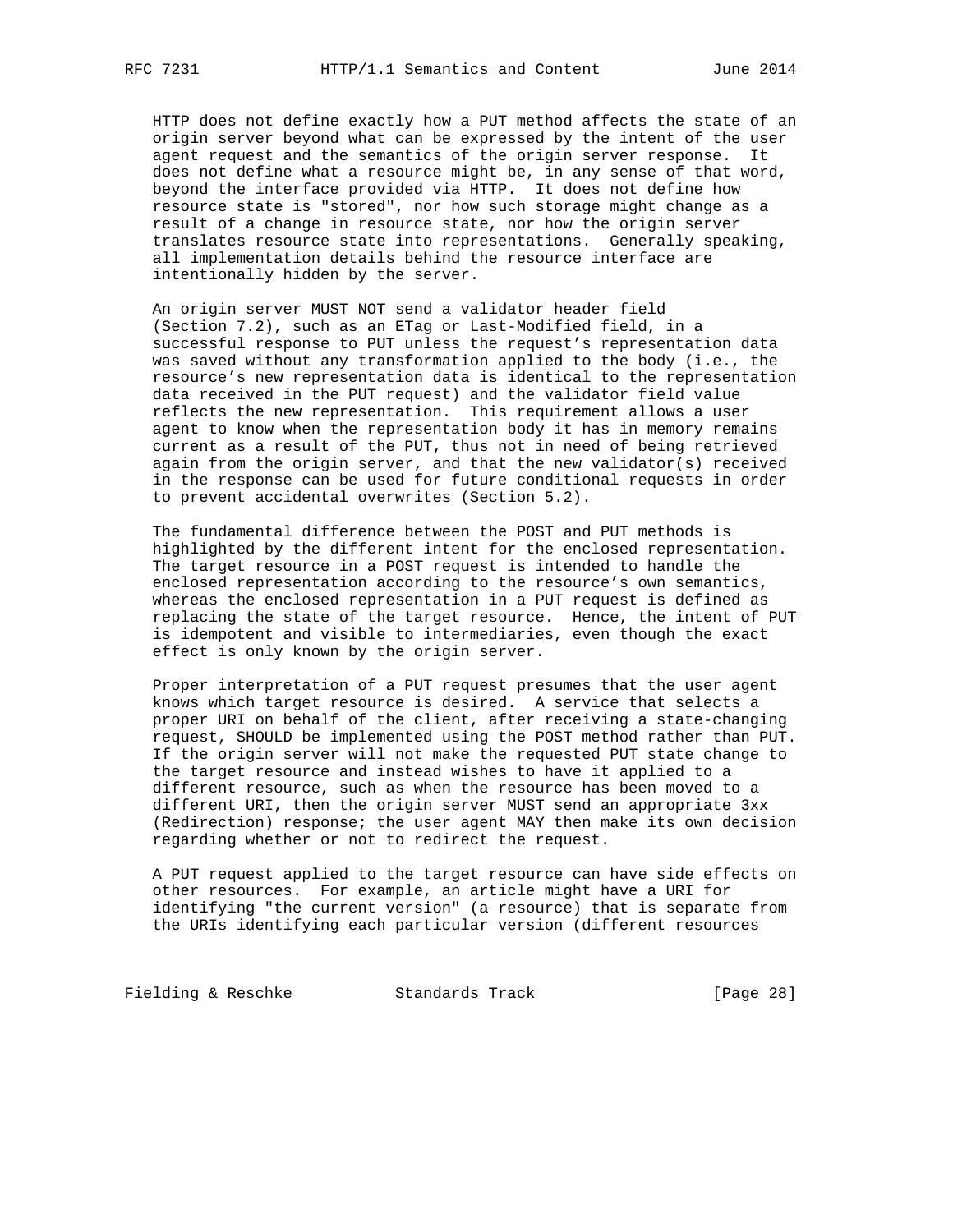that at one point shared the same state as the current version resource). A successful PUT request on "the current version" URI might therefore create a new version resource in addition to changing the state of the target resource, and might also cause links to be added between the related resources.

 An origin server that allows PUT on a given target resource MUST send a 400 (Bad Request) response to a PUT request that contains a Content-Range header field (Section 4.2 of [RFC7233]), since the payload is likely to be partial content that has been mistakenly PUT as a full representation. Partial content updates are possible by targeting a separately identified resource with state that overlaps a portion of the larger resource, or by using a different method that has been specifically defined for partial updates (for example, the PATCH method defined in [RFC5789]).

 Responses to the PUT method are not cacheable. If a successful PUT request passes through a cache that has one or more stored responses for the effective request URI, those stored responses will be invalidated (see Section 4.4 of [RFC7234]).

### 4.3.5. DELETE

 The DELETE method requests that the origin server remove the association between the target resource and its current functionality. In effect, this method is similar to the rm command in UNIX: it expresses a deletion operation on the URI mapping of the origin server rather than an expectation that the previously associated information be deleted.

 If the target resource has one or more current representations, they might or might not be destroyed by the origin server, and the associated storage might or might not be reclaimed, depending entirely on the nature of the resource and its implementation by the origin server (which are beyond the scope of this specification). Likewise, other implementation aspects of a resource might need to be deactivated or archived as a result of a DELETE, such as database or gateway connections. In general, it is assumed that the origin server will only allow DELETE on resources for which it has a prescribed mechanism for accomplishing the deletion.

 Relatively few resources allow the DELETE method -- its primary use is for remote authoring environments, where the user has some direction regarding its effect. For example, a resource that was previously created using a PUT request, or identified via the Location header field after a 201 (Created) response to a POST request, might allow a corresponding DELETE request to undo those actions. Similarly, custom user agent implementations that implement

Fielding & Reschke Standards Track [Page 29]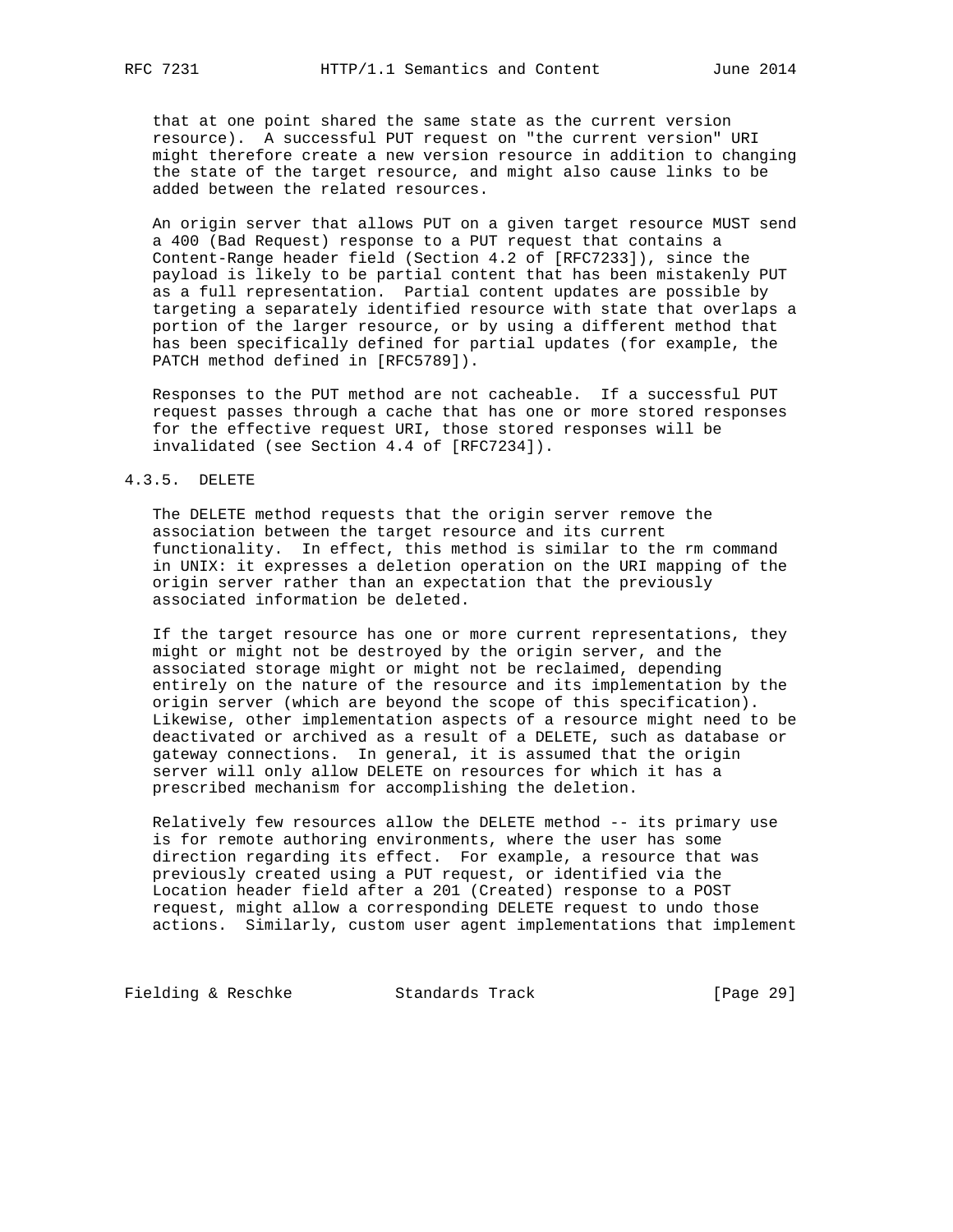an authoring function, such as revision control clients using HTTP for remote operations, might use DELETE based on an assumption that the server's URI space has been crafted to correspond to a version repository.

 If a DELETE method is successfully applied, the origin server SHOULD send a 202 (Accepted) status code if the action will likely succeed but has not yet been enacted, a 204 (No Content) status code if the action has been enacted and no further information is to be supplied, or a 200 (OK) status code if the action has been enacted and the response message includes a representation describing the status.

 A payload within a DELETE request message has no defined semantics; sending a payload body on a DELETE request might cause some existing implementations to reject the request.

 Responses to the DELETE method are not cacheable. If a DELETE request passes through a cache that has one or more stored responses for the effective request URI, those stored responses will be invalidated (see Section 4.4 of [RFC7234]).

### 4.3.6. CONNECT

 The CONNECT method requests that the recipient establish a tunnel to the destination origin server identified by the request-target and, if successful, thereafter restrict its behavior to blind forwarding of packets, in both directions, until the tunnel is closed. Tunnels are commonly used to create an end-to-end virtual connection, through one or more proxies, which can then be secured using TLS (Transport Layer Security, [RFC5246]).

 CONNECT is intended only for use in requests to a proxy. An origin server that receives a CONNECT request for itself MAY respond with a 2xx (Successful) status code to indicate that a connection is established. However, most origin servers do not implement CONNECT.

 A client sending a CONNECT request MUST send the authority form of request-target (Section 5.3 of [RFC7230]); i.e., the request-target consists of only the host name and port number of the tunnel destination, separated by a colon. For example,

 CONNECT server.example.com:80 HTTP/1.1 Host: server.example.com:80

 The recipient proxy can establish a tunnel either by directly connecting to the request-target or, if configured to use another proxy, by forwarding the CONNECT request to the next inbound proxy. Any 2xx (Successful) response indicates that the sender (and all

Fielding & Reschke Standards Track [Page 30]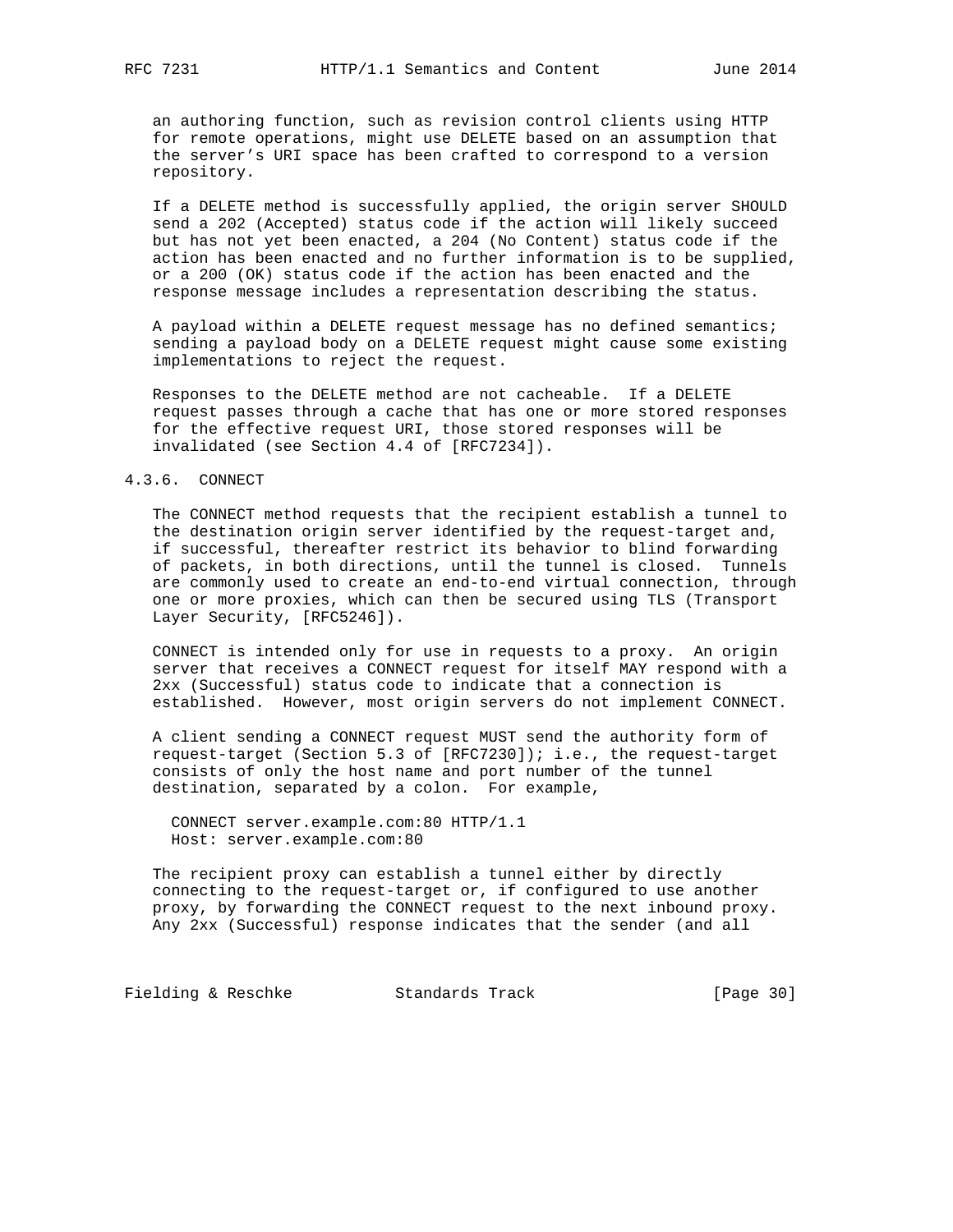inbound proxies) will switch to tunnel mode immediately after the blank line that concludes the successful response's header section; data received after that blank line is from the server identified by the request-target. Any response other than a successful response indicates that the tunnel has not yet been formed and that the connection remains governed by HTTP.

 A tunnel is closed when a tunnel intermediary detects that either side has closed its connection: the intermediary MUST attempt to send any outstanding data that came from the closed side to the other side, close both connections, and then discard any remaining data left undelivered.

 Proxy authentication might be used to establish the authority to create a tunnel. For example,

 CONNECT server.example.com:80 HTTP/1.1 Host: server.example.com:80 Proxy-Authorization: basic aGVsbG86d29ybGQ=

 There are significant risks in establishing a tunnel to arbitrary servers, particularly when the destination is a well-known or reserved TCP port that is not intended for Web traffic. For example, a CONNECT to a request-target of "example.com:25" would suggest that the proxy connect to the reserved port for SMTP traffic; if allowed, that could trick the proxy into relaying spam email. Proxies that support CONNECT SHOULD restrict its use to a limited set of known ports or a configurable whitelist of safe request targets.

 A server MUST NOT send any Transfer-Encoding or Content-Length header fields in a 2xx (Successful) response to CONNECT. A client MUST ignore any Content-Length or Transfer-Encoding header fields received in a successful response to CONNECT.

 A payload within a CONNECT request message has no defined semantics; sending a payload body on a CONNECT request might cause some existing implementations to reject the request.

Responses to the CONNECT method are not cacheable.

# 4.3.7. OPTIONS

 The OPTIONS method requests information about the communication options available for the target resource, at either the origin server or an intervening intermediary. This method allows a client to determine the options and/or requirements associated with a resource, or the capabilities of a server, without implying a resource action.

Fielding & Reschke Standards Track [Page 31]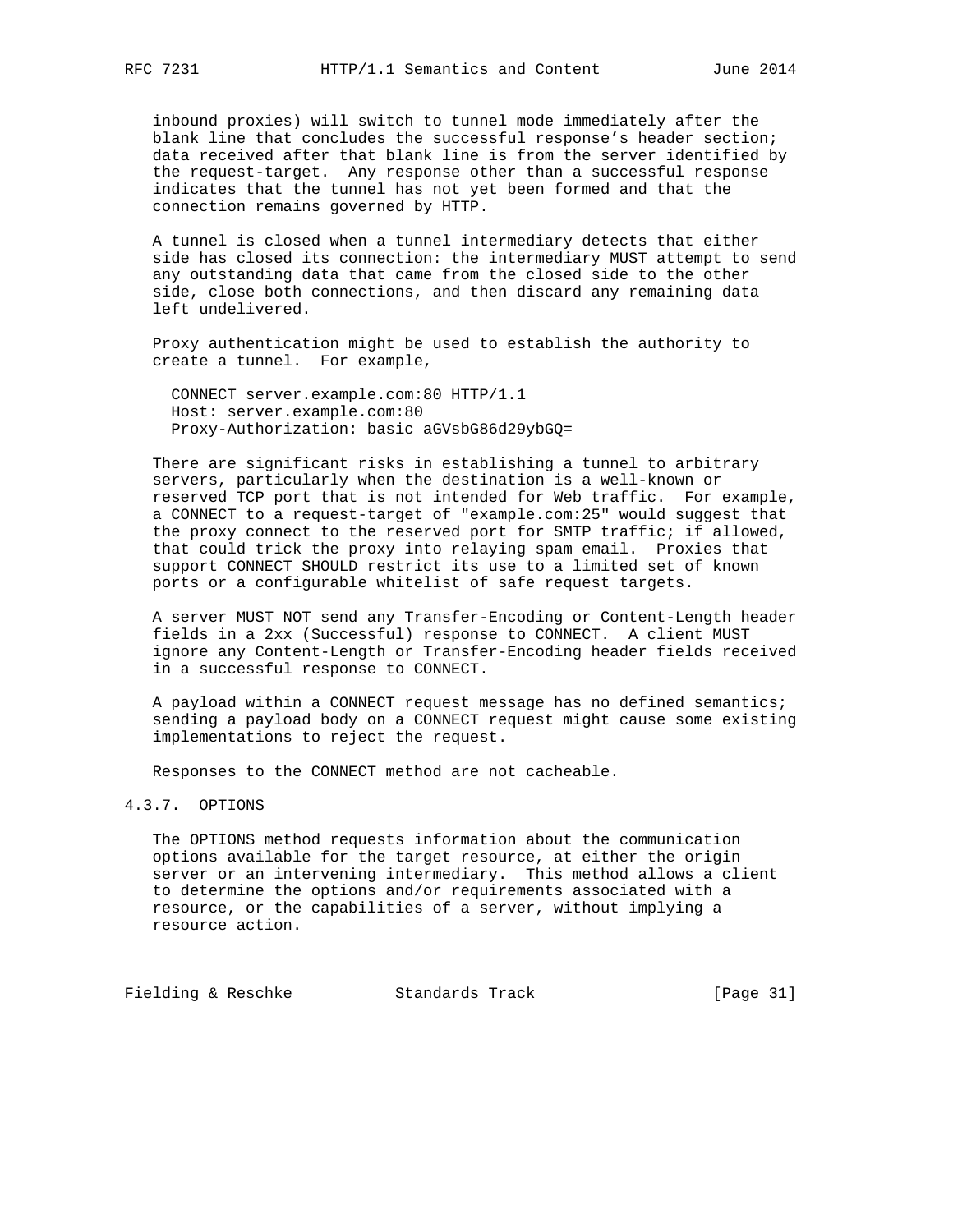An OPTIONS request with an asterisk ("\*") as the request-target (Section 5.3 of [RFC7230]) applies to the server in general rather than to a specific resource. Since a server's communication options typically depend on the resource, the "\*" request is only useful as a "ping" or "no-op" type of method; it does nothing beyond allowing the client to test the capabilities of the server. For example, this can be used to test a proxy for HTTP/1.1 conformance (or lack thereof).

 If the request-target is not an asterisk, the OPTIONS request applies to the options that are available when communicating with the target resource.

 A server generating a successful response to OPTIONS SHOULD send any header fields that might indicate optional features implemented by the server and applicable to the target resource (e.g., Allow), including potential extensions not defined by this specification. The response payload, if any, might also describe the communication options in a machine or human-readable representation. A standard format for such a representation is not defined by this specification, but might be defined by future extensions to HTTP. A server MUST generate a Content-Length field with a value of "0" if no payload body is to be sent in the response.

 A client MAY send a Max-Forwards header field in an OPTIONS request to target a specific recipient in the request chain (see Section 5.1.2). A proxy MUST NOT generate a Max-Forwards header field while forwarding a request unless that request was received with a Max-Forwards field.

 A client that generates an OPTIONS request containing a payload body MUST send a valid Content-Type header field describing the representation media type. Although this specification does not define any use for such a payload, future extensions to HTTP might use the OPTIONS body to make more detailed queries about the target resource.

Responses to the OPTIONS method are not cacheable.

# 4.3.8. TRACE

 The TRACE method requests a remote, application-level loop-back of the request message. The final recipient of the request SHOULD reflect the message received, excluding some fields described below, back to the client as the message body of a 200 (OK) response with a Content-Type of "message/http" (Section 8.3.1 of [RFC7230]). The final recipient is either the origin server or the first server to receive a Max-Forwards value of zero (0) in the request (Section 5.1.2).

Fielding & Reschke Standards Track [Page 32]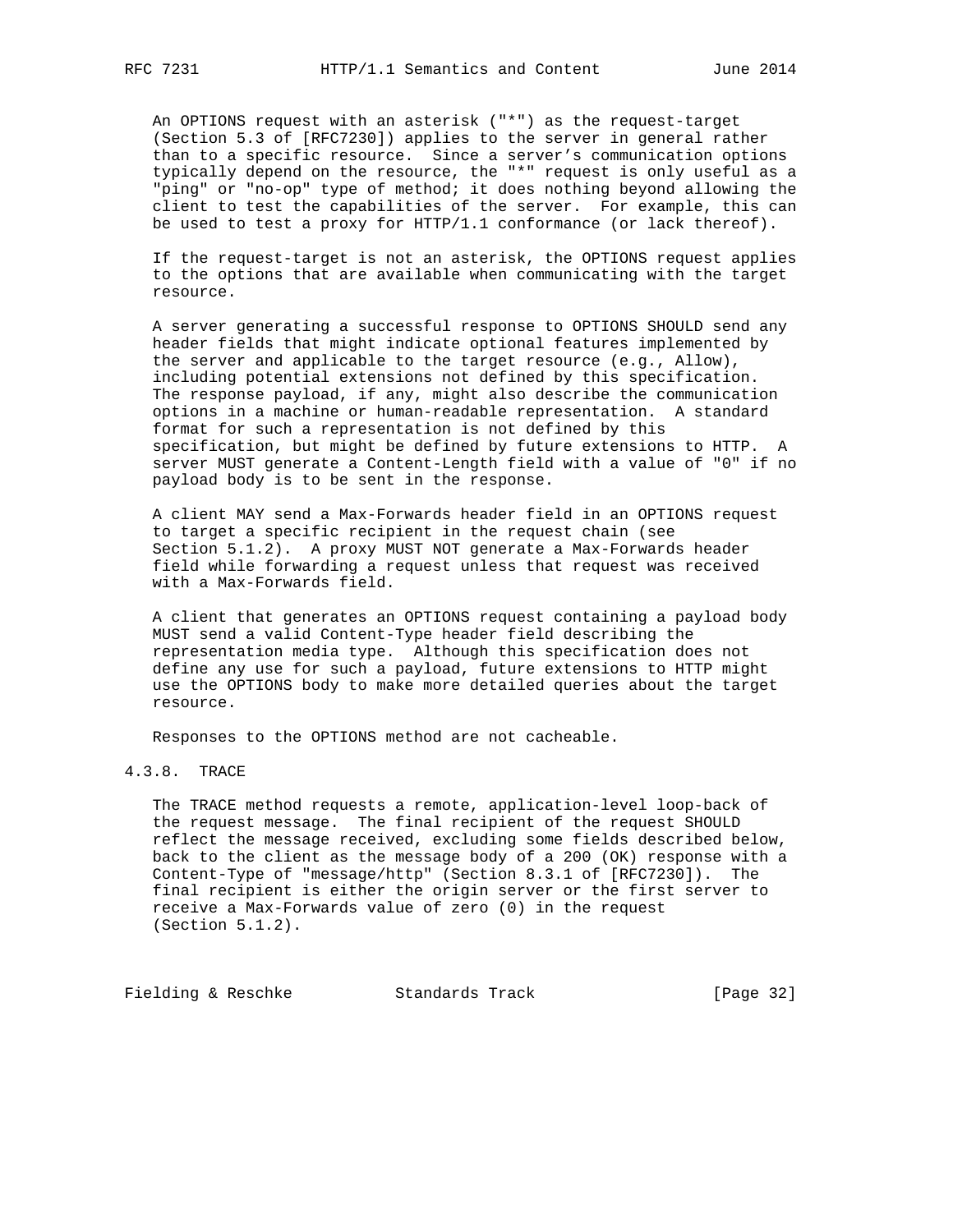A client MUST NOT generate header fields in a TRACE request containing sensitive data that might be disclosed by the response.

 For example, it would be foolish for a user agent to send stored user credentials [RFC7235] or cookies [RFC6265] in a TRACE request. The final recipient of the request SHOULD exclude any request header fields that are likely to contain sensitive data when that recipient generates the response body.

 TRACE allows the client to see what is being received at the other end of the request chain and use that data for testing or diagnostic information. The value of the Via header field (Section 5.7.1 of [RFC7230]) is of particular interest, since it acts as a trace of the request chain. Use of the Max-Forwards header field allows the client to limit the length of the request chain, which is useful for testing a chain of proxies forwarding messages in an infinite loop.

A client MUST NOT send a message body in a TRACE request.

Responses to the TRACE method are not cacheable.

5. Request Header Fields

 A client sends request header fields to provide more information about the request context, make the request conditional based on the target resource state, suggest preferred formats for the response, supply authentication credentials, or modify the expected request processing. These fields act as request modifiers, similar to the parameters on a programming language method invocation.

5.1. Controls

 Controls are request header fields that direct specific handling of the request.

| Header Field Name   Defined in |                          |
|--------------------------------|--------------------------|
| Cache-Control                  | Section 5.2 of [RFC7234] |
| Expect                         | Section 5.1.1            |
| Host                           | Section 5.4 of [RFC7230] |
| Max-Forwards                   | Section 5.1.2            |
| Pragma                         | Section 5.4 of [RFC7234] |
| Range                          | Section 3.1 of [RFC7233] |
| TЕ.                            | Section 4.3 of [RFC7230] |

Fielding & Reschke Standards Track [Page 33]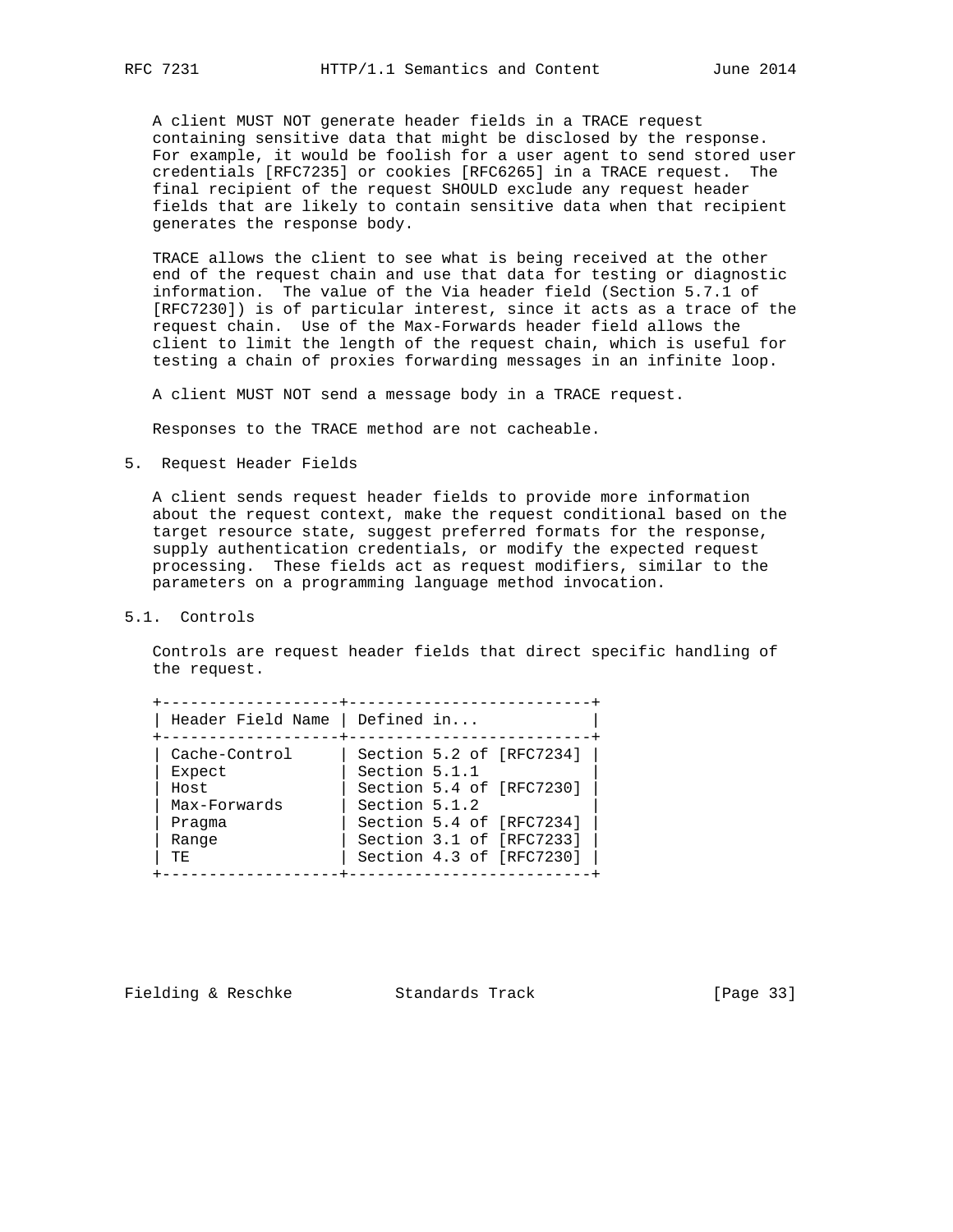5.1.1. Expect

 The "Expect" header field in a request indicates a certain set of behaviors (expectations) that need to be supported by the server in order to properly handle this request. The only such expectation defined by this specification is 100-continue.

Expect = "100-continue"

The Expect field-value is case-insensitive.

 A server that receives an Expect field-value other than 100-continue MAY respond with a 417 (Expectation Failed) status code to indicate that the unexpected expectation cannot be met.

 A 100-continue expectation informs recipients that the client is about to send a (presumably large) message body in this request and wishes to receive a 100 (Continue) interim response if the request-line and header fields are not sufficient to cause an immediate success, redirect, or error response. This allows the client to wait for an indication that it is worthwhile to send the message body before actually doing so, which can improve efficiency when the message body is huge or when the client anticipates that an error is likely (e.g., when sending a state-changing method, for the first time, without previously verified authentication credentials).

For example, a request that begins with

 PUT /somewhere/fun HTTP/1.1 Host: origin.example.com Content-Type: video/h264 Content-Length: 1234567890987 Expect: 100-continue

 allows the origin server to immediately respond with an error message, such as 401 (Unauthorized) or 405 (Method Not Allowed), before the client starts filling the pipes with an unnecessary data transfer.

Requirements for clients:

- o A client MUST NOT generate a 100-continue expectation in a request that does not include a message body.
- o A client that will wait for a 100 (Continue) response before sending the request message body MUST send an Expect header field containing a 100-continue expectation.

Fielding & Reschke Standards Track [Page 34]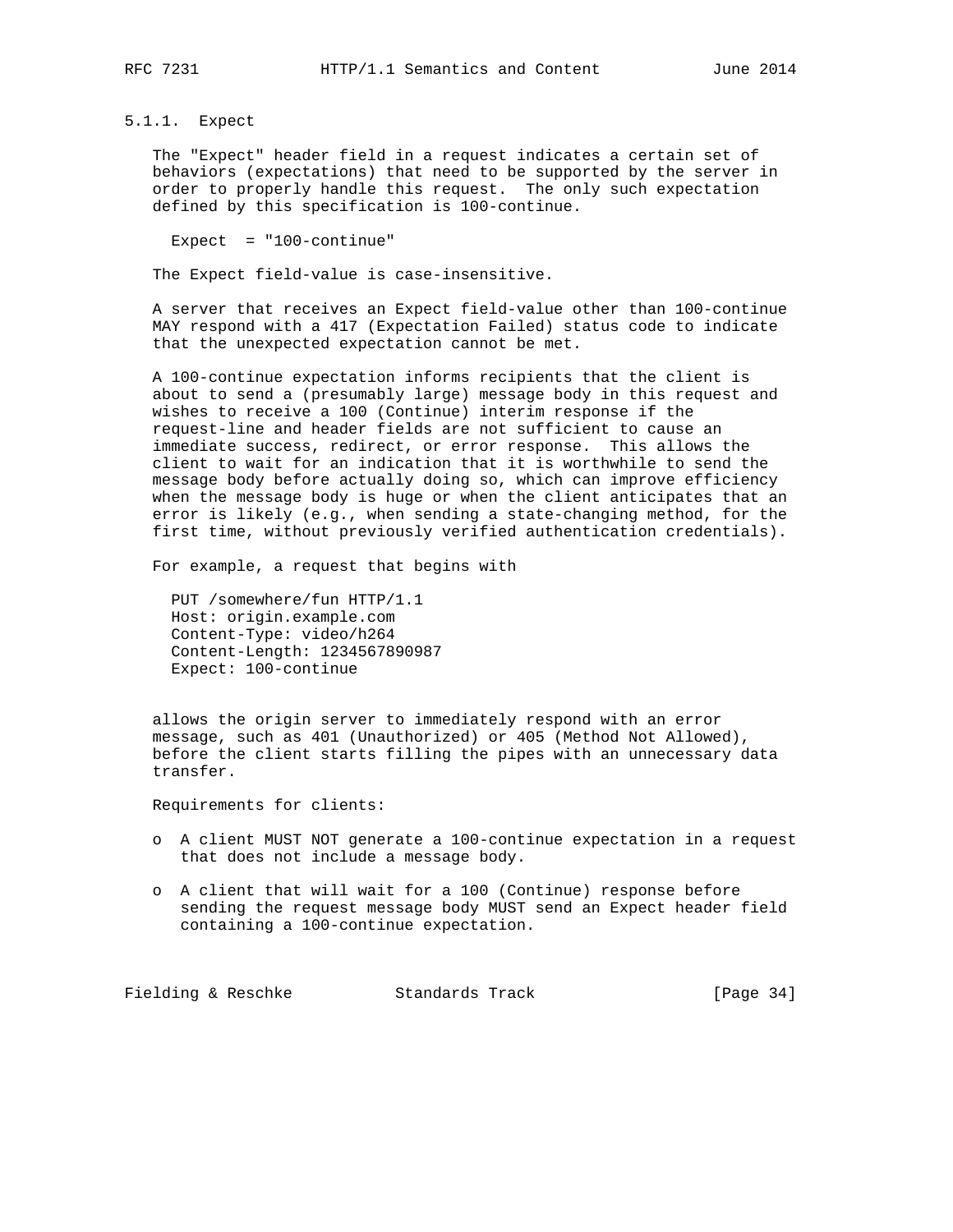- o A client that sends a 100-continue expectation is not required to wait for any specific length of time; such a client MAY proceed to send the message body even if it has not yet received a response. Furthermore, since 100 (Continue) responses cannot be sent through an HTTP/1.0 intermediary, such a client SHOULD NOT wait for an indefinite period before sending the message body.
- o A client that receives a 417 (Expectation Failed) status code in response to a request containing a 100-continue expectation SHOULD repeat that request without a 100-continue expectation, since the 417 response merely indicates that the response chain does not support expectations (e.g., it passes through an HTTP/1.0 server).

Requirements for servers:

- o A server that receives a 100-continue expectation in an HTTP/1.0 request MUST ignore that expectation.
- o A server MAY omit sending a 100 (Continue) response if it has already received some or all of the message body for the corresponding request, or if the framing indicates that there is no message body.
- o A server that sends a 100 (Continue) response MUST ultimately send a final status code, once the message body is received and processed, unless the connection is closed prematurely.
- o A server that responds with a final status code before reading the entire message body SHOULD indicate in that response whether it intends to close the connection or continue reading and discarding the request message (see Section 6.6 of [RFC7230]).

 An origin server MUST, upon receiving an HTTP/1.1 (or later) request-line and a complete header section that contains a 100-continue expectation and indicates a request message body will follow, either send an immediate response with a final status code, if that status can be determined by examining just the request-line and header fields, or send an immediate 100 (Continue) response to encourage the client to send the request's message body. The origin server MUST NOT wait for the message body before sending the 100 (Continue) response.

 A proxy MUST, upon receiving an HTTP/1.1 (or later) request-line and a complete header section that contains a 100-continue expectation and indicates a request message body will follow, either send an immediate response with a final status code, if that status can be determined by examining just the request-line and header fields, or begin forwarding the request toward the origin server by sending a

Fielding & Reschke Standards Track [Page 35]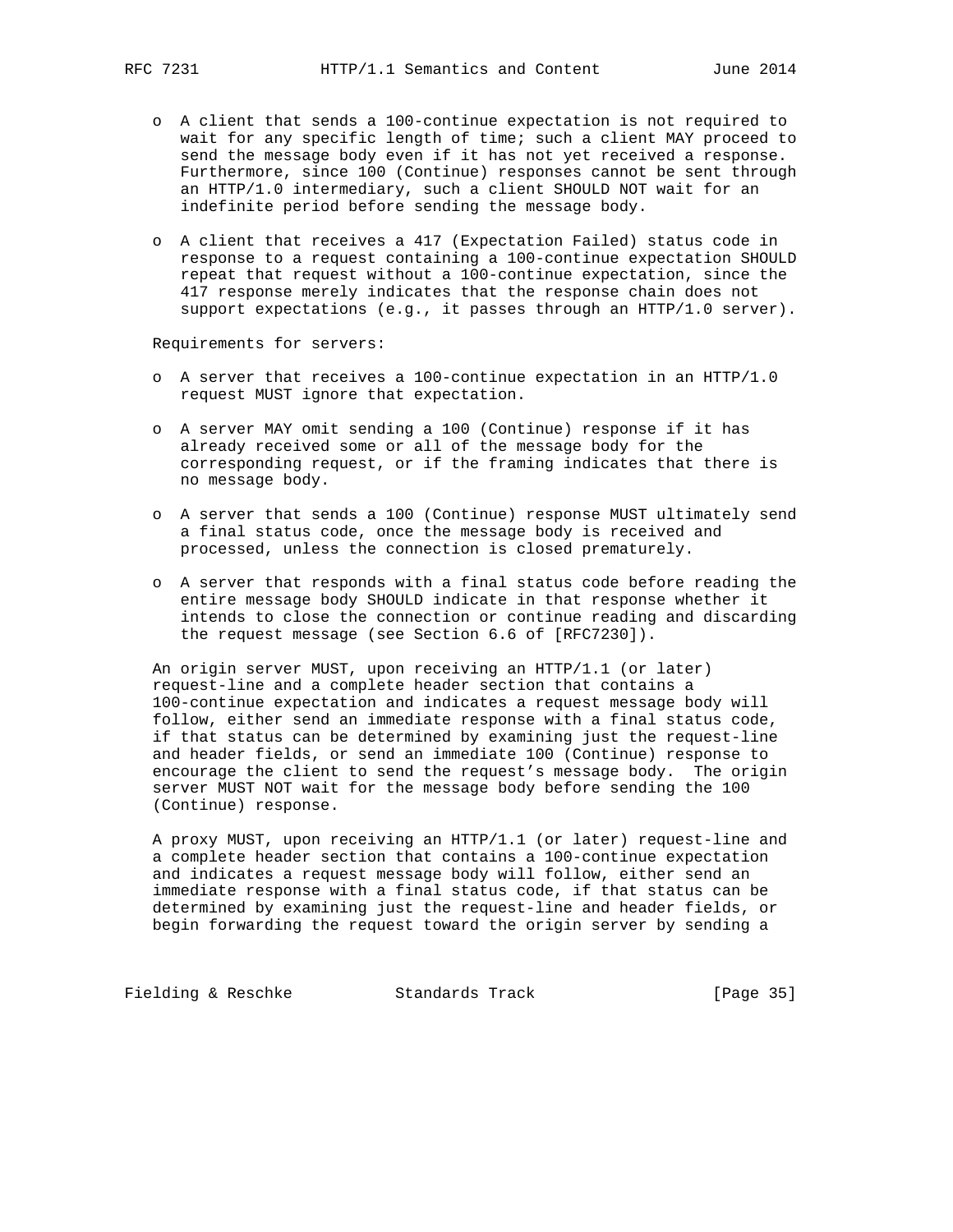corresponding request-line and header section to the next inbound server. If the proxy believes (from configuration or past interaction) that the next inbound server only supports HTTP/1.0, the proxy MAY generate an immediate 100 (Continue) response to encourage the client to begin sending the message body.

 Note: The Expect header field was added after the original publication of HTTP/1.1 [RFC2068] as both the means to request an interim 100 (Continue) response and the general mechanism for indicating must-understand extensions. However, the extension mechanism has not been used by clients and the must-understand requirements have not been implemented by many servers, rendering the extension mechanism useless. This specification has removed the extension mechanism in order to simplify the definition and processing of 100-continue.

### 5.1.2. Max-Forwards

 The "Max-Forwards" header field provides a mechanism with the TRACE (Section 4.3.8) and OPTIONS (Section 4.3.7) request methods to limit the number of times that the request is forwarded by proxies. This can be useful when the client is attempting to trace a request that appears to be failing or looping mid-chain.

Max-Forwards = 1\*DIGIT

 The Max-Forwards value is a decimal integer indicating the remaining number of times this request message can be forwarded.

 Each intermediary that receives a TRACE or OPTIONS request containing a Max-Forwards header field MUST check and update its value prior to forwarding the request. If the received value is zero (0), the intermediary MUST NOT forward the request; instead, the intermediary MUST respond as the final recipient. If the received Max-Forwards value is greater than zero, the intermediary MUST generate an updated Max-Forwards field in the forwarded message with a field-value that is the lesser of a) the received value decremented by one (1) or b) the recipient's maximum supported value for Max-Forwards.

 A recipient MAY ignore a Max-Forwards header field received with any other request methods.

# 5.2. Conditionals

 The HTTP conditional request header fields [RFC7232] allow a client to place a precondition on the state of the target resource, so that the action corresponding to the method semantics will not be applied if the precondition evaluates to false. Each precondition defined by

Fielding & Reschke Standards Track [Page 36]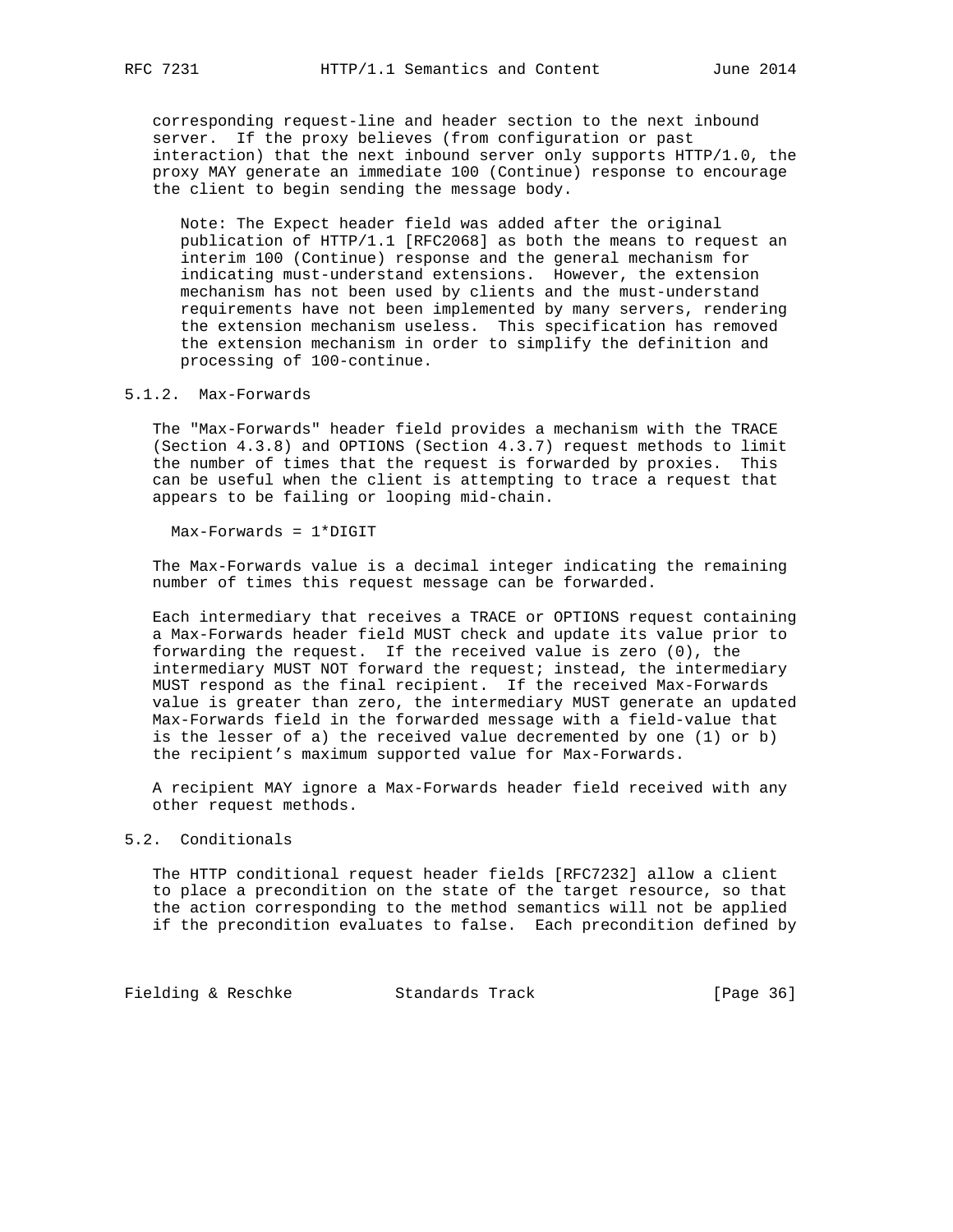this specification consists of a comparison between a set of validators obtained from prior representations of the target resource to the current state of validators for the selected representation (Section 7.2). Hence, these preconditions evaluate whether the state of the target resource has changed since a given state known by the client. The effect of such an evaluation depends on the method semantics and choice of conditional, as defined in Section 5 of [RFC7232].

| Header Field Name   | Defined in               |
|---------------------|--------------------------|
| If-Match            | Section 3.1 of [RFC7232] |
| If-None-Match       | Section 3.2 of [RFC7232] |
| If-Modified-Since   | Section 3.3 of [RFC7232] |
| If-Unmodified-Since | Section 3.4 of [RFC7232] |
| If-Range            | Section 3.2 of [RFC7233] |

5.3. Content Negotiation

 The following request header fields are sent by a user agent to engage in proactive negotiation of the response content, as defined in Section 3.4.1. The preferences sent in these fields apply to any content in the response, including representations of the target resource, representations of error or processing status, and potentially even the miscellaneous text strings that might appear within the protocol.

| Header Field Name | Defined in    |
|-------------------|---------------|
| Accept            | Section 5.3.2 |
| Accept-Charset    | Section 5.3.3 |
| Accept-Encoding   | Section 5.3.4 |
| Accept-Language   | Section 5.3.5 |

## 5.3.1. Quality Values

 Many of the request header fields for proactive negotiation use a common parameter, named "q" (case-insensitive), to assign a relative "weight" to the preference for that associated kind of content. This weight is referred to as a "quality value" (or "qvalue") because the same parameter name is often used within server configurations to assign a weight to the relative quality of the various representations that can be selected for a resource.

Fielding & Reschke Standards Track [Page 37]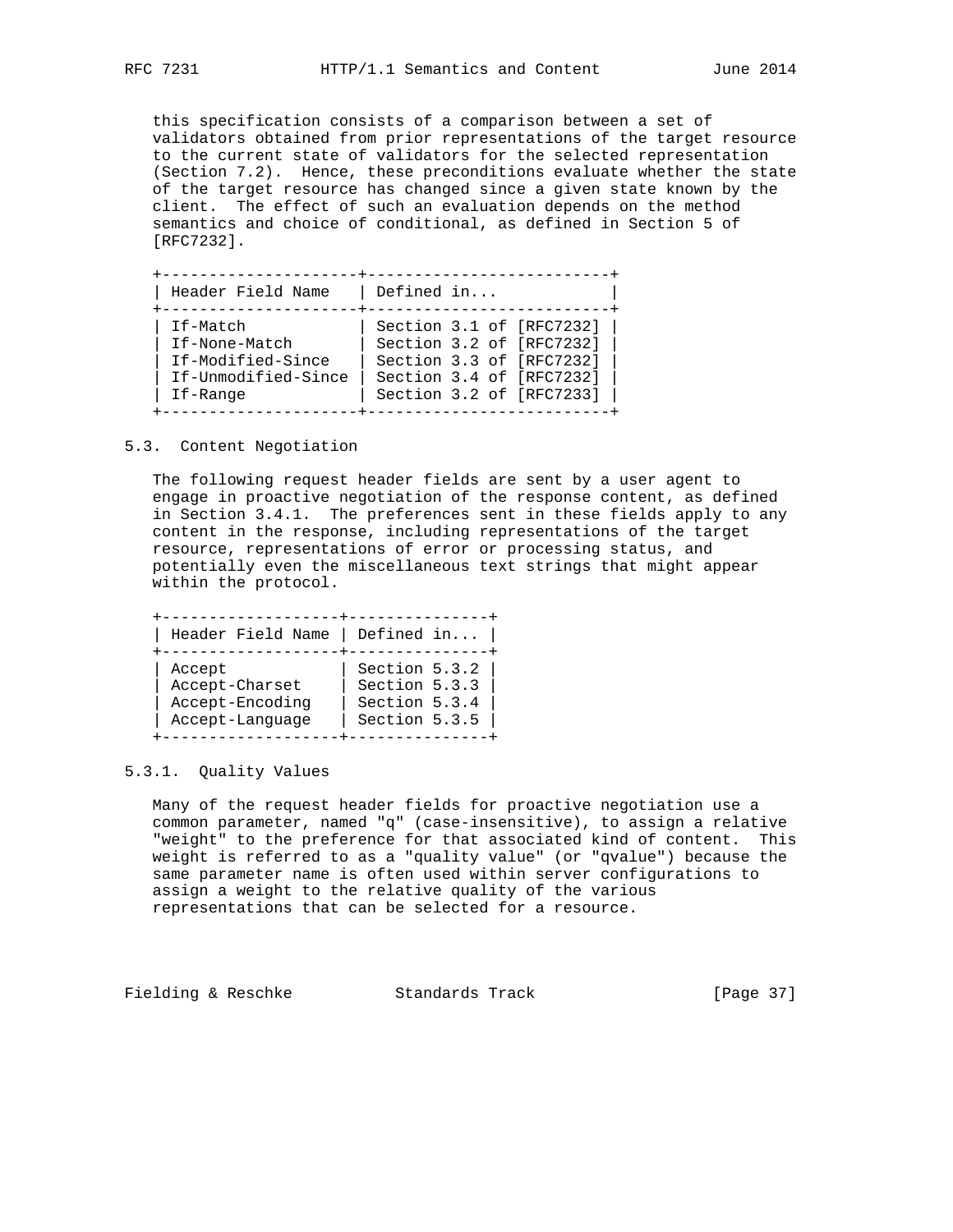The weight is normalized to a real number in the range 0 through 1, where 0.001 is the least preferred and 1 is the most preferred; a value of 0 means "not acceptable". If no "q" parameter is present, the default weight is 1.

```
 weight = OWS ";" OWS "q=" qvalue
 qvalue = ( "0" [ "." 0*3DIGIT ] )
       / ( "1" [ "." 0*3("0") ] )
```
 A sender of qvalue MUST NOT generate more than three digits after the decimal point. User configuration of these values ought to be limited in the same fashion.

5.3.2. Accept

 The "Accept" header field can be used by user agents to specify response media types that are acceptable. Accept header fields can be used to indicate that the request is specifically limited to a small set of desired types, as in the case of a request for an in-line image.

```
 Accept = #( media-range [ accept-params ] )
media-range = ( "*/*"
                  / ( type "/" "*" )
                  / ( type "/" subtype )
                  ) *( OWS ";" OWS parameter )
 accept-params = weight *( accept-ext )
accept-ext = OWS " i" OWS token [ " =" ( token / quoted-string ) ]
```
 The asterisk "\*" character is used to group media types into ranges, with "\*/\*" indicating all media types and "type/\*" indicating all subtypes of that type. The media-range can include media type parameters that are applicable to that range.

 Each media-range might be followed by zero or more applicable media type parameters (e.g., charset), an optional "q" parameter for indicating a relative weight (Section 5.3.1), and then zero or more extension parameters. The "q" parameter is necessary if any extensions (accept-ext) are present, since it acts as a separator between the two parameter sets.

 Note: Use of the "q" parameter name to separate media type parameters from Accept extension parameters is due to historical practice. Although this prevents any media type parameter named "q" from being used with a media range, such an event is believed to be unlikely given the lack of any "q" parameters in the IANA

Fielding & Reschke Standards Track [Page 38]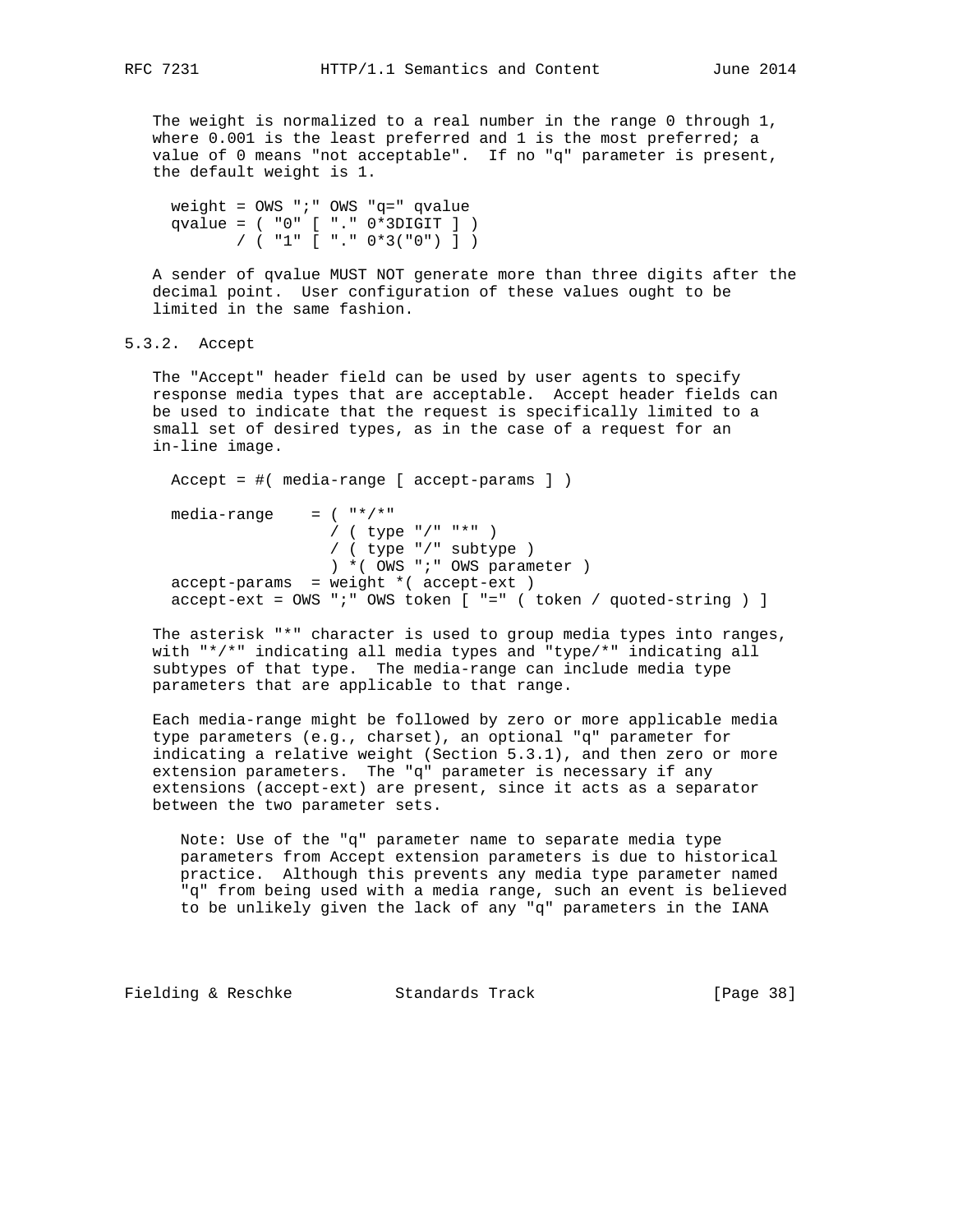media type registry and the rare usage of any media type parameters in Accept. Future media types are discouraged from registering any parameter named "q".

The example

Accept: audio/\*; q=0.2, audio/basic

 is interpreted as "I prefer audio/basic, but send me any audio type if it is the best available after an 80% markdown in quality".

 A request without any Accept header field implies that the user agent will accept any media type in response. If the header field is present in a request and none of the available representations for the response have a media type that is listed as acceptable, the origin server can either honor the header field by sending a 406 (Not Acceptable) response or disregard the header field by treating the response as if it is not subject to content negotiation.

A more elaborate example is

```
 Accept: text/plain; q=0.5, text/html,
        text/x-dvi; q=0.8, text/x-c
```
 Verbally, this would be interpreted as "text/html and text/x-c are the equally preferred media types, but if they do not exist, then send the text/ $x$ -dvi representation, and if that does not exist, send the text/plain representation".

 Media ranges can be overridden by more specific media ranges or specific media types. If more than one media range applies to a given type, the most specific reference has precedence. For example,

Accept: text/\*, text/plain, text/plain;format=flowed, \*/\*

have the following precedence:

- 1. text/plain;format=flowed
- 2. text/plain
- 3. text/\*
- $4. *$ /\*

 The media type quality factor associated with a given type is determined by finding the media range with the highest precedence that matches the type. For example,

Fielding & Reschke Standards Track [Page 39]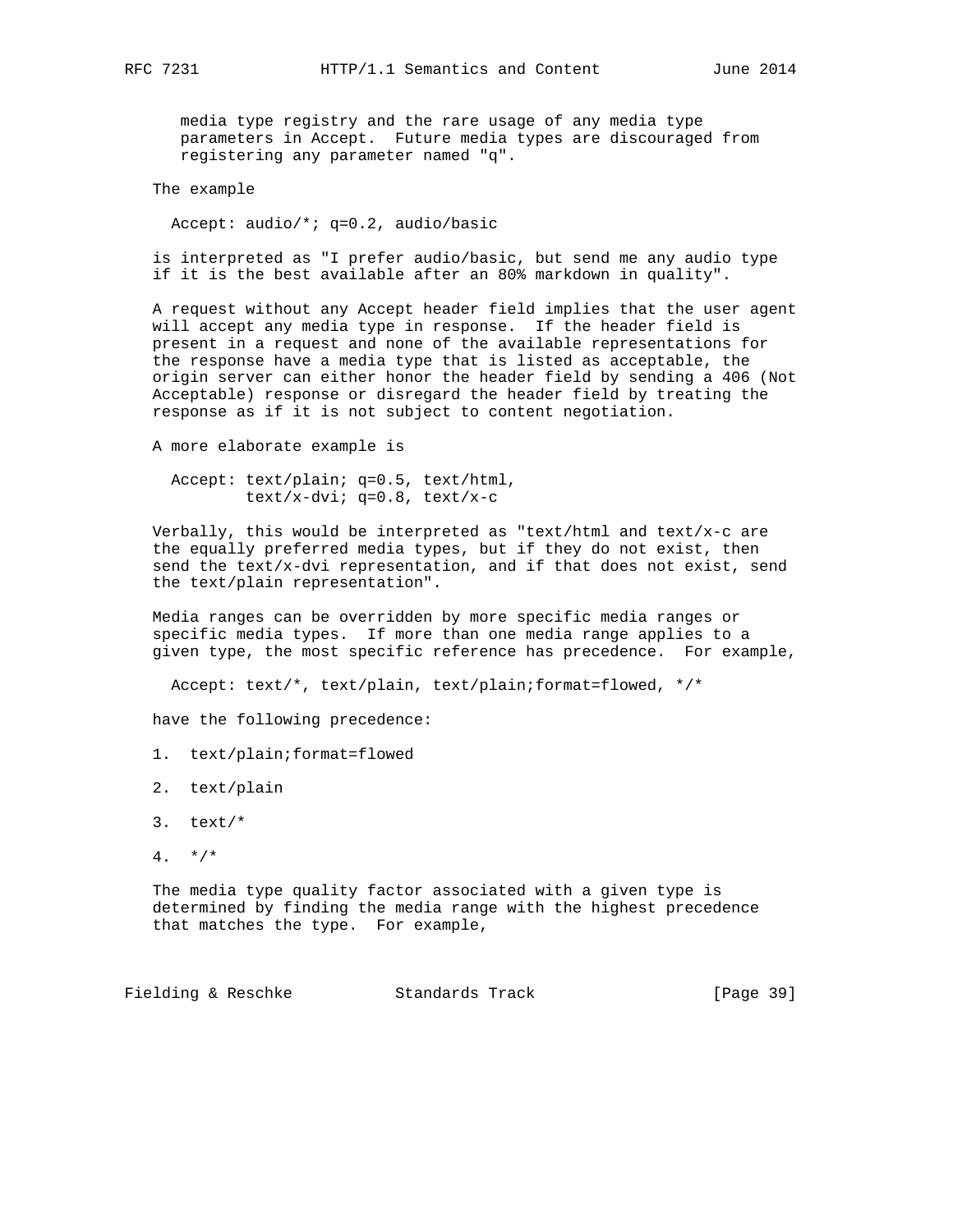Accept: text/\*;q=0.3, text/html;q=0.7, text/html;level=1, text/html; level=2;  $q=0.4$ ,  $*/*$ ;  $q=0.5$ 

would cause the following values to be associated:

 +-------------------+---------------+ | Media Type | Quality Value | +-------------------+---------------+ | text/html;level=1  $| 1$  $\vert$  text/html  $\vert$  0.7  $\vert$ | text/plain | 0.3 | | image/jpeg | 0.5 |  $\vert$  text/html; level=2  $\vert$  0.4 | text/html;level=3  $| 0.7 |$ +-------------------+---------------+

 Note: A user agent might be provided with a default set of quality values for certain media ranges. However, unless the user agent is a closed system that cannot interact with other rendering agents, this default set ought to be configurable by the user.

## 5.3.3. Accept-Charset

 The "Accept-Charset" header field can be sent by a user agent to indicate what charsets are acceptable in textual response content. This field allows user agents capable of understanding more comprehensive or special-purpose charsets to signal that capability to an origin server that is capable of representing information in those charsets.

Accept-Charset =  $1\#$  ( charset / "\*" ) [ weight ] )

 Charset names are defined in Section 3.1.1.2. A user agent MAY associate a quality value with each charset to indicate the user's relative preference for that charset, as defined in Section 5.3.1. An example is

Accept-Charset: iso-8859-5, unicode-1-1;q=0.8

 The special value "\*", if present in the Accept-Charset field, matches every charset that is not mentioned elsewhere in the Accept-Charset field. If no "\*" is present in an Accept-Charset field, then any charsets not explicitly mentioned in the field are considered "not acceptable" to the client.

 A request without any Accept-Charset header field implies that the user agent will accept any charset in response. Most general-purpose user agents do not send Accept-Charset, unless specifically

Fielding & Reschke Standards Track [Page 40]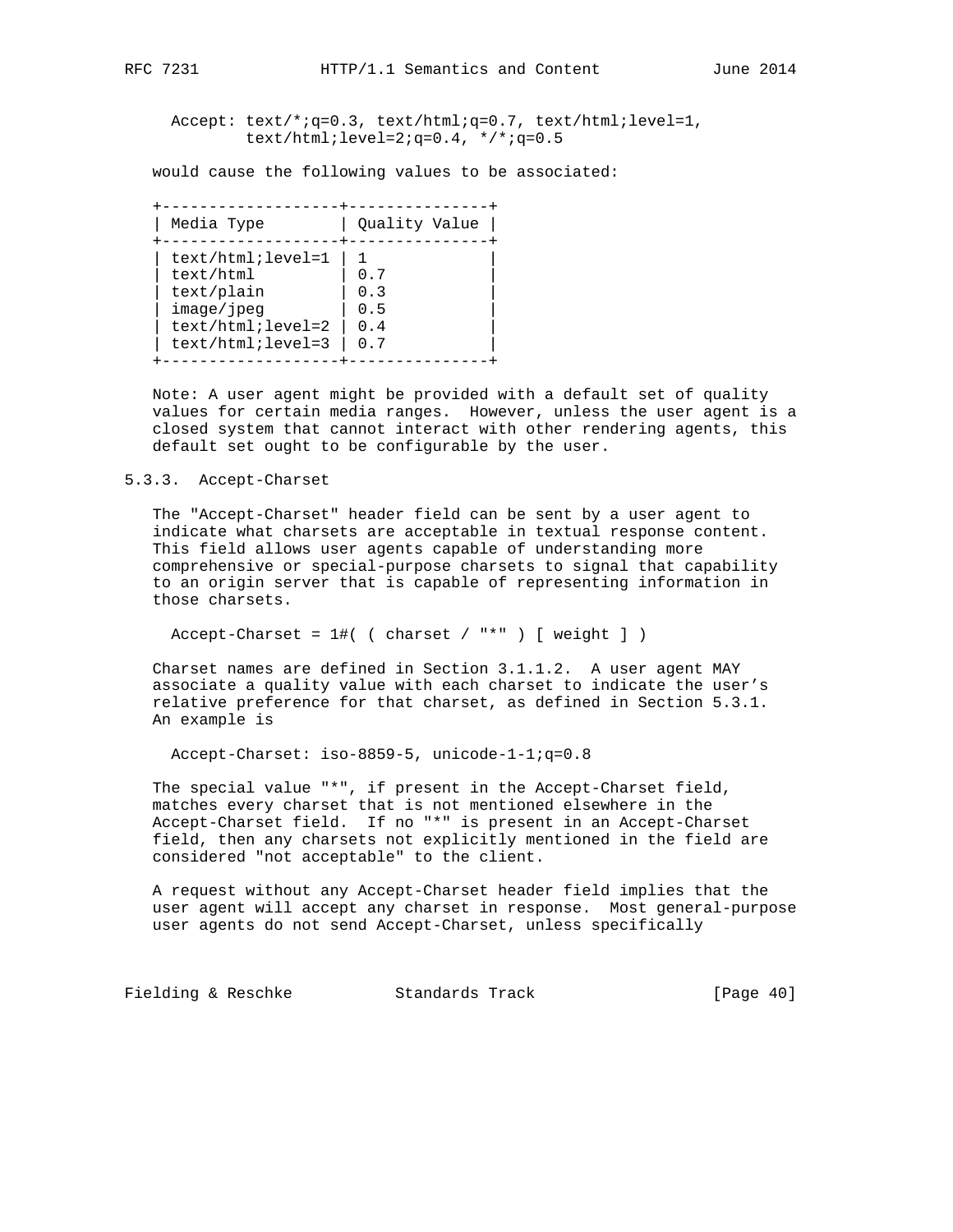configured to do so, because a detailed list of supported charsets makes it easier for a server to identify an individual by virtue of the user agent's request characteristics (Section 9.7).

 If an Accept-Charset header field is present in a request and none of the available representations for the response has a charset that is listed as acceptable, the origin server can either honor the header field, by sending a 406 (Not Acceptable) response, or disregard the header field by treating the resource as if it is not subject to content negotiation.

# 5.3.4. Accept-Encoding

 The "Accept-Encoding" header field can be used by user agents to indicate what response content-codings (Section 3.1.2.1) are acceptable in the response. An "identity" token is used as a synonym for "no encoding" in order to communicate when no encoding is preferred.

```
 Accept-Encoding = #( codings [ weight ] )
codings = content-coding / "identity" / "*"
```
 Each codings value MAY be given an associated quality value representing the preference for that encoding, as defined in Section 5.3.1. The asterisk "\*" symbol in an Accept-Encoding field matches any available content-coding not explicitly listed in the header field.

For example,

 Accept-Encoding: compress, gzip Accept-Encoding: Accept-Encoding: \* Accept-Encoding: compress;q=0.5, gzip;q=1.0 Accept-Encoding: gzip;q=1.0, identity; q=0.5, \*;q=0

 A request without an Accept-Encoding header field implies that the user agent has no preferences regarding content-codings. Although this allows the server to use any content-coding in a response, it does not imply that the user agent will be able to correctly process all encodings.

 A server tests whether a content-coding for a given representation is acceptable using these rules:

 1. If no Accept-Encoding field is in the request, any content-coding is considered acceptable by the user agent.

Fielding & Reschke Standards Track [Page 41]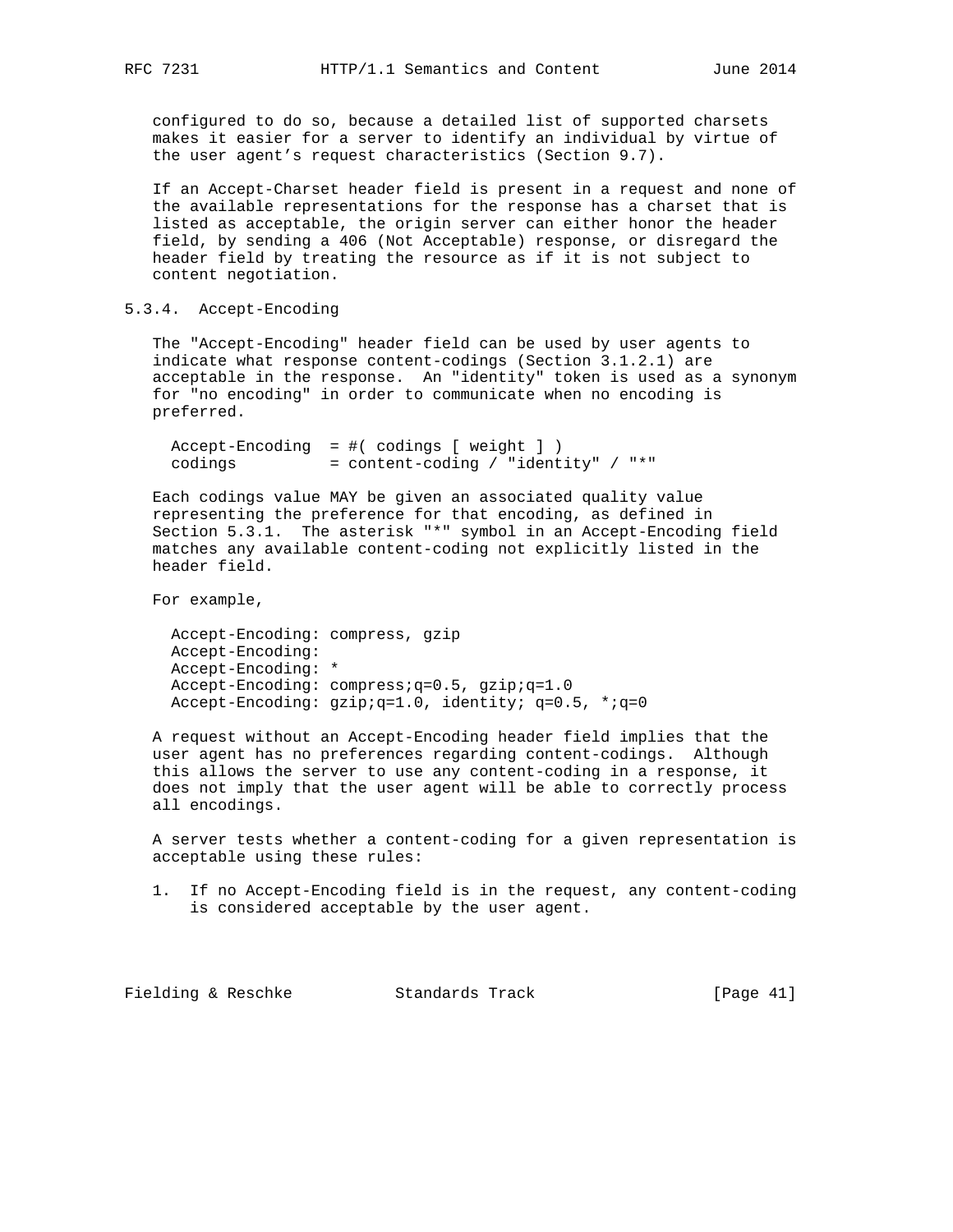- 2. If the representation has no content-coding, then it is acceptable by default unless specifically excluded by the Accept-Encoding field stating either "identity;q=0" or "\*;q=0" without a more specific entry for "identity".
- 3. If the representation's content-coding is one of the content-codings listed in the Accept-Encoding field, then it is acceptable unless it is accompanied by a qvalue of 0. (As defined in Section 5.3.1, a qvalue of 0 means "not acceptable".)
- 4. If multiple content-codings are acceptable, then the acceptable content-coding with the highest non-zero qvalue is preferred.

 An Accept-Encoding header field with a combined field-value that is empty implies that the user agent does not want any content-coding in response. If an Accept-Encoding header field is present in a request and none of the available representations for the response have a content-coding that is listed as acceptable, the origin server SHOULD send a response without any content-coding.

 Note: Most HTTP/1.0 applications do not recognize or obey qvalues associated with content-codings. This means that qvalues might not work and are not permitted with x-gzip or x-compress.

# 5.3.5. Accept-Language

 The "Accept-Language" header field can be used by user agents to indicate the set of natural languages that are preferred in the response. Language tags are defined in Section 3.1.3.1.

 Accept-Language = 1#( language-range [ weight ] ) language-range = <language-range, see [RFC4647], Section 2.1>

 Each language-range can be given an associated quality value representing an estimate of the user's preference for the languages specified by that range, as defined in Section 5.3.1. For example,

Accept-Language: da, en-gb;q=0.8, en;q=0.7

 would mean: "I prefer Danish, but will accept British English and other types of English".

 A request without any Accept-Language header field implies that the user agent will accept any language in response. If the header field is present in a request and none of the available representations for the response have a matching language tag, the origin server can either disregard the header field by treating the response as if it

Fielding & Reschke Standards Track [Page 42]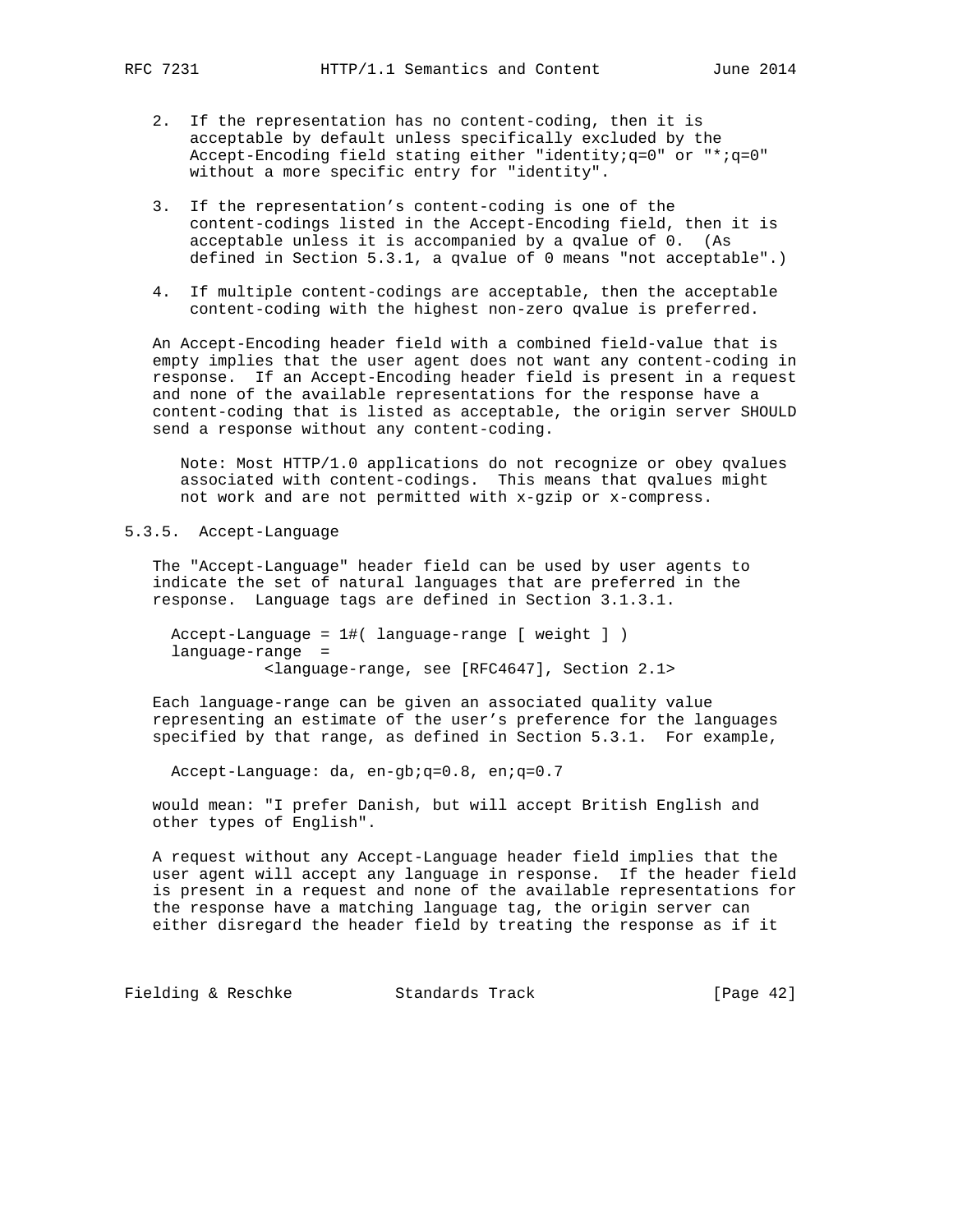is not subject to content negotiation or honor the header field by sending a 406 (Not Acceptable) response. However, the latter is not encouraged, as doing so can prevent users from accessing content that they might be able to use (with translation software, for example).

 Note that some recipients treat the order in which language tags are listed as an indication of descending priority, particularly for tags that are assigned equal quality values (no value is the same as  $q=1$ ). However, this behavior cannot be relied upon. For consistency and to maximize interoperability, many user agents assign each language tag a unique quality value while also listing them in order of decreasing quality. Additional discussion of language priority lists can be found in Section 2.3 of [RFC4647].

 For matching, Section 3 of [RFC4647] defines several matching schemes. Implementations can offer the most appropriate matching scheme for their requirements. The "Basic Filtering" scheme ([RFC4647], Section 3.3.1) is identical to the matching scheme that was previously defined for HTTP in Section 14.4 of [RFC2616].

 It might be contrary to the privacy expectations of the user to send an Accept-Language header field with the complete linguistic preferences of the user in every request (Section 9.7).

 Since intelligibility is highly dependent on the individual user, user agents need to allow user control over the linguistic preference (either through configuration of the user agent itself or by defaulting to a user controllable system setting). A user agent that does not provide such control to the user MUST NOT send an Accept-Language header field.

 Note: User agents ought to provide guidance to users when setting a preference, since users are rarely familiar with the details of language matching as described above. For example, users might assume that on selecting "en-gb", they will be served any kind of English document if British English is not available. A user agent might suggest, in such a case, to add "en" to the list for better matching behavior.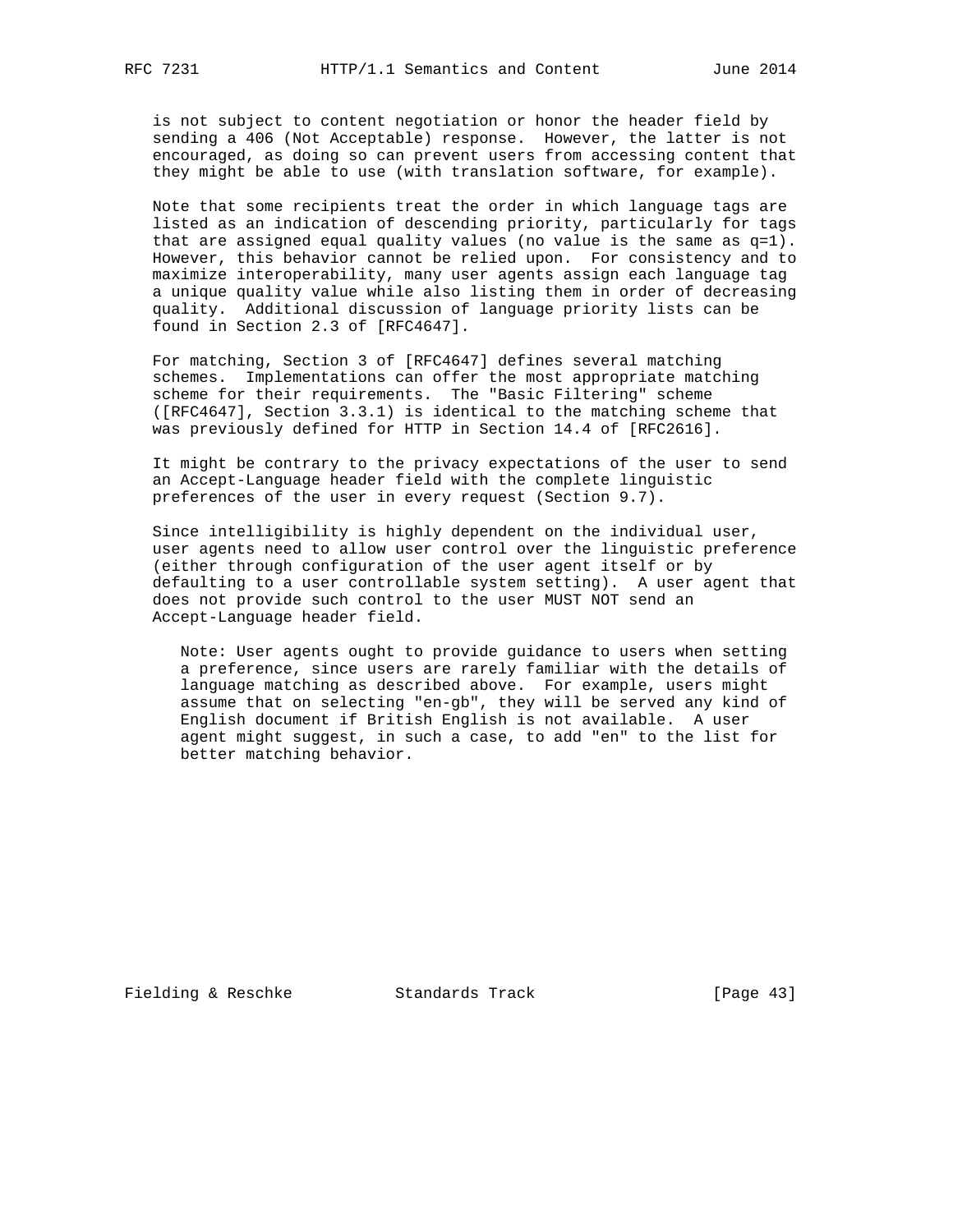# 5.4. Authentication Credentials

 Two header fields are used for carrying authentication credentials, as defined in [RFC7235]. Note that various custom mechanisms for user authentication use the Cookie header field for this purpose, as defined in [RFC6265].

| Header Field Name   | Defined in               |
|---------------------|--------------------------|
| Authorization       | Section 4.2 of [RFC7235] |
| Proxy-Authorization | Section 4.4 of [RFC7235] |

## 5.5. Request Context

 The following request header fields provide additional information about the request context, including information about the user, user agent, and resource behind the request.

| Header Field Name   Defined in $ $ |               |
|------------------------------------|---------------|
| From                               | Section 5.5.1 |
| Referer                            | Section 5.5.2 |
| User-Agent                         | Section 5.5.3 |

# 5.5.1. From

 The "From" header field contains an Internet email address for a human user who controls the requesting user agent. The address ought to be machine-usable, as defined by "mailbox" in Section 3.4 of [RFC5322]:

From = mailbox

mailbox = <mailbox, see [RFC5322], Section 3.4>

An example is:

From: webmaster@example.org

 The From header field is rarely sent by non-robotic user agents. A user agent SHOULD NOT send a From header field without explicit configuration by the user, since that might conflict with the user's privacy interests or their site's security policy.

Fielding & Reschke Standards Track [Page 44]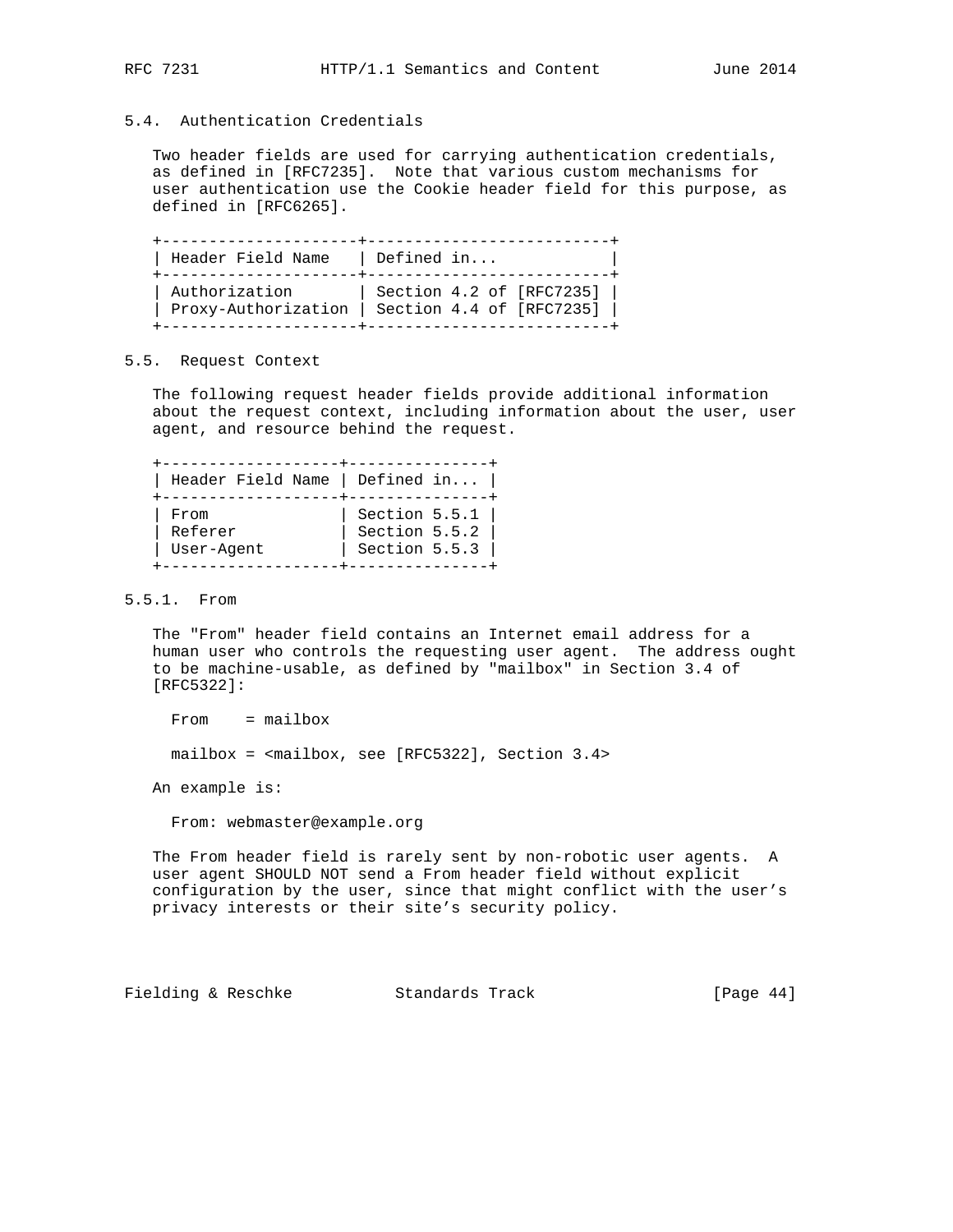A robotic user agent SHOULD send a valid From header field so that the person responsible for running the robot can be contacted if problems occur on servers, such as if the robot is sending excessive, unwanted, or invalid requests.

 A server SHOULD NOT use the From header field for access control or authentication, since most recipients will assume that the field value is public information.

## 5.5.2. Referer

 The "Referer" [sic] header field allows the user agent to specify a URI reference for the resource from which the target URI was obtained (i.e., the "referrer", though the field name is misspelled). A user agent MUST NOT include the fragment and userinfo components of the URI reference [RFC3986], if any, when generating the Referer field value.

Referer = absolute-URI / partial-URI

 The Referer header field allows servers to generate back-links to other resources for simple analytics, logging, optimized caching, etc. It also allows obsolete or mistyped links to be found for maintenance. Some servers use the Referer header field as a means of denying links from other sites (so-called "deep linking") or restricting cross-site request forgery (CSRF), but not all requests contain it.

Example:

Referer: http://www.example.org/hypertext/Overview.html

 If the target URI was obtained from a source that does not have its own URI (e.g., input from the user keyboard, or an entry within the user's bookmarks/favorites), the user agent MUST either exclude the Referer field or send it with a value of "about:blank".

 The Referer field has the potential to reveal information about the request context or browsing history of the user, which is a privacy concern if the referring resource's identifier reveals personal information (such as an account name) or a resource that is supposed to be confidential (such as behind a firewall or internal to a secured service). Most general-purpose user agents do not send the Referer header field when the referring resource is a local "file" or "data" URI. A user agent MUST NOT send a Referer header field in an unsecured HTTP request if the referring page was received with a secure protocol. See Section 9.4 for additional security considerations.

Fielding & Reschke Standards Track [Page 45]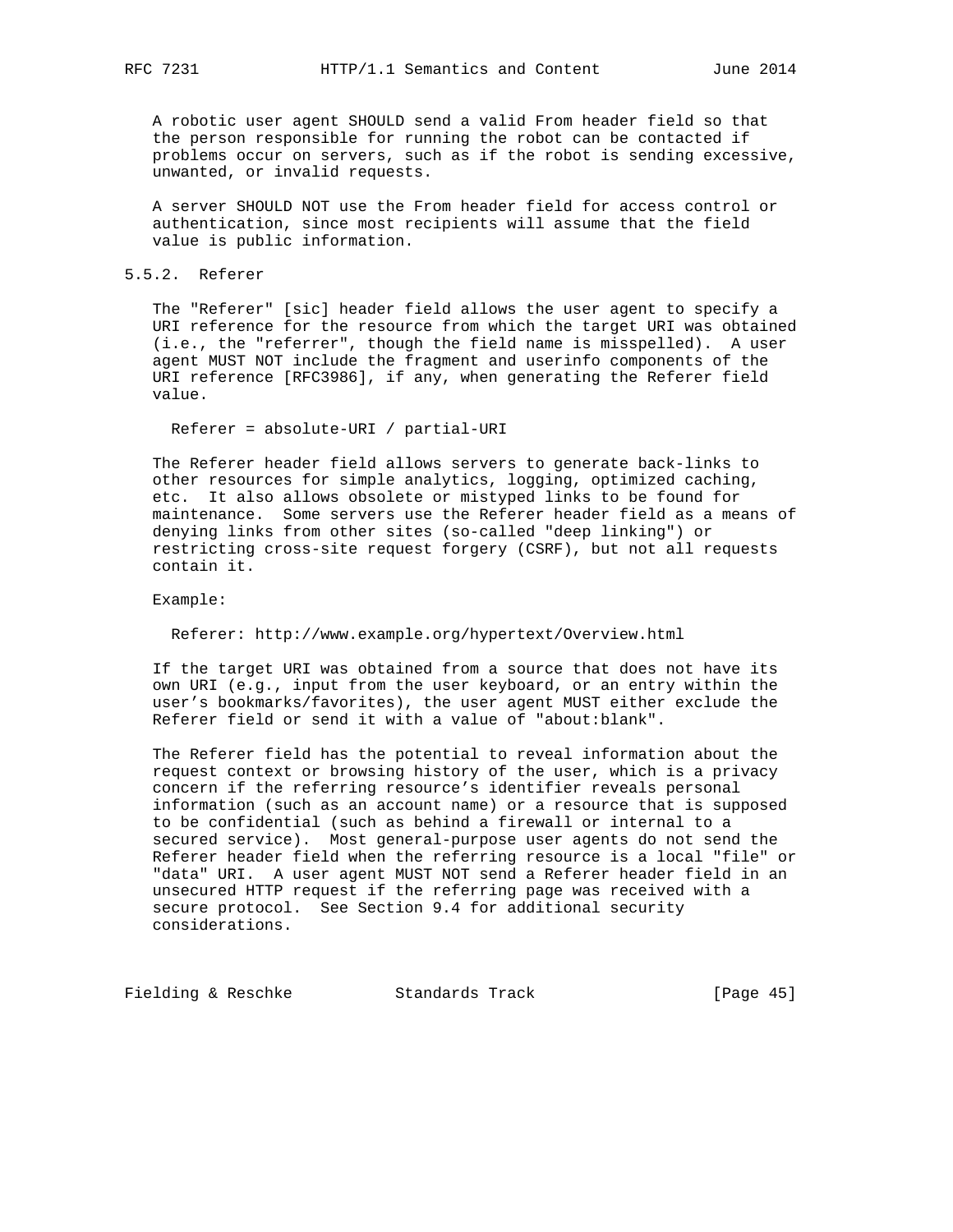Some intermediaries have been known to indiscriminately remove Referer header fields from outgoing requests. This has the unfortunate side effect of interfering with protection against CSRF attacks, which can be far more harmful to their users. Intermediaries and user agent extensions that wish to limit information disclosure in Referer ought to restrict their changes to specific edits, such as replacing internal domain names with pseudonyms or truncating the query and/or path components. An intermediary SHOULD NOT modify or delete the Referer header field when the field value shares the same scheme and host as the request target.

# 5.5.3. User-Agent

 The "User-Agent" header field contains information about the user agent originating the request, which is often used by servers to help identify the scope of reported interoperability problems, to work around or tailor responses to avoid particular user agent limitations, and for analytics regarding browser or operating system use. A user agent SHOULD send a User-Agent field in each request unless specifically configured not to do so.

User-Agent = product \*( RWS ( product / comment ) )

 The User-Agent field-value consists of one or more product identifiers, each followed by zero or more comments (Section 3.2 of [RFC7230]), which together identify the user agent software and its significant subproducts. By convention, the product identifiers are listed in decreasing order of their significance for identifying the user agent software. Each product identifier consists of a name and optional version.

product = token ["/" product-version] product-version = token

 A sender SHOULD limit generated product identifiers to what is necessary to identify the product; a sender MUST NOT generate advertising or other nonessential information within the product identifier. A sender SHOULD NOT generate information in product-version that is not a version identifier (i.e., successive versions of the same product name ought to differ only in the product-version portion of the product identifier).

Example:

User-Agent: CERN-LineMode/2.15 libwww/2.17b3

Fielding & Reschke Standards Track [Page 46]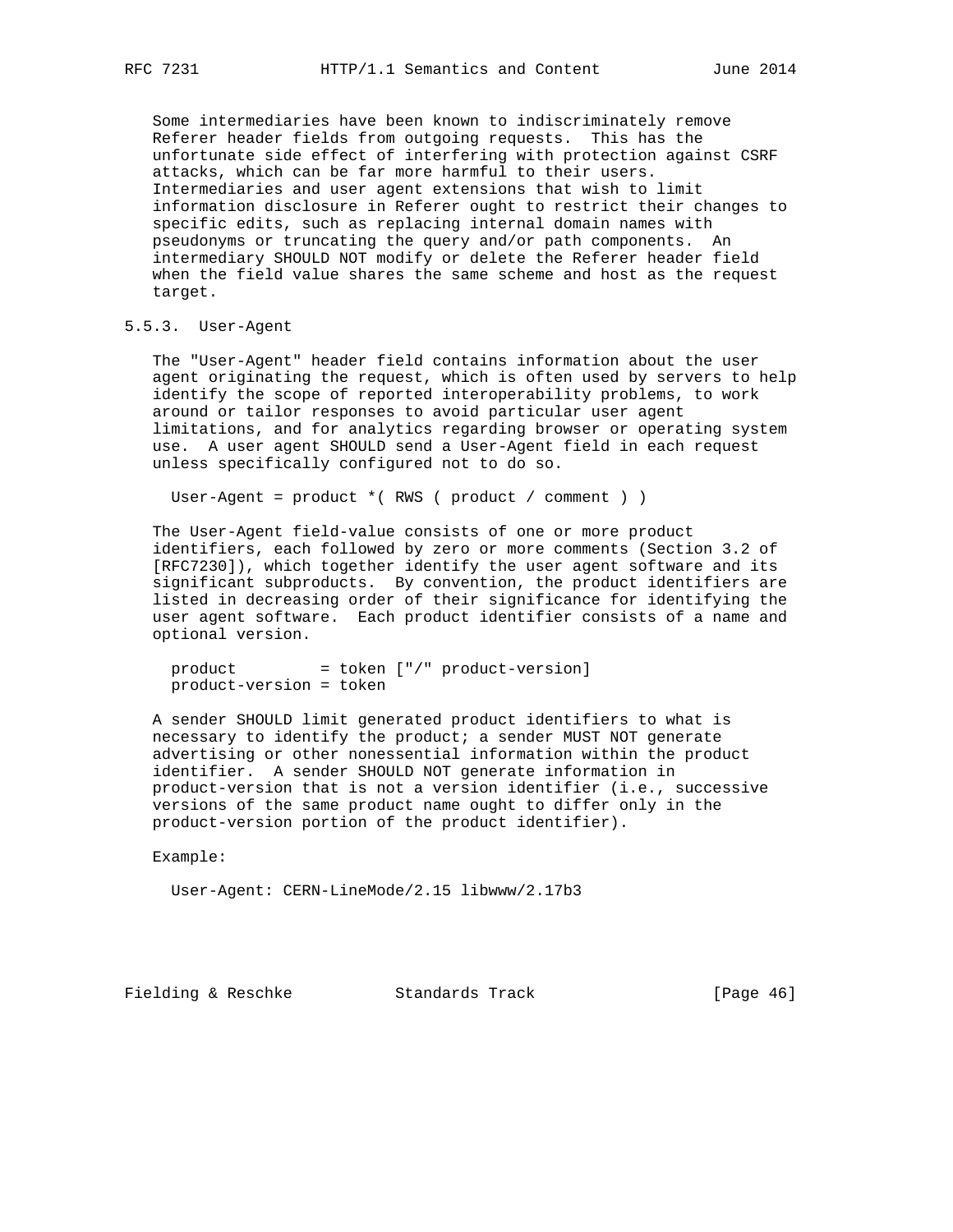A user agent SHOULD NOT generate a User-Agent field containing needlessly fine-grained detail and SHOULD limit the addition of subproducts by third parties. Overly long and detailed User-Agent field values increase request latency and the risk of a user being identified against their wishes ("fingerprinting").

 Likewise, implementations are encouraged not to use the product tokens of other implementations in order to declare compatibility with them, as this circumvents the purpose of the field. If a user agent masquerades as a different user agent, recipients can assume that the user intentionally desires to see responses tailored for that identified user agent, even if they might not work as well for the actual user agent being used.

6. Response Status Codes

 The status-code element is a three-digit integer code giving the result of the attempt to understand and satisfy the request.

 HTTP status codes are extensible. HTTP clients are not required to understand the meaning of all registered status codes, though such understanding is obviously desirable. However, a client MUST understand the class of any status code, as indicated by the first digit, and treat an unrecognized status code as being equivalent to the x00 status code of that class, with the exception that a recipient MUST NOT cache a response with an unrecognized status code.

 For example, if an unrecognized status code of 471 is received by a client, the client can assume that there was something wrong with its request and treat the response as if it had received a 400 (Bad Request) status code. The response message will usually contain a representation that explains the status.

 The first digit of the status-code defines the class of response. The last two digits do not have any categorization role. There are five values for the first digit:

- o 1xx (Informational): The request was received, continuing process
- o 2xx (Successful): The request was successfully received, understood, and accepted
- o 3xx (Redirection): Further action needs to be taken in order to complete the request
- o 4xx (Client Error): The request contains bad syntax or cannot be fulfilled

Fielding & Reschke Standards Track [Page 47]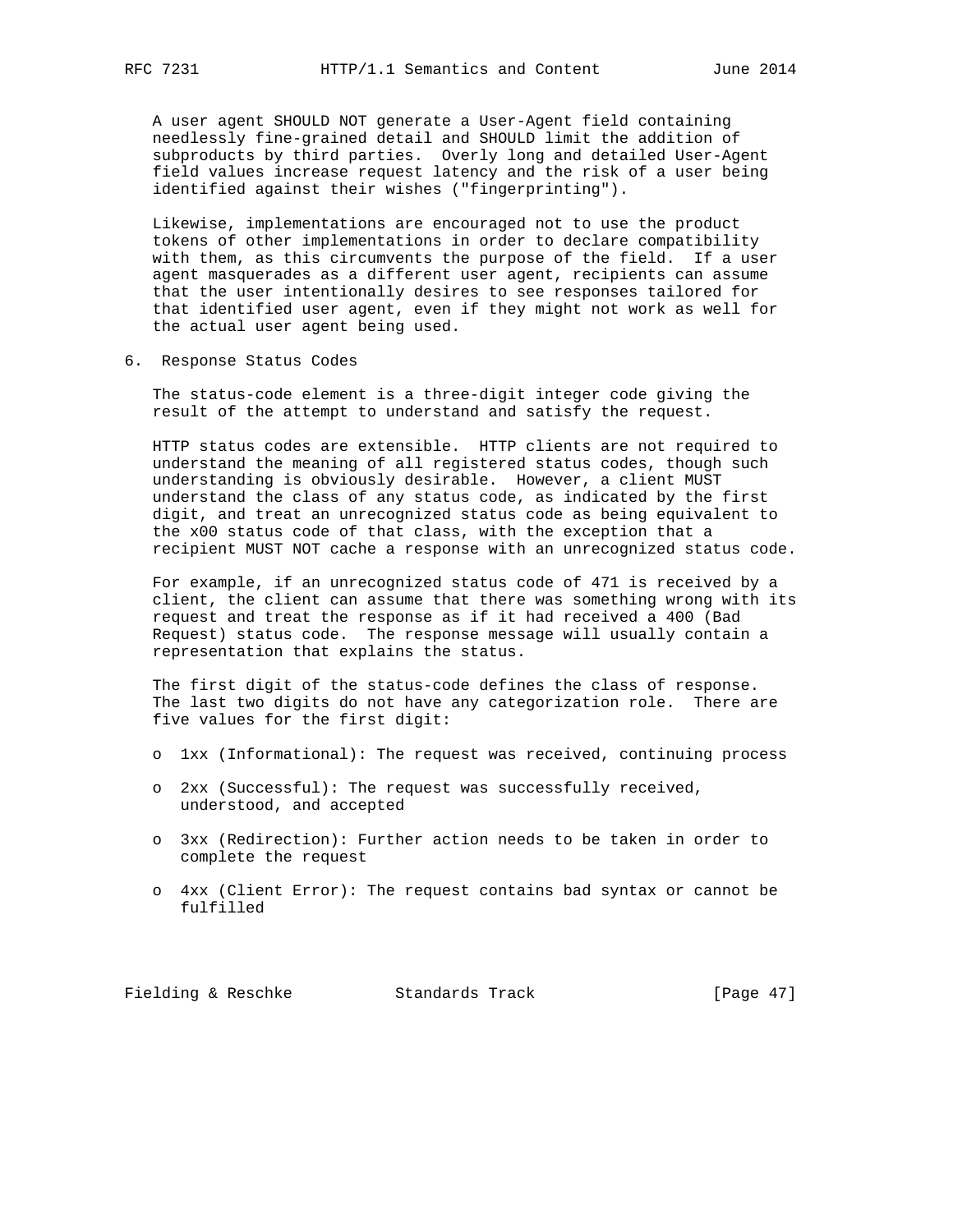- o 5xx (Server Error): The server failed to fulfill an apparently valid request
- 6.1. Overview of Status Codes

 The status codes listed below are defined in this specification, Section 4 of [RFC7232], Section 4 of [RFC7233], and Section 3 of [RFC7235]. The reason phrases listed here are only recommendations -- they can be replaced by local equivalents without affecting the protocol.

 Responses with status codes that are defined as cacheable by default (e.g., 200, 203, 204, 206, 300, 301, 404, 405, 410, 414, and 501 in this specification) can be reused by a cache with heuristic expiration unless otherwise indicated by the method definition or explicit cache controls [RFC7234]; all other status codes are not cacheable by default.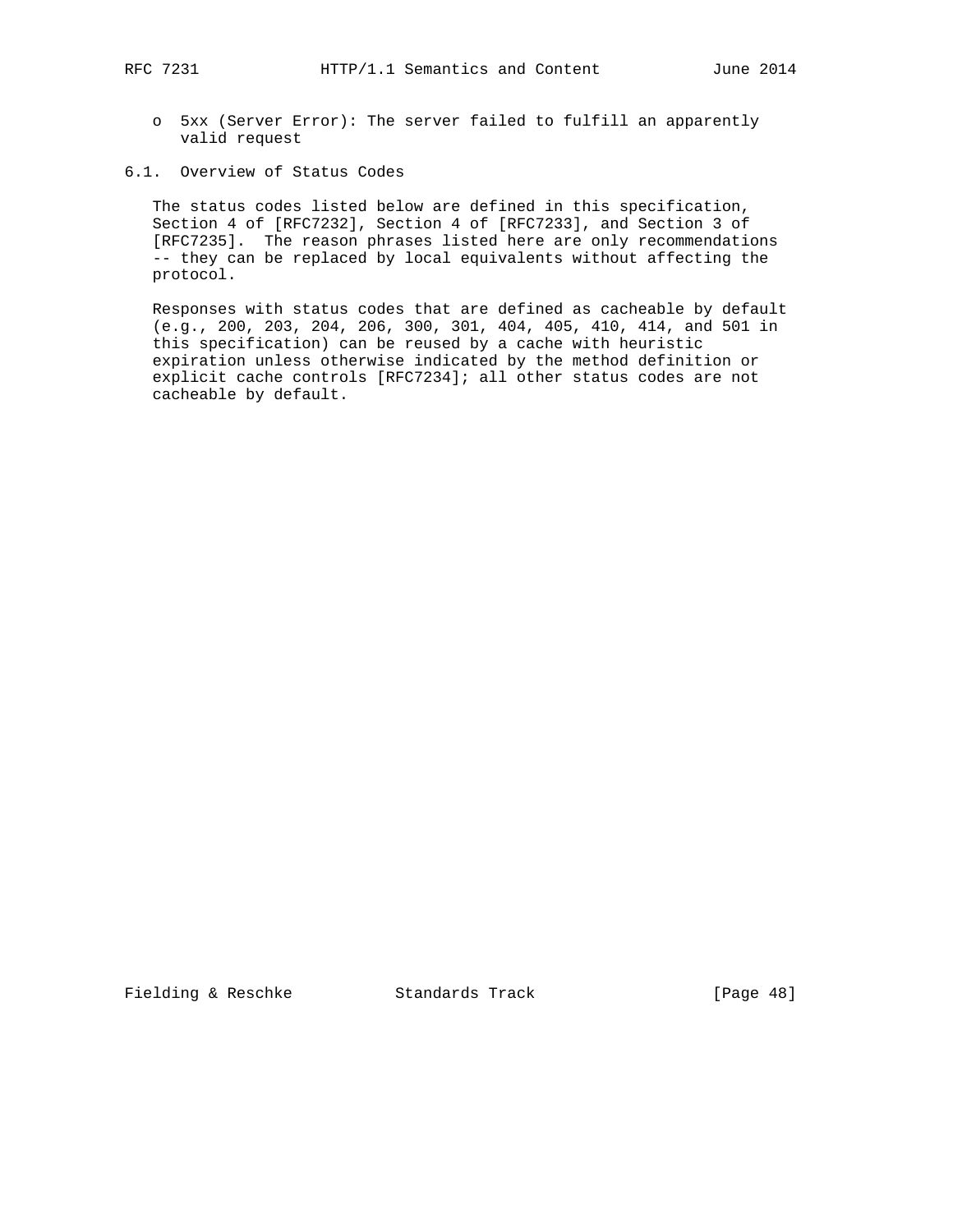| Code | Reason-Phrase                 | Defined in<br><u> - - - - - - - - - - -</u> |
|------|-------------------------------|---------------------------------------------|
| 100  | Continue                      | Section 6.2.1                               |
| 101  | Switching Protocols           | Section 6.2.2                               |
| 200  | <b>OK</b>                     | Section 6.3.1                               |
| 201  | Created                       | Section 6.3.2                               |
| 202  | Accepted                      | Section 6.3.3                               |
| 203  | Non-Authoritative Information | Section 6.3.4                               |
| 204  | No Content                    | Section 6.3.5                               |
| 205  | Reset Content                 | Section 6.3.6                               |
| 206  | Partial Content               | Section 4.1 of [RFC7233]                    |
| 300  | Multiple Choices              | Section 6.4.1                               |
| 301  | Moved Permanently             | Section 6.4.2                               |
| 302  | Found                         | Section 6.4.3                               |
| 303  | See Other                     | Section 6.4.4                               |
| 304  | Not Modified                  | Section 4.1 of [RFC7232]                    |
| 305  | Use Proxy                     | Section 6.4.5                               |
| 307  | Temporary Redirect            | Section 6.4.7                               |
| 400  | Bad Request                   | Section 6.5.1                               |
| 401  | Unauthorized                  | Section 3.1 of [RFC7235]                    |
| 402  | Payment Required              | Section 6.5.2                               |
| 403  | Forbidden                     | Section 6.5.3                               |
| 404  | Not Found                     | Section 6.5.4                               |
| 405  | Method Not Allowed            | Section 6.5.5                               |
| 406  | Not Acceptable                | Section 6.5.6                               |
| 407  | Proxy Authentication Required | Section 3.2 of [RFC7235]                    |
| 408  | Request Timeout               | Section 6.5.7                               |
| 409  | Conflict                      | Section 6.5.8                               |
| 410  | Gone                          | Section 6.5.9                               |
| 411  | Length Required               | Section 6.5.10                              |
| 412  | Precondition Failed           | Section 4.2 of [RFC7232]                    |
| 413  | Payload Too Large             | Section 6.5.11                              |
| 414  | URI Too Long                  | Section 6.5.12                              |
| 415  | Unsupported Media Type        | Section 6.5.13                              |
| 416  | Range Not Satisfiable         | Section 4.4 of [RFC7233]                    |
| 417  | Expectation Failed            | Section 6.5.14                              |
| 426  | Upgrade Required              | Section 6.5.15                              |
| 500  | Internal Server Error         | Section 6.6.1                               |
| 501  | Not Implemented               | Section 6.6.2                               |
| 502  | Bad Gateway                   | Section 6.6.3                               |
| 503  | Service Unavailable           | Section 6.6.4                               |
| 504  | Gateway Timeout               | Section 6.6.5                               |
| 505  | HTTP Version Not Supported    | Section 6.6.6                               |

Fielding & Reschke Standards Track [Page 49]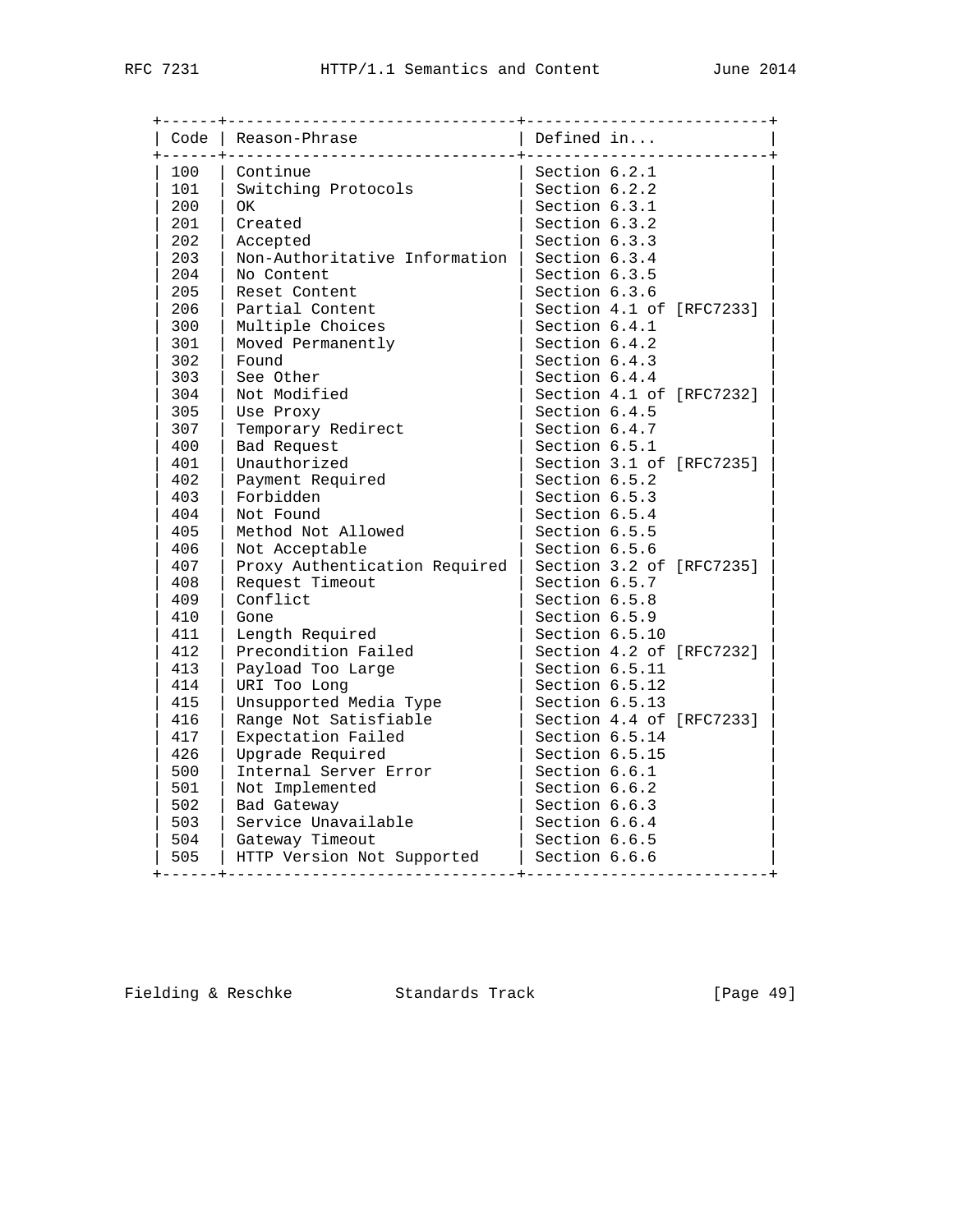Note that this list is not exhaustive -- it does not include extension status codes defined in other specifications. The complete list of status codes is maintained by IANA. See Section 8.2 for details.

# 6.2. Informational 1xx

 The 1xx (Informational) class of status code indicates an interim response for communicating connection status or request progress prior to completing the requested action and sending a final response. 1xx responses are terminated by the first empty line after the status-line (the empty line signaling the end of the header section). Since HTTP/1.0 did not define any 1xx status codes, a server MUST NOT send a 1xx response to an HTTP/1.0 client.

 A client MUST be able to parse one or more 1xx responses received prior to a final response, even if the client does not expect one. A user agent MAY ignore unexpected 1xx responses.

 A proxy MUST forward 1xx responses unless the proxy itself requested the generation of the 1xx response. For example, if a proxy adds an "Expect: 100-continue" field when it forwards a request, then it need not forward the corresponding 100 (Continue) response(s).

# 6.2.1. 100 Continue

 The 100 (Continue) status code indicates that the initial part of a request has been received and has not yet been rejected by the server. The server intends to send a final response after the request has been fully received and acted upon.

 When the request contains an Expect header field that includes a 100-continue expectation, the 100 response indicates that the server wishes to receive the request payload body, as described in Section 5.1.1. The client ought to continue sending the request and discard the 100 response.

 If the request did not contain an Expect header field containing the 100-continue expectation, the client can simply discard this interim response.

## 6.2.2. 101 Switching Protocols

 The 101 (Switching Protocols) status code indicates that the server understands and is willing to comply with the client's request, via the Upgrade header field (Section 6.7 of [RFC7230]), for a change in the application protocol being used on this connection. The server

Fielding & Reschke Standards Track [Page 50]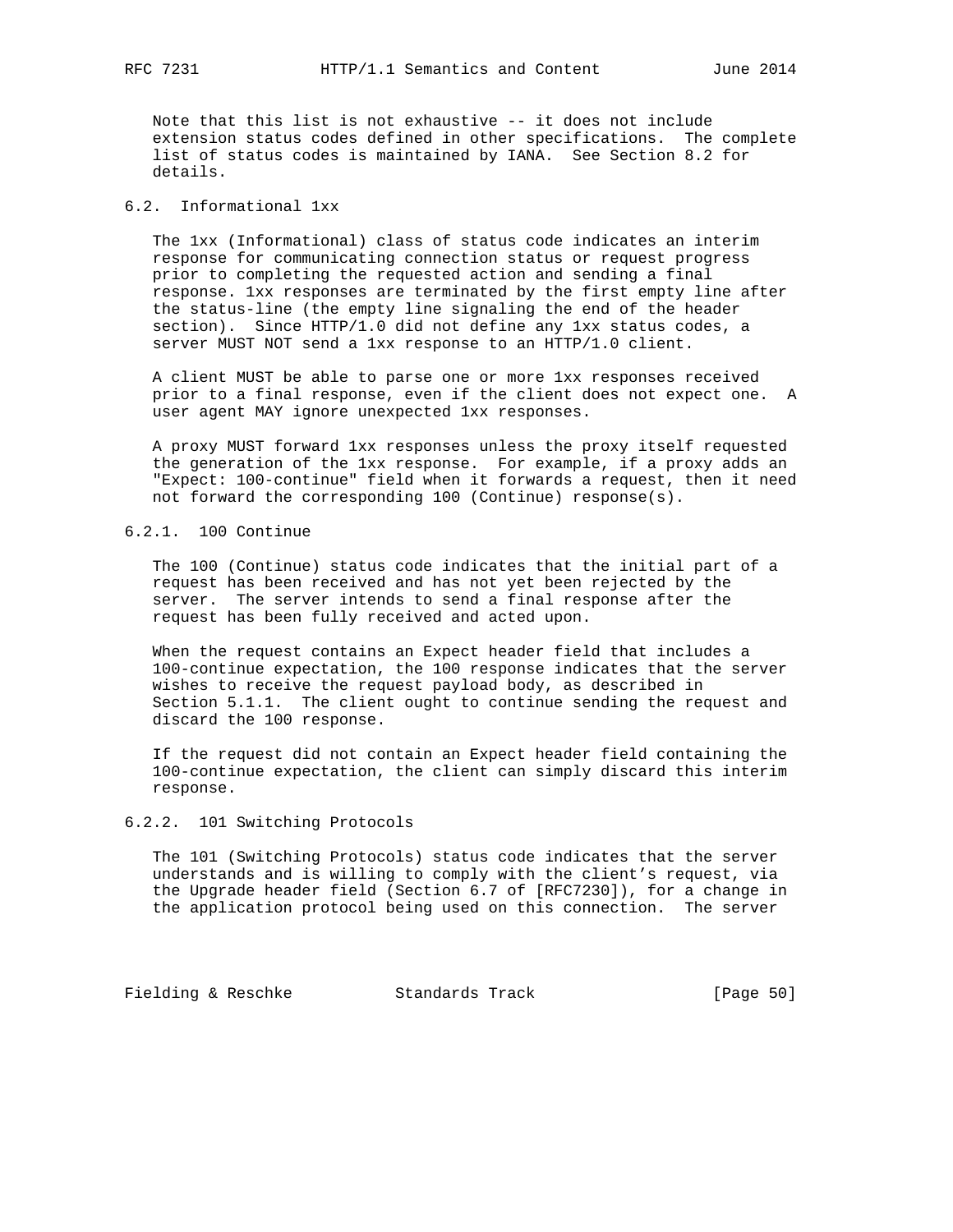MUST generate an Upgrade header field in the response that indicates which protocol(s) will be switched to immediately after the empty line that terminates the 101 response.

 It is assumed that the server will only agree to switch protocols when it is advantageous to do so. For example, switching to a newer version of HTTP might be advantageous over older versions, and switching to a real-time, synchronous protocol might be advantageous when delivering resources that use such features.

6.3. Successful 2xx

 The 2xx (Successful) class of status code indicates that the client's request was successfully received, understood, and accepted.

6.3.1. 200 OK

 The 200 (OK) status code indicates that the request has succeeded. The payload sent in a 200 response depends on the request method. For the methods defined by this specification, the intended meaning of the payload can be summarized as:

- GET a representation of the target resource;
- HEAD the same representation as GET, but without the representation data;
- POST a representation of the status of, or results obtained from, the action;
- PUT, DELETE a representation of the status of the action;
- OPTIONS a representation of the communications options;
- TRACE a representation of the request message as received by the end server.

 Aside from responses to CONNECT, a 200 response always has a payload, though an origin server MAY generate a payload body of zero length. If no payload is desired, an origin server ought to send 204 (No Content) instead. For CONNECT, no payload is allowed because the successful result is a tunnel, which begins immediately after the 200 response header section.

 A 200 response is cacheable by default; i.e., unless otherwise indicated by the method definition or explicit cache controls (see Section 4.2.2 of [RFC7234]).

Fielding & Reschke Standards Track [Page 51]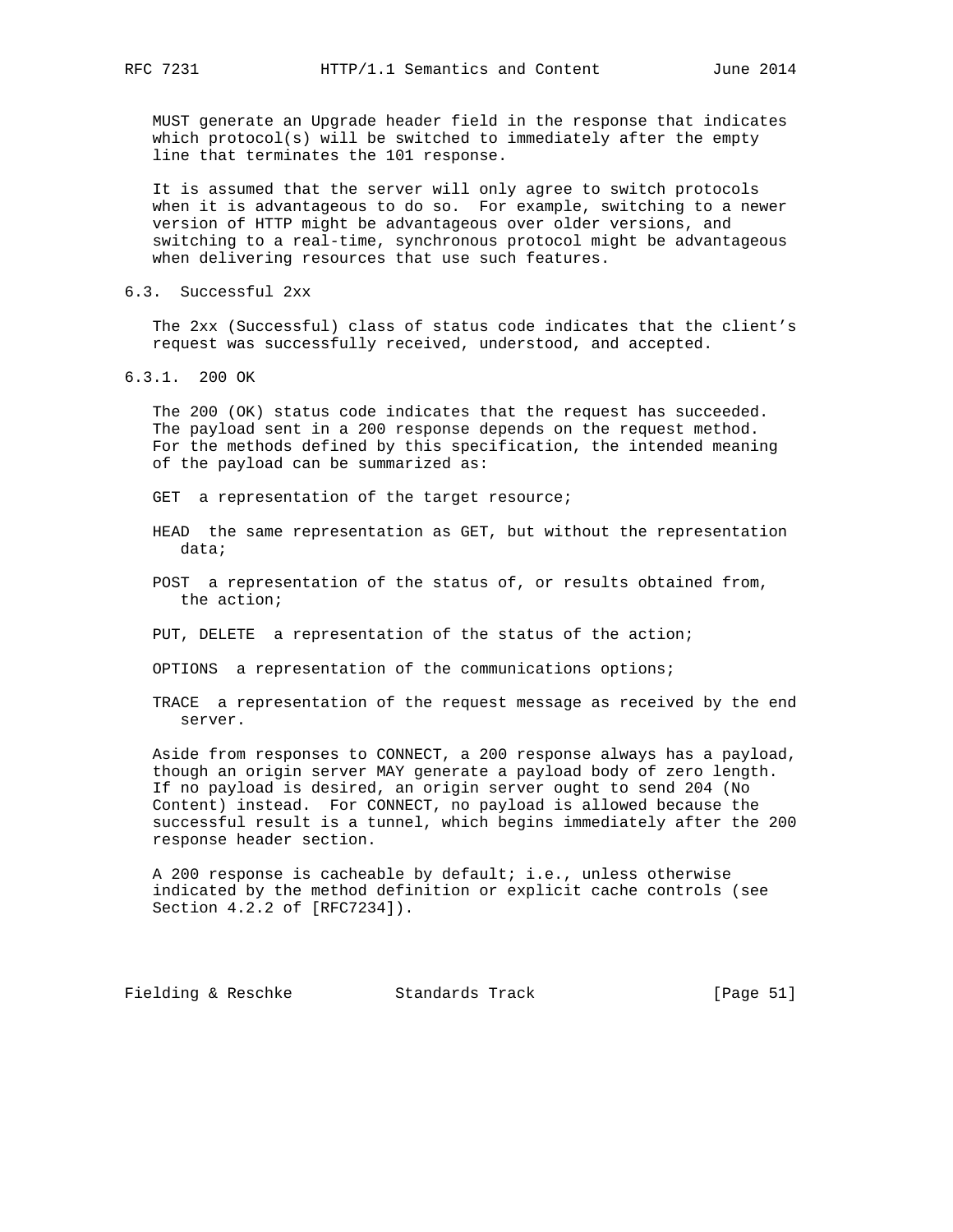# 6.3.2. 201 Created

 The 201 (Created) status code indicates that the request has been fulfilled and has resulted in one or more new resources being created. The primary resource created by the request is identified by either a Location header field in the response or, if no Location field is received, by the effective request URI.

 The 201 response payload typically describes and links to the resource(s) created. See Section 7.2 for a discussion of the meaning and purpose of validator header fields, such as ETag and Last-Modified, in a 201 response.

# 6.3.3. 202 Accepted

 The 202 (Accepted) status code indicates that the request has been accepted for processing, but the processing has not been completed. The request might or might not eventually be acted upon, as it might be disallowed when processing actually takes place. There is no facility in HTTP for re-sending a status code from an asynchronous operation.

 The 202 response is intentionally noncommittal. Its purpose is to allow a server to accept a request for some other process (perhaps a batch-oriented process that is only run once per day) without requiring that the user agent's connection to the server persist until the process is completed. The representation sent with this response ought to describe the request's current status and point to (or embed) a status monitor that can provide the user with an estimate of when the request will be fulfilled.

## 6.3.4. 203 Non-Authoritative Information

 The 203 (Non-Authoritative Information) status code indicates that the request was successful but the enclosed payload has been modified from that of the origin server's 200 (OK) response by a transforming proxy (Section 5.7.2 of [RFC7230]). This status code allows the proxy to notify recipients when a transformation has been applied, since that knowledge might impact later decisions regarding the content. For example, future cache validation requests for the content might only be applicable along the same request path (through the same proxies).

 The 203 response is similar to the Warning code of 214 Transformation Applied (Section 5.5 of [RFC7234]), which has the advantage of being applicable to responses with any status code.

Fielding & Reschke Standards Track [Page 52]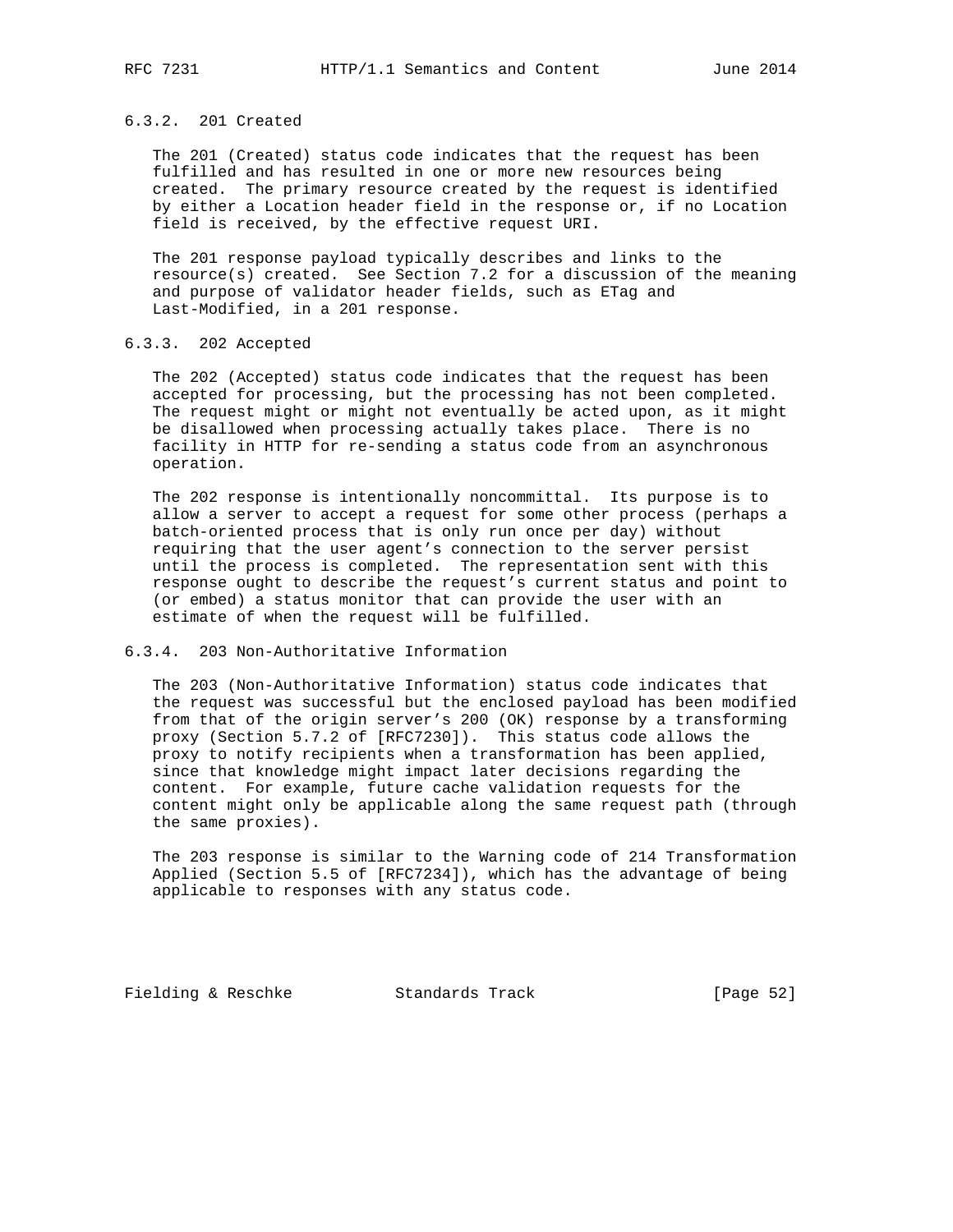A 203 response is cacheable by default; i.e., unless otherwise indicated by the method definition or explicit cache controls (see Section 4.2.2 of [RFC7234]).

6.3.5. 204 No Content

 The 204 (No Content) status code indicates that the server has successfully fulfilled the request and that there is no additional content to send in the response payload body. Metadata in the response header fields refer to the target resource and its selected representation after the requested action was applied.

 For example, if a 204 status code is received in response to a PUT request and the response contains an ETag header field, then the PUT was successful and the ETag field-value contains the entity-tag for the new representation of that target resource.

 The 204 response allows a server to indicate that the action has been successfully applied to the target resource, while implying that the user agent does not need to traverse away from its current "document view" (if any). The server assumes that the user agent will provide some indication of the success to its user, in accord with its own interface, and apply any new or updated metadata in the response to its active representation.

 For example, a 204 status code is commonly used with document editing interfaces corresponding to a "save" action, such that the document being saved remains available to the user for editing. It is also frequently used with interfaces that expect automated data transfers to be prevalent, such as within distributed version control systems.

 A 204 response is terminated by the first empty line after the header fields because it cannot contain a message body.

 A 204 response is cacheable by default; i.e., unless otherwise indicated by the method definition or explicit cache controls (see Section 4.2.2 of [RFC7234]).

6.3.6. 205 Reset Content

 The 205 (Reset Content) status code indicates that the server has fulfilled the request and desires that the user agent reset the "document view", which caused the request to be sent, to its original state as received from the origin server.

 This response is intended to support a common data entry use case where the user receives content that supports data entry (a form, notepad, canvas, etc.), enters or manipulates data in that space,

Fielding & Reschke Standards Track [Page 53]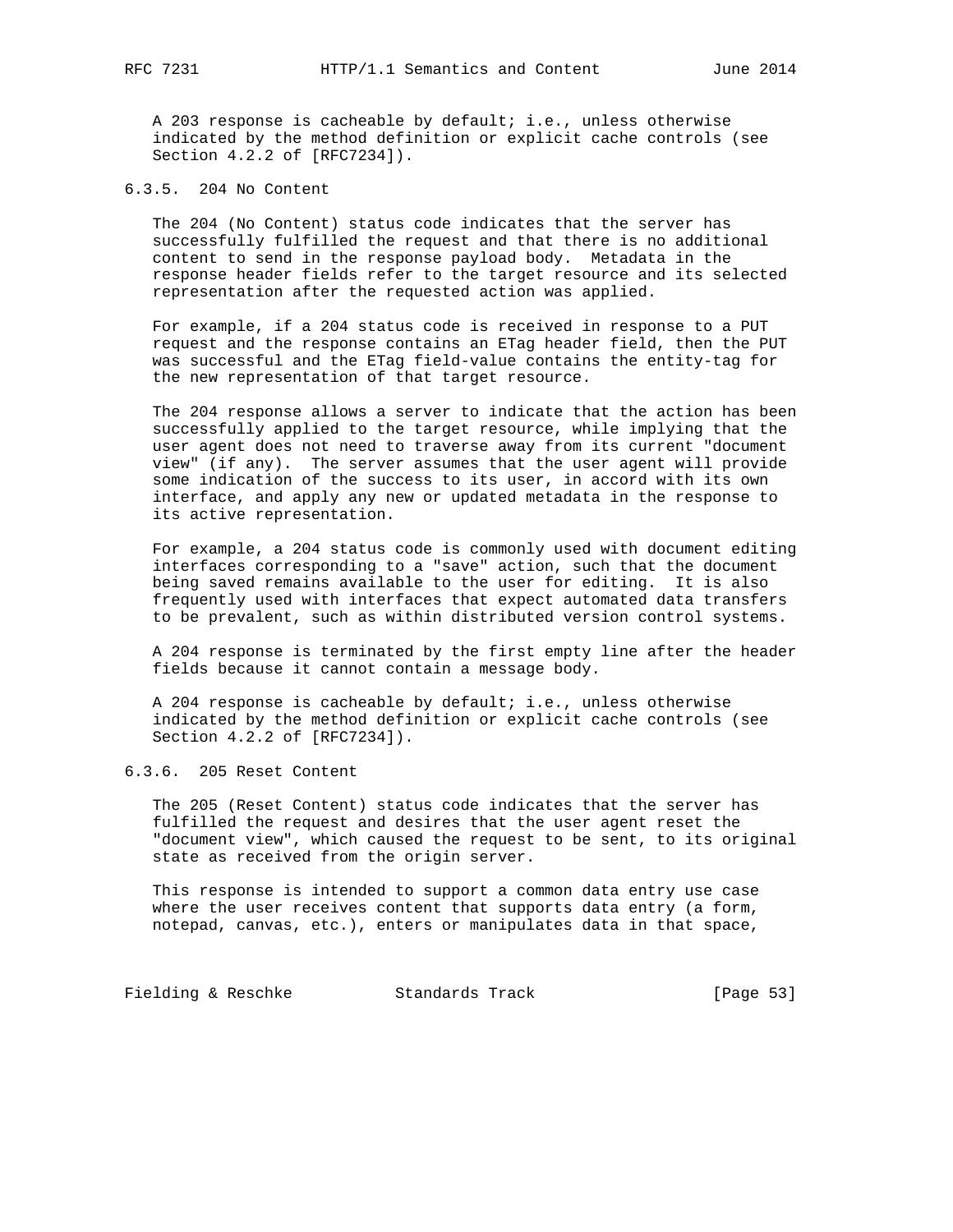causes the entered data to be submitted in a request, and then the data entry mechanism is reset for the next entry so that the user can easily initiate another input action.

 Since the 205 status code implies that no additional content will be provided, a server MUST NOT generate a payload in a 205 response. In other words, a server MUST do one of the following for a 205 response: a) indicate a zero-length body for the response by including a Content-Length header field with a value of 0; b) indicate a zero-length payload for the response by including a Transfer-Encoding header field with a value of chunked and a message body consisting of a single chunk of zero-length; or, c) close the connection immediately after sending the blank line terminating the header section.

# 6.4. Redirection 3xx

 The 3xx (Redirection) class of status code indicates that further action needs to be taken by the user agent in order to fulfill the request. If a Location header field (Section 7.1.2) is provided, the user agent MAY automatically redirect its request to the URI referenced by the Location field value, even if the specific status code is not understood. Automatic redirection needs to done with care for methods not known to be safe, as defined in Section 4.2.1, since the user might not wish to redirect an unsafe request.

There are several types of redirects:

- 1. Redirects that indicate the resource might be available at a different URI, as provided by the Location field, as in the status codes 301 (Moved Permanently), 302 (Found), and 307 (Temporary Redirect).
- 2. Redirection that offers a choice of matching resources, each capable of representing the original request target, as in the 300 (Multiple Choices) status code.
- 3. Redirection to a different resource, identified by the Location field, that can represent an indirect response to the request, as in the 303 (See Other) status code.
- 4. Redirection to a previously cached result, as in the 304 (Not Modified) status code.

 Note: In HTTP/1.0, the status codes 301 (Moved Permanently) and 302 (Found) were defined for the first type of redirect ([RFC1945], Section 9.3). Early user agents split on whether the method applied to the redirect target would be the same as the

Fielding & Reschke Standards Track [Page 54]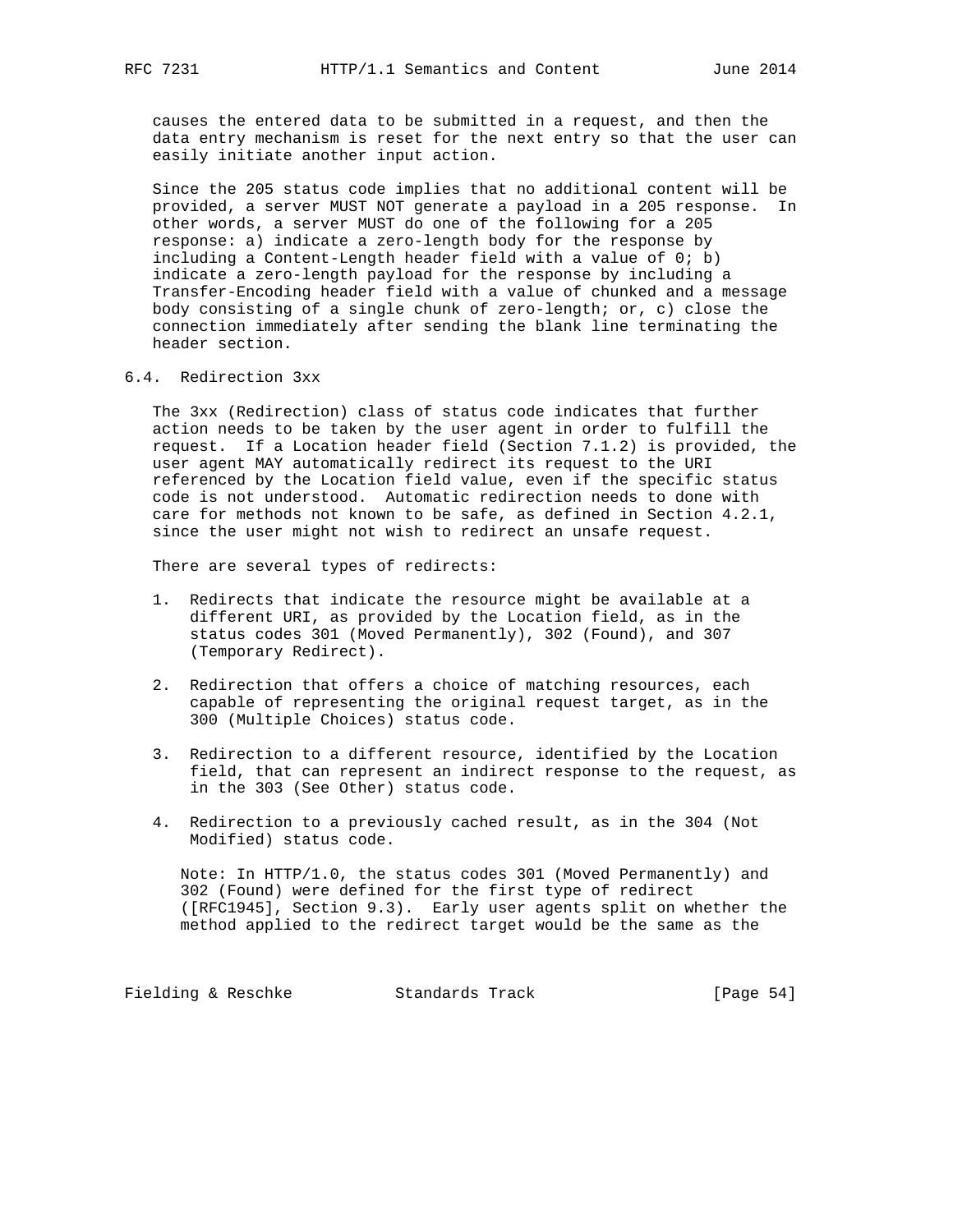original request or would be rewritten as GET. Although HTTP originally defined the former semantics for 301 and 302 (to match its original implementation at CERN), and defined 303 (See Other) to match the latter semantics, prevailing practice gradually converged on the latter semantics for 301 and 302 as well. The first revision of HTTP/1.1 added 307 (Temporary Redirect) to indicate the former semantics without being impacted by divergent practice. Over 10 years later, most user agents still do method rewriting for 301 and 302; therefore, this specification makes that behavior conformant when the original request is POST.

 A client SHOULD detect and intervene in cyclical redirections (i.e., "infinite" redirection loops).

 Note: An earlier version of this specification recommended a maximum of five redirections ([RFC2068], Section 10.3). Content developers need to be aware that some clients might implement such a fixed limitation.

6.4.1. 300 Multiple Choices

 The 300 (Multiple Choices) status code indicates that the target resource has more than one representation, each with its own more specific identifier, and information about the alternatives is being provided so that the user (or user agent) can select a preferred representation by redirecting its request to one or more of those identifiers. In other words, the server desires that the user agent engage in reactive negotiation to select the most appropriate representation(s) for its needs (Section 3.4).

 If the server has a preferred choice, the server SHOULD generate a Location header field containing a preferred choice's URI reference. The user agent MAY use the Location field value for automatic redirection.

 For request methods other than HEAD, the server SHOULD generate a payload in the 300 response containing a list of representation metadata and URI reference(s) from which the user or user agent can choose the one most preferred. The user agent MAY make a selection from that list automatically if it understands the provided media type. A specific format for automatic selection is not defined by this specification because HTTP tries to remain orthogonal to the definition of its payloads. In practice, the representation is provided in some easily parsed format believed to be acceptable to the user agent, as determined by shared design or content negotiation, or in some commonly accepted hypertext format.

Fielding & Reschke Standards Track [Page 55]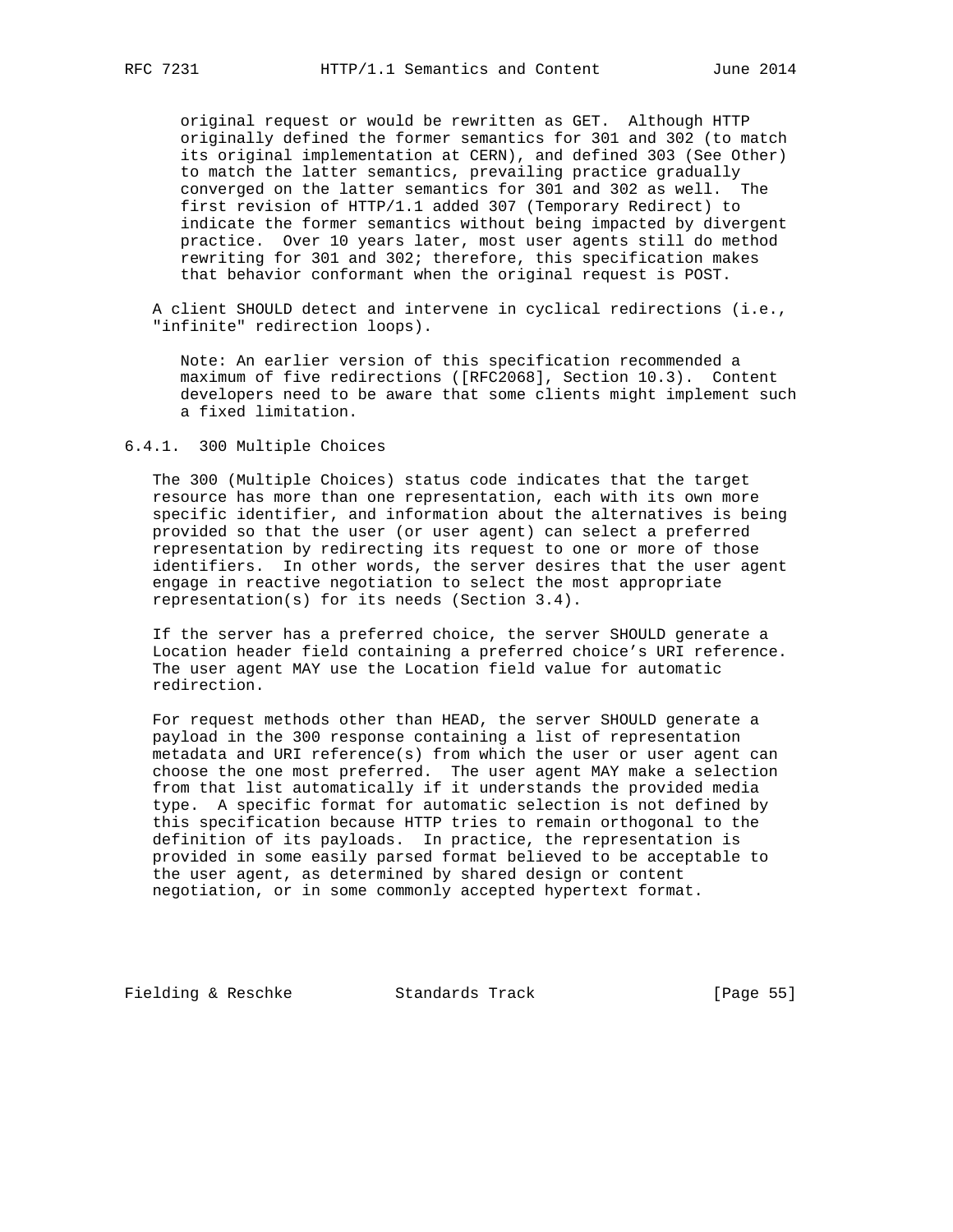A 300 response is cacheable by default; i.e., unless otherwise indicated by the method definition or explicit cache controls (see Section 4.2.2 of [RFC7234]).

 Note: The original proposal for the 300 status code defined the URI header field as providing a list of alternative representations, such that it would be usable for 200, 300, and 406 responses and be transferred in responses to the HEAD method. However, lack of deployment and disagreement over syntax led to both URI and Alternates (a subsequent proposal) being dropped from this specification. It is possible to communicate the list using a set of Link header fields [RFC5988], each with a relationship of "alternate", though deployment is a chicken-and-egg problem.

## 6.4.2. 301 Moved Permanently

 The 301 (Moved Permanently) status code indicates that the target resource has been assigned a new permanent URI and any future references to this resource ought to use one of the enclosed URIs. Clients with link-editing capabilities ought to automatically re-link references to the effective request URI to one or more of the new references sent by the server, where possible.

 The server SHOULD generate a Location header field in the response containing a preferred URI reference for the new permanent URI. The user agent MAY use the Location field value for automatic redirection. The server's response payload usually contains a short hypertext note with a hyperlink to the new URI(s).

 Note: For historical reasons, a user agent MAY change the request method from POST to GET for the subsequent request. If this behavior is undesired, the 307 (Temporary Redirect) status code can be used instead.

 A 301 response is cacheable by default; i.e., unless otherwise indicated by the method definition or explicit cache controls (see Section 4.2.2 of [RFC7234]).

# 6.4.3. 302 Found

 The 302 (Found) status code indicates that the target resource resides temporarily under a different URI. Since the redirection might be altered on occasion, the client ought to continue to use the effective request URI for future requests.

Fielding & Reschke Standards Track [Page 56]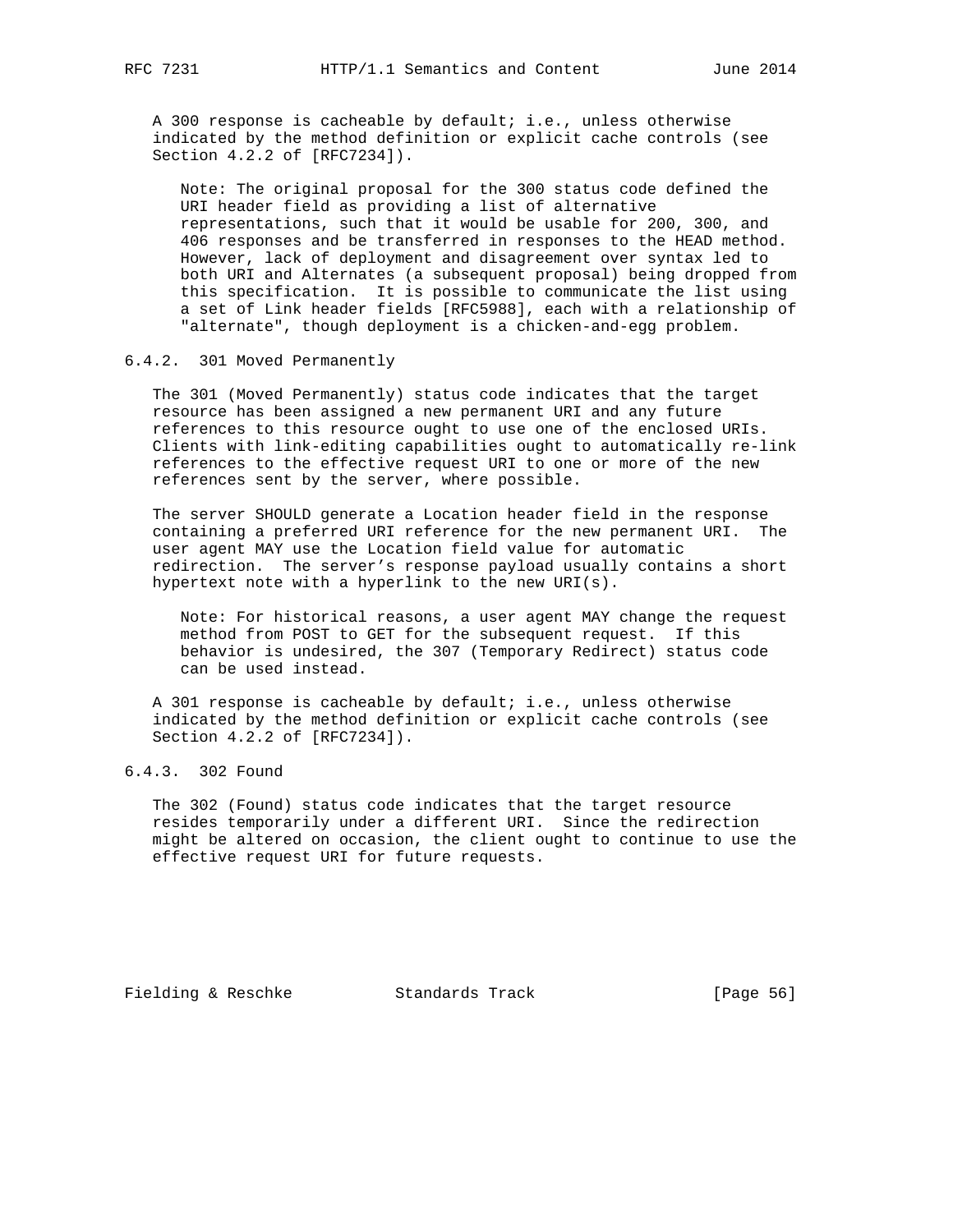The server SHOULD generate a Location header field in the response containing a URI reference for the different URI. The user agent MAY use the Location field value for automatic redirection. The server's response payload usually contains a short hypertext note with a hyperlink to the different URI(s).

 Note: For historical reasons, a user agent MAY change the request method from POST to GET for the subsequent request. If this behavior is undesired, the 307 (Temporary Redirect) status code can be used instead.

# 6.4.4. 303 See Other

 The 303 (See Other) status code indicates that the server is redirecting the user agent to a different resource, as indicated by a URI in the Location header field, which is intended to provide an indirect response to the original request. A user agent can perform a retrieval request targeting that URI (a GET or HEAD request if using HTTP), which might also be redirected, and present the eventual result as an answer to the original request. Note that the new URI in the Location header field is not considered equivalent to the effective request URI.

 This status code is applicable to any HTTP method. It is primarily used to allow the output of a POST action to redirect the user agent to a selected resource, since doing so provides the information corresponding to the POST response in a form that can be separately identified, bookmarked, and cached, independent of the original request.

 A 303 response to a GET request indicates that the origin server does not have a representation of the target resource that can be transferred by the server over HTTP. However, the Location field value refers to a resource that is descriptive of the target resource, such that making a retrieval request on that other resource might result in a representation that is useful to recipients without implying that it represents the original target resource. Note that answers to the questions of what can be represented, what representations are adequate, and what might be a useful description are outside the scope of HTTP.

 Except for responses to a HEAD request, the representation of a 303 response ought to contain a short hypertext note with a hyperlink to the same URI reference provided in the Location header field.

Fielding & Reschke Standards Track [Page 57]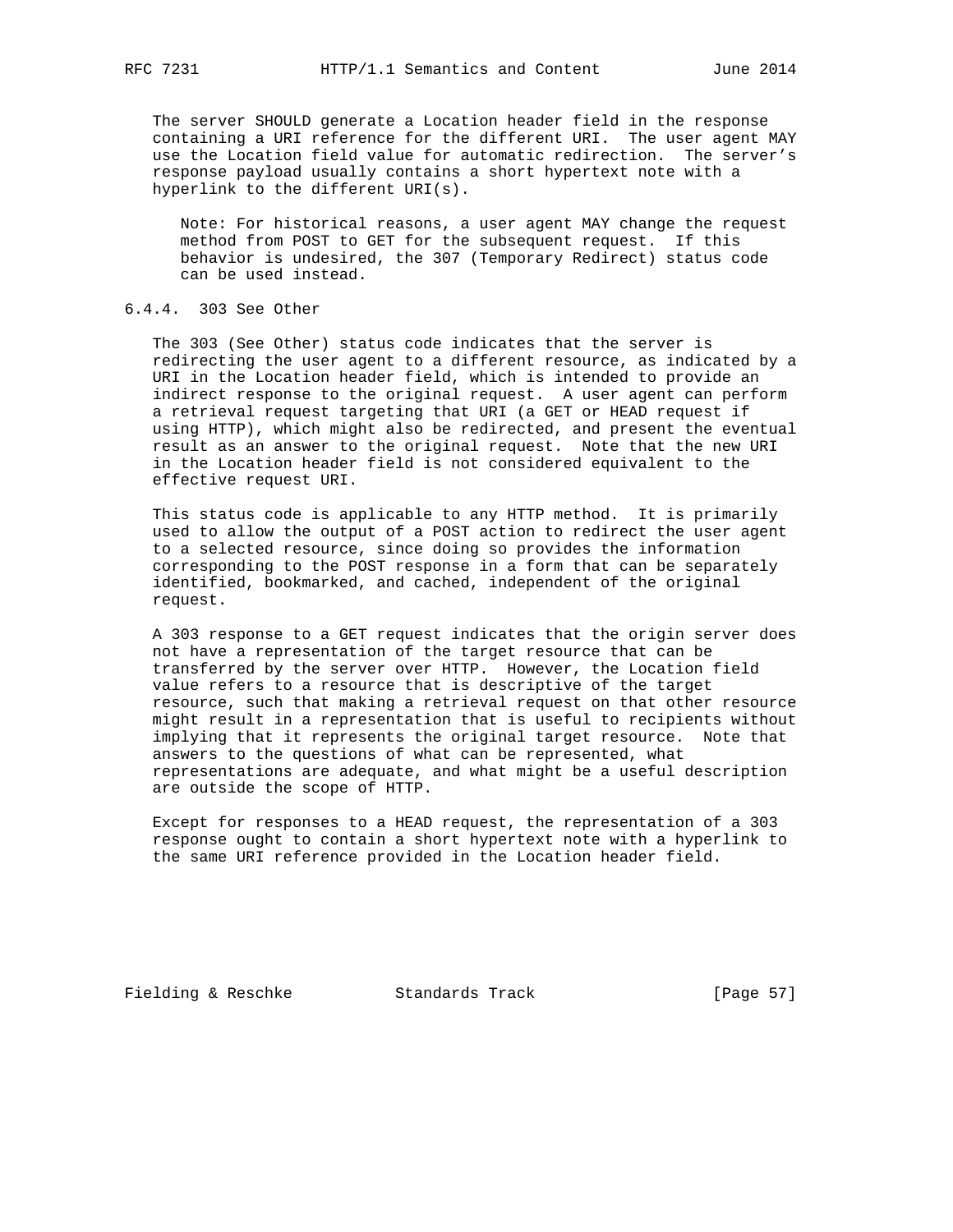# 6.4.5. 305 Use Proxy

 The 305 (Use Proxy) status code was defined in a previous version of this specification and is now deprecated (Appendix B).

6.4.6. 306 (Unused)

 The 306 status code was defined in a previous version of this specification, is no longer used, and the code is reserved.

## 6.4.7. 307 Temporary Redirect

 The 307 (Temporary Redirect) status code indicates that the target resource resides temporarily under a different URI and the user agent MUST NOT change the request method if it performs an automatic redirection to that URI. Since the redirection can change over time, the client ought to continue using the original effective request URI for future requests.

 The server SHOULD generate a Location header field in the response containing a URI reference for the different URI. The user agent MAY use the Location field value for automatic redirection. The server's response payload usually contains a short hypertext note with a hyperlink to the different URI(s).

 Note: This status code is similar to 302 (Found), except that it does not allow changing the request method from POST to GET. This specification defines no equivalent counterpart for 301 (Moved Permanently) ([RFC7238], however, defines the status code 308 (Permanent Redirect) for this purpose).

## 6.5. Client Error 4xx

 The 4xx (Client Error) class of status code indicates that the client seems to have erred. Except when responding to a HEAD request, the server SHOULD send a representation containing an explanation of the error situation, and whether it is a temporary or permanent condition. These status codes are applicable to any request method. User agents SHOULD display any included representation to the user.

## 6.5.1. 400 Bad Request

 The 400 (Bad Request) status code indicates that the server cannot or will not process the request due to something that is perceived to be a client error (e.g., malformed request syntax, invalid request message framing, or deceptive request routing).

Fielding & Reschke Standards Track [Page 58]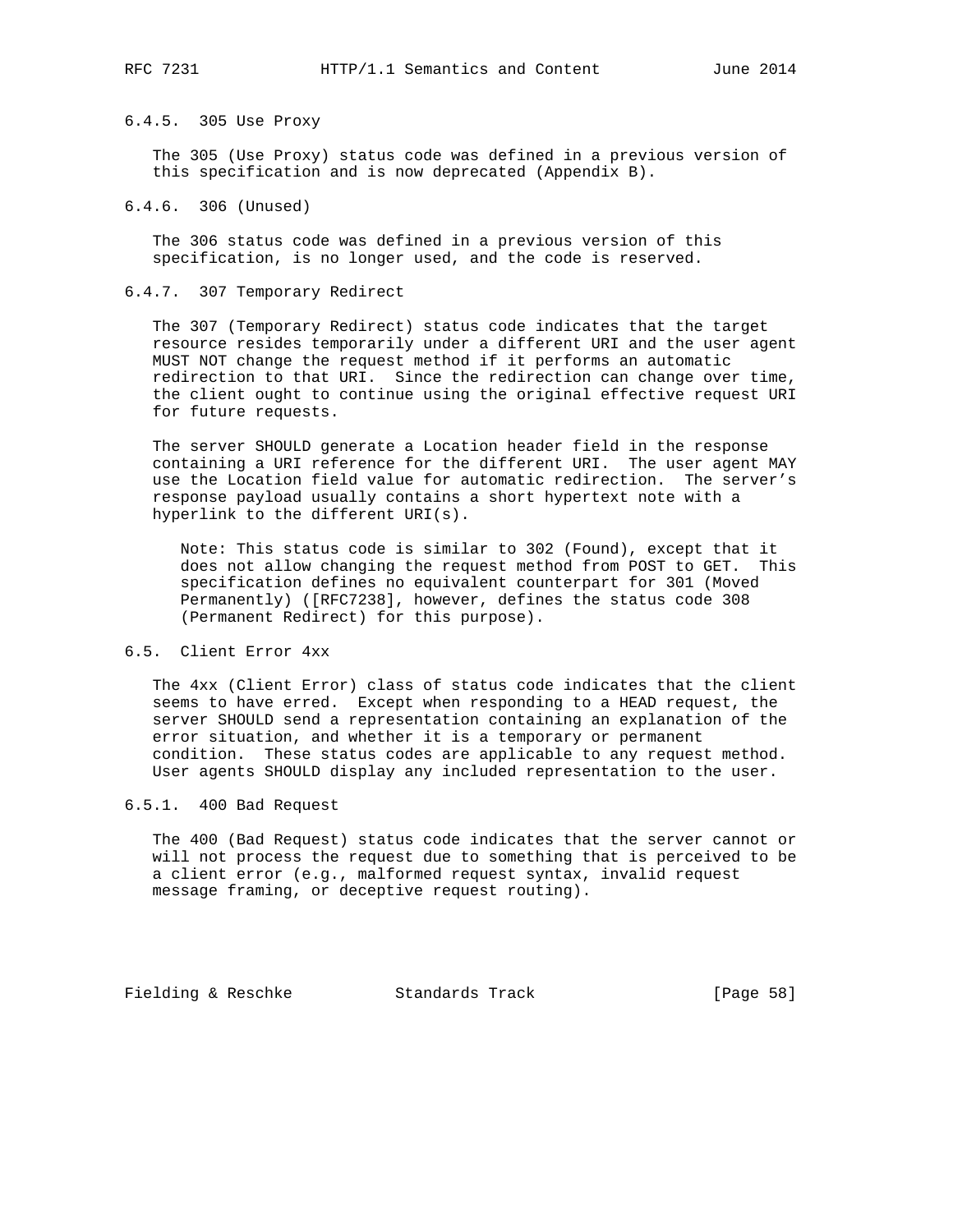# 6.5.2. 402 Payment Required

The 402 (Payment Required) status code is reserved for future use.

## 6.5.3. 403 Forbidden

 The 403 (Forbidden) status code indicates that the server understood the request but refuses to authorize it. A server that wishes to make public why the request has been forbidden can describe that reason in the response payload (if any).

 If authentication credentials were provided in the request, the server considers them insufficient to grant access. The client SHOULD NOT automatically repeat the request with the same credentials. The client MAY repeat the request with new or different credentials. However, a request might be forbidden for reasons unrelated to the credentials.

 An origin server that wishes to "hide" the current existence of a forbidden target resource MAY instead respond with a status code of 404 (Not Found).

## 6.5.4. 404 Not Found

 The 404 (Not Found) status code indicates that the origin server did not find a current representation for the target resource or is not willing to disclose that one exists. A 404 status code does not indicate whether this lack of representation is temporary or permanent; the 410 (Gone) status code is preferred over 404 if the origin server knows, presumably through some configurable means, that the condition is likely to be permanent.

 A 404 response is cacheable by default; i.e., unless otherwise indicated by the method definition or explicit cache controls (see Section 4.2.2 of [RFC7234]).

6.5.5. 405 Method Not Allowed

 The 405 (Method Not Allowed) status code indicates that the method received in the request-line is known by the origin server but not supported by the target resource. The origin server MUST generate an Allow header field in a 405 response containing a list of the target resource's currently supported methods.

 A 405 response is cacheable by default; i.e., unless otherwise indicated by the method definition or explicit cache controls (see Section 4.2.2 of [RFC7234]).

Fielding & Reschke Standards Track [Page 59]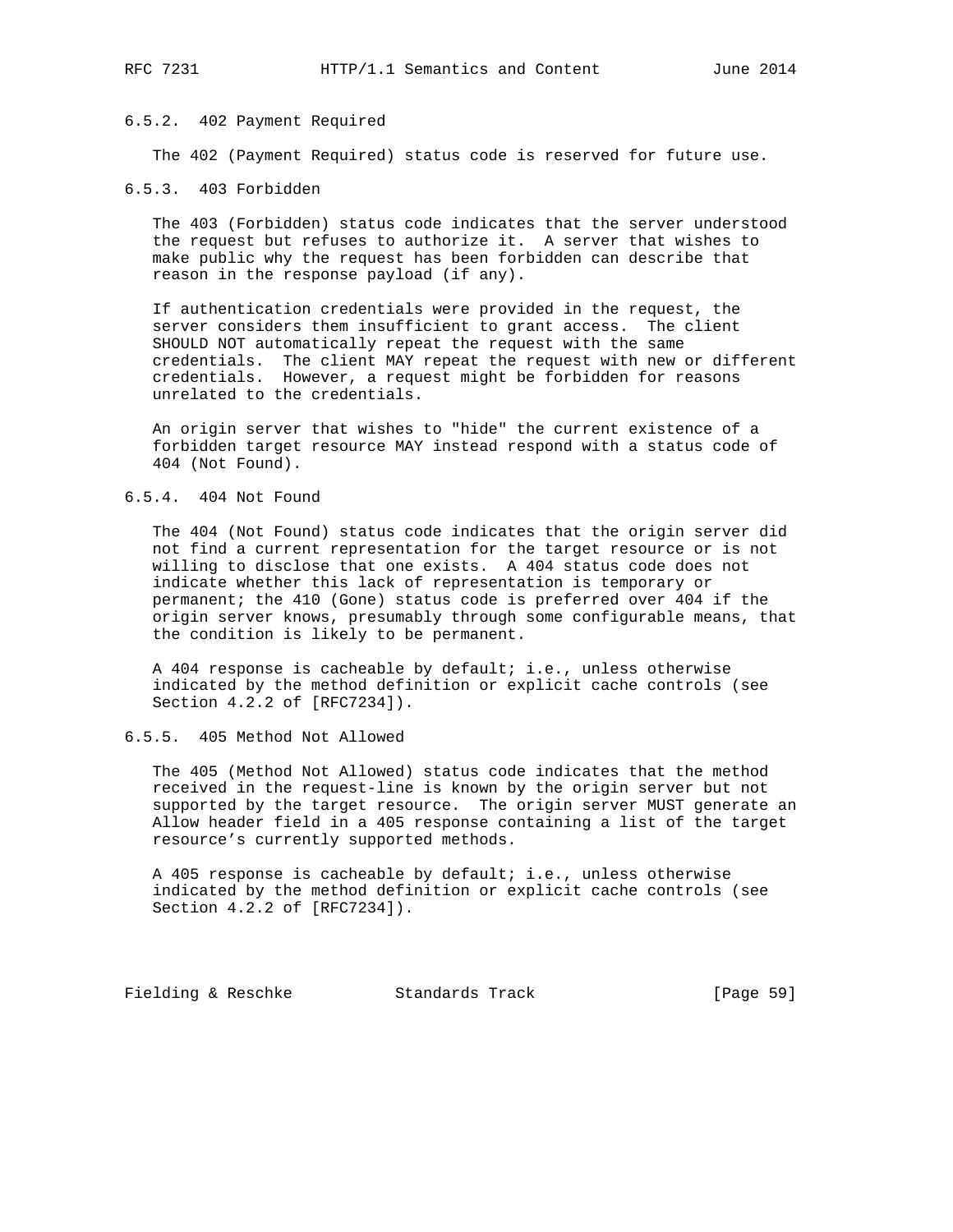## 6.5.6. 406 Not Acceptable

 The 406 (Not Acceptable) status code indicates that the target resource does not have a current representation that would be acceptable to the user agent, according to the proactive negotiation header fields received in the request (Section 5.3), and the server is unwilling to supply a default representation.

 The server SHOULD generate a payload containing a list of available representation characteristics and corresponding resource identifiers from which the user or user agent can choose the one most appropriate. A user agent MAY automatically select the most appropriate choice from that list. However, this specification does not define any standard for such automatic selection, as described in Section 6.4.1.

## 6.5.7. 408 Request Timeout

 The 408 (Request Timeout) status code indicates that the server did not receive a complete request message within the time that it was prepared to wait. A server SHOULD send the "close" connection option (Section 6.1 of [RFC7230]) in the response, since 408 implies that the server has decided to close the connection rather than continue waiting. If the client has an outstanding request in transit, the client MAY repeat that request on a new connection.

# 6.5.8. 409 Conflict

 The 409 (Conflict) status code indicates that the request could not be completed due to a conflict with the current state of the target resource. This code is used in situations where the user might be able to resolve the conflict and resubmit the request. The server SHOULD generate a payload that includes enough information for a user to recognize the source of the conflict.

 Conflicts are most likely to occur in response to a PUT request. For example, if versioning were being used and the representation being PUT included changes to a resource that conflict with those made by an earlier (third-party) request, the origin server might use a 409 response to indicate that it can't complete the request. In this case, the response representation would likely contain information useful for merging the differences based on the revision history.

## 6.5.9. 410 Gone

 The 410 (Gone) status code indicates that access to the target resource is no longer available at the origin server and that this condition is likely to be permanent. If the origin server does not

Fielding & Reschke Standards Track [Page 60]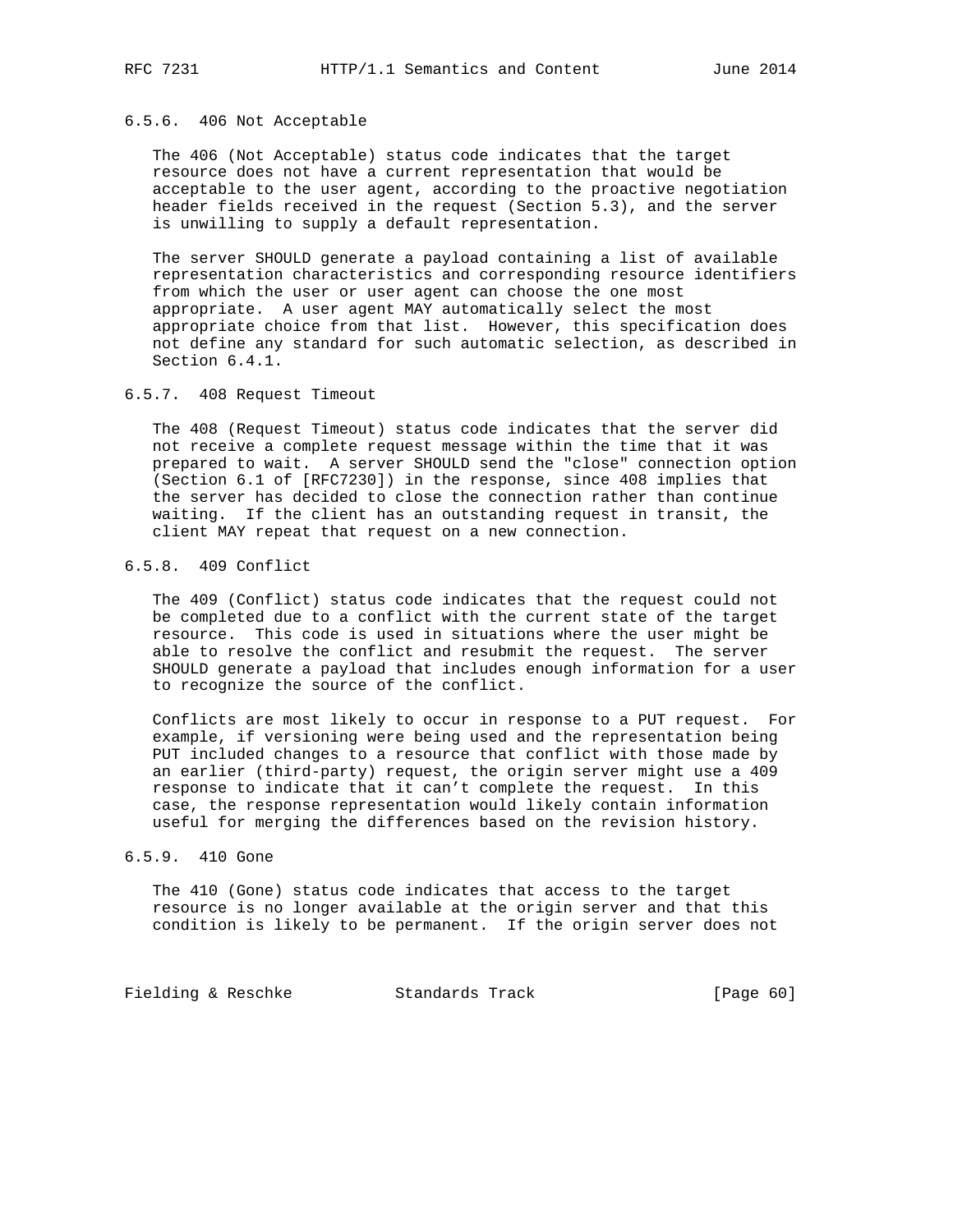know, or has no facility to determine, whether or not the condition is permanent, the status code 404 (Not Found) ought to be used instead.

 The 410 response is primarily intended to assist the task of web maintenance by notifying the recipient that the resource is intentionally unavailable and that the server owners desire that remote links to that resource be removed. Such an event is common for limited-time, promotional services and for resources belonging to individuals no longer associated with the origin server's site. It is not necessary to mark all permanently unavailable resources as "gone" or to keep the mark for any length of time -- that is left to the discretion of the server owner.

 A 410 response is cacheable by default; i.e., unless otherwise indicated by the method definition or explicit cache controls (see Section 4.2.2 of [RFC7234]).

6.5.10. 411 Length Required

 The 411 (Length Required) status code indicates that the server refuses to accept the request without a defined Content-Length (Section 3.3.2 of [RFC7230]). The client MAY repeat the request if it adds a valid Content-Length header field containing the length of the message body in the request message.

## 6.5.11. 413 Payload Too Large

 The 413 (Payload Too Large) status code indicates that the server is refusing to process a request because the request payload is larger than the server is willing or able to process. The server MAY close the connection to prevent the client from continuing the request.

 If the condition is temporary, the server SHOULD generate a Retry-After header field to indicate that it is temporary and after what time the client MAY try again.

# 6.5.12. 414 URI Too Long

 The 414 (URI Too Long) status code indicates that the server is refusing to service the request because the request-target (Section 5.3 of [RFC7230]) is longer than the server is willing to interpret. This rare condition is only likely to occur when a client has improperly converted a POST request to a GET request with long query information, when the client has descended into a "black hole" of redirection (e.g., a redirected URI prefix that points to a suffix of itself) or when the server is under attack by a client attempting to exploit potential security holes.

Fielding & Reschke Standards Track [Page 61]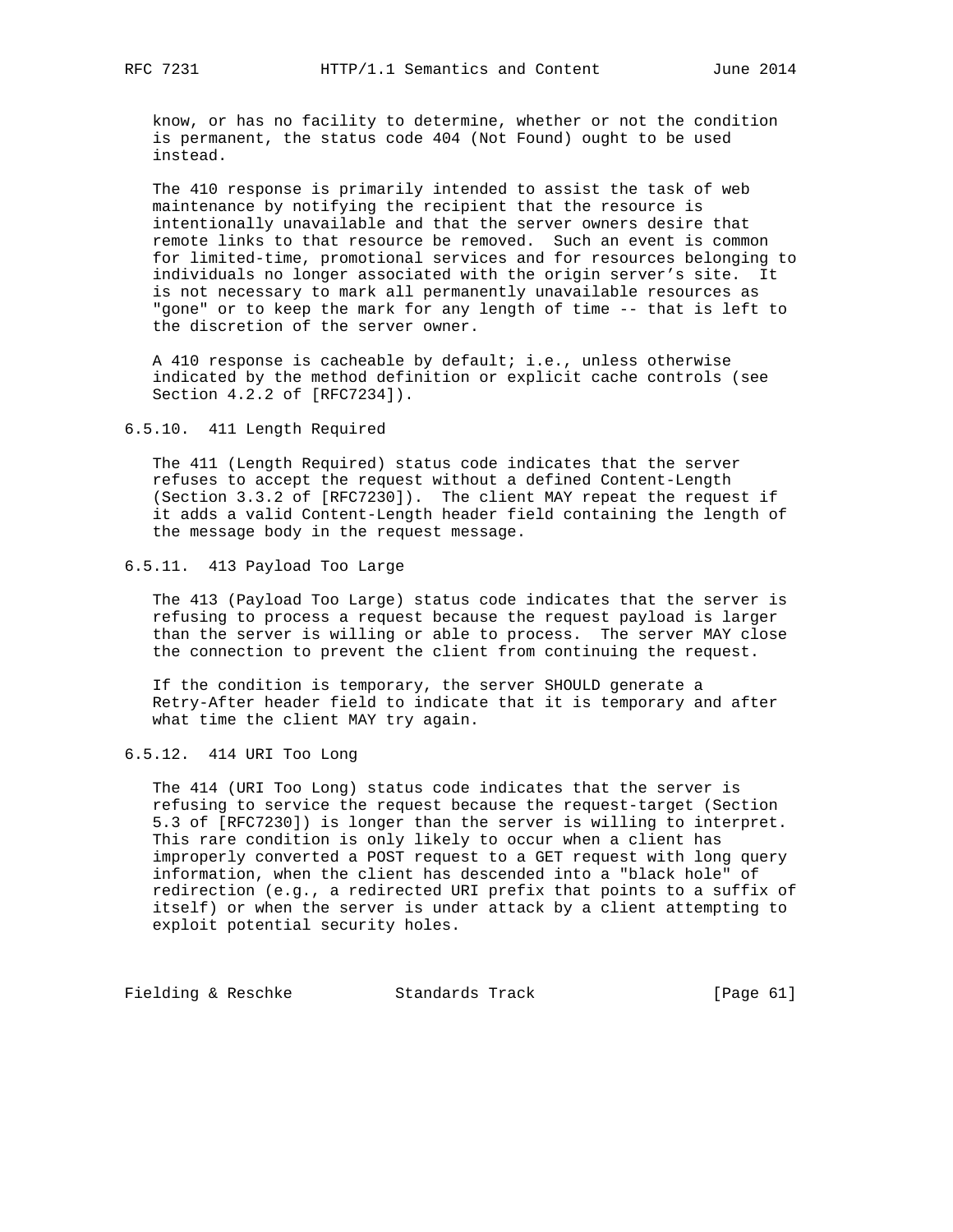A 414 response is cacheable by default; i.e., unless otherwise indicated by the method definition or explicit cache controls (see Section 4.2.2 of [RFC7234]).

6.5.13. 415 Unsupported Media Type

 The 415 (Unsupported Media Type) status code indicates that the origin server is refusing to service the request because the payload is in a format not supported by this method on the target resource. The format problem might be due to the request's indicated Content-Type or Content-Encoding, or as a result of inspecting the data directly.

6.5.14. 417 Expectation Failed

 The 417 (Expectation Failed) status code indicates that the expectation given in the request's Expect header field (Section 5.1.1) could not be met by at least one of the inbound servers.

6.5.15. 426 Upgrade Required

 The 426 (Upgrade Required) status code indicates that the server refuses to perform the request using the current protocol but might be willing to do so after the client upgrades to a different protocol. The server MUST send an Upgrade header field in a 426 response to indicate the required protocol(s) (Section 6.7 of [RFC7230]).

Example:

 HTTP/1.1 426 Upgrade Required Upgrade: HTTP/3.0 Connection: Upgrade Content-Length: 53 Content-Type: text/plain

This service requires use of the HTTP/3.0 protocol.

6.6. Server Error 5xx

 The 5xx (Server Error) class of status code indicates that the server is aware that it has erred or is incapable of performing the requested method. Except when responding to a HEAD request, the server SHOULD send a representation containing an explanation of the error situation, and whether it is a temporary or permanent

Fielding & Reschke Standards Track [Page 62]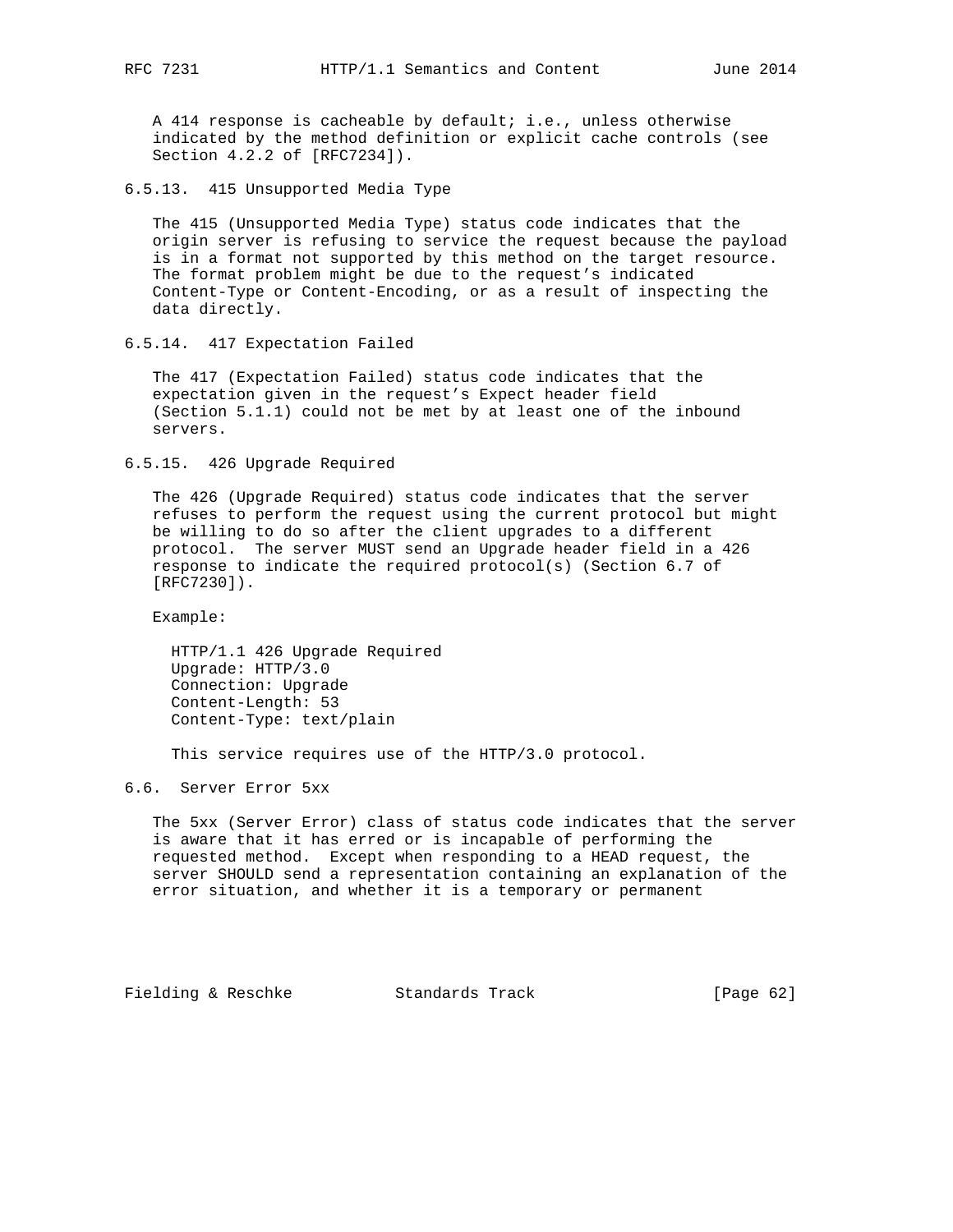condition. A user agent SHOULD display any included representation to the user. These response codes are applicable to any request method.

6.6.1. 500 Internal Server Error

 The 500 (Internal Server Error) status code indicates that the server encountered an unexpected condition that prevented it from fulfilling the request.

6.6.2. 501 Not Implemented

 The 501 (Not Implemented) status code indicates that the server does not support the functionality required to fulfill the request. This is the appropriate response when the server does not recognize the request method and is not capable of supporting it for any resource.

 A 501 response is cacheable by default; i.e., unless otherwise indicated by the method definition or explicit cache controls (see Section 4.2.2 of [RFC7234]).

6.6.3. 502 Bad Gateway

 The 502 (Bad Gateway) status code indicates that the server, while acting as a gateway or proxy, received an invalid response from an inbound server it accessed while attempting to fulfill the request.

6.6.4. 503 Service Unavailable

 The 503 (Service Unavailable) status code indicates that the server is currently unable to handle the request due to a temporary overload or scheduled maintenance, which will likely be alleviated after some delay. The server MAY send a Retry-After header field (Section 7.1.3) to suggest an appropriate amount of time for the client to wait before retrying the request.

 Note: The existence of the 503 status code does not imply that a server has to use it when becoming overloaded. Some servers might simply refuse the connection.

6.6.5. 504 Gateway Timeout

 The 504 (Gateway Timeout) status code indicates that the server, while acting as a gateway or proxy, did not receive a timely response from an upstream server it needed to access in order to complete the request.

Fielding & Reschke Standards Track [Page 63]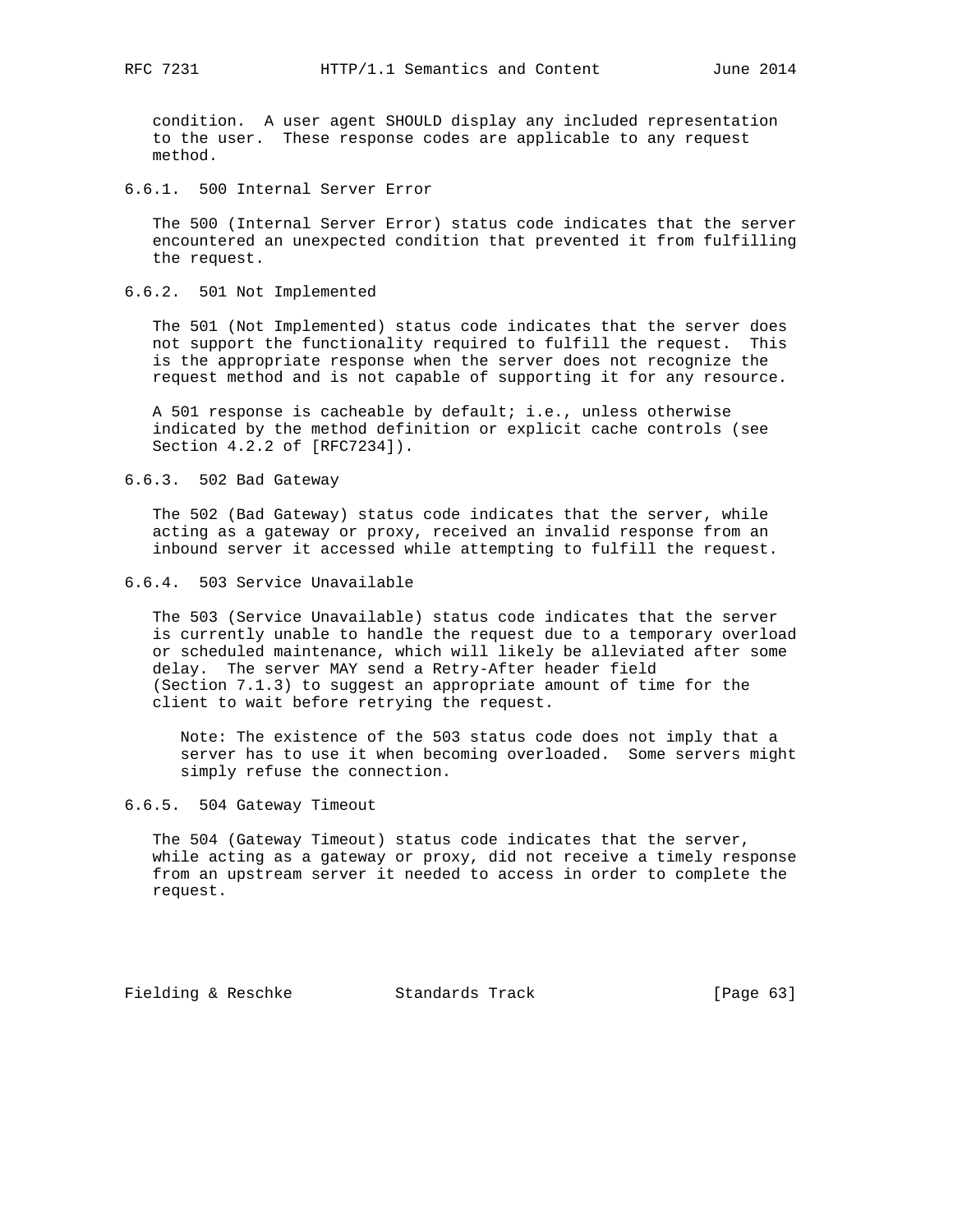# 6.6.6. 505 HTTP Version Not Supported

 The 505 (HTTP Version Not Supported) status code indicates that the server does not support, or refuses to support, the major version of HTTP that was used in the request message. The server is indicating that it is unable or unwilling to complete the request using the same major version as the client, as described in Section 2.6 of [RFC7230], other than with this error message. The server SHOULD generate a representation for the 505 response that describes why that version is not supported and what other protocols are supported by that server.

7. Response Header Fields

 The response header fields allow the server to pass additional information about the response beyond what is placed in the status-line. These header fields give information about the server, about further access to the target resource, or about related resources.

 Although each response header field has a defined meaning, in general, the precise semantics might be further refined by the semantics of the request method and/or response status code.

7.1. Control Data

 Response header fields can supply control data that supplements the status code, directs caching, or instructs the client where to go next.

| Header Field Name   Defined in |                          |
|--------------------------------|--------------------------|
| Aqe                            | Section 5.1 of [RFC7234] |
| Cache-Control                  | Section 5.2 of [RFC7234] |
| Expires                        | Section 5.3 of [RFC7234] |
| Date                           | Section $7.1.1.2$        |
| Location                       | Section 7.1.2            |
| Retry-After                    | Section 7.1.3            |
| Vary                           | Section 7.1.4            |
| Warning                        | Section 5.5 of [RFC7234] |

Fielding & Reschke Standards Track [Page 64]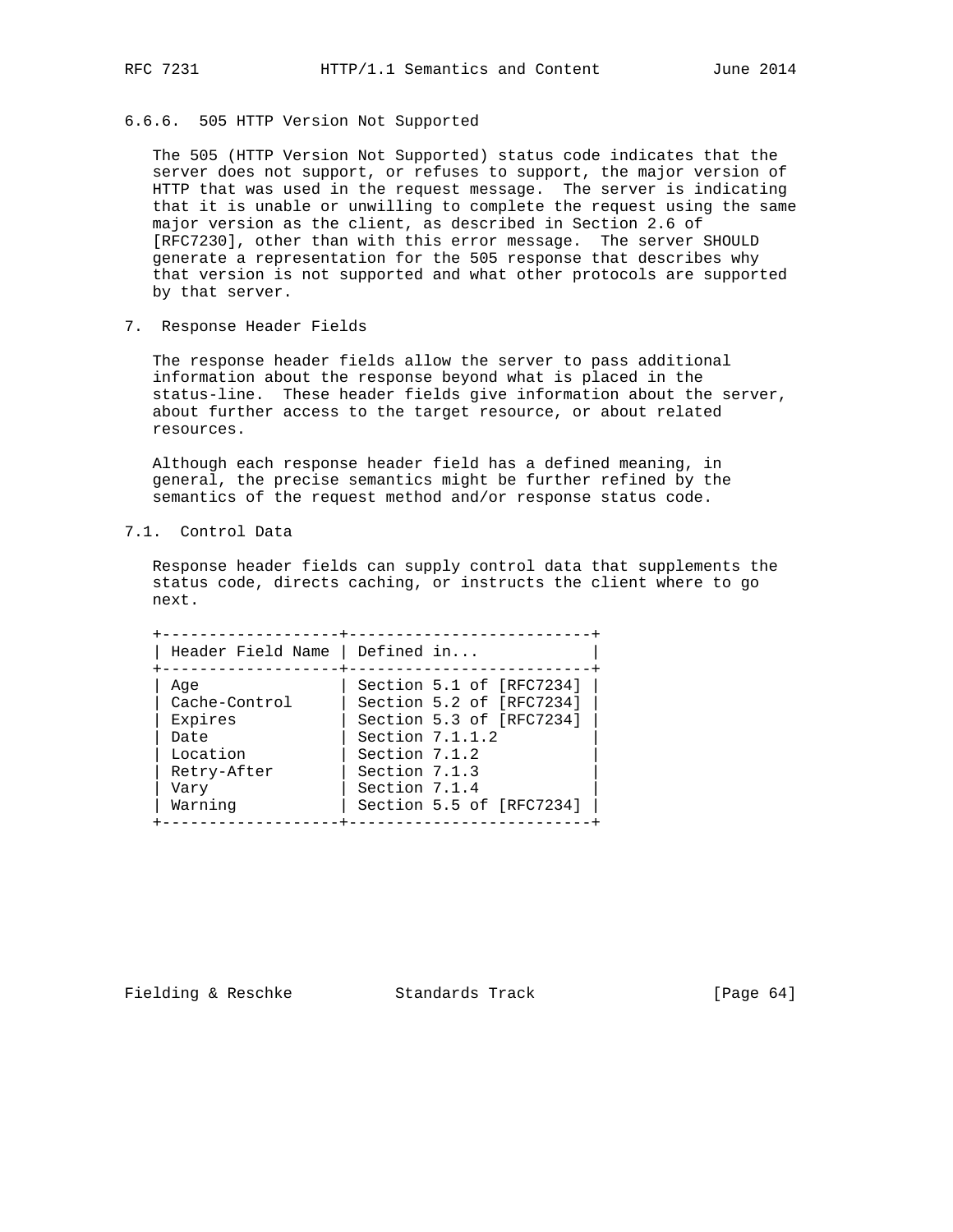# 7.1.1. Origination Date

7.1.1.1. Date/Time Formats

 Prior to 1995, there were three different formats commonly used by servers to communicate timestamps. For compatibility with old implementations, all three are defined here. The preferred format is a fixed-length and single-zone subset of the date and time specification used by the Internet Message Format [RFC5322].

HTTP-date = IMF-fixdate / obs-date

An example of the preferred format is

Sun, 06 Nov 1994 08:49:37 GMT ; IMF-fixdate

Examples of the two obsolete formats are

 Sunday, 06-Nov-94 08:49:37 GMT ; obsolete RFC 850 format Sun Nov 6 08:49:37 1994 ; ANSI C's asctime() format

 A recipient that parses a timestamp value in an HTTP header field MUST accept all three HTTP-date formats. When a sender generates a header field that contains one or more timestamps defined as HTTP-date, the sender MUST generate those timestamps in the IMF-fixdate format.

 An HTTP-date value represents time as an instance of Coordinated Universal Time (UTC). The first two formats indicate UTC by the three-letter abbreviation for Greenwich Mean Time, "GMT", a predecessor of the UTC name; values in the asctime format are assumed to be in UTC. A sender that generates HTTP-date values from a local clock ought to use NTP ([RFC5905]) or some similar protocol to synchronize its clock to UTC.

Preferred format:

 IMF-fixdate = day-name "," SP date1 SP time-of-day SP GMT ; fixed length/zone/capitalization subset of the format ; see Section 3.3 of [RFC5322]

day-name =  $x4D.6F.6E$  ; "Mon", case-sensitive / %x54.75.65 ; "Tue", case-sensitive / %x57.65.64 ; "Wed", case-sensitive / %x54.68.75 ; "Thu", case-sensitive / %x46.72.69 ; "Fri", case-sensitive / %x53.61.74 ; "Sat", case-sensitive / %x53.75.6E ; "Sun", case-sensitive

Fielding & Reschke Standards Track [Page 65]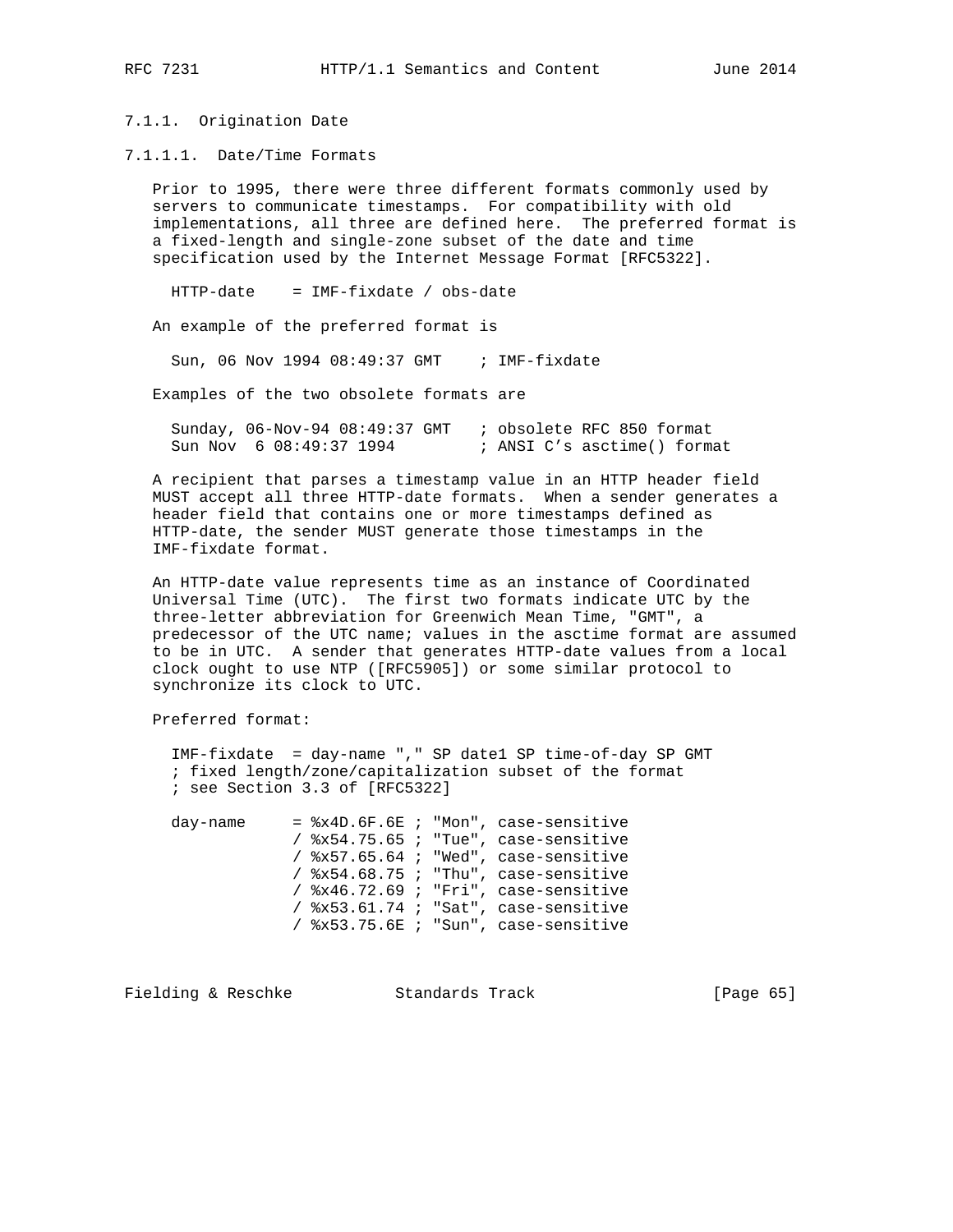date1 = day SP month SP year ; e.g., 02 Jun 1982  $day = 2DIGIT$ month  $=$   $x4A.61.6E$  ; "Jan", case-sensitive / %x46.65.62 ; "Feb", case-sensitive / %x4D.61.72 ; "Mar", case-sensitive / %x41.70.72 ; "Apr", case-sensitive / %x4D.61.79 ; "May", case-sensitive / %x4A.75.6E ; "Jun", case-sensitive / %x4A.75.6C ; "Jul", case-sensitive / %x41.75.67 ; "Aug", case-sensitive / %x53.65.70 ; "Sep", case-sensitive / %x4F.63.74 ; "Oct", case-sensitive / %x4E.6F.76 ; "Nov", case-sensitive / %x44.65.63 ; "Dec", case-sensitive  $year = 4DIGIT$ GMT  $=$   $8x47.4D.54$  ; "GMT", case-sensitive time-of-day = hour ":" minute ":" second ; 00:00:00 - 23:59:60 (leap second) hour = 2DIGIT<br>minute = 2DIGIT minute = 2DIGIT<br>second = 2DIGIT second = 2DIGIT Obsolete formats:  $obs$ -date =  $rfc850$ -date / asctime-date rfc850-date = day-name-l "," SP date2 SP time-of-day SP GMT  $date2 = day "-" month "-" 2DIGIT$  ; e.g., 02-Jun-82 day-name-l = %x4D.6F.6E.64.61.79 ; "Monday", case-sensitive / %x54.75.65.73.64.61.79 ; "Tuesday", case-sensitive / %x57.65.64.6E.65.73.64.61.79 ; "Wednesday", case-sensitive / %x54.68.75.72.73.64.61.79 ; "Thursday", case-sensitive / %x46.72.69.64.61.79 ; "Friday", case-sensitive / %x53.61.74.75.72.64.61.79 ; "Saturday", case-sensitive / %x53.75.6E.64.61.79 ; "Sunday", case-sensitive asctime-date = day-name SP date3 SP time-of-day SP year  $date3$  = month SP ( 2DIGIT / ( SP 1DIGIT )) ; e.g., Jun 2

Fielding & Reschke Standards Track [Page 66]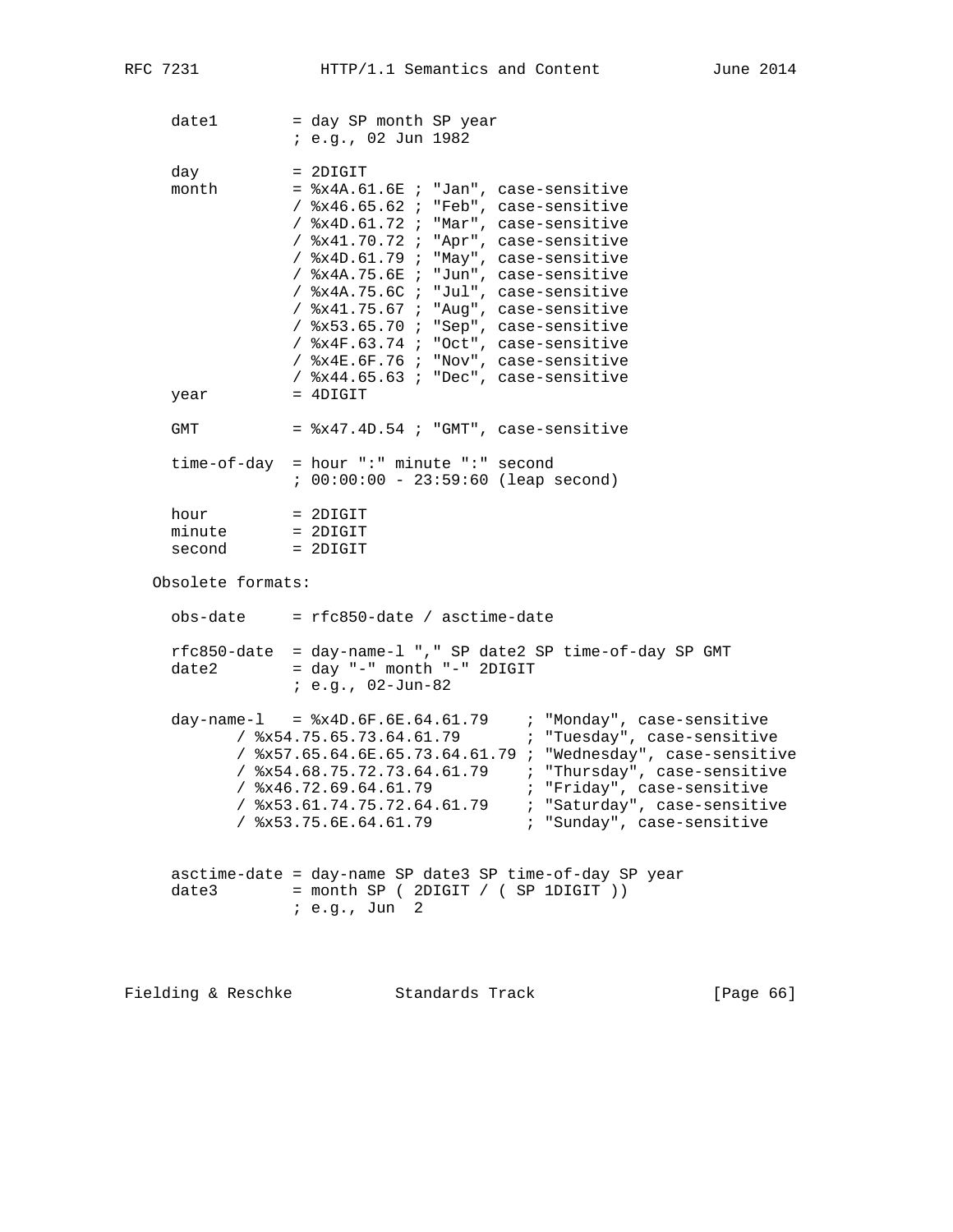HTTP-date is case sensitive. A sender MUST NOT generate additional whitespace in an HTTP-date beyond that specifically included as SP in the grammar. The semantics of day-name, day, month, year, and time-of-day are the same as those defined for the Internet Message Format constructs with the corresponding name ([RFC5322], Section 3.3).

 Recipients of a timestamp value in rfc850-date format, which uses a two-digit year, MUST interpret a timestamp that appears to be more than 50 years in the future as representing the most recent year in the past that had the same last two digits.

 Recipients of timestamp values are encouraged to be robust in parsing timestamps unless otherwise restricted by the field definition. For example, messages are occasionally forwarded over HTTP from a non-HTTP source that might generate any of the date and time specifications defined by the Internet Message Format.

 Note: HTTP requirements for the date/time stamp format apply only to their usage within the protocol stream. Implementations are not required to use these formats for user presentation, request logging, etc.

## 7.1.1.2. Date

 The "Date" header field represents the date and time at which the message was originated, having the same semantics as the Origination Date Field (orig-date) defined in Section 3.6.1 of [RFC5322]. The field value is an HTTP-date, as defined in Section 7.1.1.1.

Date = HTTP-date

An example is

Date: Tue, 15 Nov 1994 08:12:31 GMT

 When a Date header field is generated, the sender SHOULD generate its field value as the best available approximation of the date and time of message generation. In theory, the date ought to represent the moment just before the payload is generated. In practice, the date can be generated at any time during message origination.

 An origin server MUST NOT send a Date header field if it does not have a clock capable of providing a reasonable approximation of the current instance in Coordinated Universal Time. An origin server MAY send a Date header field if the response is in the 1xx (Informational) or 5xx (Server Error) class of status codes. An origin server MUST send a Date header field in all other cases.

Fielding & Reschke Standards Track [Page 67]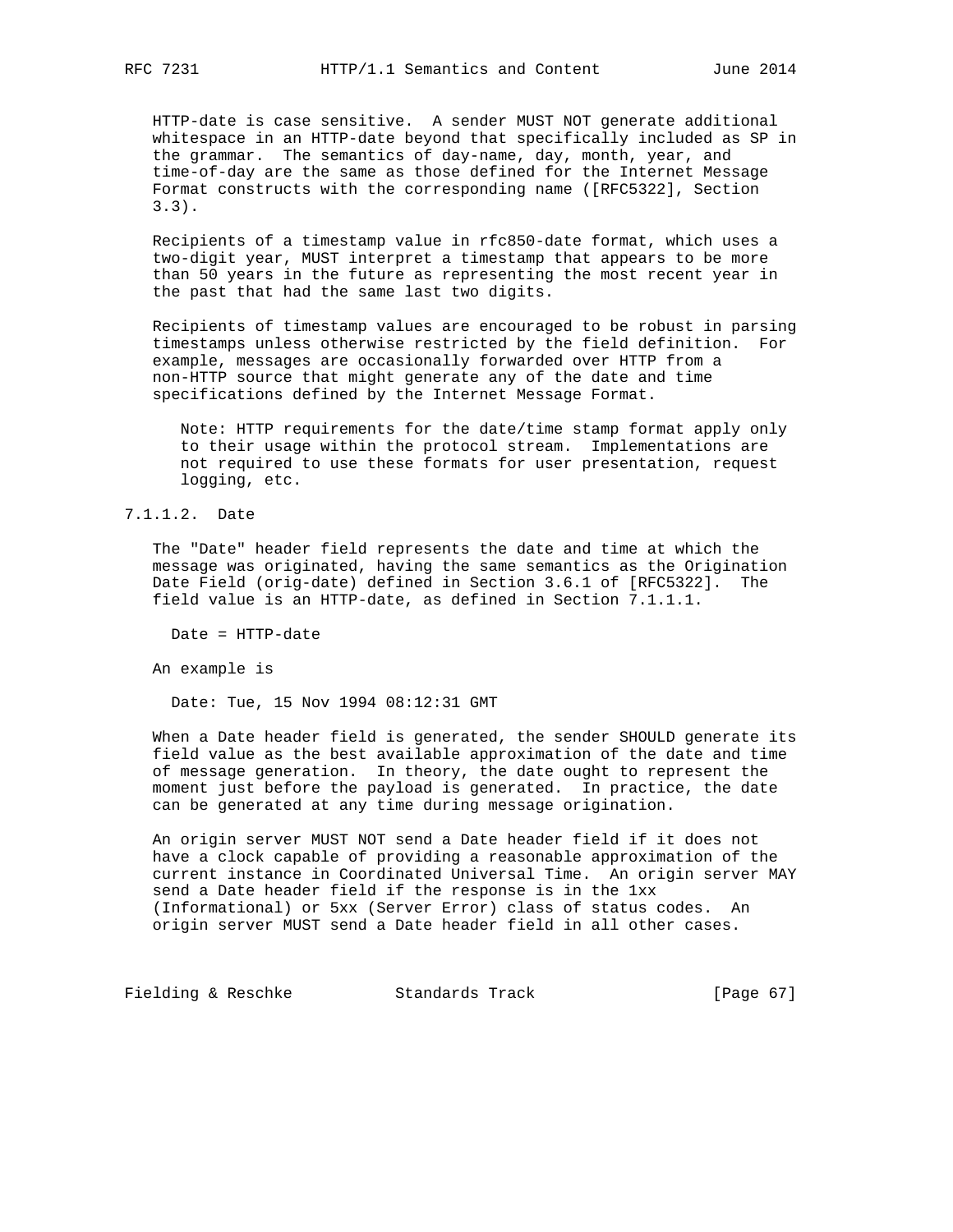A recipient with a clock that receives a response message without a Date header field MUST record the time it was received and append a corresponding Date header field to the message's header section if it is cached or forwarded downstream.

 A user agent MAY send a Date header field in a request, though generally will not do so unless it is believed to convey useful information to the server. For example, custom applications of HTTP might convey a Date if the server is expected to adjust its interpretation of the user's request based on differences between the user agent and server clocks.

# 7.1.2. Location

 The "Location" header field is used in some responses to refer to a specific resource in relation to the response. The type of relationship is defined by the combination of request method and status code semantics.

Location = URI-reference

 The field value consists of a single URI-reference. When it has the form of a relative reference ([RFC3986], Section 4.2), the final value is computed by resolving it against the effective request URI ([RFC3986], Section 5).

 For 201 (Created) responses, the Location value refers to the primary resource created by the request. For 3xx (Redirection) responses, the Location value refers to the preferred target resource for automatically redirecting the request.

 If the Location value provided in a 3xx (Redirection) response does not have a fragment component, a user agent MUST process the redirection as if the value inherits the fragment component of the URI reference used to generate the request target (i.e., the redirection inherits the original reference's fragment, if any).

 For example, a GET request generated for the URI reference "http://www.example.org/˜tim" might result in a 303 (See Other) response containing the header field:

Location: /People.html#tim

 which suggests that the user agent redirect to "http://www.example.org/People.html#tim"

Fielding & Reschke Standards Track [Page 68]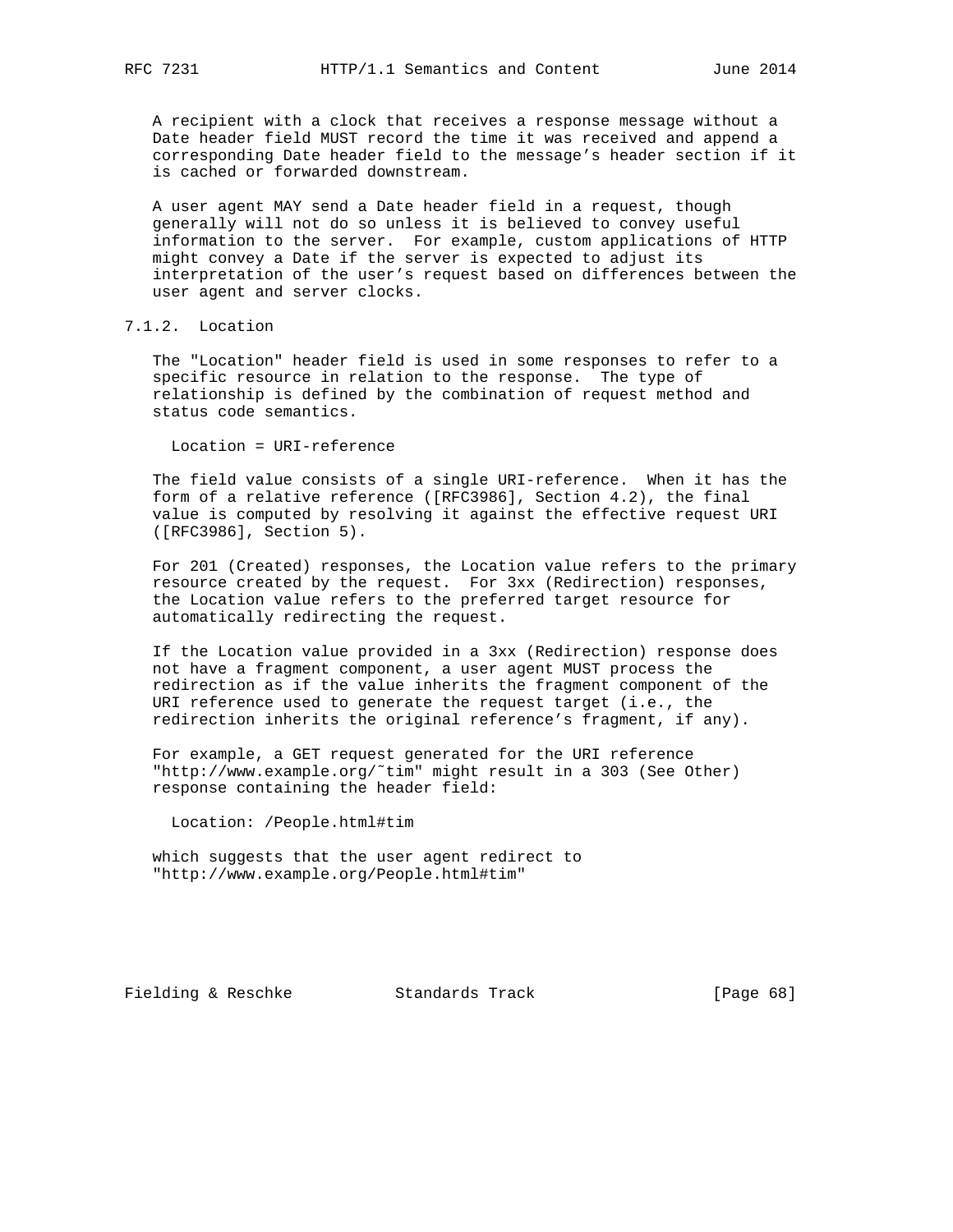Likewise, a GET request generated for the URI reference "http://www.example.org/index.html#larry" might result in a 301 (Moved Permanently) response containing the header field:

Location: http://www.example.net/index.html

 which suggests that the user agent redirect to "http://www.example.net/index.html#larry", preserving the original fragment identifier.

 There are circumstances in which a fragment identifier in a Location value would not be appropriate. For example, the Location header field in a 201 (Created) response is supposed to provide a URI that is specific to the created resource.

 Note: Some recipients attempt to recover from Location fields that are not valid URI references. This specification does not mandate or define such processing, but does allow it for the sake of robustness.

 Note: The Content-Location header field (Section 3.1.4.2) differs from Location in that the Content-Location refers to the most specific resource corresponding to the enclosed representation. It is therefore possible for a response to contain both the Location and Content-Location header fields.

# 7.1.3. Retry-After

 Servers send the "Retry-After" header field to indicate how long the user agent ought to wait before making a follow-up request. When sent with a 503 (Service Unavailable) response, Retry-After indicates how long the service is expected to be unavailable to the client. When sent with any 3xx (Redirection) response, Retry-After indicates the minimum time that the user agent is asked to wait before issuing the redirected request.

 The value of this field can be either an HTTP-date or a number of seconds to delay after the response is received.

Retry-After = HTTP-date / delay-seconds

 A delay-seconds value is a non-negative decimal integer, representing time in seconds.

delay-seconds = 1\*DIGIT

Fielding & Reschke Standards Track [Page 69]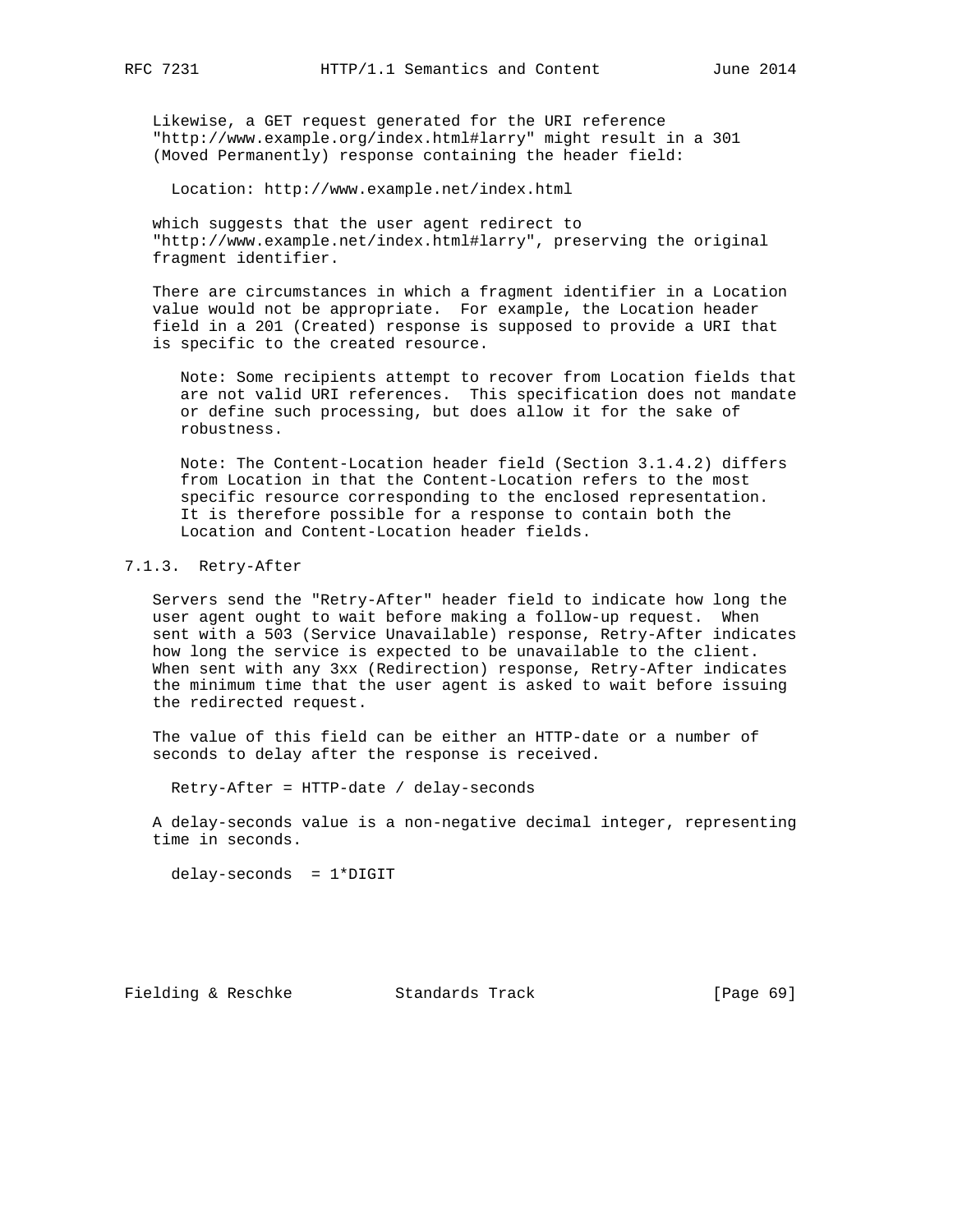Two examples of its use are

 Retry-After: Fri, 31 Dec 1999 23:59:59 GMT Retry-After: 120

In the latter example, the delay is 2 minutes.

7.1.4. Vary

 The "Vary" header field in a response describes what parts of a request message, aside from the method, Host header field, and request target, might influence the origin server's process for selecting and representing this response. The value consists of either a single asterisk ("\*") or a list of header field names (case-insensitive).

Vary = "\*" / 1#field-name

 A Vary field value of "\*" signals that anything about the request might play a role in selecting the response representation, possibly including elements outside the message syntax (e.g., the client's network address). A recipient will not be able to determine whether this response is appropriate for a later request without forwarding the request to the origin server. A proxy MUST NOT generate a Vary field with a "\*" value.

 A Vary field value consisting of a comma-separated list of names indicates that the named request header fields, known as the selecting header fields, might have a role in selecting the representation. The potential selecting header fields are not limited to those defined by this specification.

For example, a response that contains

Vary: accept-encoding, accept-language

 indicates that the origin server might have used the request's Accept-Encoding and Accept-Language fields (or lack thereof) as determining factors while choosing the content for this response.

 An origin server might send Vary with a list of fields for two purposes:

 1. To inform cache recipients that they MUST NOT use this response to satisfy a later request unless the later request has the same values for the listed fields as the original request (Section 4.1 of [RFC7234]). In other words, Vary expands the cache key required to match a new request to the stored cache entry.

Fielding & Reschke Standards Track [Page 70]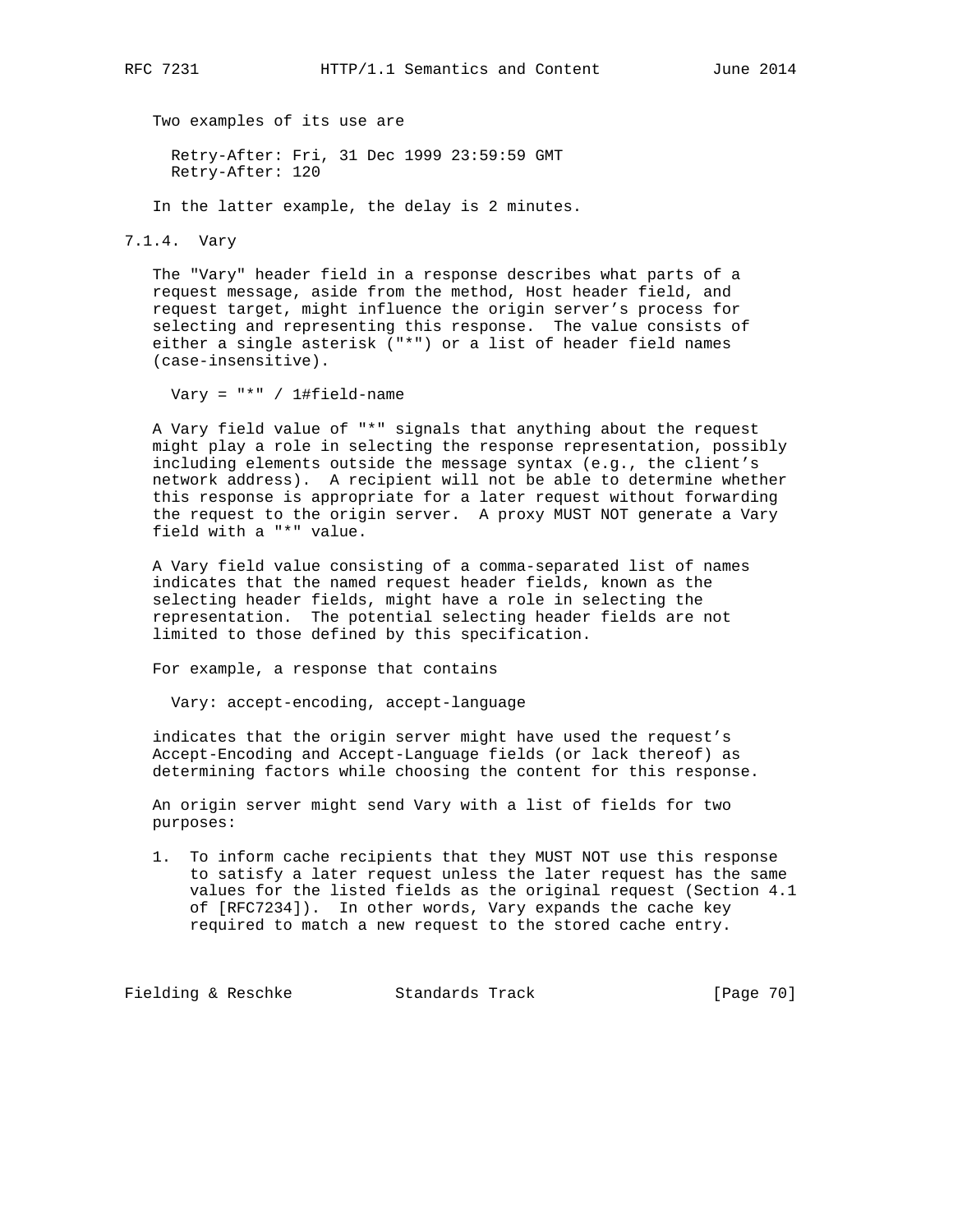2. To inform user agent recipients that this response is subject to content negotiation (Section 5.3) and that a different representation might be sent in a subsequent request if additional parameters are provided in the listed header fields (proactive negotiation).

 An origin server SHOULD send a Vary header field when its algorithm for selecting a representation varies based on aspects of the request message other than the method and request target, unless the variance cannot be crossed or the origin server has been deliberately configured to prevent cache transparency. For example, there is no need to send the Authorization field name in Vary because reuse across users is constrained by the field definition (Section 4.2 of [RFC7235]). Likewise, an origin server might use Cache-Control directives (Section 5.2 of [RFC7234]) to supplant Vary if it considers the variance less significant than the performance cost of Vary's impact on caching.

## 7.2. Validator Header Fields

 Validator header fields convey metadata about the selected representation (Section 3). In responses to safe requests, validator fields describe the selected representation chosen by the origin server while handling the response. Note that, depending on the status code semantics, the selected representation for a given response is not necessarily the same as the representation enclosed as response payload.

 In a successful response to a state-changing request, validator fields describe the new representation that has replaced the prior selected representation as a result of processing the request.

 For example, an ETag header field in a 201 (Created) response communicates the entity-tag of the newly created resource's representation, so that it can be used in later conditional requests to prevent the "lost update" problem [RFC7232].

| Header Field Name   Defined in |                          |
|--------------------------------|--------------------------|
| ETaq                           | Section 2.3 of [RFC7232] |
| Last-Modified                  | Section 2.2 of [RFC7232] |

Fielding & Reschke Standards Track [Page 71]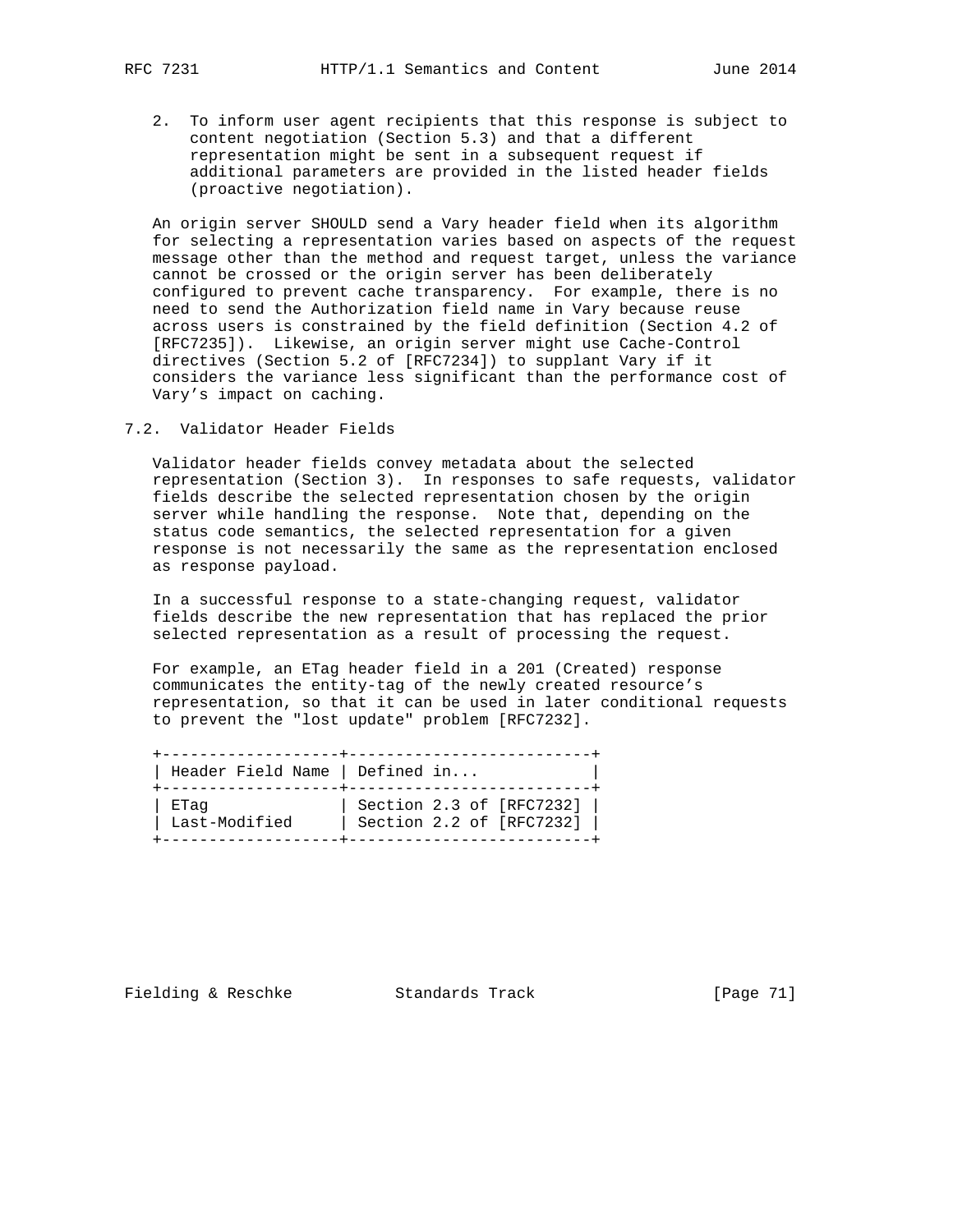## 7.3. Authentication Challenges

 Authentication challenges indicate what mechanisms are available for the client to provide authentication credentials in future requests.

 +--------------------+--------------------------+ | Header Field Name | Defined in... +--------------------+--------------------------+ | WWW-Authenticate | Section 4.1 of [RFC7235] | | Proxy-Authenticate | Section 4.3 of [RFC7235] | +--------------------+--------------------------+

# 7.4. Response Context

 The remaining response header fields provide more information about the target resource for potential use in later requests.

 +-------------------+--------------------------+ | Header Field Name | Defined in... | +-------------------+--------------------------+ | Accept-Ranges | Section 2.3 of [RFC7233] | | Allow | Section 7.4.1 | | Server | Section 7.4.2 | +-------------------+--------------------------+

# 7.4.1. Allow

 The "Allow" header field lists the set of methods advertised as supported by the target resource. The purpose of this field is strictly to inform the recipient of valid request methods associated with the resource.

Allow = #method

Example of use:

Allow: GET, HEAD, PUT

 The actual set of allowed methods is defined by the origin server at the time of each request. An origin server MUST generate an Allow field in a 405 (Method Not Allowed) response and MAY do so in any other response. An empty Allow field value indicates that the resource allows no methods, which might occur in a 405 response if the resource has been temporarily disabled by configuration.

 A proxy MUST NOT modify the Allow header field -- it does not need to understand all of the indicated methods in order to handle them according to the generic message handling rules.

Fielding & Reschke Standards Track [Page 72]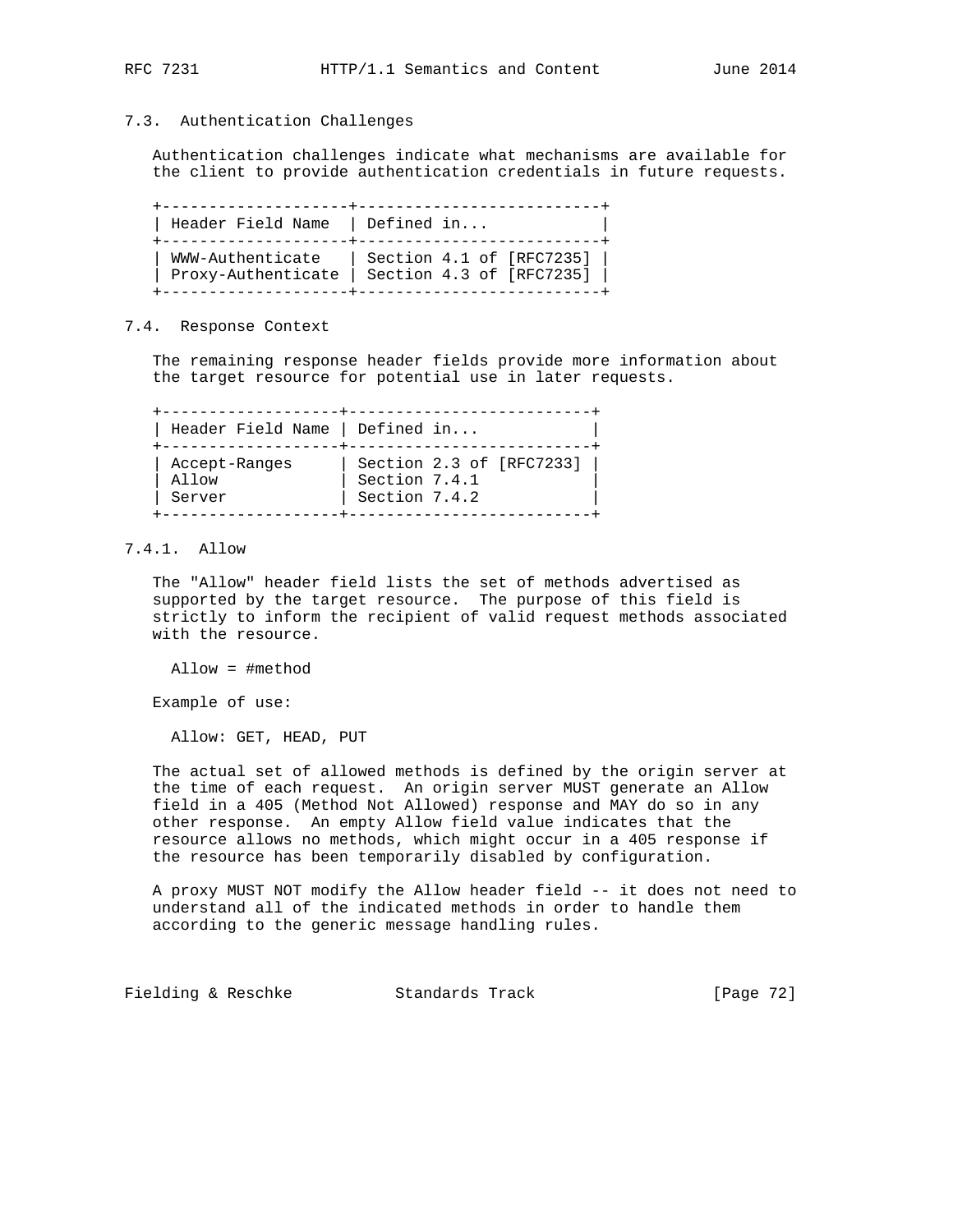# 7.4.2. Server

 The "Server" header field contains information about the software used by the origin server to handle the request, which is often used by clients to help identify the scope of reported interoperability problems, to work around or tailor requests to avoid particular server limitations, and for analytics regarding server or operating system use. An origin server MAY generate a Server field in its responses.

Server = product \*( RWS ( product / comment ) )

 The Server field-value consists of one or more product identifiers, each followed by zero or more comments (Section 3.2 of [RFC7230]), which together identify the origin server software and its significant subproducts. By convention, the product identifiers are listed in decreasing order of their significance for identifying the origin server software. Each product identifier consists of a name and optional version, as defined in Section 5.5.3.

#### Example:

Server: CERN/3.0 libwww/2.17

 An origin server SHOULD NOT generate a Server field containing needlessly fine-grained detail and SHOULD limit the addition of subproducts by third parties. Overly long and detailed Server field values increase response latency and potentially reveal internal implementation details that might make it (slightly) easier for attackers to find and exploit known security holes.

- 8. IANA Considerations
- 8.1. Method Registry

 The "Hypertext Transfer Protocol (HTTP) Method Registry" defines the namespace for the request method token (Section 4). The method registry has been created and is now maintained at <http://www.iana.org/assignments/http-methods>.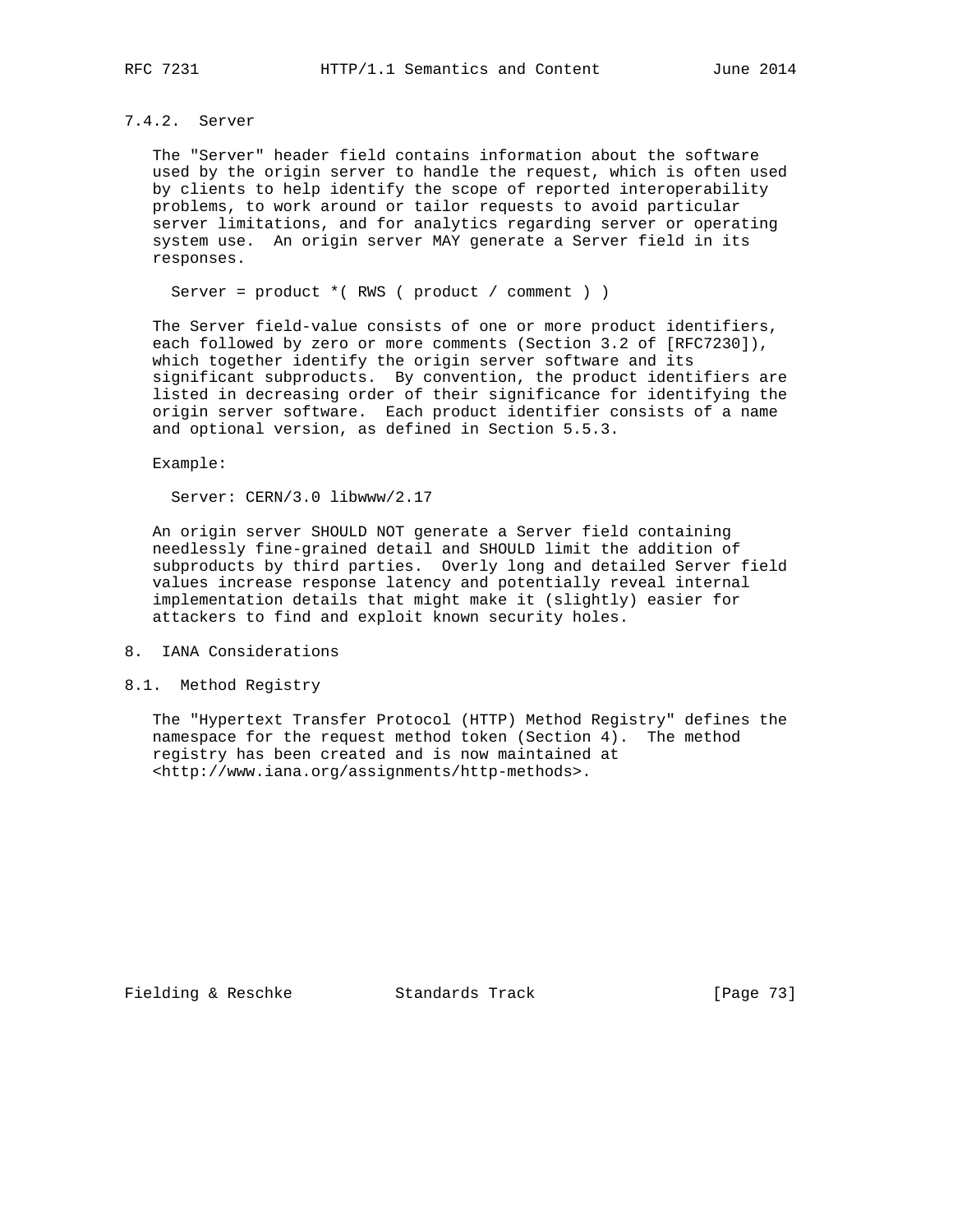8.1.1. Procedure

HTTP method registrations MUST include the following fields:

- o Method Name (see Section 4)
- o Safe ("yes" or "no", see Section 4.2.1)
- o Idempotent ("yes" or "no", see Section 4.2.2)
- o Pointer to specification text

 Values to be added to this namespace require IETF Review (see [RFC5226], Section 4.1).

8.1.2. Considerations for New Methods

 Standardized methods are generic; that is, they are potentially applicable to any resource, not just one particular media type, kind of resource, or application. As such, it is preferred that new methods be registered in a document that isn't specific to a single application or data format, since orthogonal technologies deserve orthogonal specification.

 Since message parsing (Section 3.3 of [RFC7230]) needs to be independent of method semantics (aside from responses to HEAD), definitions of new methods cannot change the parsing algorithm or prohibit the presence of a message body on either the request or the response message. Definitions of new methods can specify that only a zero-length message body is allowed by requiring a Content-Length header field with a value of "0".

 A new method definition needs to indicate whether it is safe (Section 4.2.1), idempotent (Section 4.2.2), cacheable (Section 4.2.3), what semantics are to be associated with the payload body if any is present in the request and what refinements the method makes to header field or status code semantics. If the new method is cacheable, its definition ought to describe how, and under what conditions, a cache can store a response and use it to satisfy a subsequent request. The new method ought to describe whether it can be made conditional (Section 5.2) and, if so, how a server responds when the condition is false. Likewise, if the new method might have some use for partial response semantics ([RFC7233]), it ought to document this, too.

 Note: Avoid defining a method name that starts with "M-", since that prefix might be misinterpreted as having the semantics assigned to it by [RFC2774].

Fielding & Reschke Standards Track [Page 74]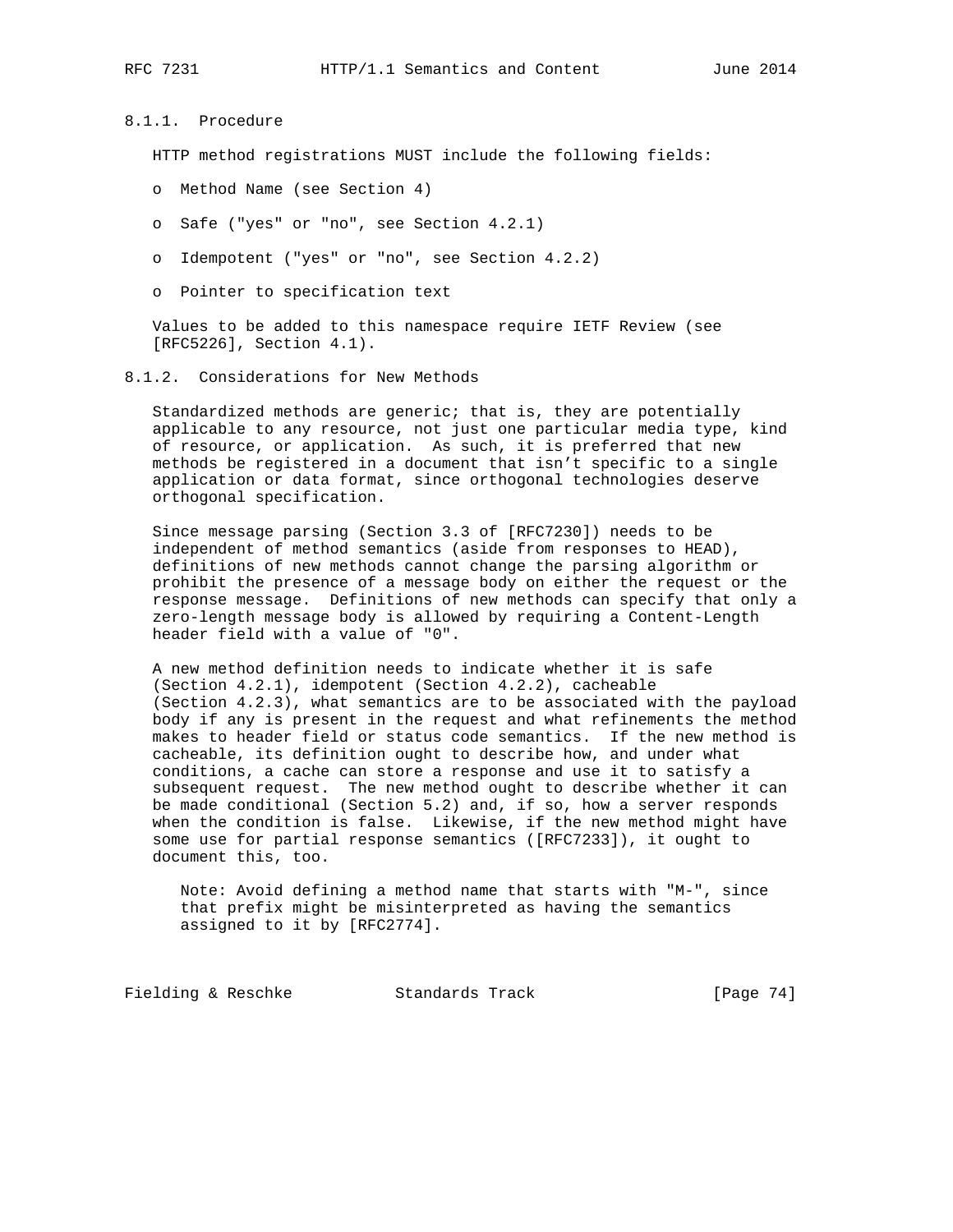# 8.1.3. Registrations

 The "Hypertext Transfer Protocol (HTTP) Method Registry" has been populated with the registrations below:

| Method  | Safe | Idempotent | Reference     |
|---------|------|------------|---------------|
| CONNECT | no   | no         | Section 4.3.6 |
| DELETE. | no   | yes        | Section 4.3.5 |
| GET.    | yes  | yes        | Section 4.3.1 |
| HEAD    | yes  | yes        | Section 4.3.2 |
| OPTIONS | yes  | yes        | Section 4.3.7 |
| POST    | no   | no         | Section 4.3.3 |
| PUT     | no   | yes        | Section 4.3.4 |
| TRACE   | yes  | yes        | Section 4.3.8 |

#### 8.2. Status Code Registry

 The "Hypertext Transfer Protocol (HTTP) Status Code Registry" defines the namespace for the response status-code token (Section 6). The status code registry is maintained at <http://www.iana.org/assignments/http-status-codes>.

 This section replaces the registration procedure for HTTP Status Codes previously defined in Section 7.1 of [RFC2817].

# 8.2.1. Procedure

A registration MUST include the following fields:

- o Status Code (3 digits)
- o Short Description
- o Pointer to specification text

 Values to be added to the HTTP status code namespace require IETF Review (see [RFC5226], Section 4.1).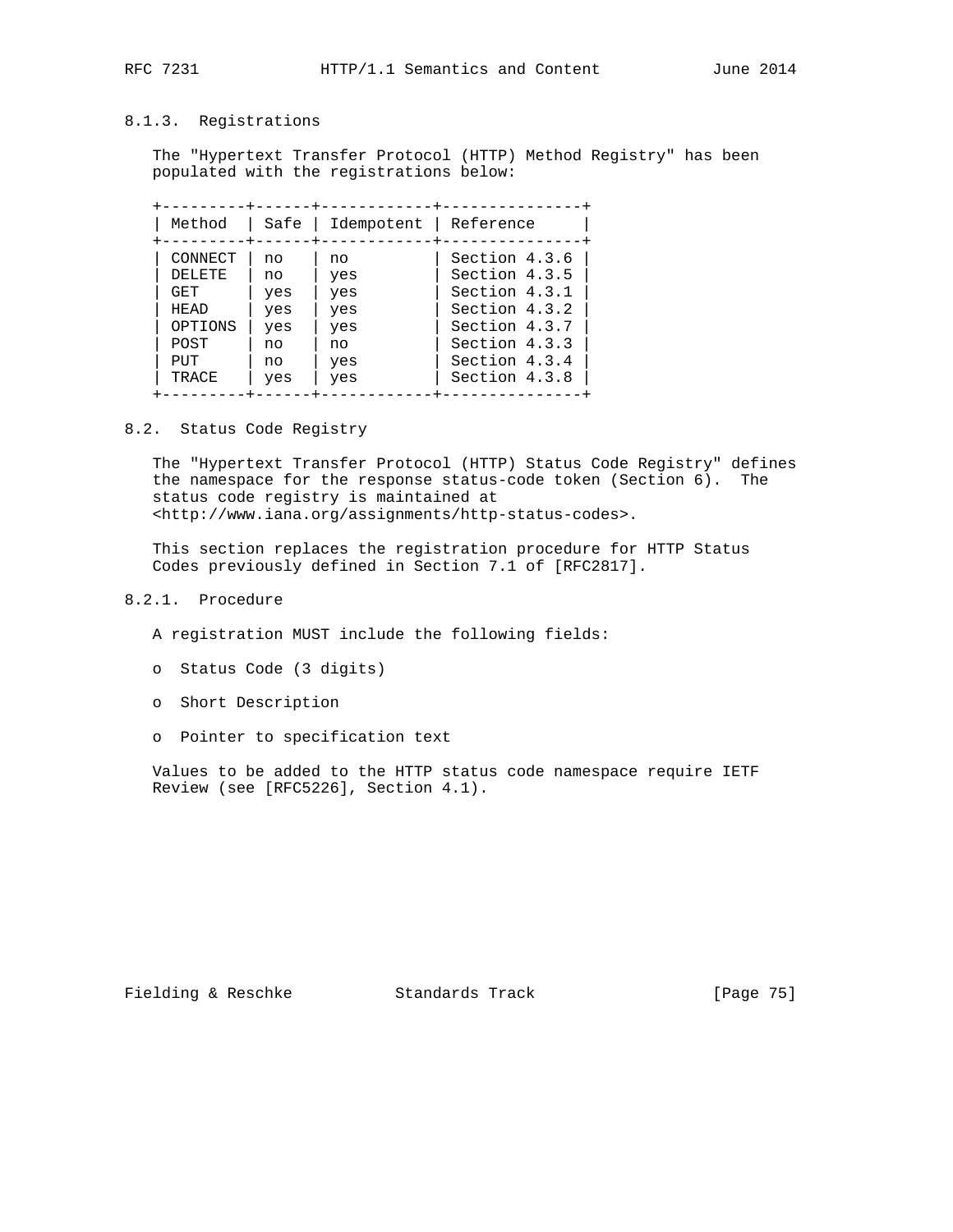### 8.2.2. Considerations for New Status Codes

 When it is necessary to express semantics for a response that are not defined by current status codes, a new status code can be registered. Status codes are generic; they are potentially applicable to any resource, not just one particular media type, kind of resource, or application of HTTP. As such, it is preferred that new status codes be registered in a document that isn't specific to a single application.

 New status codes are required to fall under one of the categories defined in Section 6. To allow existing parsers to process the response message, new status codes cannot disallow a payload, although they can mandate a zero-length payload body.

 Proposals for new status codes that are not yet widely deployed ought to avoid allocating a specific number for the code until there is clear consensus that it will be registered; instead, early drafts can use a notation such as "4NN", or "3N0" .. "3N9", to indicate the class of the proposed status code(s) without consuming a number prematurely.

 The definition of a new status code ought to explain the request conditions that would cause a response containing that status code (e.g., combinations of request header fields and/or method(s)) along with any dependencies on response header fields (e.g., what fields are required, what fields can modify the semantics, and what header field semantics are further refined when used with the new status code).

 The definition of a new status code ought to specify whether or not it is cacheable. Note that all status codes can be cached if the response they occur in has explicit freshness information; however, status codes that are defined as being cacheable are allowed to be cached without explicit freshness information. Likewise, the definition of a status code can place constraints upon cache behavior. See [RFC7234] for more information.

 Finally, the definition of a new status code ought to indicate whether the payload has any implied association with an identified resource (Section 3.1.4.1).

#### 8.2.3. Registrations

 The status code registry has been updated with the registrations below:

Fielding & Reschke Standards Track [Page 76]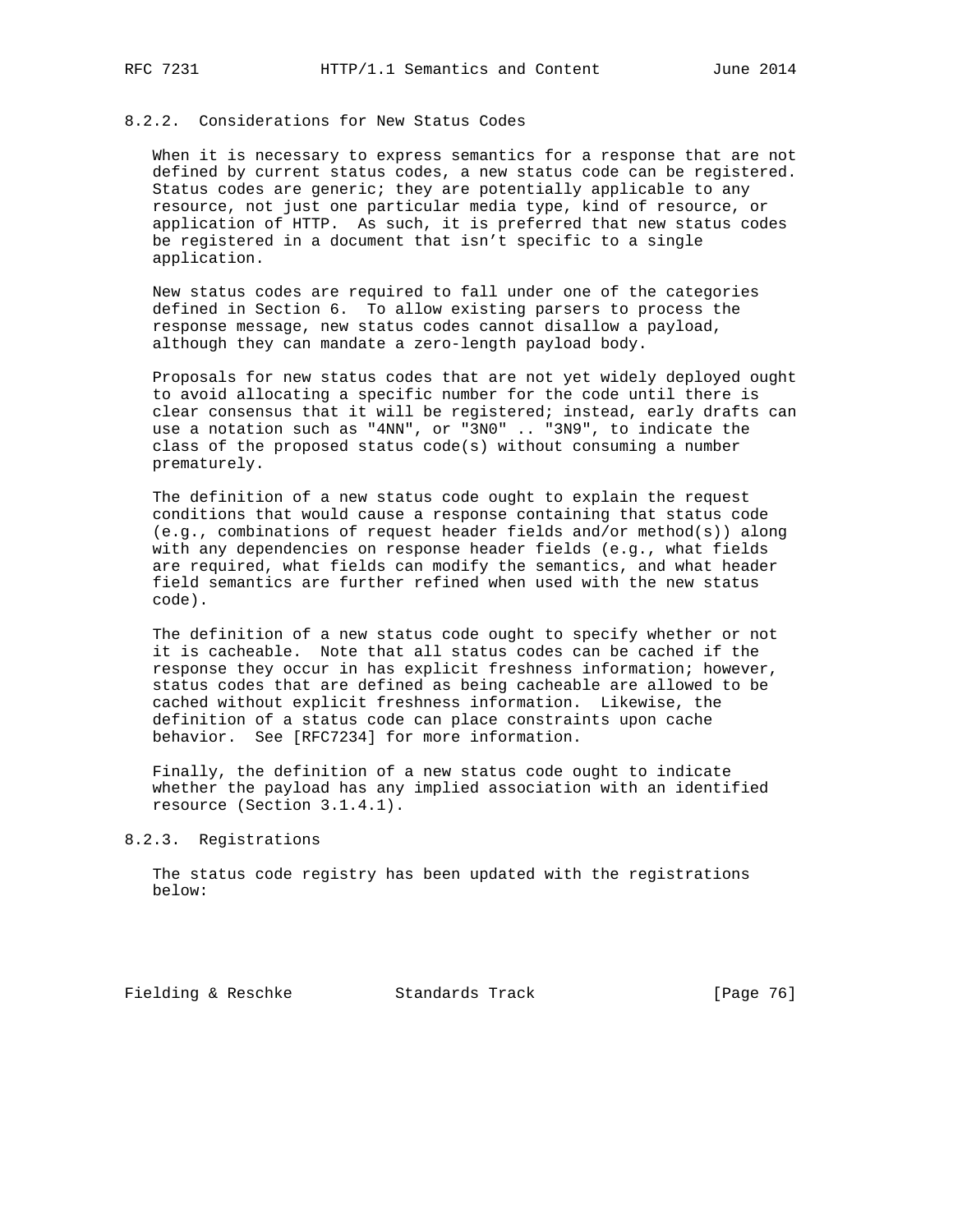|     | Value   Description           | Reference      |
|-----|-------------------------------|----------------|
| 100 | Continue                      | Section 6.2.1  |
| 101 | Switching Protocols           | Section 6.2.2  |
| 200 | OK                            | Section 6.3.1  |
| 201 | Created                       | Section 6.3.2  |
| 202 | Accepted                      | Section 6.3.3  |
| 203 | Non-Authoritative Information | Section 6.3.4  |
| 204 | No Content                    | Section 6.3.5  |
| 205 | Reset Content                 | Section 6.3.6  |
| 300 | Multiple Choices              | Section 6.4.1  |
| 301 | Moved Permanently             | Section 6.4.2  |
| 302 | Found                         | Section 6.4.3  |
| 303 | See Other                     | Section 6.4.4  |
| 305 | Use Proxy                     | Section 6.4.5  |
| 306 | (Unused)                      | Section 6.4.6  |
| 307 | Temporary Redirect            | Section 6.4.7  |
| 400 | Bad Request                   | Section 6.5.1  |
| 402 | Payment Required              | Section 6.5.2  |
| 403 | Forbidden                     | Section 6.5.3  |
| 404 | Not Found                     | Section 6.5.4  |
| 405 | Method Not Allowed            | Section 6.5.5  |
| 406 | Not Acceptable                | Section 6.5.6  |
| 408 | Request Timeout               | Section 6.5.7  |
| 409 | Conflict                      | Section 6.5.8  |
| 410 | Gone                          | Section 6.5.9  |
| 411 | Length Required               | Section 6.5.10 |
| 413 | Payload Too Large             | Section 6.5.11 |
| 414 | URI Too Long                  | Section 6.5.12 |
| 415 | Unsupported Media Type        | Section 6.5.13 |
| 417 | Expectation Failed            | Section 6.5.14 |
| 426 | Upgrade Required              | Section 6.5.15 |
| 500 | Internal Server Error         | Section 6.6.1  |
| 501 | Not Implemented               | Section 6.6.2  |
| 502 | Bad Gateway                   | Section 6.6.3  |
| 503 | Service Unavailable           | Section 6.6.4  |
| 504 | Gateway Timeout               | Section 6.6.5  |
| 505 | HTTP Version Not Supported    | Section 6.6.6  |

# 8.3. Header Field Registry

 HTTP header fields are registered within the "Message Headers" registry located at <http://www.iana.org/assignments/message-headers>, as defined by [BCP90].

Fielding & Reschke Standards Track [Page 77]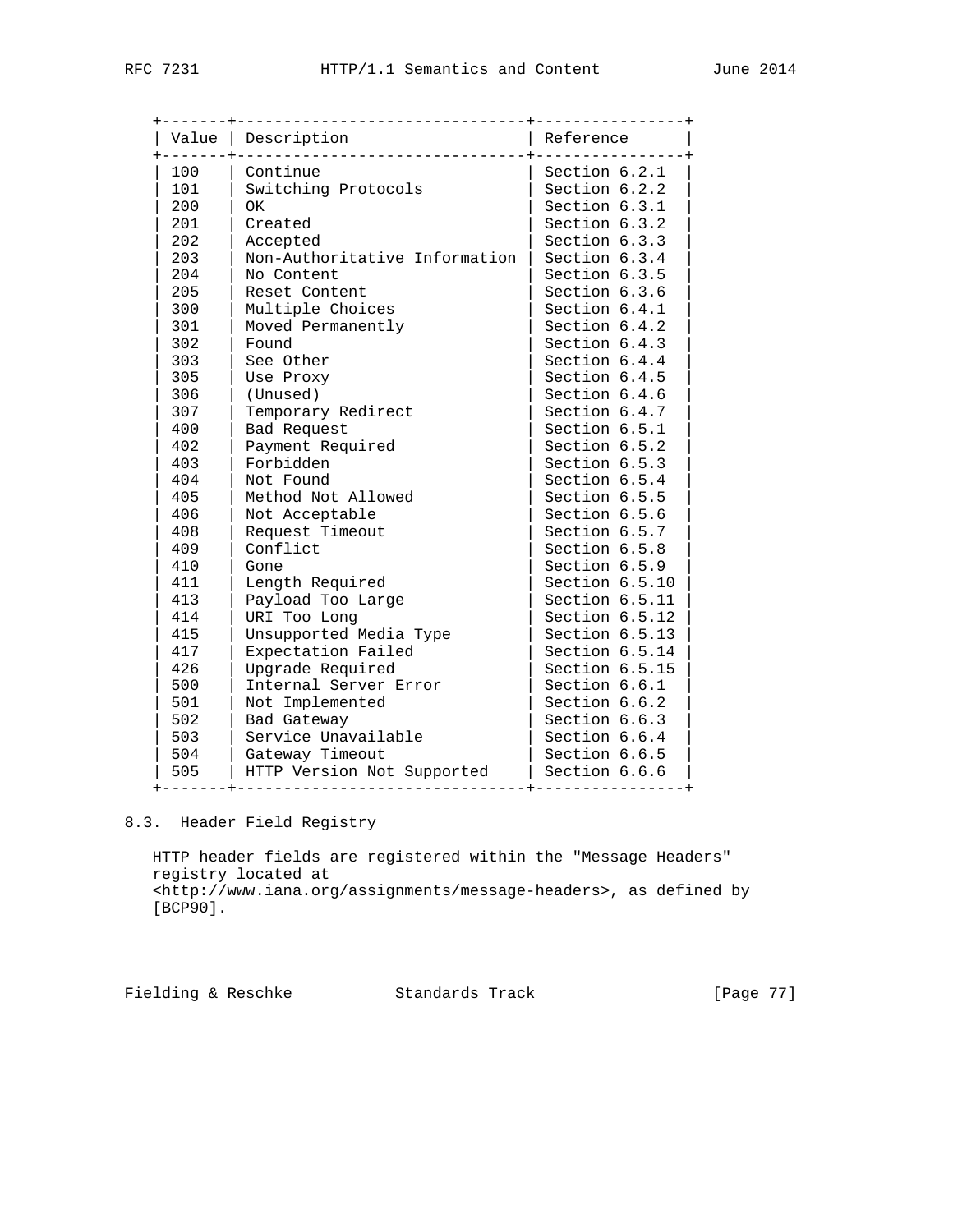### 8.3.1. Considerations for New Header Fields

 Header fields are key:value pairs that can be used to communicate data about the message, its payload, the target resource, or the connection (i.e., control data). See Section 3.2 of [RFC7230] for a general definition of header field syntax in HTTP messages.

The requirements for header field names are defined in [BCP90].

 Authors of specifications defining new fields are advised to keep the name as short as practical and not to prefix the name with "X-" unless the header field will never be used on the Internet. (The "X-" prefix idiom has been extensively misused in practice; it was intended to only be used as a mechanism for avoiding name collisions inside proprietary software or intranet processing, since the prefix would ensure that private names never collide with a newly registered Internet name; see [BCP178] for further information).

 New header field values typically have their syntax defined using ABNF ([RFC5234]), using the extension defined in Section 7 of [RFC7230] as necessary, and are usually constrained to the range of US-ASCII characters. Header fields needing a greater range of characters can use an encoding such as the one defined in [RFC5987].

 Leading and trailing whitespace in raw field values is removed upon field parsing (Section 3.2.4 of [RFC7230]). Field definitions where leading or trailing whitespace in values is significant will have to use a container syntax such as quoted-string (Section 3.2.6 of [RFC7230]).

 Because commas (",") are used as a generic delimiter between field-values, they need to be treated with care if they are allowed in the field-value. Typically, components that might contain a comma are protected with double-quotes using the quoted-string ABNF production.

 For example, a textual date and a URI (either of which might contain a comma) could be safely carried in field-values like these:

 Example-URI-Field: "http://example.com/a.html,foo", "http://without-a-comma.example.com/" Example-Date-Field: "Sat, 04 May 1996", "Wed, 14 Sep 2005"

 Note that double-quote delimiters almost always are used with the quoted-string production; using a different syntax inside double-quotes will likely cause unnecessary confusion.

Fielding & Reschke Standards Track [Page 78]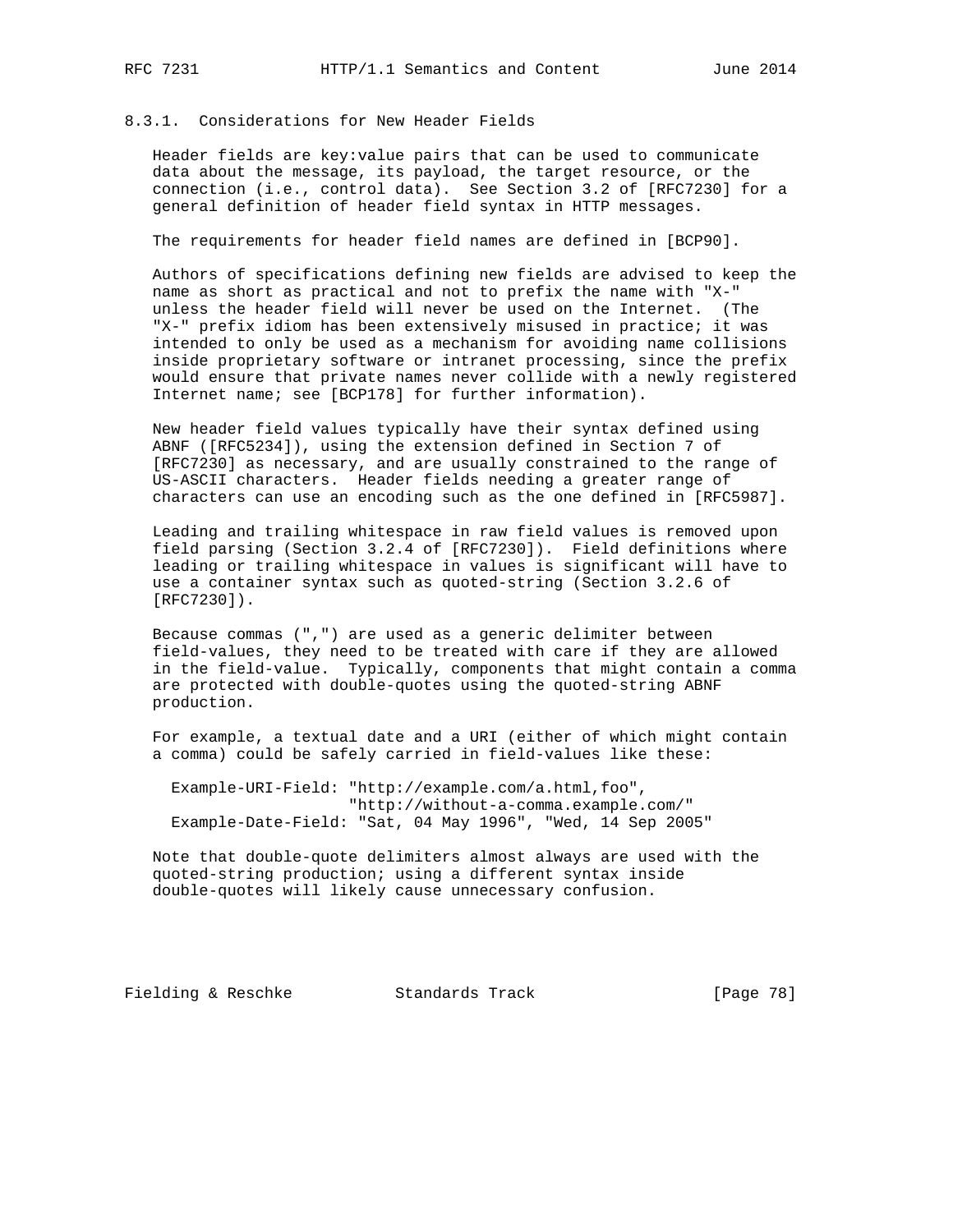Many header fields use a format including (case-insensitively) named parameters (for instance, Content-Type, defined in Section 3.1.1.5). Allowing both unquoted (token) and quoted (quoted-string) syntax for the parameter value enables recipients to use existing parser components. When allowing both forms, the meaning of a parameter value ought to be independent of the syntax used for it (for an example, see the notes on parameter handling for media types in Section 3.1.1.1).

 Authors of specifications defining new header fields are advised to consider documenting:

 o Whether the field is a single value or whether it can be a list (delimited by commas; see Section 3.2 of [RFC7230]).

 If it does not use the list syntax, document how to treat messages where the field occurs multiple times (a sensible default would be to ignore the field, but this might not always be the right choice).

 Note that intermediaries and software libraries might combine multiple header field instances into a single one, despite the field's definition not allowing the list syntax. A robust format enables recipients to discover these situations (good example: "Content-Type", as the comma can only appear inside quoted strings; bad example: "Location", as a comma can occur inside a URI).

- o Under what conditions the header field can be used; e.g., only in responses or requests, in all messages, only on responses to a particular request method, etc.
- o Whether the field should be stored by origin servers that understand it upon a PUT request.
- o Whether the field semantics are further refined by the context, such as by existing request methods or status codes.
- o Whether it is appropriate to list the field-name in the Connection header field (i.e., if the header field is to be hop-by-hop; see Section 6.1 of [RFC7230]).
- o Under what conditions intermediaries are allowed to insert, delete, or modify the field's value.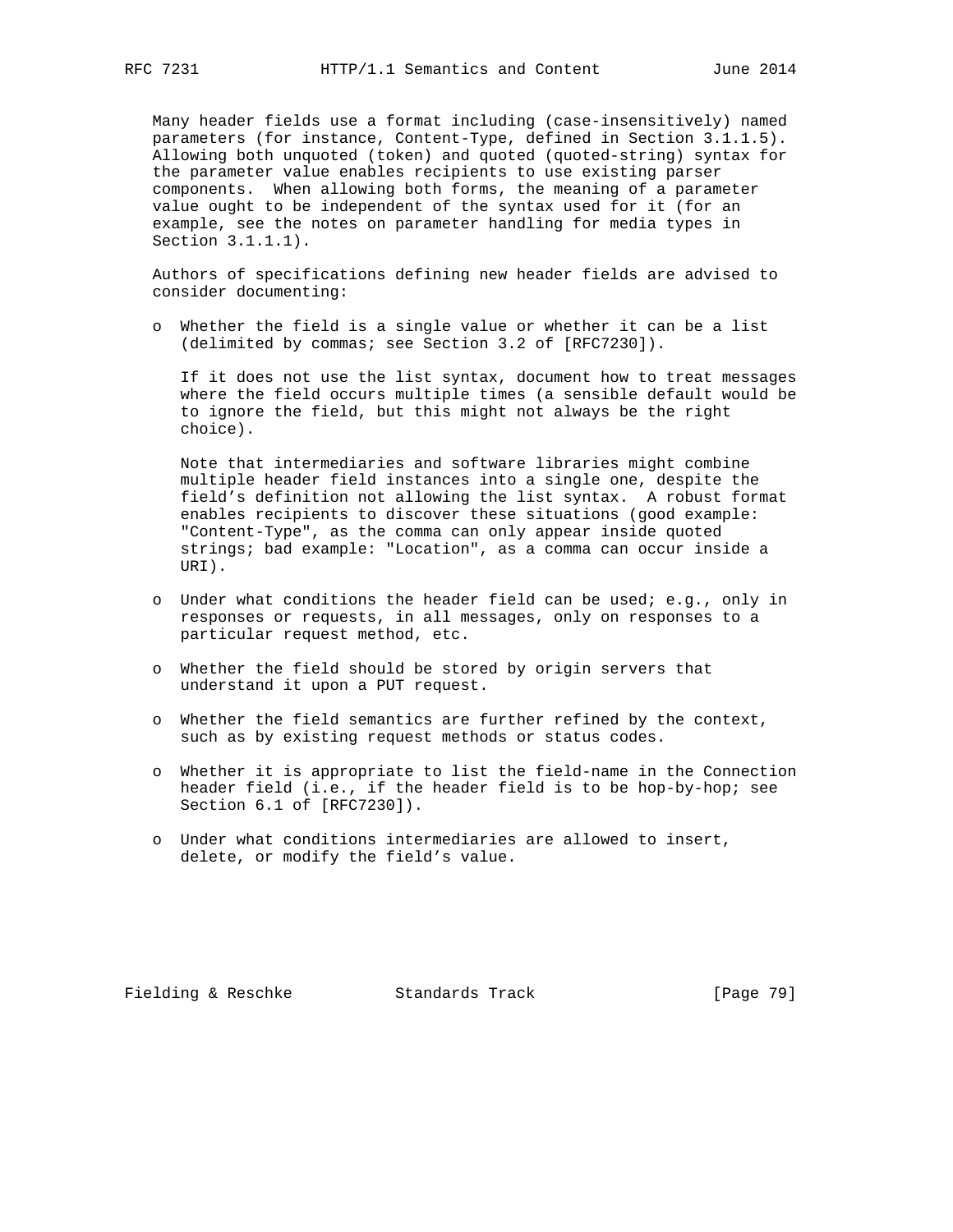- o Whether it is appropriate to list the field-name in a Vary response header field (e.g., when the request header field is used by an origin server's content selection algorithm; see Section 7.1.4).
- o Whether the header field is useful or allowable in trailers (see Section 4.1 of [RFC7230]).
- o Whether the header field ought to be preserved across redirects.
- o Whether it introduces any additional security considerations, such as disclosure of privacy-related data.

# 8.3.2. Registrations

 The "Message Headers" registry has been updated with the following permanent registrations:

| Header Field Name | Protocol | Status   | Reference         |
|-------------------|----------|----------|-------------------|
| Accept            | http     | standard | Section 5.3.2     |
| Accept-Charset    | http     | standard | Section 5.3.3     |
| Accept-Encoding   | http     | standard | Section 5.3.4     |
| Accept-Language   | http     | standard | Section 5.3.5     |
| Allow             | http     | standard | Section 7.4.1     |
| Content-Encoding  | http     | standard | Section $3.1.2.2$ |
| Content-Language  | http     | standard | Section $3.1.3.2$ |
| Content-Location  | http     | standard | Section $3.1.4.2$ |
| Content-Type      | http     | standard | Section $3.1.1.5$ |
| Date              | http     | standard | Section $7.1.1.2$ |
| Expect            | http     | standard | Section 5.1.1     |
| From              | http     | standard | Section 5.5.1     |
| Location          | http     | standard | Section 7.1.2     |
| Max-Forwards      | http     | standard | Section 5.1.2     |
| MIME-Version      | http     | standard | Appendix A.1      |
| Referer           | http     | standard | Section 5.5.2     |
| Retry-After       | http     | standard | Section 7.1.3     |
| Server            | http     | standard | Section 7.4.2     |
| User-Agent        | http     | standard | Section 5.5.3     |
| Vary              | http     | standard | Section 7.1.4     |

 The change controller for the above registrations is: "IETF (iesg@ietf.org) - Internet Engineering Task Force".

Fielding & Reschke Standards Track [Page 80]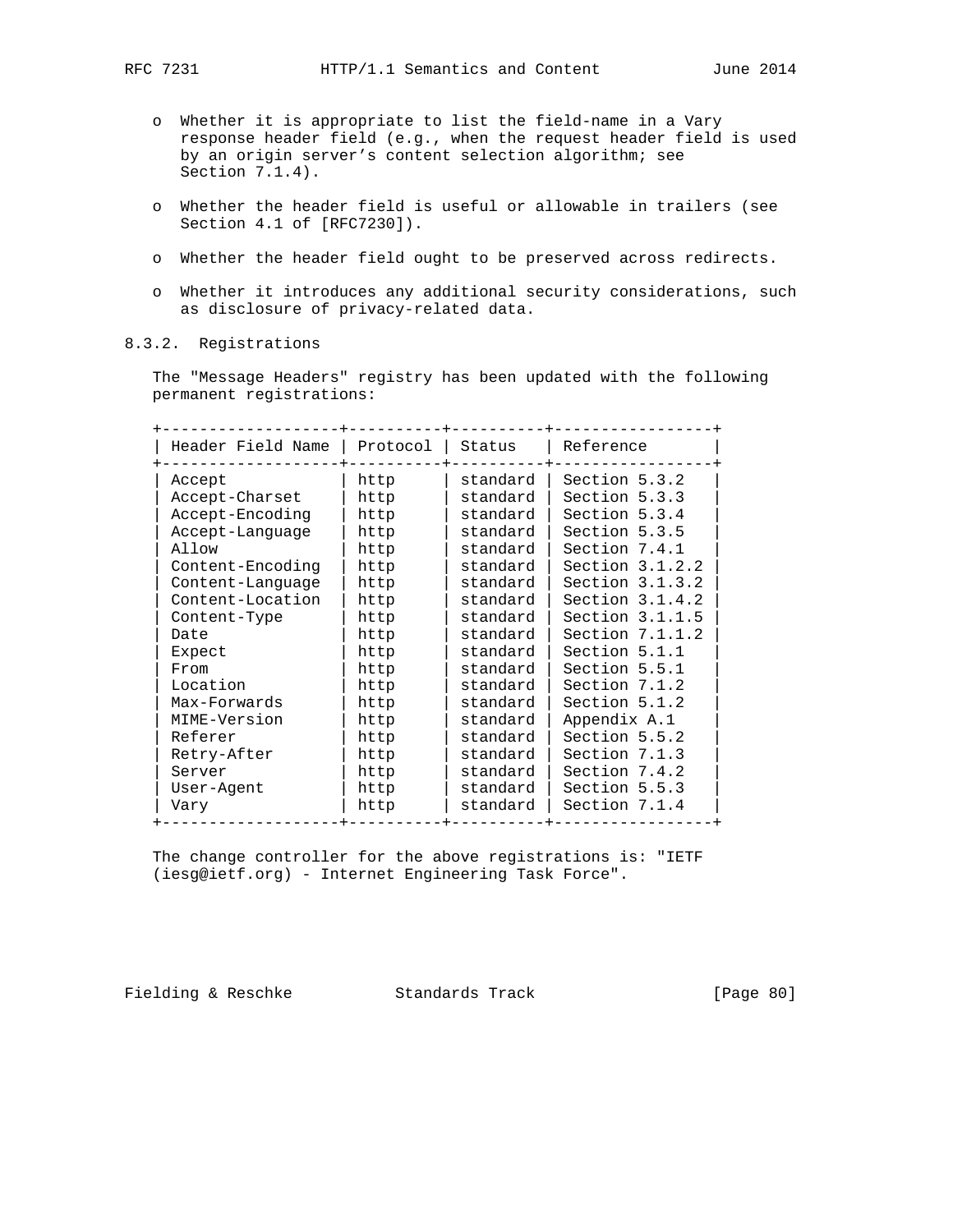#### 8.4. Content Coding Registry

 The "HTTP Content Coding Registry" defines the namespace for content coding names (Section 4.2 of [RFC7230]). The content coding registry is maintained at <http://www.iana.org/assignments/http-parameters>.

#### 8.4.1. Procedure

Content coding registrations MUST include the following fields:

- o Name
- o Description
- o Pointer to specification text

 Names of content codings MUST NOT overlap with names of transfer codings (Section 4 of [RFC7230]), unless the encoding transformation is identical (as is the case for the compression codings defined in Section 4.2 of [RFC7230]).

 Values to be added to this namespace require IETF Review (see Section 4.1 of [RFC5226]) and MUST conform to the purpose of content coding defined in this section.

# 8.4.2. Registrations

 The "HTTP Content Coding Registry" has been updated with the registrations below:

| Name     | Description                                                                    | Reference |
|----------|--------------------------------------------------------------------------------|-----------|
| identity | Reserved (synonym for "no encoding" in   Section $5.3.4$  <br>Accept-Encoding) |           |

9. Security Considerations

 This section is meant to inform developers, information providers, and users of known security concerns relevant to HTTP semantics and its use for transferring information over the Internet. Considerations related to message syntax, parsing, and routing are discussed in Section 9 of [RFC7230].

 The list of considerations below is not exhaustive. Most security concerns related to HTTP semantics are about securing server-side applications (code behind the HTTP interface), securing user agent

Fielding & Reschke Standards Track [Page 81]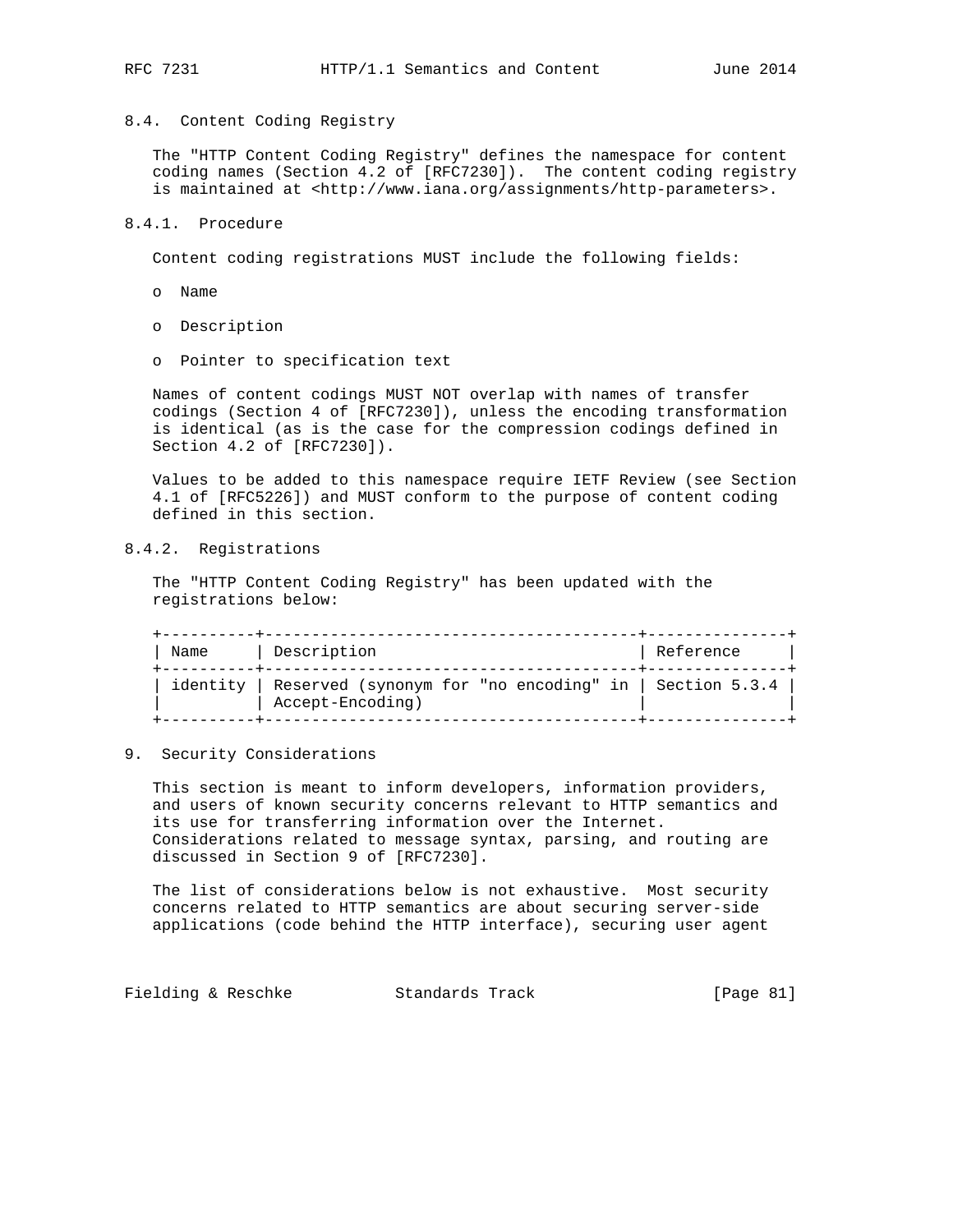processing of payloads received via HTTP, or secure use of the Internet in general, rather than security of the protocol. Various organizations maintain topical information and links to current research on Web application security (e.g., [OWASP]).

#### 9.1. Attacks Based on File and Path Names

 Origin servers frequently make use of their local file system to manage the mapping from effective request URI to resource representations. Most file systems are not designed to protect against malicious file or path names. Therefore, an origin server needs to avoid accessing names that have a special significance to the system when mapping the request target to files, folders, or directories.

 For example, UNIX, Microsoft Windows, and other operating systems use ".." as a path component to indicate a directory level above the current one, and they use specially named paths or file names to send data to system devices. Similar naming conventions might exist within other types of storage systems. Likewise, local storage systems have an annoying tendency to prefer user-friendliness over security when handling invalid or unexpected characters, recomposition of decomposed characters, and case-normalization of case-insensitive names.

 Attacks based on such special names tend to focus on either denial of-service (e.g., telling the server to read from a COM port) or disclosure of configuration and source files that are not meant to be served.

#### 9.2. Attacks Based on Command, Code, or Query Injection

 Origin servers often use parameters within the URI as a means of identifying system services, selecting database entries, or choosing a data source. However, data received in a request cannot be trusted. An attacker could construct any of the request data elements (method, request-target, header fields, or body) to contain data that might be misinterpreted as a command, code, or query when passed through a command invocation, language interpreter, or database interface.

 For example, SQL injection is a common attack wherein additional query language is inserted within some part of the request-target or header fields (e.g., Host, Referer, etc.). If the received data is used directly within a SELECT statement, the query language might be interpreted as a database command instead of a simple string value. This type of implementation vulnerability is extremely common, in spite of being easy to prevent.

Fielding & Reschke Standards Track [Page 82]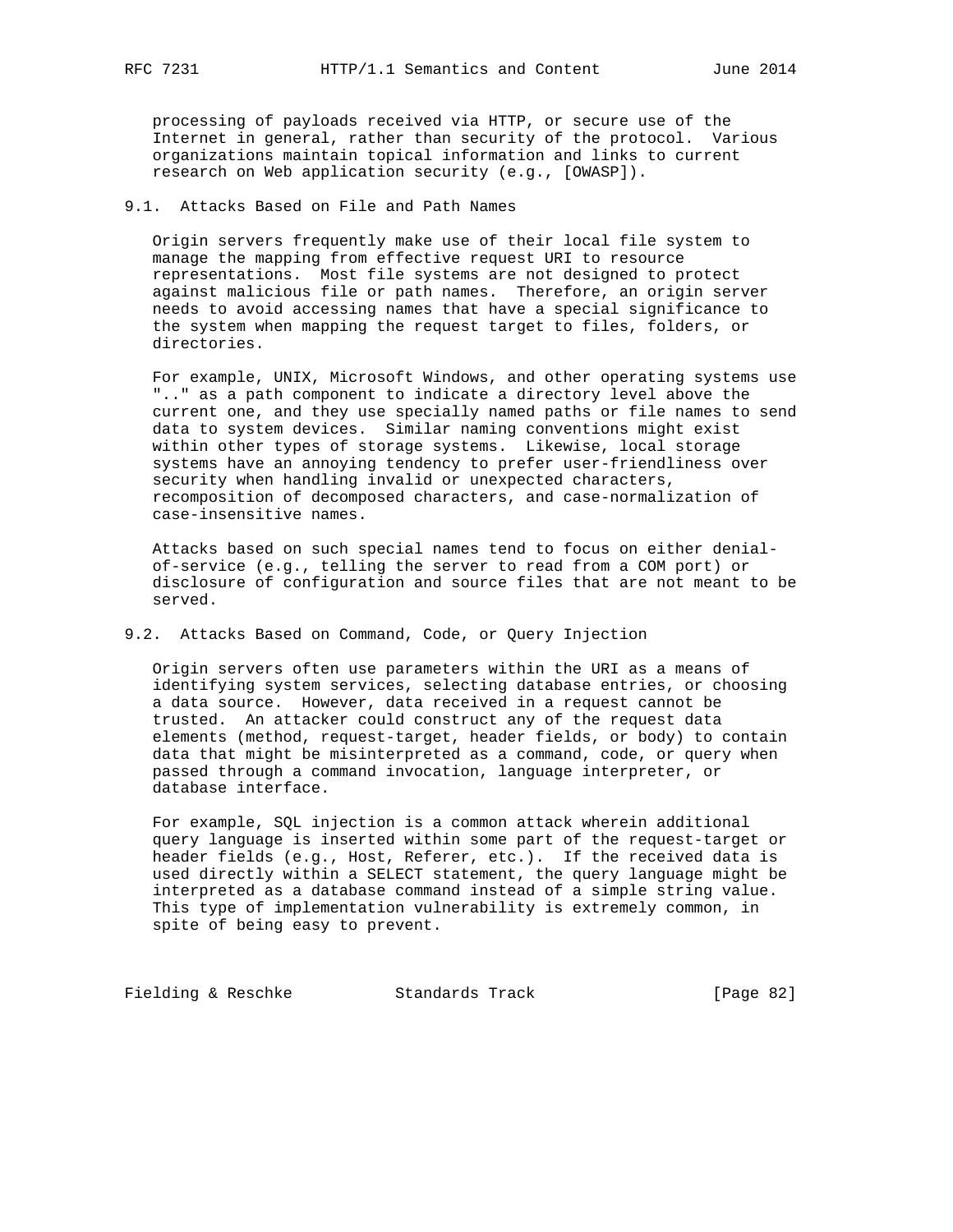In general, resource implementations ought to avoid use of request data in contexts that are processed or interpreted as instructions. Parameters ought to be compared to fixed strings and acted upon as a result of that comparison, rather than passed through an interface that is not prepared for untrusted data. Received data that isn't based on fixed parameters ought to be carefully filtered or encoded to avoid being misinterpreted.

 Similar considerations apply to request data when it is stored and later processed, such as within log files, monitoring tools, or when included within a data format that allows embedded scripts.

### 9.3. Disclosure of Personal Information

 Clients are often privy to large amounts of personal information, including both information provided by the user to interact with resources (e.g., the user's name, location, mail address, passwords, encryption keys, etc.) and information about the user's browsing activity over time (e.g., history, bookmarks, etc.). Implementations need to prevent unintentional disclosure of personal information.

#### 9.4. Disclosure of Sensitive Information in URIs

 URIs are intended to be shared, not secured, even when they identify secure resources. URIs are often shown on displays, added to templates when a page is printed, and stored in a variety of unprotected bookmark lists. It is therefore unwise to include information within a URI that is sensitive, personally identifiable, or a risk to disclose.

 Authors of services ought to avoid GET-based forms for the submission of sensitive data because that data will be placed in the request-target. Many existing servers, proxies, and user agents log or display the request-target in places where it might be visible to third parties. Such services ought to use POST-based form submission instead.

 Since the Referer header field tells a target site about the context that resulted in a request, it has the potential to reveal information about the user's immediate browsing history and any personal information that might be found in the referring resource's URI. Limitations on the Referer header field are described in Section 5.5.2 to address some of its security considerations.

Fielding & Reschke Standards Track [Page 83]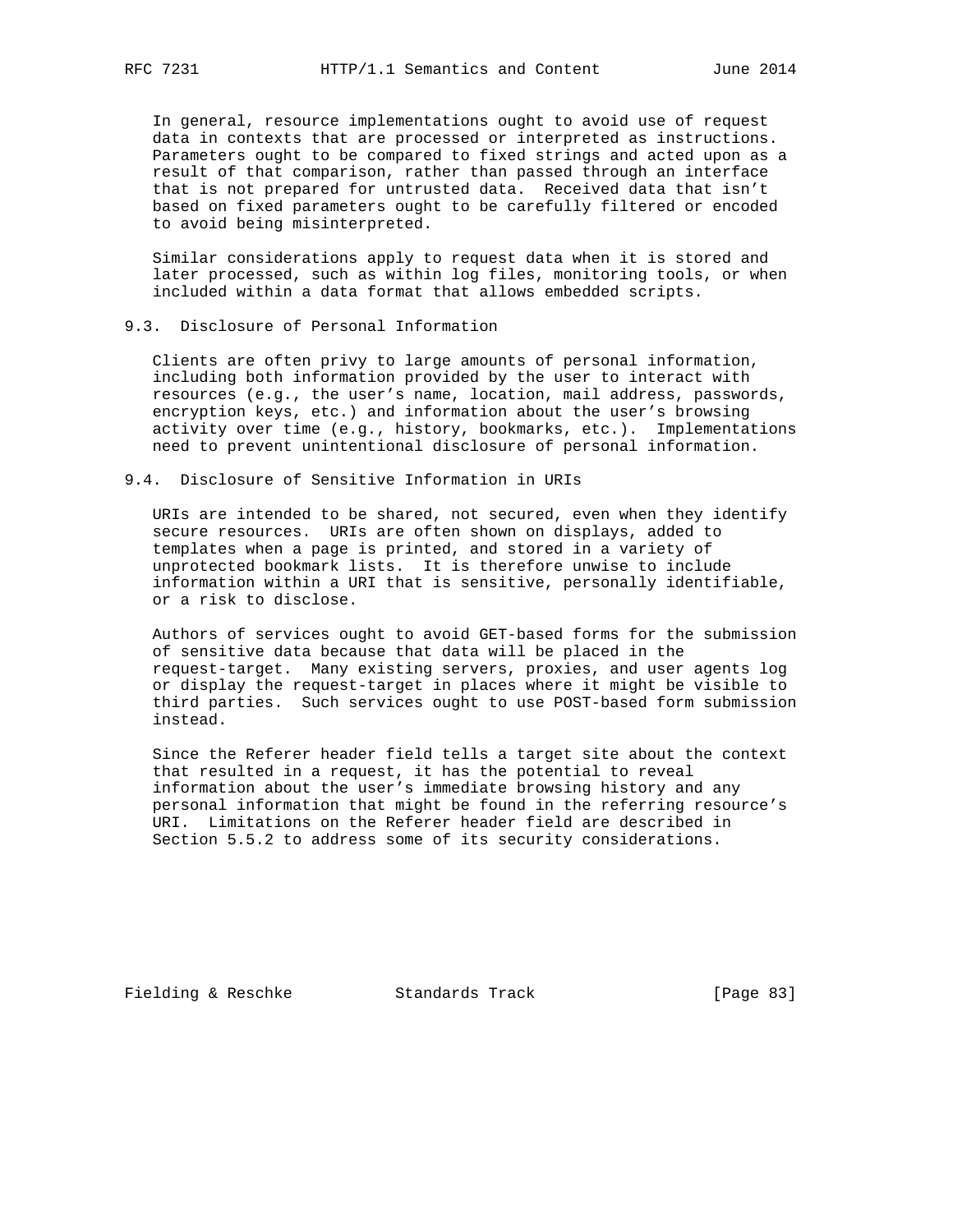### 9.5. Disclosure of Fragment after Redirects

 Although fragment identifiers used within URI references are not sent in requests, implementers ought to be aware that they will be visible to the user agent and any extensions or scripts running as a result of the response. In particular, when a redirect occurs and the original request's fragment identifier is inherited by the new reference in Location (Section 7.1.2), this might have the effect of disclosing one site's fragment to another site. If the first site uses personal information in fragments, it ought to ensure that redirects to other sites include a (possibly empty) fragment component in order to block that inheritance.

# 9.6. Disclosure of Product Information

 The User-Agent (Section 5.5.3), Via (Section 5.7.1 of [RFC7230]), and Server (Section 7.4.2) header fields often reveal information about the respective sender's software systems. In theory, this can make it easier for an attacker to exploit known security holes; in practice, attackers tend to try all potential holes regardless of the apparent software versions being used.

 Proxies that serve as a portal through a network firewall ought to take special precautions regarding the transfer of header information that might identify hosts behind the firewall. The Via header field allows intermediaries to replace sensitive machine names with pseudonyms.

#### 9.7. Browser Fingerprinting

 Browser fingerprinting is a set of techniques for identifying a specific user agent over time through its unique set of characteristics. These characteristics might include information related to its TCP behavior, feature capabilities, and scripting environment, though of particular interest here is the set of unique characteristics that might be communicated via HTTP. Fingerprinting is considered a privacy concern because it enables tracking of a user agent's behavior over time without the corresponding controls that the user might have over other forms of data collection (e.g., cookies). Many general-purpose user agents (i.e., Web browsers) have taken steps to reduce their fingerprints.

 There are a number of request header fields that might reveal information to servers that is sufficiently unique to enable fingerprinting. The From header field is the most obvious, though it is expected that From will only be sent when self-identification is desired by the user. Likewise, Cookie header fields are deliberately

Fielding & Reschke Standards Track [Page 84]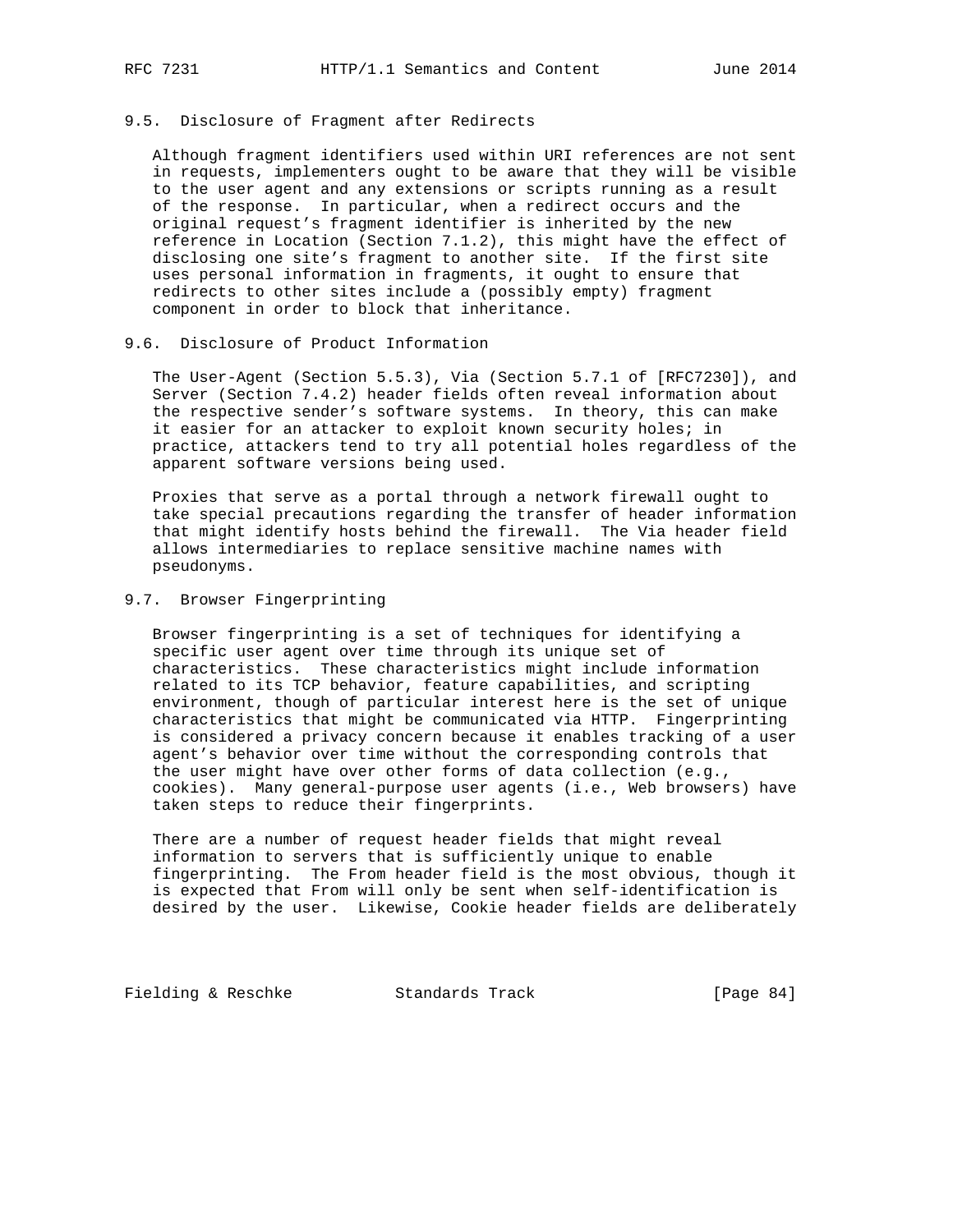designed to enable re-identification, so fingerprinting concerns only apply to situations where cookies are disabled or restricted by the user agent's configuration.

 The User-Agent header field might contain enough information to uniquely identify a specific device, usually when combined with other characteristics, particularly if the user agent sends excessive details about the user's system or extensions. However, the source of unique information that is least expected by users is proactive negotiation (Section 5.3), including the Accept, Accept-Charset, Accept-Encoding, and Accept-Language header fields.

 In addition to the fingerprinting concern, detailed use of the Accept-Language header field can reveal information the user might consider to be of a private nature. For example, understanding a given language set might be strongly correlated to membership in a particular ethnic group. An approach that limits such loss of privacy would be for a user agent to omit the sending of Accept-Language except for sites that have been whitelisted, perhaps via interaction after detecting a Vary header field that indicates language negotiation might be useful.

 In environments where proxies are used to enhance privacy, user agents ought to be conservative in sending proactive negotiation header fields. General-purpose user agents that provide a high degree of header field configurability ought to inform users about the loss of privacy that might result if too much detail is provided. As an extreme privacy measure, proxies could filter the proactive negotiation header fields in relayed requests.

10. Acknowledgments

See Section 10 of [RFC7230].

- 11. References
- 11.1. Normative References
	- [RFC2045] Freed, N. and N. Borenstein, "Multipurpose Internet Mail Extensions (MIME) Part One: Format of Internet Message Bodies", RFC 2045, November 1996.
	- [RFC2046] Freed, N. and N. Borenstein, "Multipurpose Internet Mail Extensions (MIME) Part Two: Media Types", RFC 2046, November 1996.
	- [RFC2119] Bradner, S., "Key words for use in RFCs to Indicate Requirement Levels", BCP 14, RFC 2119, March 1997.

Fielding & Reschke Standards Track [Page 85]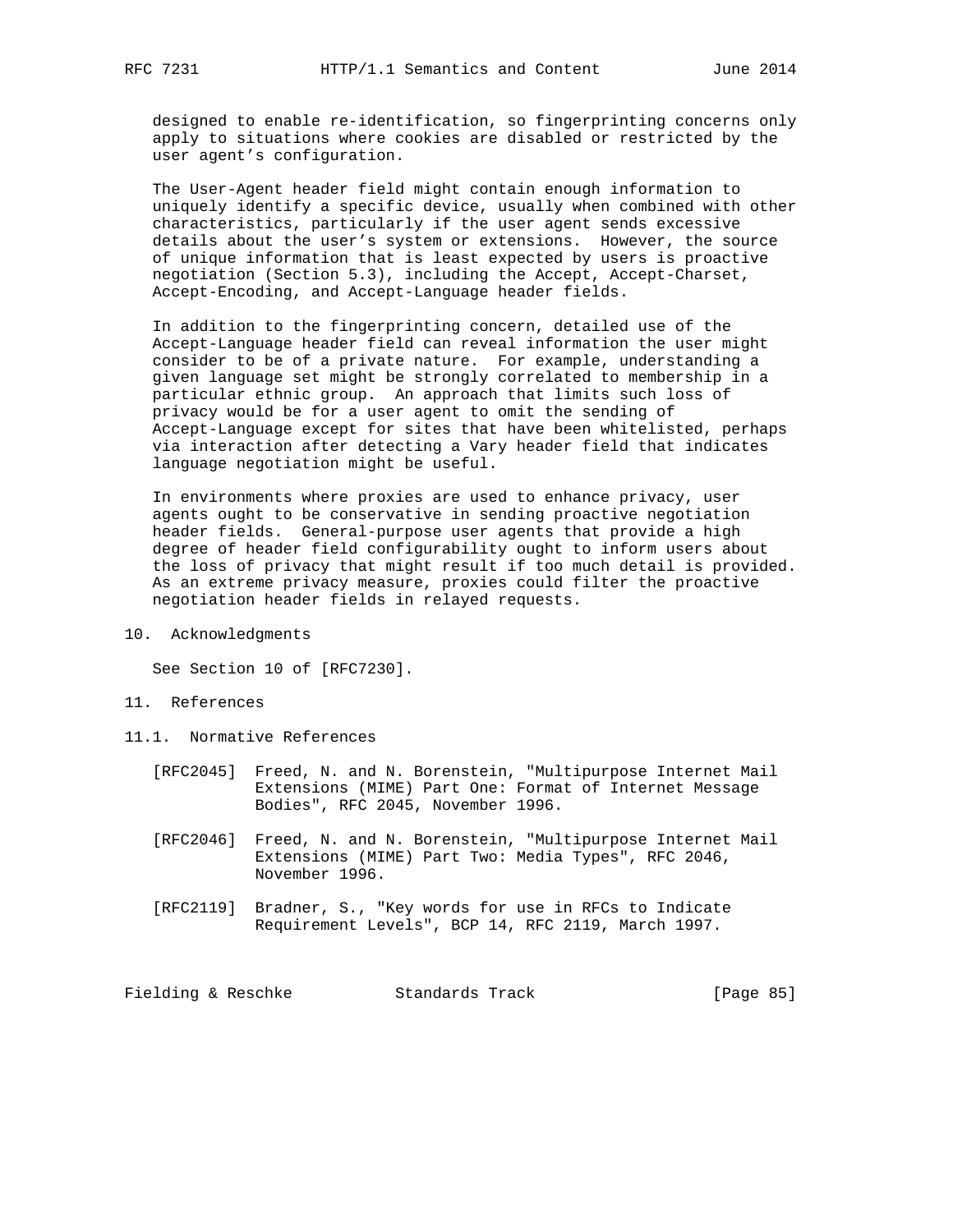- - [RFC3986] Berners-Lee, T., Fielding, R., and L. Masinter, "Uniform Resource Identifier (URI): Generic Syntax", STD 66, RFC 3986, January 2005.
	- [RFC4647] Phillips, A., Ed. and M. Davis, Ed., "Matching of Language Tags", BCP 47, RFC 4647, September 2006.
	- [RFC5234] Crocker, D., Ed. and P. Overell, "Augmented BNF for Syntax Specifications: ABNF", STD 68, RFC 5234, January 2008.
	- [RFC5646] Phillips, A., Ed. and M. Davis, Ed., "Tags for Identifying Languages", BCP 47, RFC 5646, September 2009.
	- [RFC6365] Hoffman, P. and J. Klensin, "Terminology Used in Internationalization in the IETF", BCP 166, RFC 6365, September 2011.
	- [RFC7230] Fielding, R., Ed. and J. Reschke, Ed., "Hypertext Transfer Protocol (HTTP/1.1): Message Syntax and Routing", RFC 7230, June 2014.
	- [RFC7232] Fielding, R., Ed. and J. Reschke, Ed., "Hypertext Transfer Protocol (HTTP/1.1): Conditional Requests", RFC 7232, June 2014.
	- [RFC7233] Fielding, R., Ed., Lafon, Y., Ed., and J. Reschke, Ed., "Hypertext Transfer Protocol (HTTP/1.1): Range Requests", RFC 7233, June 2014.
	- [RFC7234] Fielding, R., Ed., Nottingham, M., Ed., and J. Reschke, Ed., "Hypertext Transfer Protocol (HTTP/1.1): Caching", RFC 7234, June 2014.
	- [RFC7235] Fielding, R., Ed. and J. Reschke, Ed., "Hypertext Transfer Protocol (HTTP/1.1): Authentication", RFC 7235, June 2014.
- 11.2. Informative References
	- [BCP13] Freed, N., Klensin, J., and T. Hansen, "Media Type Specifications and Registration Procedures", BCP 13, RFC 6838, January 2013.
	- [BCP178] Saint-Andre, P., Crocker, D., and M. Nottingham, "Deprecating the "X-" Prefix and Similar Constructs in Application Protocols", BCP 178, RFC 6648, June 2012.

Fielding & Reschke Standards Track [Page 86]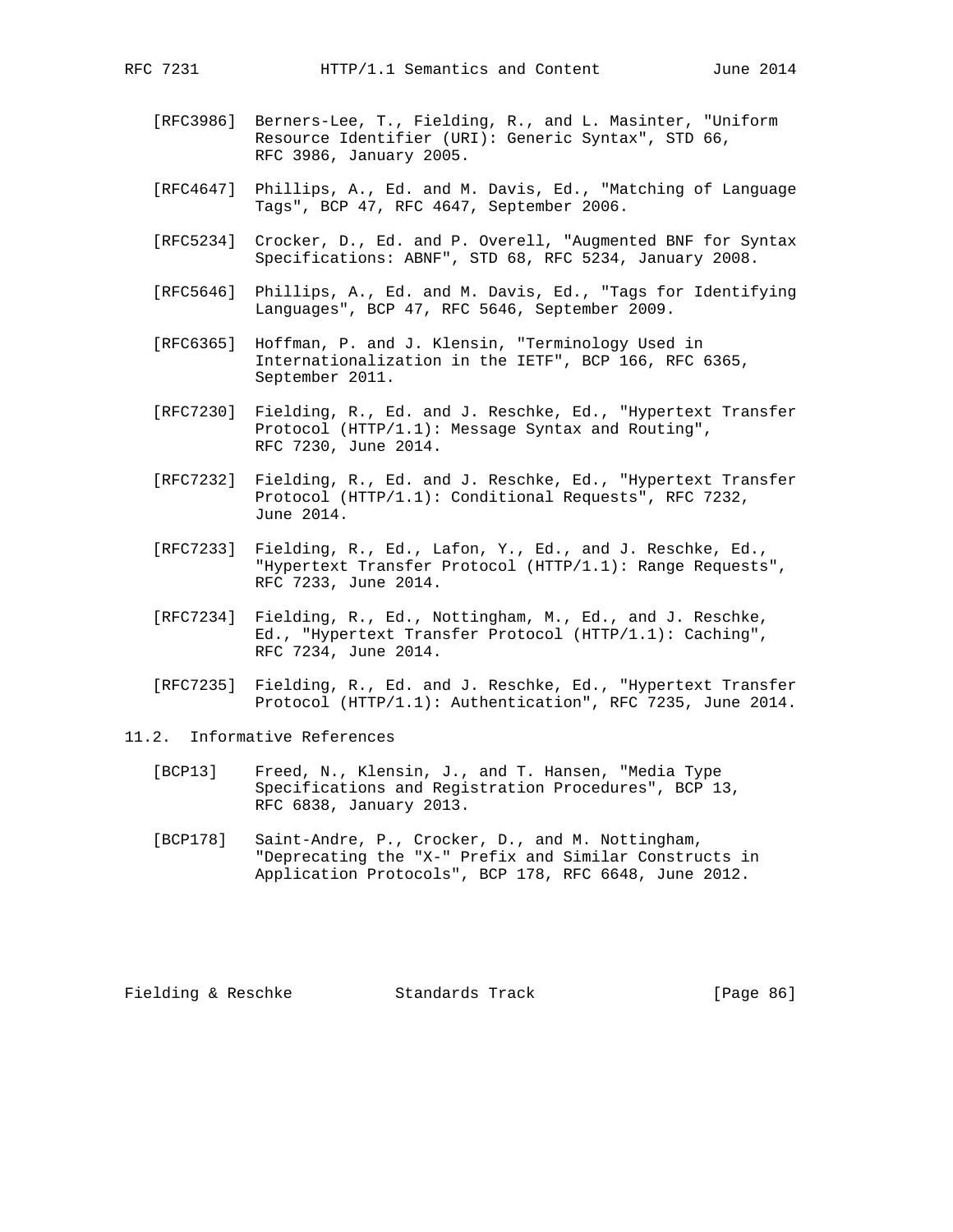- [BCP90] Klyne, G., Nottingham, M., and J. Mogul, "Registration Procedures for Message Header Fields", BCP 90, RFC 3864, September 2004.
- [OWASP] van der Stock, A., Ed., "A Guide to Building Secure Web Applications and Web Services", The Open Web Application Security Project (OWASP) 2.0.1, July 2005, <https://www.owasp.org/>.
- [REST] Fielding, R., "Architectural Styles and the Design of Network-based Software Architectures", Doctoral Dissertation, University of California, Irvine, September 2000, <http://roy.gbiv.com/pubs/dissertation/top.htm>.
- [RFC1945] Berners-Lee, T., Fielding, R., and H. Nielsen, "Hypertext Transfer Protocol -- HTTP/1.0", RFC 1945, May 1996.
- [RFC2049] Freed, N. and N. Borenstein, "Multipurpose Internet Mail Extensions (MIME) Part Five: Conformance Criteria and Examples", RFC 2049, November 1996.
- [RFC2068] Fielding, R., Gettys, J., Mogul, J., Nielsen, H., and T. Berners-Lee, "Hypertext Transfer Protocol -- HTTP/1.1", RFC 2068, January 1997.
- [RFC2295] Holtman, K. and A. Mutz, "Transparent Content Negotiation in HTTP", RFC 2295, March 1998.
- [RFC2388] Masinter, L., "Returning Values from Forms: multipart/ form-data", RFC 2388, August 1998.
- [RFC2557] Palme, F., Hopmann, A., Shelness, N., and E. Stefferud, "MIME Encapsulation of Aggregate Documents, such as HTML (MHTML)", RFC 2557, March 1999.
- [RFC2616] Fielding, R., Gettys, J., Mogul, J., Frystyk, H., Masinter, L., Leach, P., and T. Berners-Lee, "Hypertext Transfer Protocol -- HTTP/1.1", RFC 2616, June 1999.
- [RFC2774] Frystyk, H., Leach, P., and S. Lawrence, "An HTTP Extension Framework", RFC 2774, February 2000.
- [RFC2817] Khare, R. and S. Lawrence, "Upgrading to TLS Within HTTP/1.1", RFC 2817, May 2000.
- [RFC2978] Freed, N. and J. Postel, "IANA Charset Registration Procedures", BCP 19, RFC 2978, October 2000.

Fielding & Reschke Standards Track [Page 87]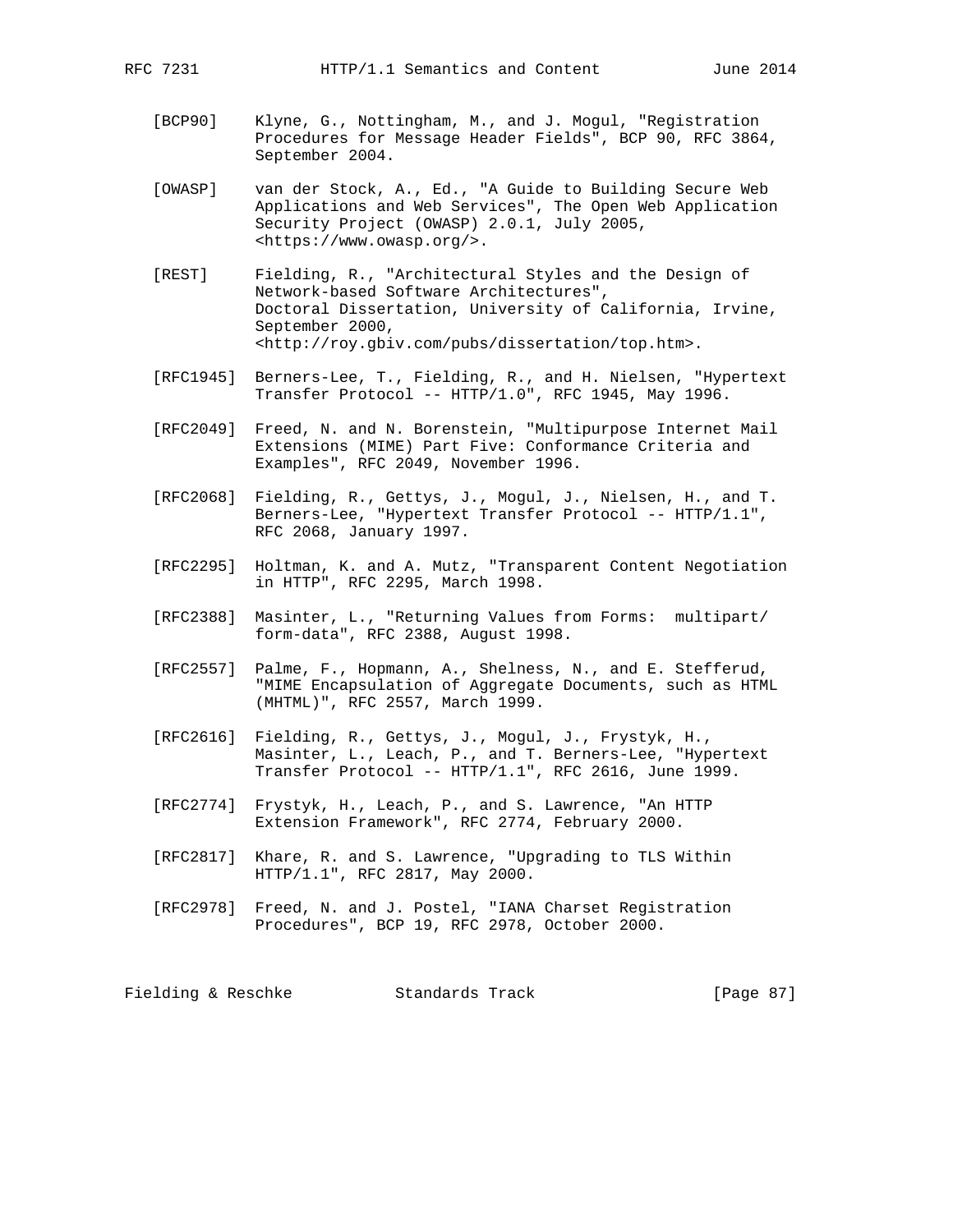- [RFC5226] Narten, T. and H. Alvestrand, "Guidelines for Writing an IANA Considerations Section in RFCs", BCP 26, RFC 5226, May 2008.
- [RFC5246] Dierks, T. and E. Rescorla, "The Transport Layer Security (TLS) Protocol Version 1.2", RFC 5246, August 2008.
- [RFC5322] Resnick, P., "Internet Message Format", RFC 5322, October 2008.
- [RFC5789] Dusseault, L. and J. Snell, "PATCH Method for HTTP", RFC 5789, March 2010.
- [RFC5905] Mills, D., Martin, J., Ed., Burbank, J., and W. Kasch, "Network Time Protocol Version 4: Protocol and Algorithms Specification", RFC 5905, June 2010.
- [RFC5987] Reschke, J., "Character Set and Language Encoding for Hypertext Transfer Protocol (HTTP) Header Field Parameters", RFC 5987, August 2010.
- [RFC5988] Nottingham, M., "Web Linking", RFC 5988, October 2010.
- [RFC6265] Barth, A., "HTTP State Management Mechanism", RFC 6265, April 2011.
- [RFC6266] Reschke, J., "Use of the Content-Disposition Header Field in the Hypertext Transfer Protocol (HTTP)", RFC 6266, June 2011.
- [RFC7238] Reschke, J., "The Hypertext Transfer Protocol (HTTP) Status Code 308 (Permanent Redirect)", RFC 7238, June 2014.

Fielding & Reschke Standards Track [Page 88]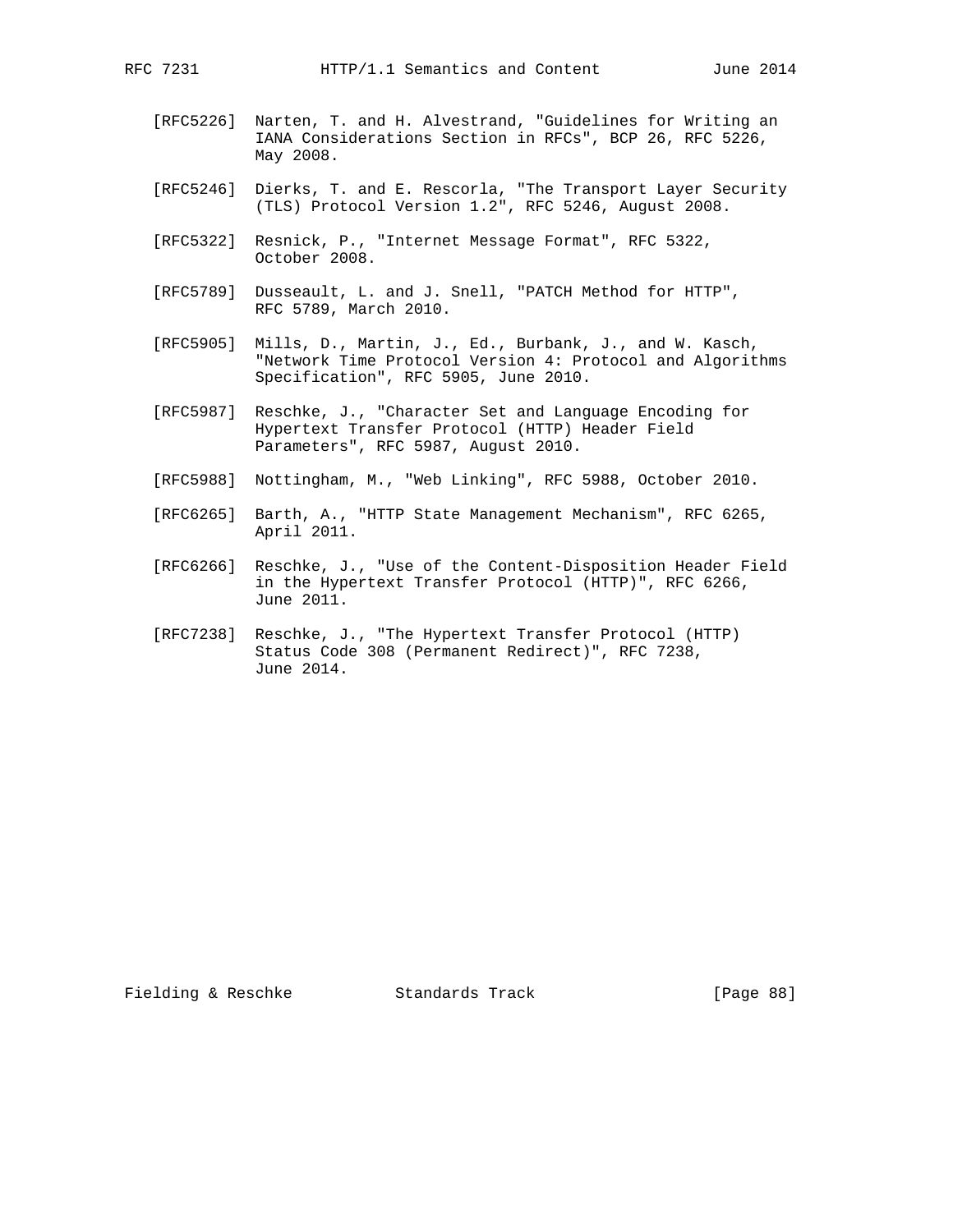# Appendix A. Differences between HTTP and MIME

 HTTP/1.1 uses many of the constructs defined for the Internet Message Format [RFC5322] and the Multipurpose Internet Mail Extensions (MIME) [RFC2045] to allow a message body to be transmitted in an open variety of representations and with extensible header fields. However, RFC 2045 is focused only on email; applications of HTTP have many characteristics that differ from email; hence, HTTP has features that differ from MIME. These differences were carefully chosen to optimize performance over binary connections, to allow greater freedom in the use of new media types, to make date comparisons easier, and to acknowledge the practice of some early HTTP servers and clients.

 This appendix describes specific areas where HTTP differs from MIME. Proxies and gateways to and from strict MIME environments need to be aware of these differences and provide the appropriate conversions where necessary.

#### A.1. MIME-Version

 HTTP is not a MIME-compliant protocol. However, messages can include a single MIME-Version header field to indicate what version of the MIME protocol was used to construct the message. Use of the MIME-Version header field indicates that the message is in full conformance with the MIME protocol (as defined in [RFC2045]). Senders are responsible for ensuring full conformance (where possible) when exporting HTTP messages to strict MIME environments.

#### A.2. Conversion to Canonical Form

 MIME requires that an Internet mail body part be converted to canonical form prior to being transferred, as described in Section 4 of [RFC2049]. Section 3.1.1.3 of this document describes the forms allowed for subtypes of the "text" media type when transmitted over HTTP. [RFC2046] requires that content with a type of "text" represent line breaks as CRLF and forbids the use of CR or LF outside of line break sequences. HTTP allows CRLF, bare CR, and bare LF to indicate a line break within text content.

 A proxy or gateway from HTTP to a strict MIME environment ought to translate all line breaks within the text media types described in Section 3.1.1.3 of this document to the RFC 2049 canonical form of CRLF. Note, however, this might be complicated by the presence of a Content-Encoding and by the fact that HTTP allows the use of some charsets that do not use octets 13 and 10 to represent CR and LF, respectively.

Fielding & Reschke Standards Track [Page 89]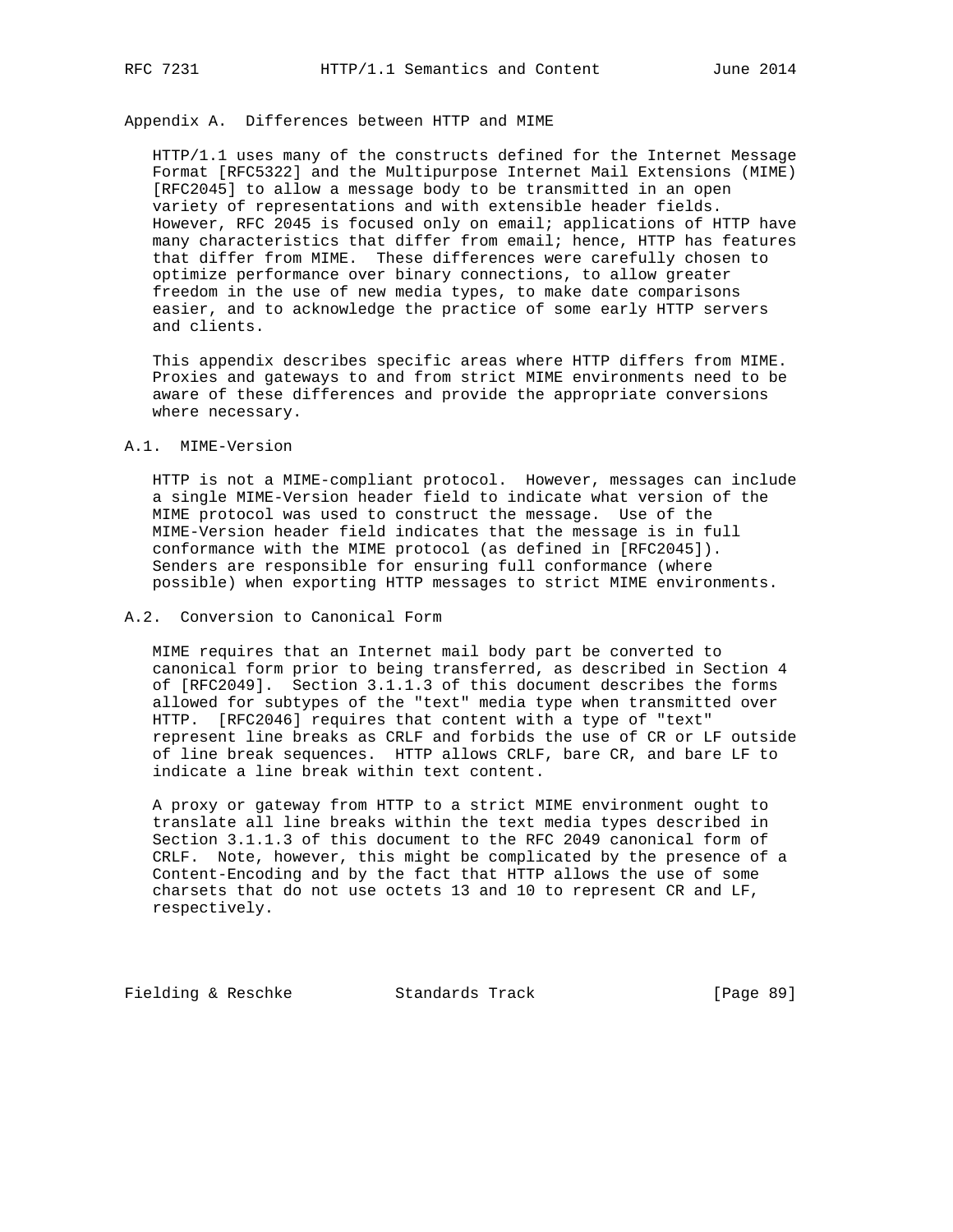Conversion will break any cryptographic checksums applied to the original content unless the original content is already in canonical form. Therefore, the canonical form is recommended for any content that uses such checksums in HTTP.

# A.3. Conversion of Date Formats

 HTTP/1.1 uses a restricted set of date formats (Section 7.1.1.1) to simplify the process of date comparison. Proxies and gateways from other protocols ought to ensure that any Date header field present in a message conforms to one of the HTTP/1.1 formats and rewrite the date if necessary.

#### A.4. Conversion of Content-Encoding

 MIME does not include any concept equivalent to HTTP/1.1's Content-Encoding header field. Since this acts as a modifier on the media type, proxies and gateways from HTTP to MIME-compliant protocols ought to either change the value of the Content-Type header field or decode the representation before forwarding the message. (Some experimental applications of Content-Type for Internet mail have used a media-type parameter of ";conversions=<content-coding>" to perform a function equivalent to Content-Encoding. However, this parameter is not part of the MIME standards).

#### A.5. Conversion of Content-Transfer-Encoding

 HTTP does not use the Content-Transfer-Encoding field of MIME. Proxies and gateways from MIME-compliant protocols to HTTP need to remove any Content-Transfer-Encoding prior to delivering the response message to an HTTP client.

 Proxies and gateways from HTTP to MIME-compliant protocols are responsible for ensuring that the message is in the correct format and encoding for safe transport on that protocol, where "safe transport" is defined by the limitations of the protocol being used. Such a proxy or gateway ought to transform and label the data with an appropriate Content-Transfer-Encoding if doing so will improve the likelihood of safe transport over the destination protocol.

#### A.6. MHTML and Line Length Limitations

 HTTP implementations that share code with MHTML [RFC2557] implementations need to be aware of MIME line length limitations. Since HTTP does not have this limitation, HTTP does not fold long lines. MHTML messages being transported by HTTP follow all conventions of MHTML, including line length limitations and folding, canonicalization, etc., since HTTP transfers message-bodies as

Fielding & Reschke Standards Track [Page 90]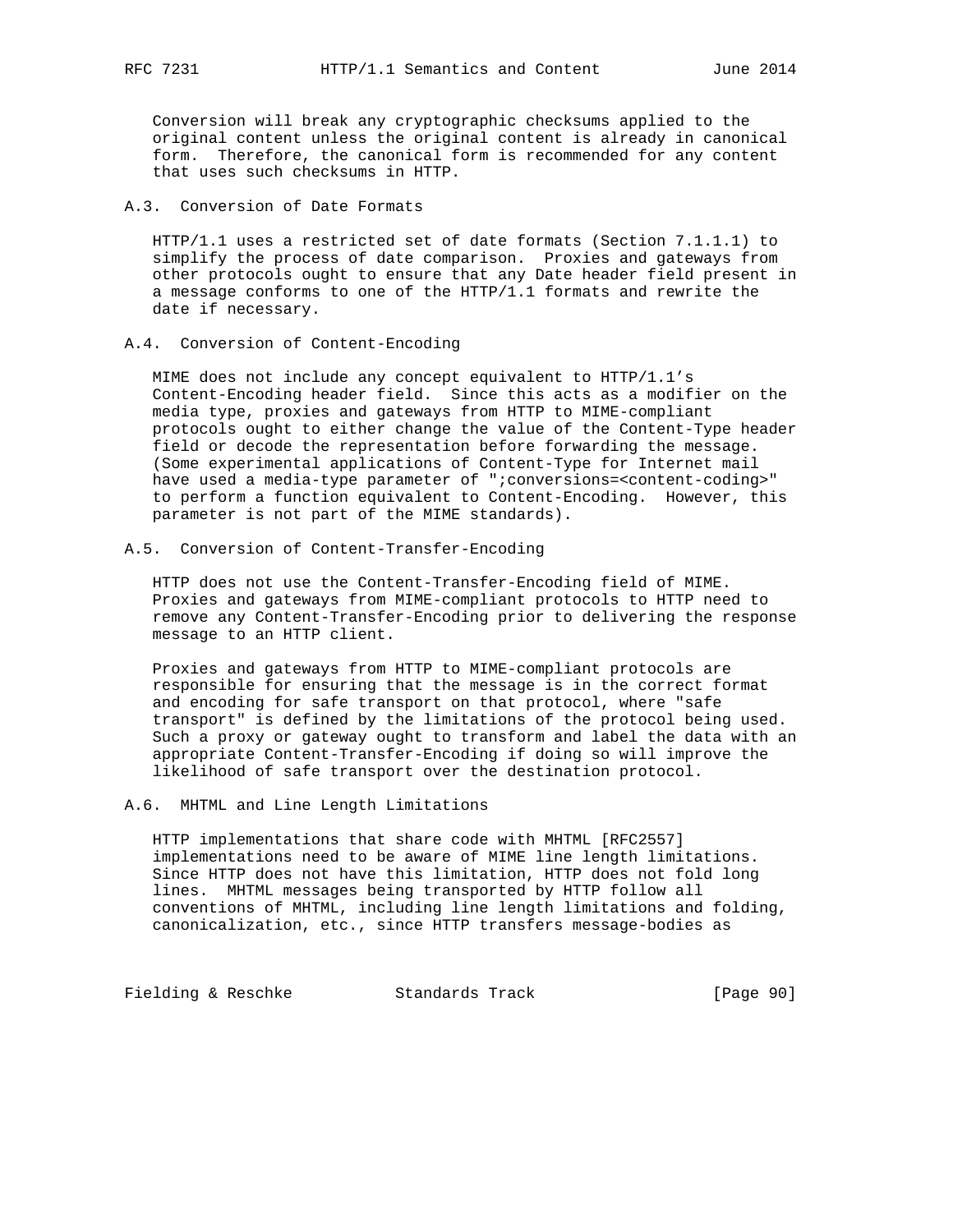payload and, aside from the "multipart/byteranges" type (Appendix A of [RFC7233]), does not interpret the content or any MIME header lines that might be contained therein.

Appendix B. Changes from RFC 2616

 The primary changes in this revision have been editorial in nature: extracting the messaging syntax and partitioning HTTP semantics into separate documents for the core features, conditional requests, partial requests, caching, and authentication. The conformance language has been revised to clearly target requirements and the terminology has been improved to distinguish payload from representations and representations from resources.

 A new requirement has been added that semantics embedded in a URI be disabled when those semantics are inconsistent with the request method, since this is a common cause of interoperability failure. (Section 2)

 An algorithm has been added for determining if a payload is associated with a specific identifier. (Section 3.1.4.1)

 The default charset of ISO-8859-1 for text media types has been removed; the default is now whatever the media type definition says. Likewise, special treatment of ISO-8859-1 has been removed from the Accept-Charset header field. (Section 3.1.1.3 and Section 5.3.3)

 The definition of Content-Location has been changed to no longer affect the base URI for resolving relative URI references, due to poor implementation support and the undesirable effect of potentially breaking relative links in content-negotiated resources. (Section 3.1.4.2)

 To be consistent with the method-neutral parsing algorithm of [RFC7230], the definition of GET has been relaxed so that requests can have a body, even though a body has no meaning for GET. (Section 4.3.1)

 Servers are no longer required to handle all Content-\* header fields and use of Content-Range has been explicitly banned in PUT requests. (Section 4.3.4)

 Definition of the CONNECT method has been moved from [RFC2817] to this specification. (Section 4.3.6)

 The OPTIONS and TRACE request methods have been defined as being safe. (Section 4.3.7 and Section 4.3.8)

Fielding & Reschke Standards Track [Page 91]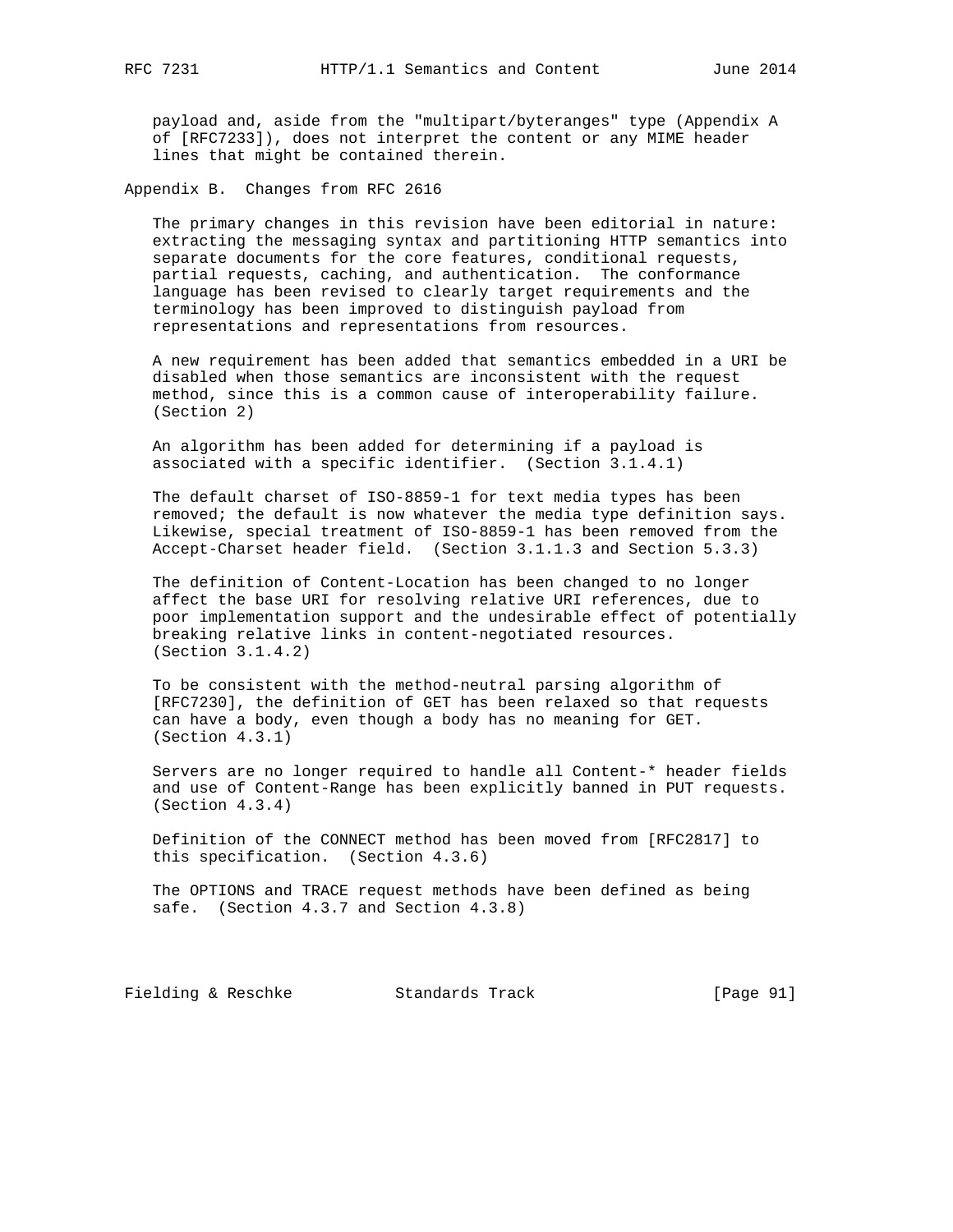The Expect header field's extension mechanism has been removed due to widely-deployed broken implementations. (Section 5.1.1)

 The Max-Forwards header field has been restricted to the OPTIONS and TRACE methods; previously, extension methods could have used it as well. (Section 5.1.2)

 The "about:blank" URI has been suggested as a value for the Referer header field when no referring URI is applicable, which distinguishes that case from others where the Referer field is not sent or has been removed. (Section 5.5.2)

 The following status codes are now cacheable (that is, they can be stored and reused by a cache without explicit freshness information present): 204, 404, 405, 414, 501. (Section 6)

 The 201 (Created) status description has been changed to allow for the possibility that more than one resource has been created. (Section 6.3.2)

 The definition of 203 (Non-Authoritative Information) has been broadened to include cases of payload transformations as well. (Section 6.3.4)

 The set of request methods that are safe to automatically redirect is no longer closed; user agents are able to make that determination based upon the request method semantics. The redirect status codes 301, 302, and 307 no longer have normative requirements on response payloads and user interaction. (Section 6.4)

 The status codes 301 and 302 have been changed to allow user agents to rewrite the method from POST to GET. (Sections 6.4.2 and 6.4.3)

 The description of the 303 (See Other) status code has been changed to allow it to be cached if explicit freshness information is given, and a specific definition has been added for a 303 response to GET. (Section 6.4.4)

 The 305 (Use Proxy) status code has been deprecated due to security concerns regarding in-band configuration of a proxy. (Section 6.4.5)

 The 400 (Bad Request) status code has been relaxed so that it isn't limited to syntax errors. (Section 6.5.1)

 The 426 (Upgrade Required) status code has been incorporated from [RFC2817]. (Section 6.5.15)

Fielding & Reschke Standards Track [Page 92]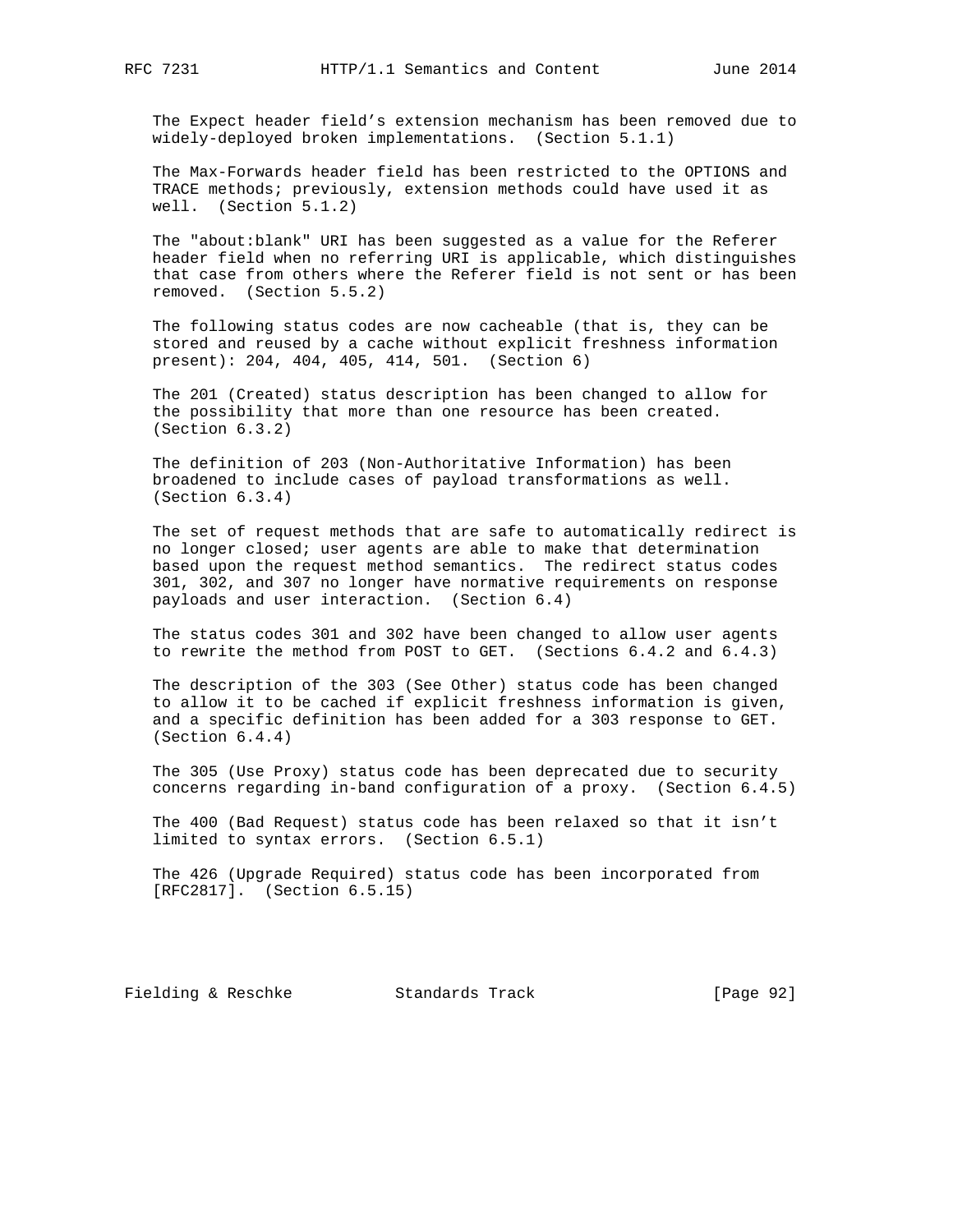The target of requirements on HTTP-date and the Date header field have been reduced to those systems generating the date, rather than all systems sending a date. (Section 7.1.1)

 The syntax of the Location header field has been changed to allow all URI references, including relative references and fragments, along with some clarifications as to when use of fragments would not be appropriate. (Section 7.1.2)

 Allow has been reclassified as a response header field, removing the option to specify it in a PUT request. Requirements relating to the content of Allow have been relaxed; correspondingly, clients are not required to always trust its value. (Section 7.4.1)

A Method Registry has been defined. (Section 8.1)

 The Status Code Registry has been redefined by this specification; previously, it was defined in Section 7.1 of [RFC2817]. (Section 8.2)

 Registration of content codings has been changed to require IETF Review. (Section 8.4)

 The Content-Disposition header field has been removed since it is now defined by [RFC6266].

 The Content-MD5 header field has been removed because it was inconsistently implemented with respect to partial responses.

Appendix C. Imported ABNF

 The following core rules are included by reference, as defined in Appendix B.1 of [RFC5234]: ALPHA (letters), CR (carriage return), CRLF (CR LF), CTL (controls), DIGIT (decimal 0-9), DQUOTE (double quote), HEXDIG (hexadecimal 0-9/A-F/a-f), HTAB (horizontal tab), LF (line feed), OCTET (any 8-bit sequence of data), SP (space), and VCHAR (any visible US-ASCII character).

The rules below are defined in [RFC7230]:

 BWS = <BWS, see [RFC7230], Section 3.2.3> OWS = <OWS, see [RFC7230], Section 3.2.3> RWS = <RWS, see [RFC7230], Section 3.2.3> URI-reference = <URI-reference, see [RFC7230], Section 2.7> absolute-URI = <absolute-URI, see [RFC7230], Section 2.7>  $comment = , see [RFC7230], Section 3.2.6>$  field-name = <comment, see [RFC7230], Section 3.2> partial-URI = <partial-URI, see [RFC7230], Section 2.7>

Fielding & Reschke Standards Track [Page 93]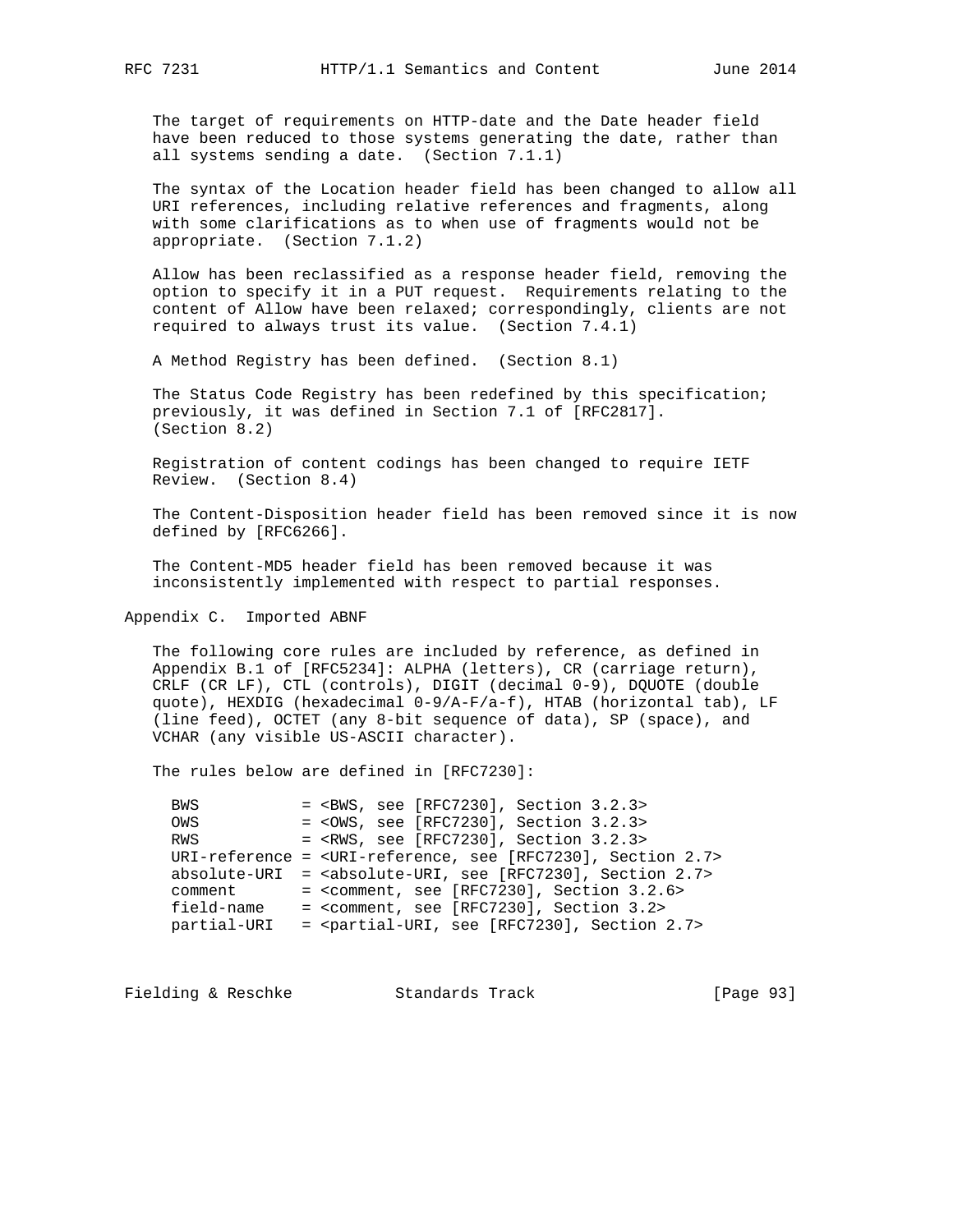```
 quoted-string = <quoted-string, see [RFC7230], Section 3.2.6>
     token = <token, see [RFC7230], Section 3.2.6>
Appendix D. Collected ABNF
    In the collected ABNF below, list rules are expanded as per Section
   1.2 of [RFC7230].
  Accept = [ ( "," / ( media-range [ accept-params ] ) ) *( OWS "," [ OWS ( media-range [ accept-params ] ) ] ) ]
  Accept-Charset = *( "," OWS ) ( ( charset / "*" ) [ weight ] ) *( OWS
    "," [ OWS ( ( charset / "*" ) [ weight ] ) ] )
  Accept-Encoding = [ ( "," / ( codings [ weight ] ) ) * ( OWS "," [ OWS
    ( codings [ weight ] ) ] ) ]
    Accept-Language = *( "," OWS ) ( language-range [ weight ] ) *( OWS
    "," [ OWS ( language-range [ weight ] ) ] )
   Allow = [ ( "," / method ) *( OWS "," [ OWS method ] ) ]
   BWS = <BWS, see [RFC7230], Section 3.2.3>
   Content-Encoding = *( "," OWS ) content-coding *( OWS "," [ OWS
    content-coding ] )
   Content-Language = *( "," OWS ) language-tag *( OWS "," [ OWS
    language-tag ] )
    Content-Location = absolute-URI / partial-URI
   Content-Type = media-type
   Date = HTTP-date
   Expect = "100-continue"
   From = mailbox
   GMT = %x47.4D.54 ; GMT
   HTTP-date = IMF-fixdate / obs-date
    IMF-fixdate = day-name "," SP date1 SP time-of-day SP GMT
   Location = URI-reference
   Max-Forwards = 1*DIGIT
   OWS = <OWS, see [RFC7230], Section 3.2.3>
   RWS = <RWS, see [RFC7230], Section 3.2.3>
   Referer = absolute-URI / partial-URI
   Retry-After = HTTP-date / delay-seconds
Fielding & Reschke Standards Track [Page 94]
```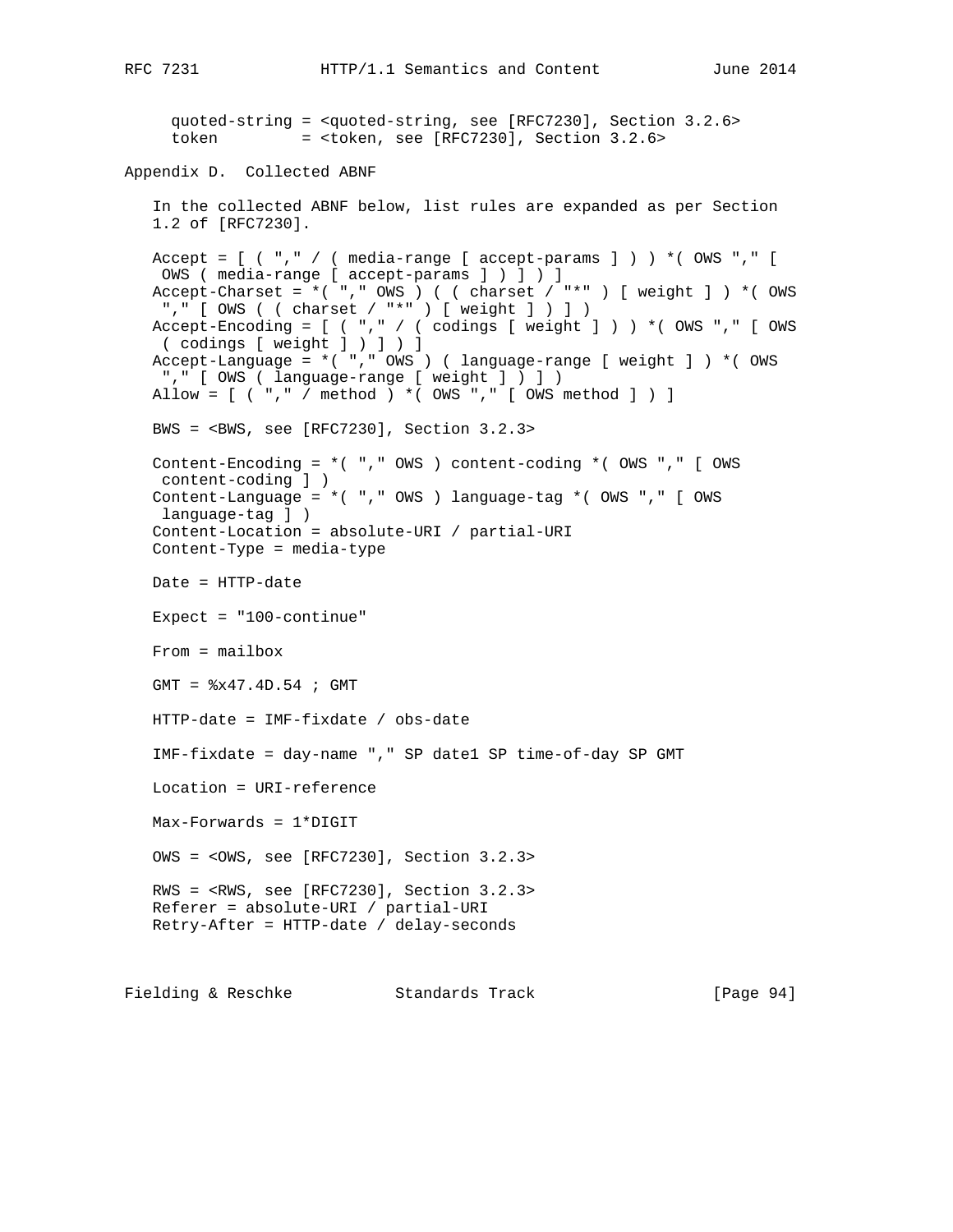```
 Server = product *( RWS ( product / comment ) )
   URI-reference = <URI-reference, see [RFC7230], Section 2.7>
   User-Agent = product *( RWS ( product / comment ) )
  Vary = "*" / ( *( "," OWS ) field-name *( OWS "," [ OWS field-name ]
    ) )
    absolute-URI = <absolute-URI, see [RFC7230], Section 2.7>
    accept-ext = OWS ";" OWS token [ "=" ( token / quoted-string ) ]
   accept-params = weight *accept-ext
   asctime-date = day-name SP date3 SP time-of-day SP year
   charset = token
    codings = content-coding / "identity" / "*"
   comment = <comment, see [RFC7230], Section 3.2.6>
   content-coding = token
   date1 = day SP month SP year
   date2 = day "-" month "-" 2DIGIT
  date3 = month SP ( 2DIGIT / ( SP DIGIT ) ) day = 2DIGIT
  day-name = x4D.6F.6E ; Mon
    / %x54.75.65 ; Tue
    / %x57.65.64 ; Wed
    / %x54.68.75 ; Thu
    / %x46.72.69 ; Fri
    / %x53.61.74 ; Sat
    / %x53.75.6E ; Sun
   day-name-l = x4D.6F.6E.64.61.79 ; Monday
    / %x54.75.65.73.64.61.79 ; Tuesday
    / %x57.65.64.6E.65.73.64.61.79 ; Wednesday
    / %x54.68.75.72.73.64.61.79 ; Thursday
    / %x46.72.69.64.61.79 ; Friday
    / %x53.61.74.75.72.64.61.79 ; Saturday
    / %x53.75.6E.64.61.79 ; Sunday
    delay-seconds = 1*DIGIT
    field-name = <comment, see [RFC7230], Section 3.2>
   hour = 2DIGIT
    language-range = <language-range, see [RFC4647], Section 2.1>
    language-tag = <Language-Tag, see [RFC5646], Section 2.1>
   mailbox = <mailbox, see [RFC5322], Section 3.4>
   media-range = ( "*/*" / ( type "/*" ) / ( type "/" subtype ) ) *( OWS
    ";" OWS parameter )
Fielding & Reschke Standards Track [Page 95]
```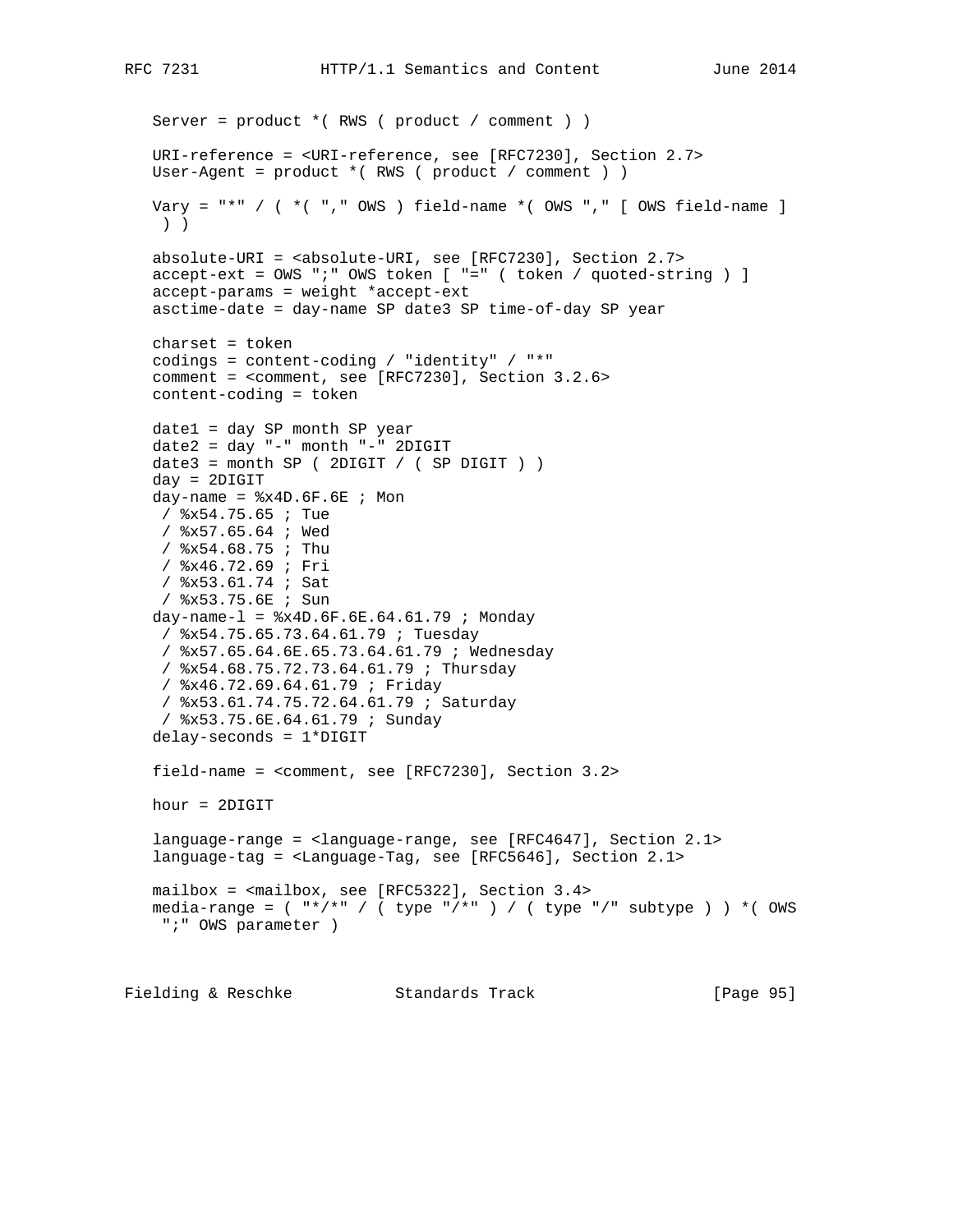```
 media-type = type "/" subtype *( OWS ";" OWS parameter )
 method = token
 minute = 2DIGIT
month = 8x4A.61.6E ; Jan
 / %x46.65.62 ; Feb
 / %x4D.61.72 ; Mar
 / %x41.70.72 ; Apr
  / %x4D.61.79 ; May
  / %x4A.75.6E ; Jun
  / %x4A.75.6C ; Jul
  / %x41.75.67 ; Aug
  / %x53.65.70 ; Sep
  / %x4F.63.74 ; Oct
  / %x4E.6F.76 ; Nov
  / %x44.65.63 ; Dec
 obs-date = rfc850-date / asctime-date
 parameter = token "=" ( token / quoted-string )
 partial-URI = <partial-URI, see [RFC7230], Section 2.7>
 product = token [ "/" product-version ]
 product-version = token
 quoted-string = <quoted-string, see [RFC7230], Section 3.2.6>
 qvalue = ( "0" [ "." *3DIGIT ] ) / ( "1" [ "." *3"0" ] )
 rfc850-date = day-name-l "," SP date2 SP time-of-day SP GMT
 second = 2DIGIT
 subtype = token
 time-of-day = hour ":" minute ":" second
 token = <token, see [RFC7230], Section 3.2.6>
 type = token
 weight = OWS ";" OWS "q=" qvalue
 year = 4DIGIT
```
Fielding & Reschke Standards Track [Page 96]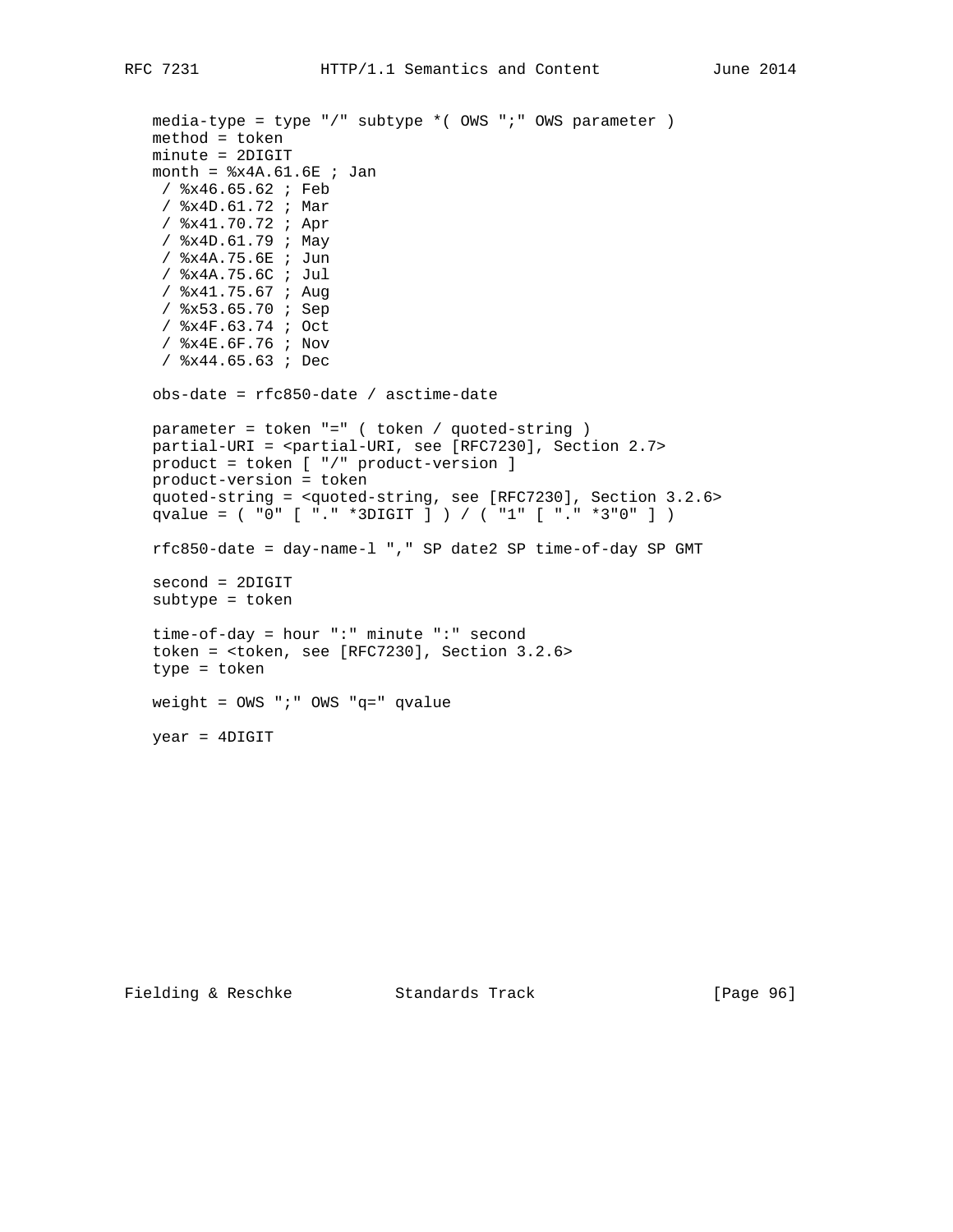Index

 1 1xx Informational (status code class) 50 2 2xx Successful (status code class) 51 3 3xx Redirection (status code class) 54 4 4xx Client Error (status code class) 58 5 5xx Server Error (status code class) 62 1 100 Continue (status code) 50 100-continue (expect value) 34 101 Switching Protocols (status code) 50 2 200 OK (status code) 51 201 Created (status code) 52 202 Accepted (status code) 52 203 Non-Authoritative Information (status code) 52 204 No Content (status code) 53 205 Reset Content (status code) 53 3 300 Multiple Choices (status code) 55 301 Moved Permanently (status code) 56 302 Found (status code) 56 303 See Other (status code) 57 305 Use Proxy (status code) 58 306 (Unused) (status code) 58 307 Temporary Redirect (status code) 58 4 400 Bad Request (status code) 58 402 Payment Required (status code) 59 403 Forbidden (status code) 59 404 Not Found (status code) 59 405 Method Not Allowed (status code) 59 406 Not Acceptable (status code) 59 408 Request Timeout (status code) 60 409 Conflict (status code) 60

Fielding & Reschke Standards Track [Page 97]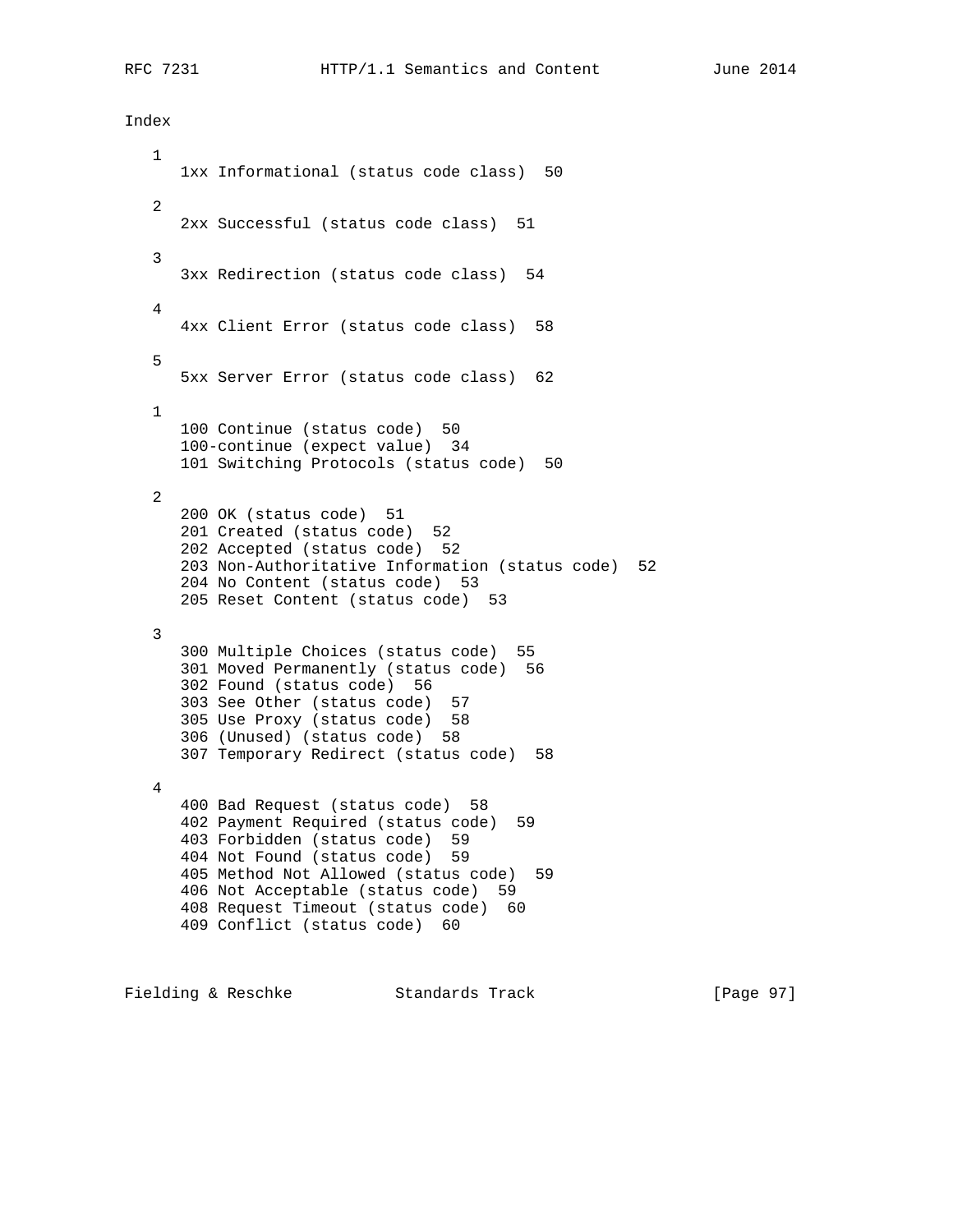410 Gone (status code) 60 411 Length Required (status code) 61 413 Payload Too Large (status code) 61 414 URI Too Long (status code) 61 415 Unsupported Media Type (status code) 62 417 Expectation Failed (status code) 62 426 Upgrade Required (status code) 62 5 500 Internal Server Error (status code) 63 501 Not Implemented (status code) 63 502 Bad Gateway (status code) 63 503 Service Unavailable (status code) 63 504 Gateway Timeout (status code) 63 505 HTTP Version Not Supported (status code) 64 A Accept header field 38 Accept-Charset header field 40 Accept-Encoding header field 41 Accept-Language header field 42 Allow header field 72  $\mathcal{C}$  cacheable 24 compress (content coding) 11 conditional request 36 CONNECT method 30 content coding 11 content negotiation 6 Content-Encoding header field 12 Content-Language header field 13 Content-Location header field 15 Content-Transfer-Encoding header field 89 Content-Type header field 10 D Date header field 67 deflate (content coding) 11 DELETE method 29  $E$  Expect header field 34  $\mathbf{F}$ From header field 44

Fielding & Reschke Standards Track [Page 98]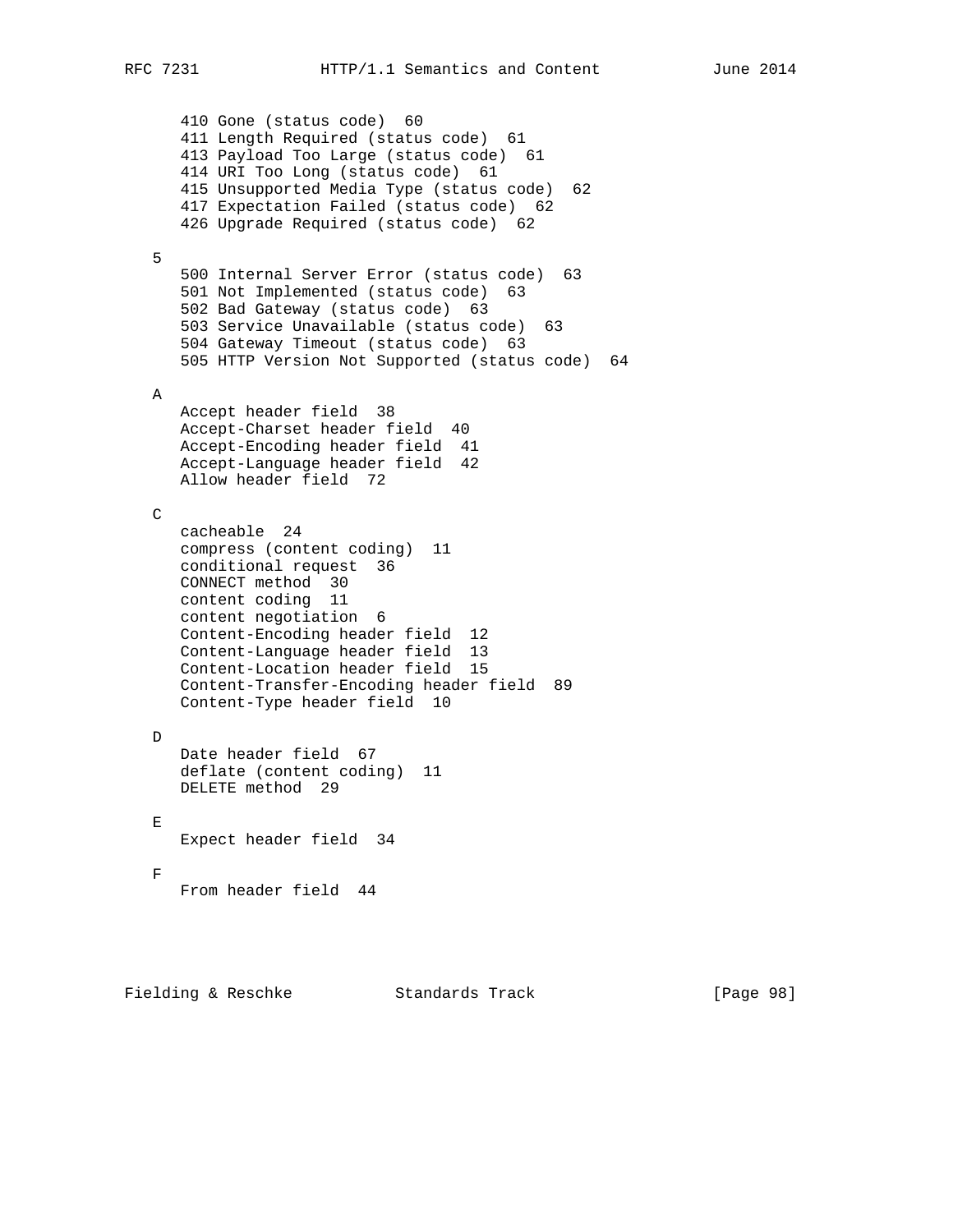G

 GET method 24 Grammar Accept 38 Accept-Charset 40 Accept-Encoding 41 accept-ext 38 Accept-Language 42 accept-params 38 Allow 72 asctime-date 66 charset 9 codings 41 content-coding 11 Content-Encoding 12 Content-Language 13 Content-Location 15 Content-Type 10 Date 67 date1 65 day 65 day-name 65 day-name-l 65 delay-seconds 69 Expect 34 From 44 GMT 65 hour 65 HTTP-date 65 IMF-fixdate 65 language-range 42 language-tag 13 Location 68 Max-Forwards 36 media-range 38 media-type 8 method 21 minute 65 month 65 obs-date 66 parameter 8 product 46 product-version 46 qvalue 38 Referer 45 Retry-After 69 rfc850-date 66 second 65

Fielding & Reschke Standards Track [Page 99]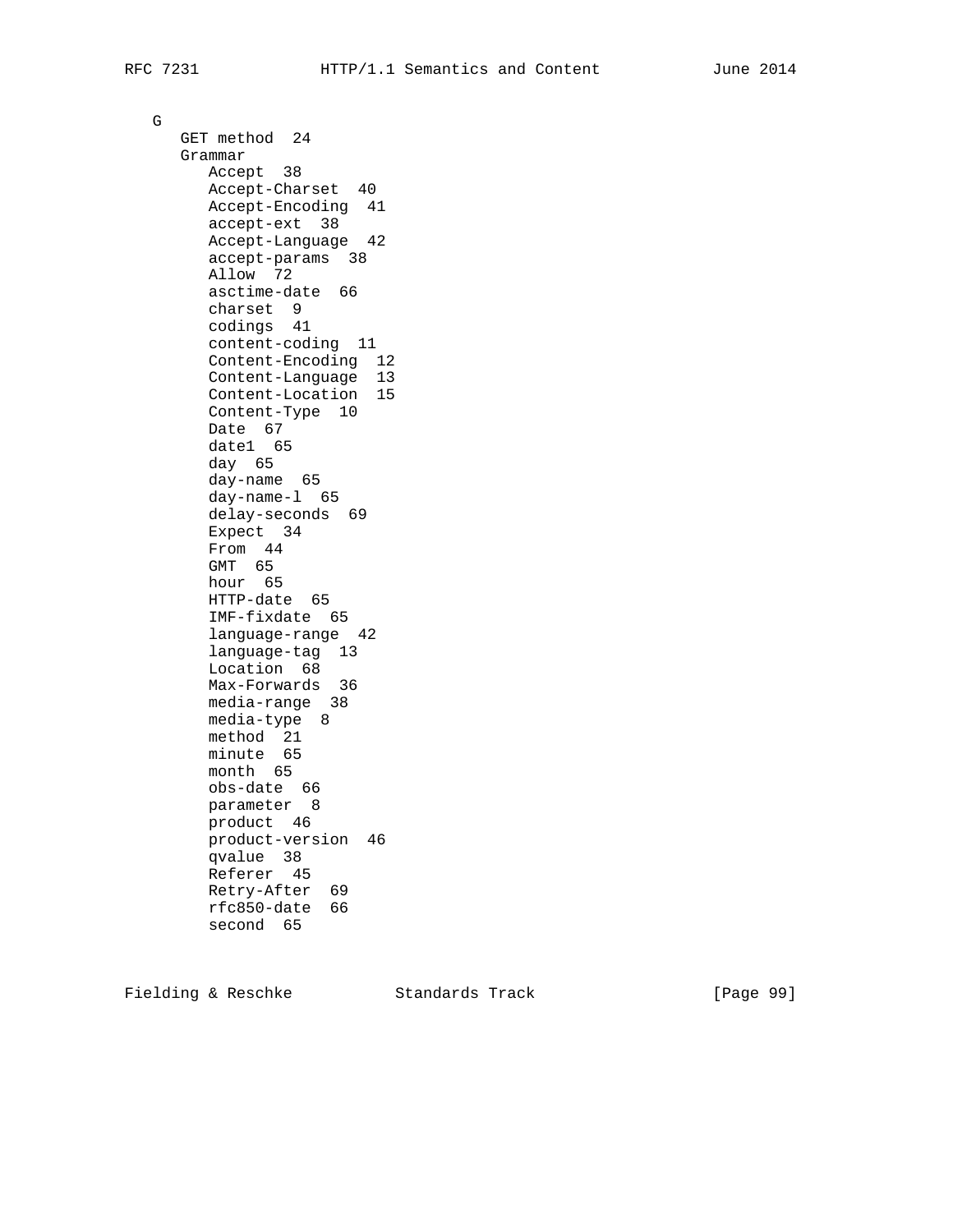Server 73 subtype 8 time-of-day 65 type 8 User-Agent 46 Vary 70 weight 38 year 65 gzip (content coding) 11 H HEAD method 25 I idempotent 23 L Location header field 68 M Max-Forwards header field 36 MIME-Version header field 89 O OPTIONS method 31 P payload 17 POST method 25 PUT method 26 R Referer header field 45 representation 7 Retry-After header field 69 S safe 22 selected representation 7, 71 Server header field 73 Status Codes Classes 1xx Informational 50 2xx Successful 51 3xx Redirection 54 4xx Client Error 58 5xx Server Error 62

Fielding & Reschke Standards Track [Page 100]